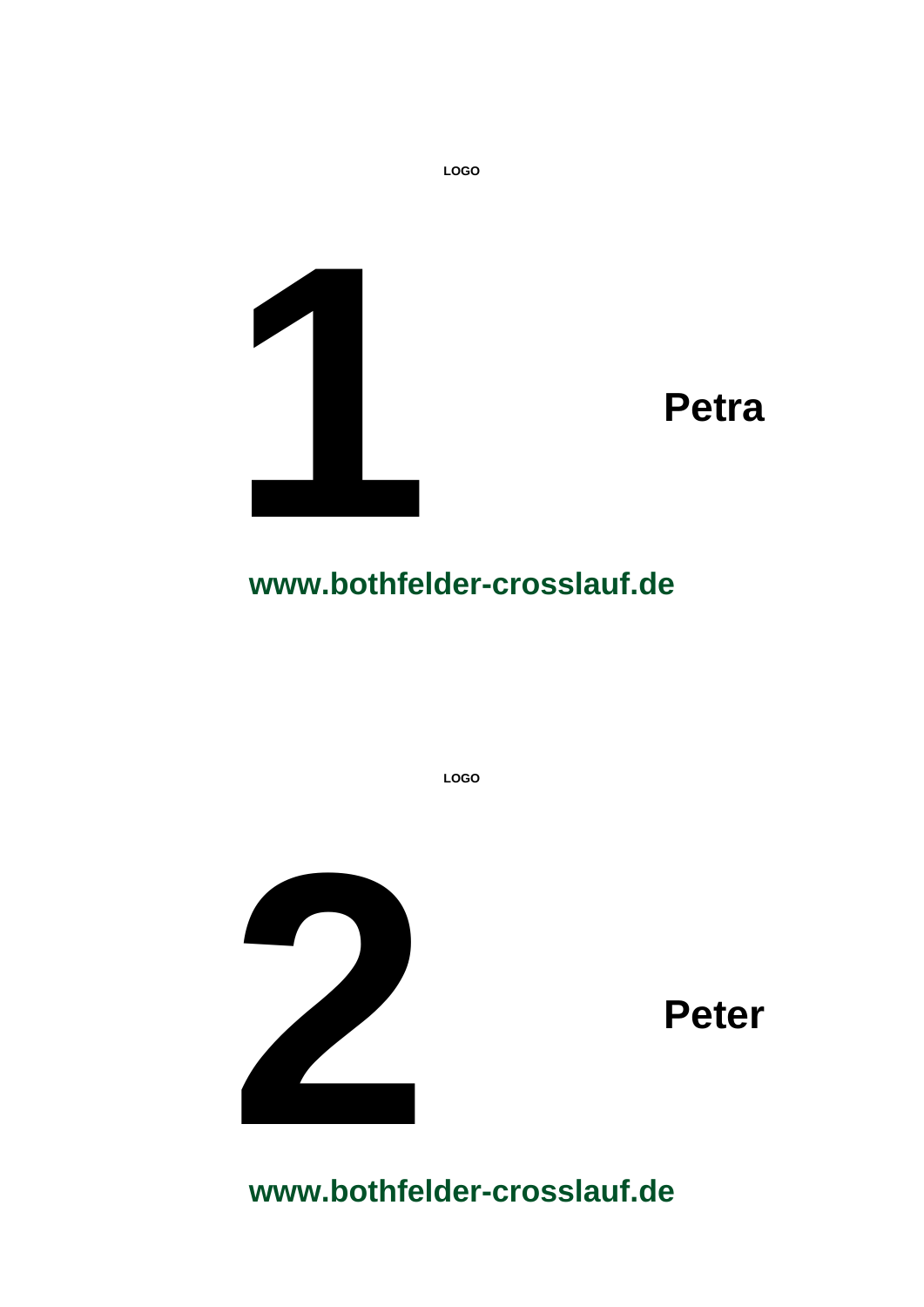

**LOGO**



**www.bothfelder-crosslauf.de**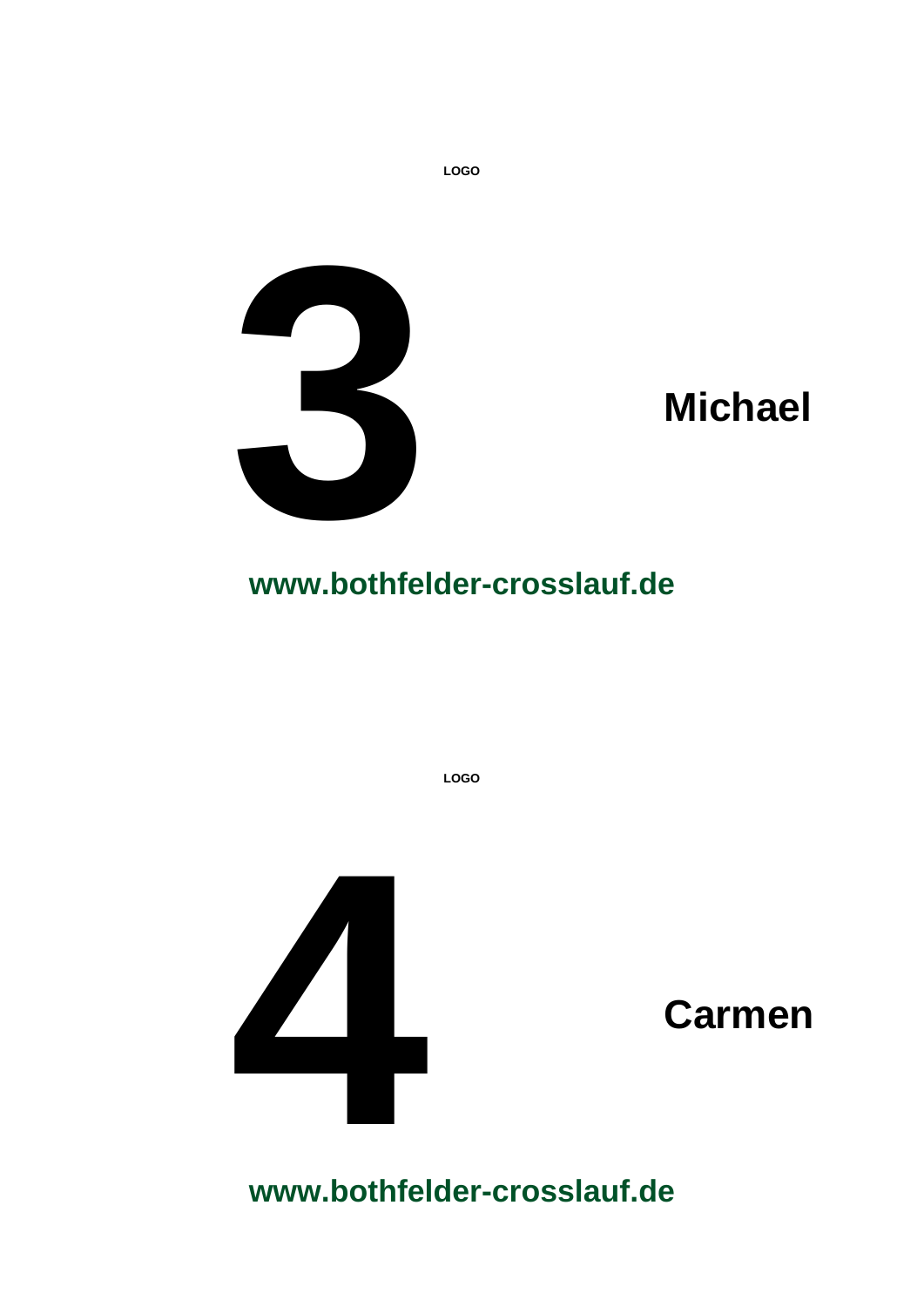

**LOGO**



**www.bothfelder-crosslauf.de**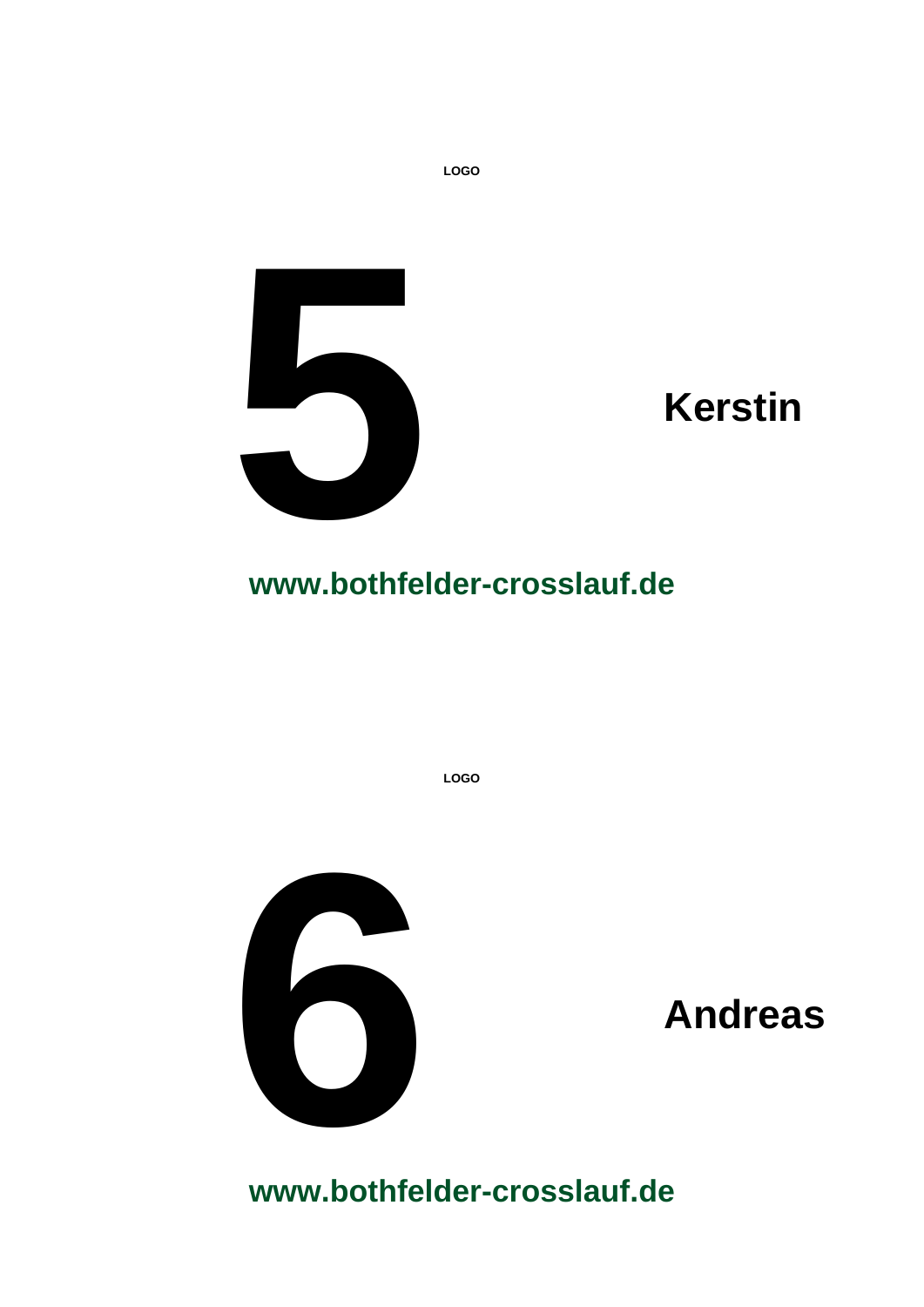

**LOGO**



**www.bothfelder-crosslauf.de**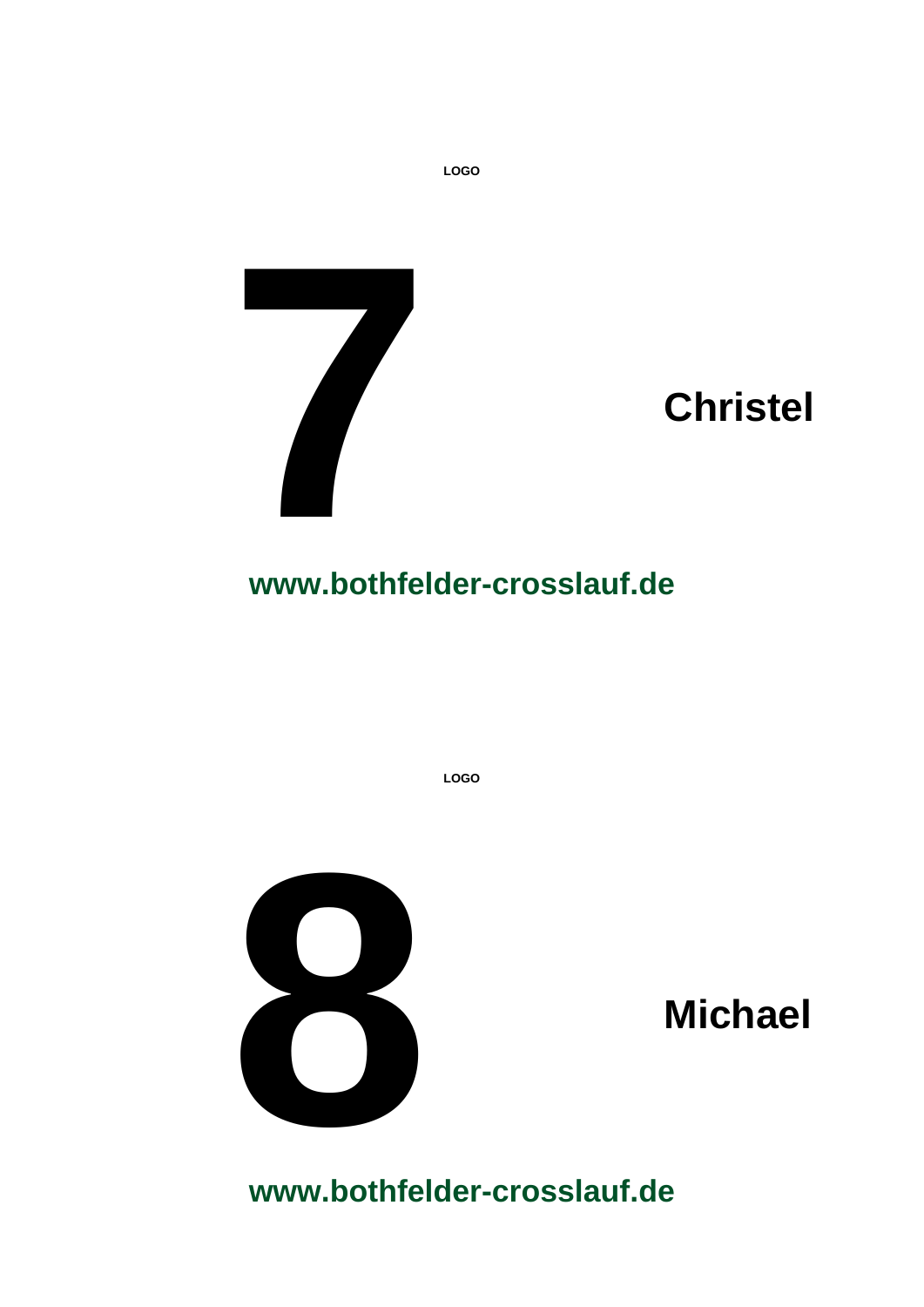

**LOGO**



**www.bothfelder-crosslauf.de**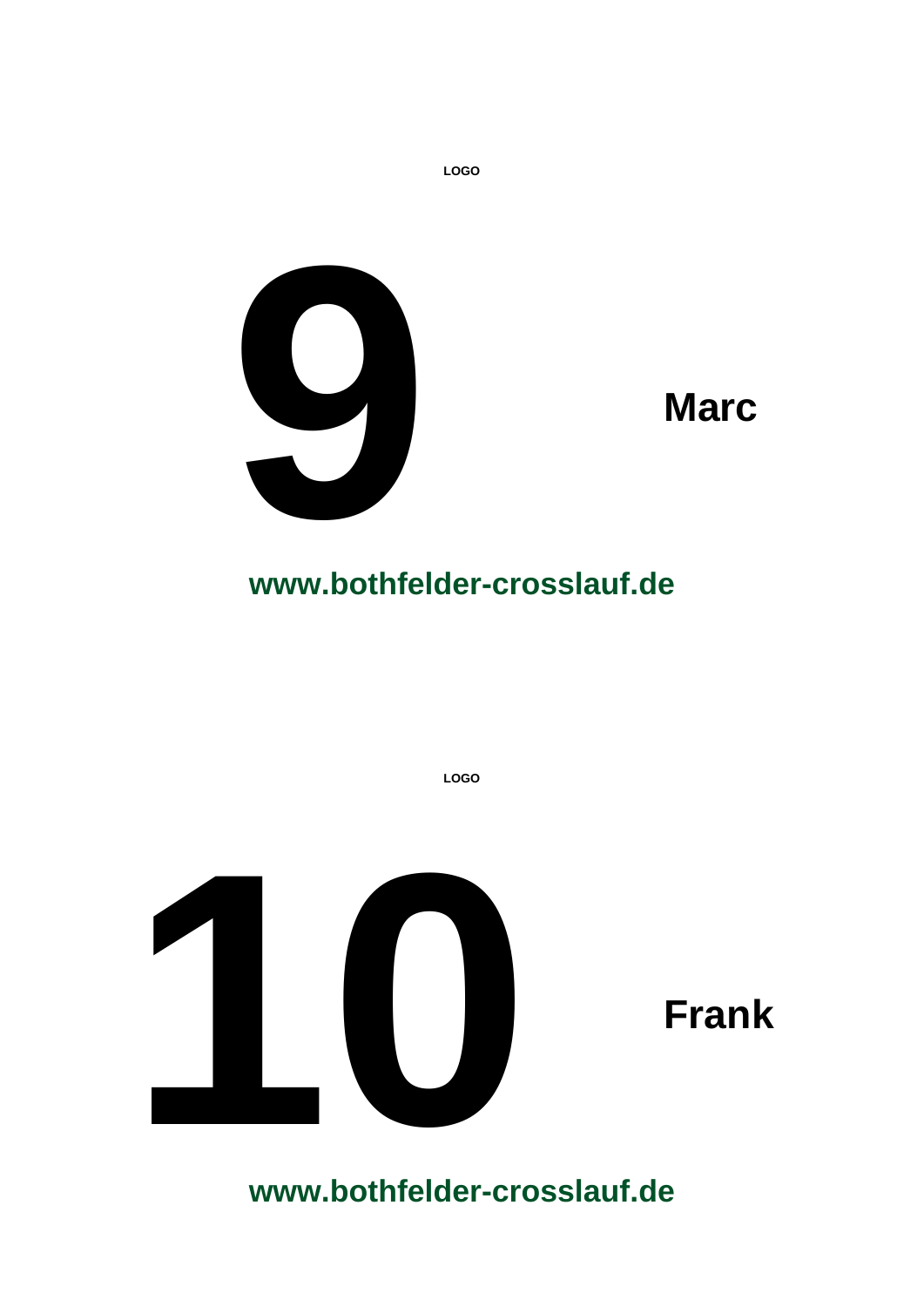

**LOGO**

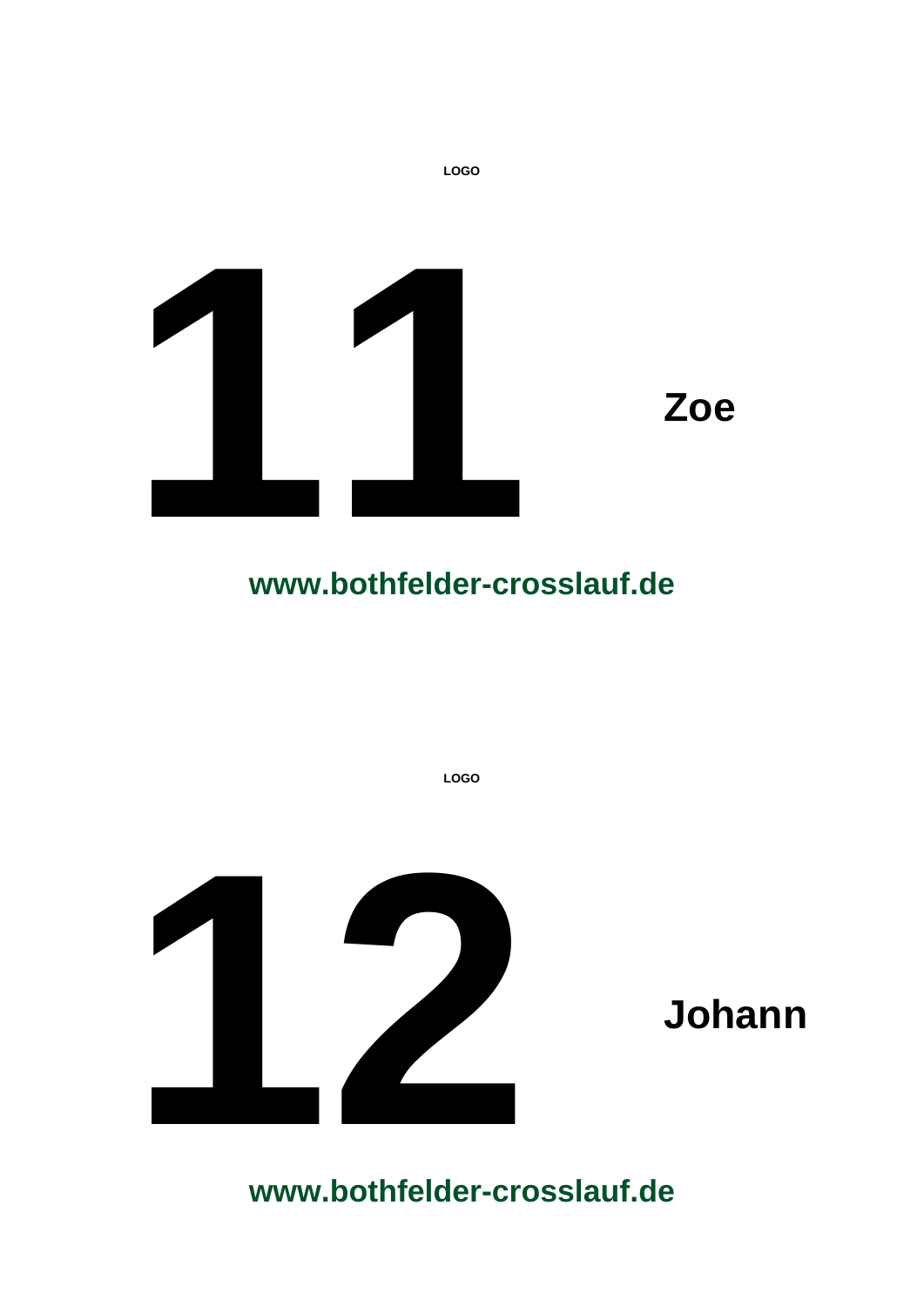

**LOGO**

# **www.bothfelder-crosslauf.de**

**LOGO**

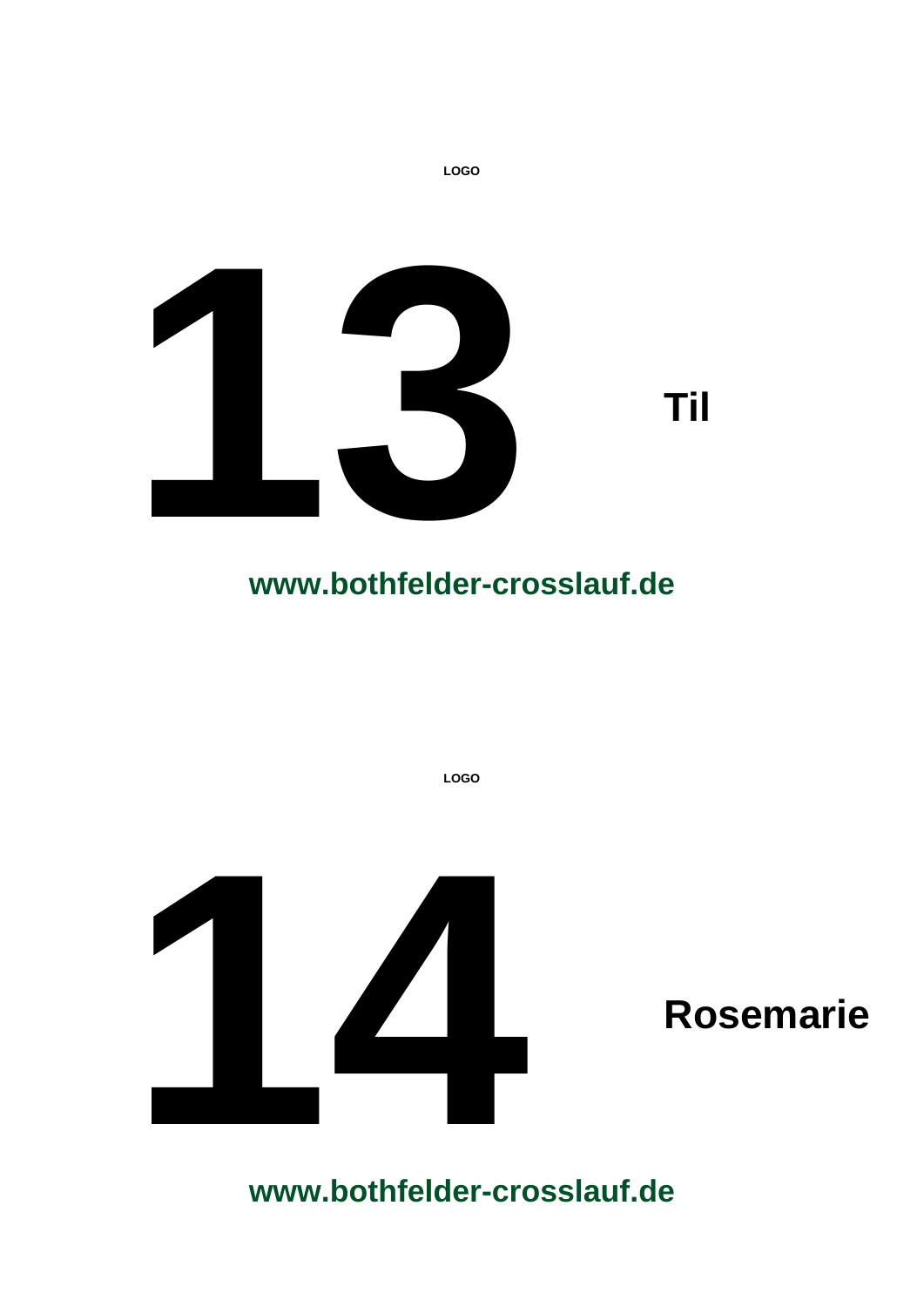

**LOGO**

**LOGO**

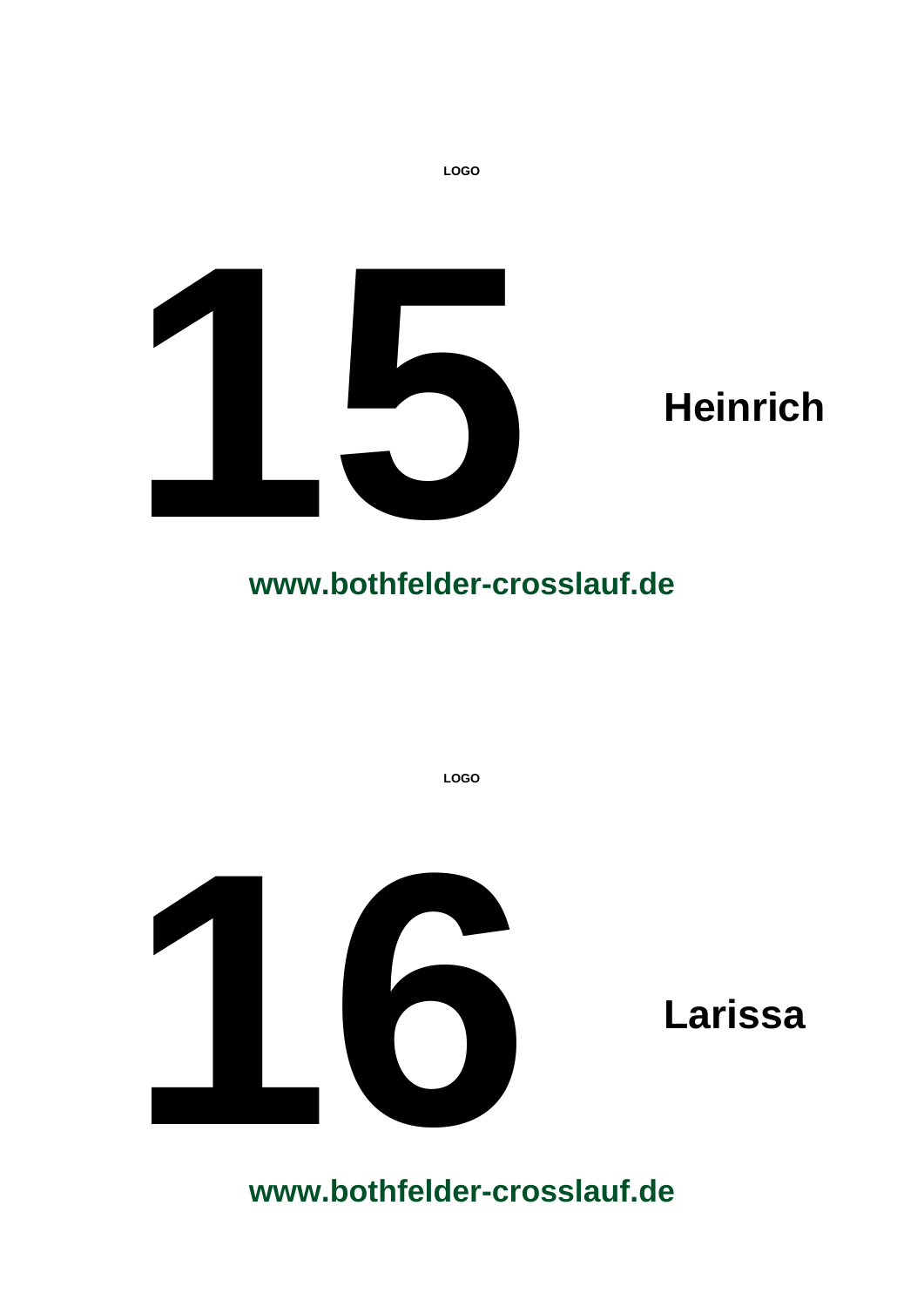

**LOGO**

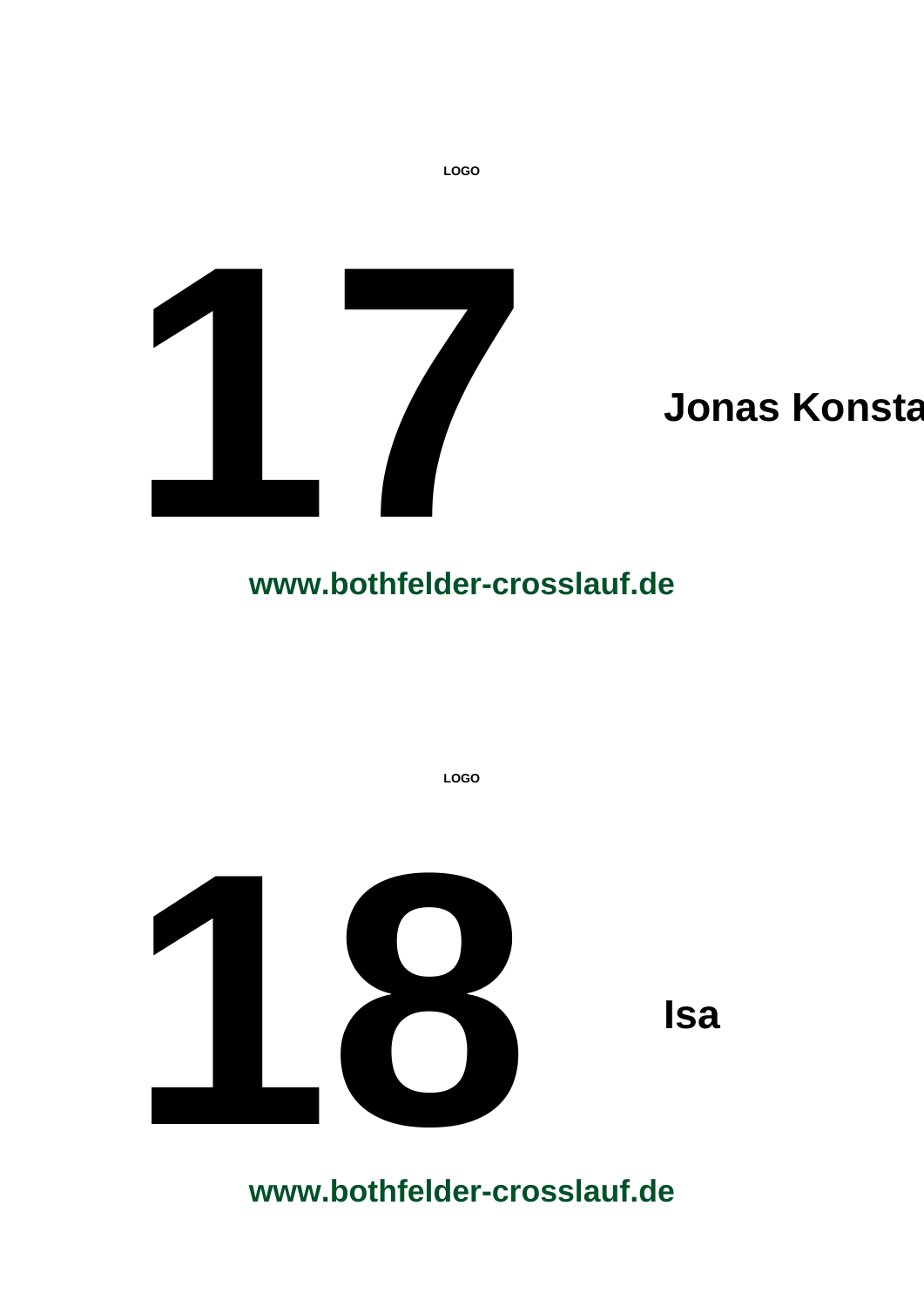

**LOGO**



**www.bothfelder-crosslauf.de**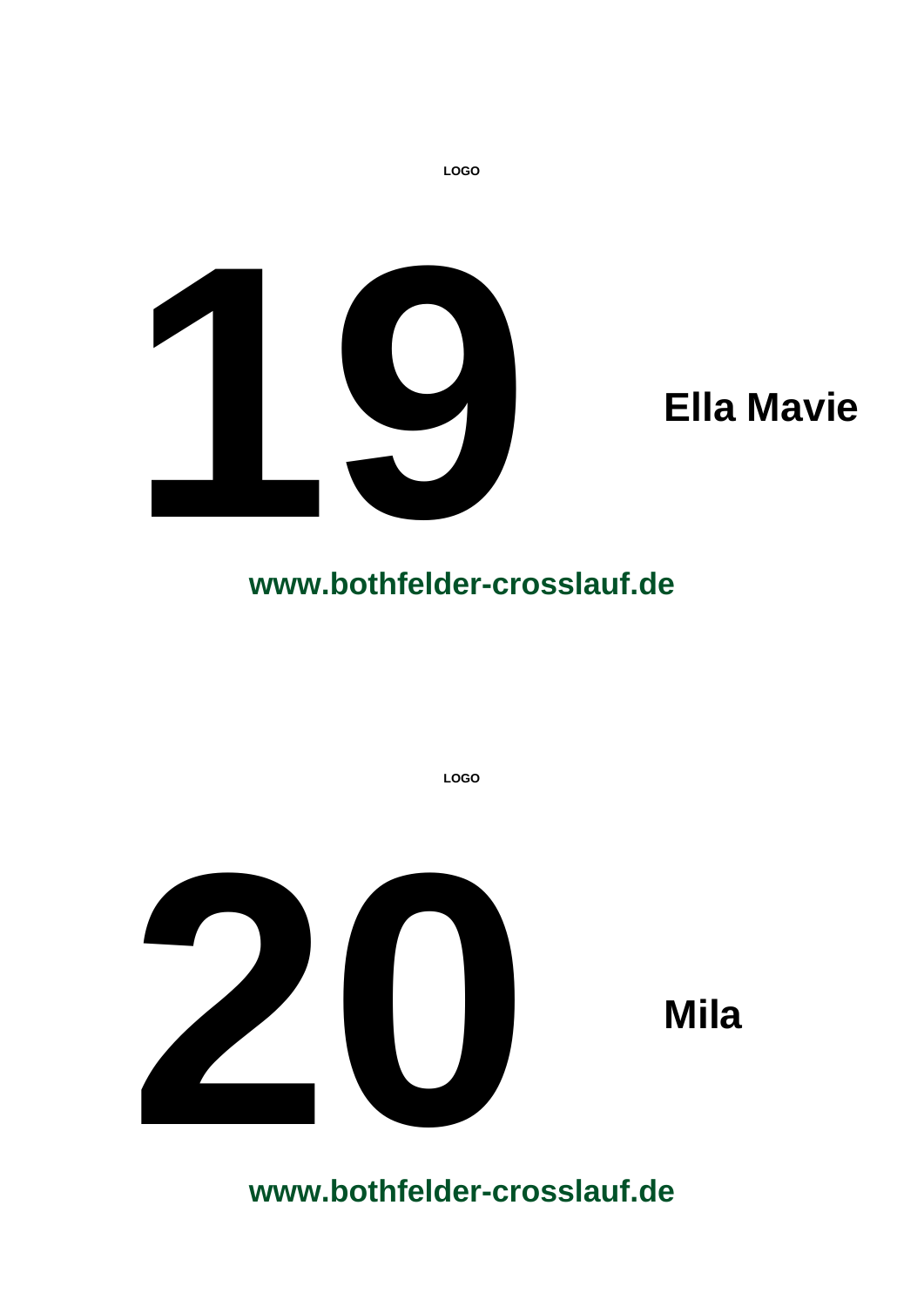

**LOGO**

**LOGO**

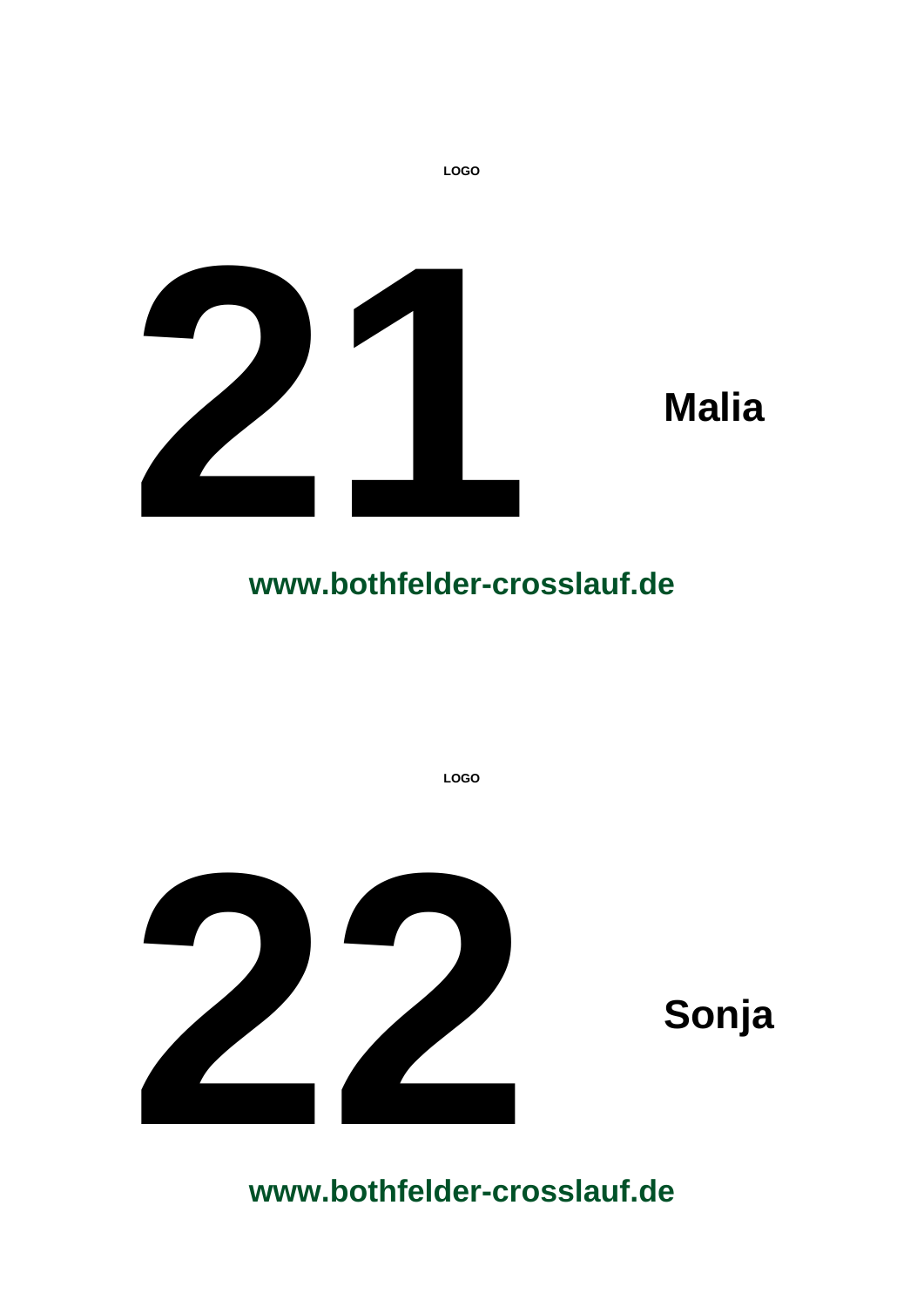

**LOGO**

**LOGO**

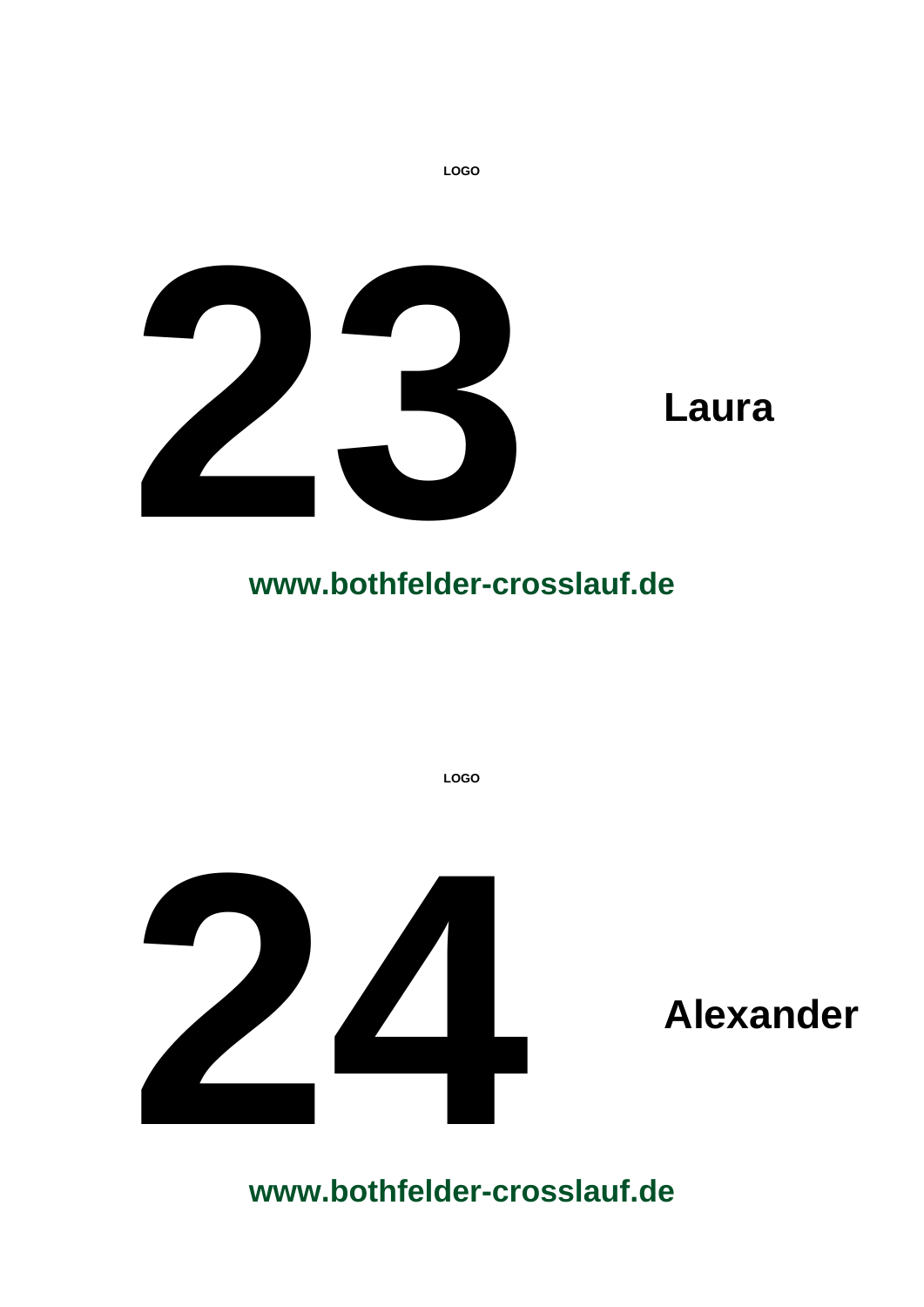

**LOGO**

**LOGO**

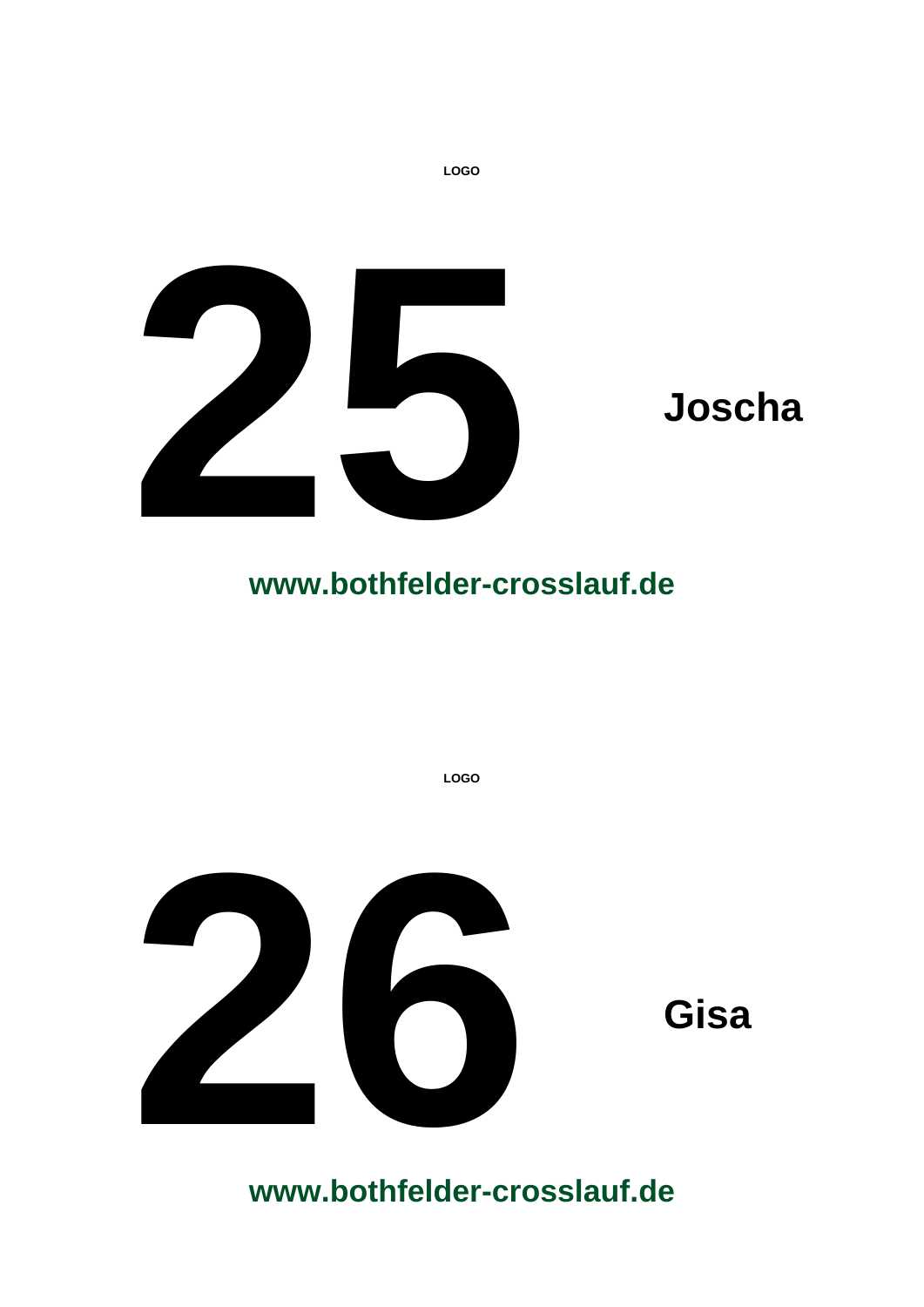

**LOGO**

**LOGO**

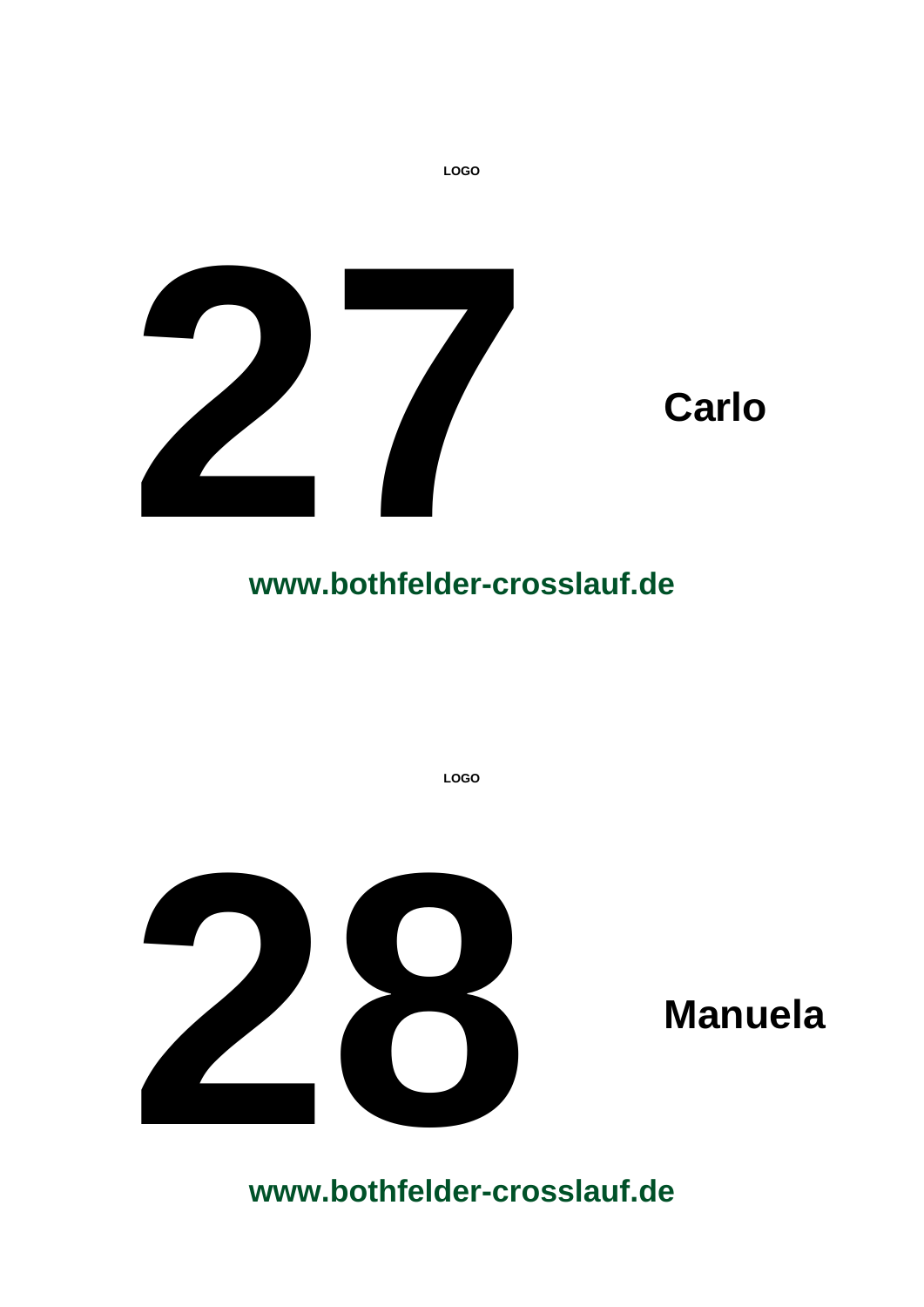

**LOGO**

**LOGO**

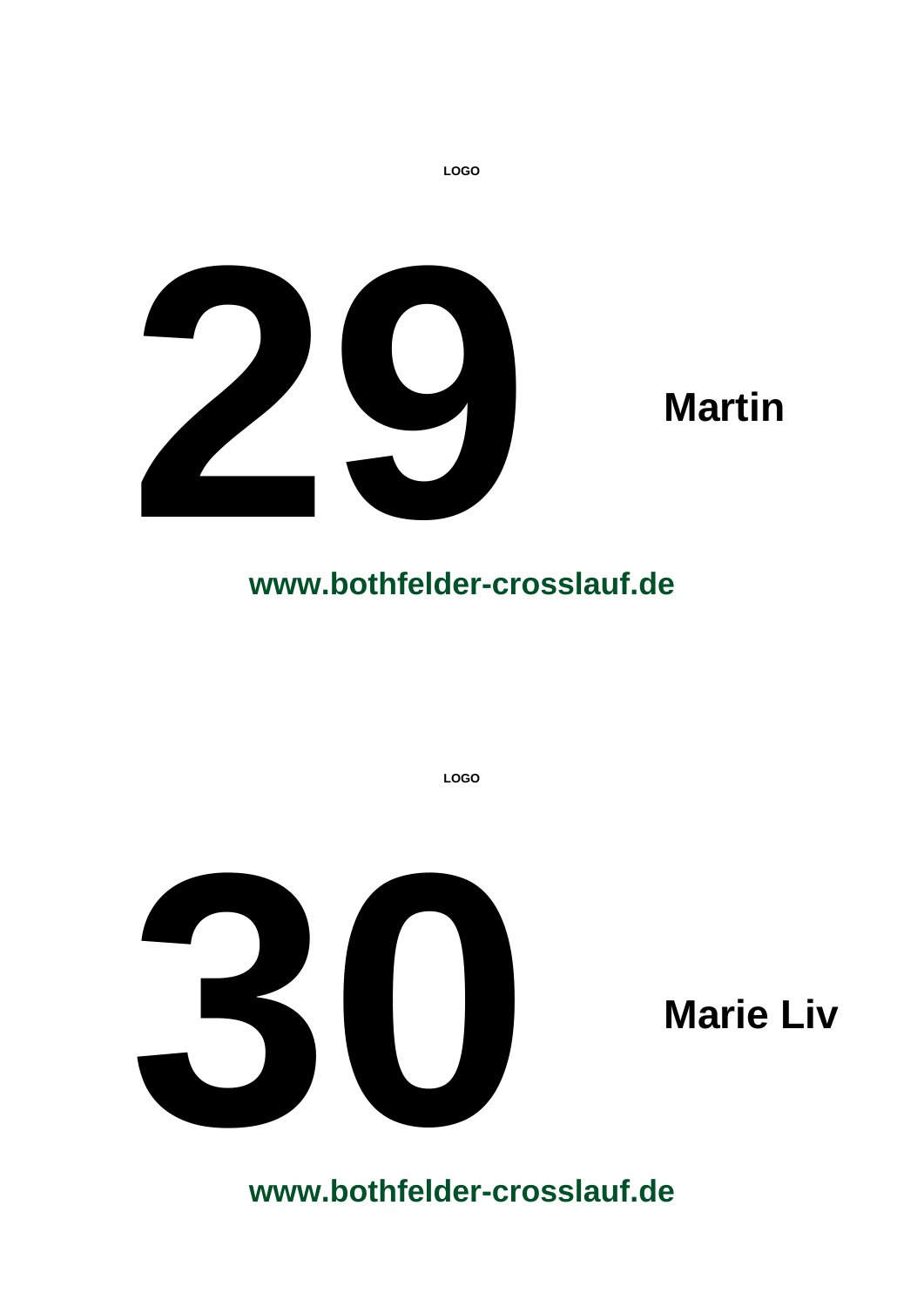

**LOGO**



**www.bothfelder-crosslauf.de**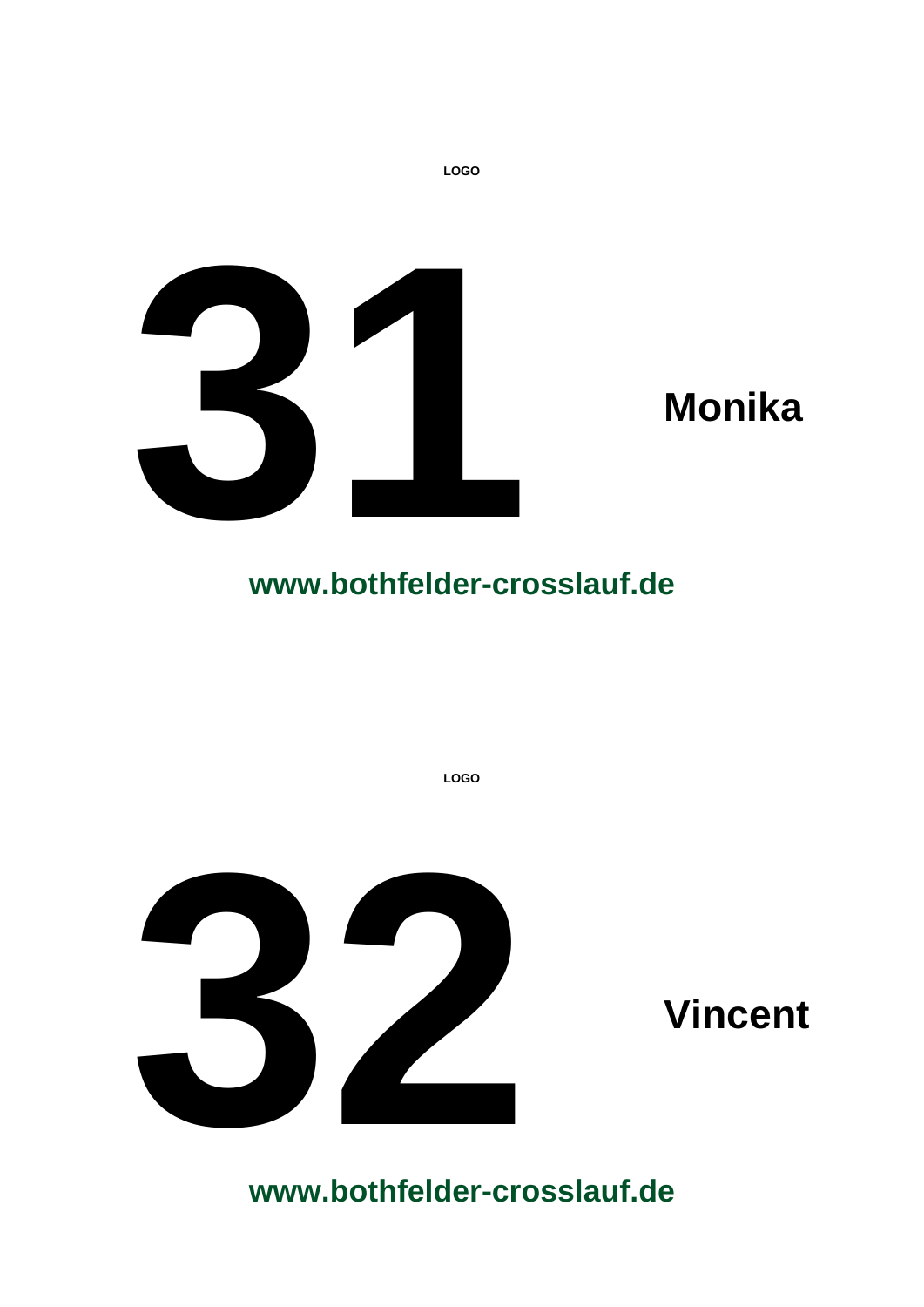

**LOGO**

**LOGO**

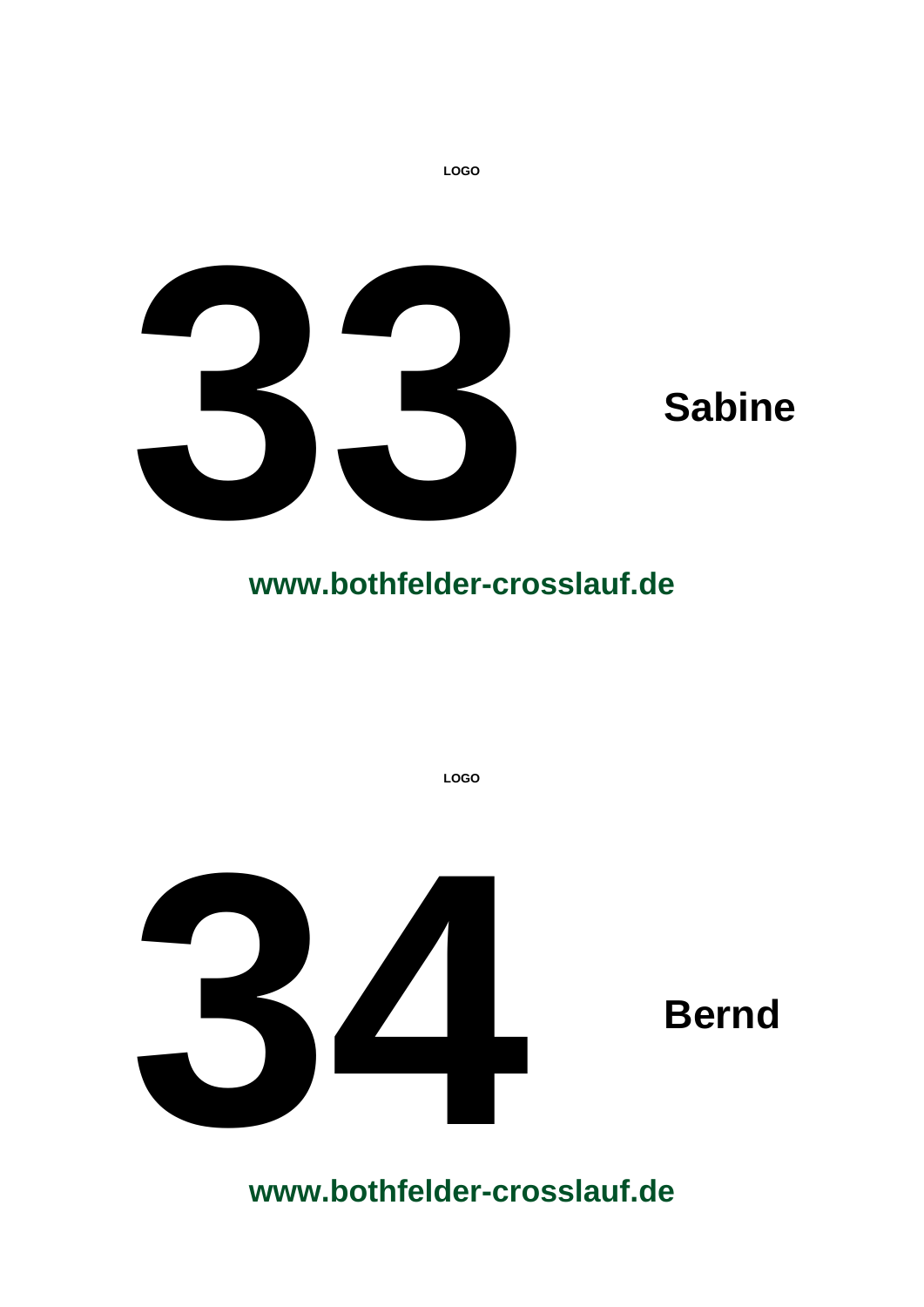



**LOGO**

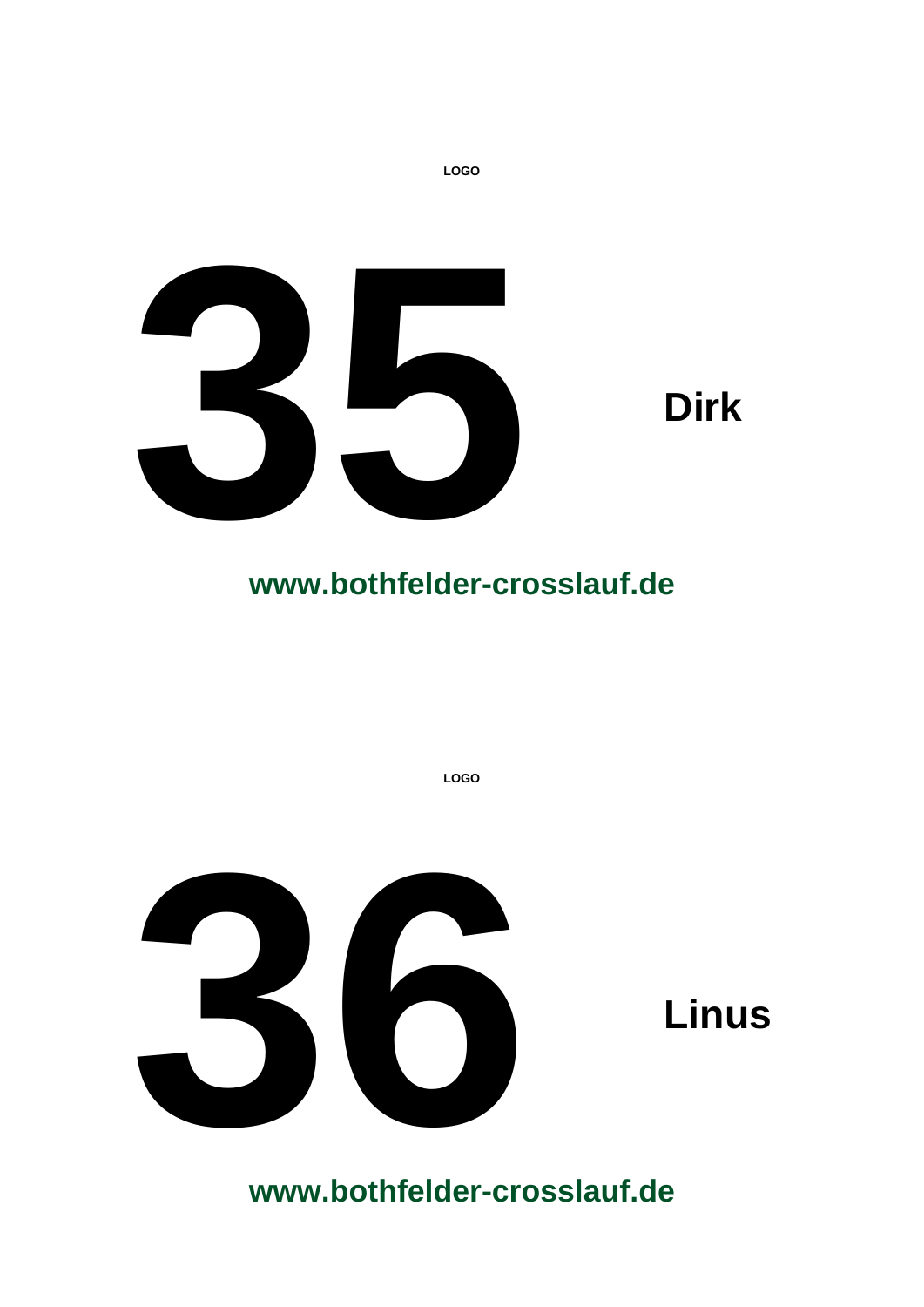

**LOGO**

**LOGO**

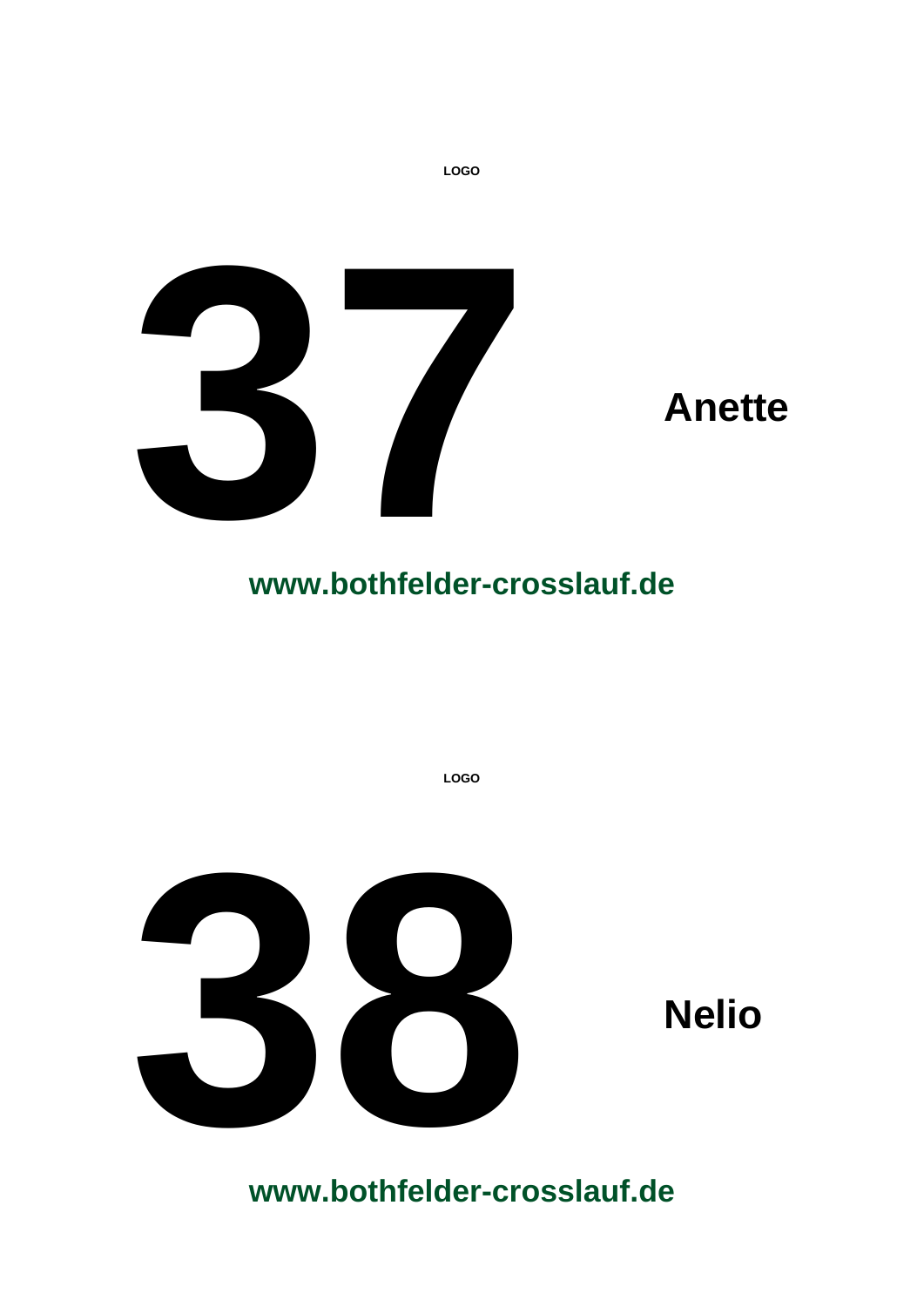

**LOGO**

**LOGO**

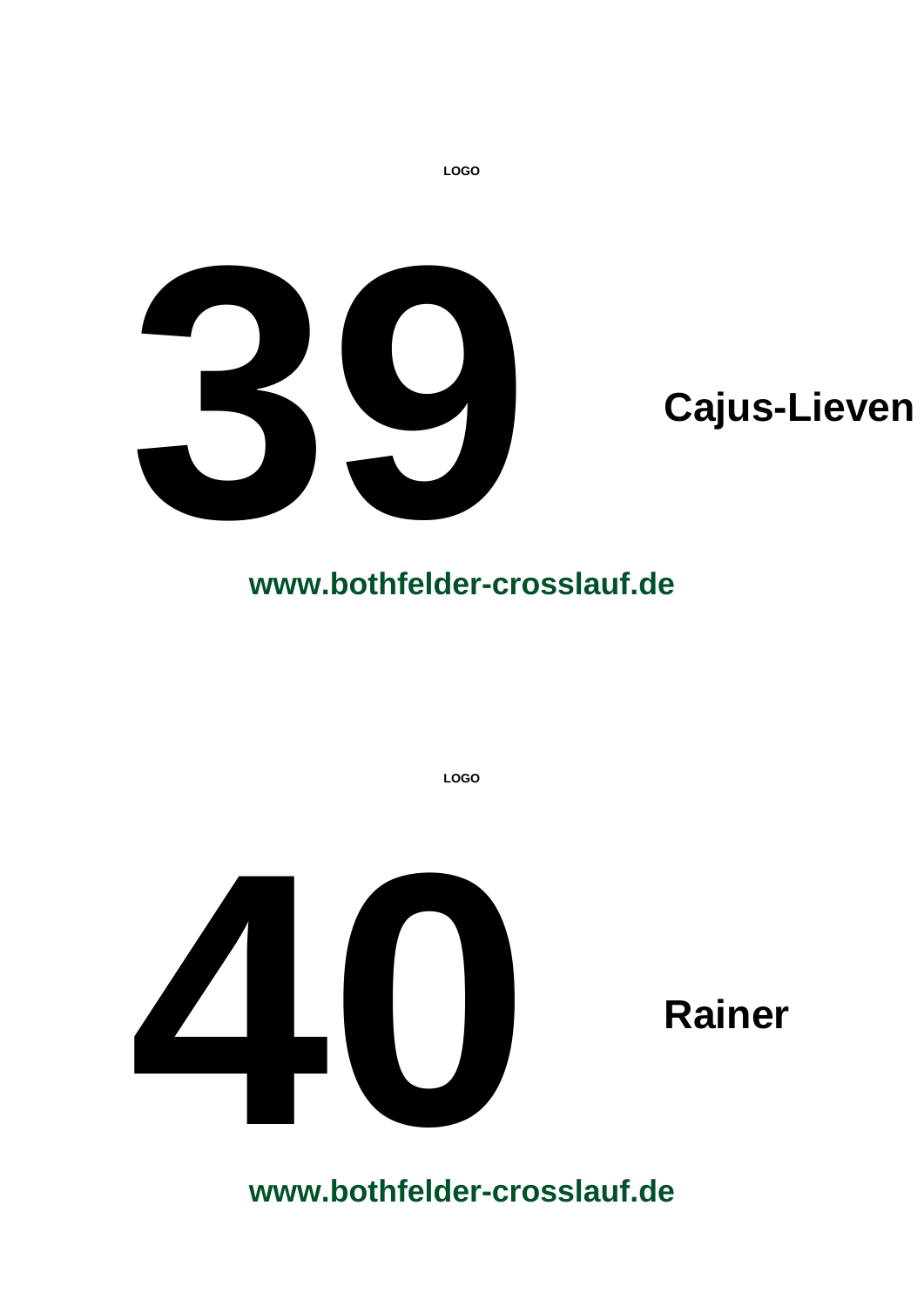

**LOGO**



**www.bothfelder-crosslauf.de**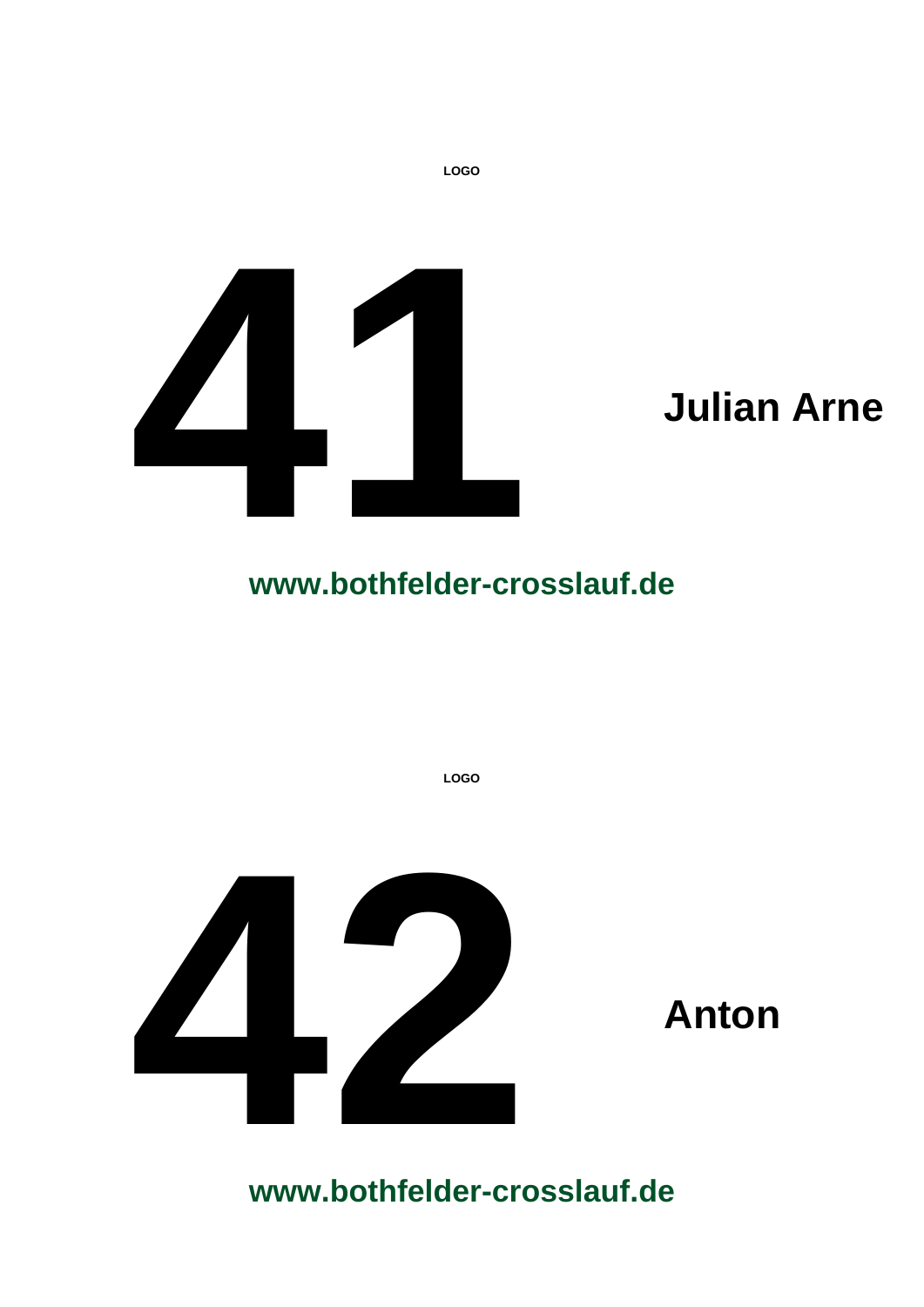

**LOGO**

**LOGO**

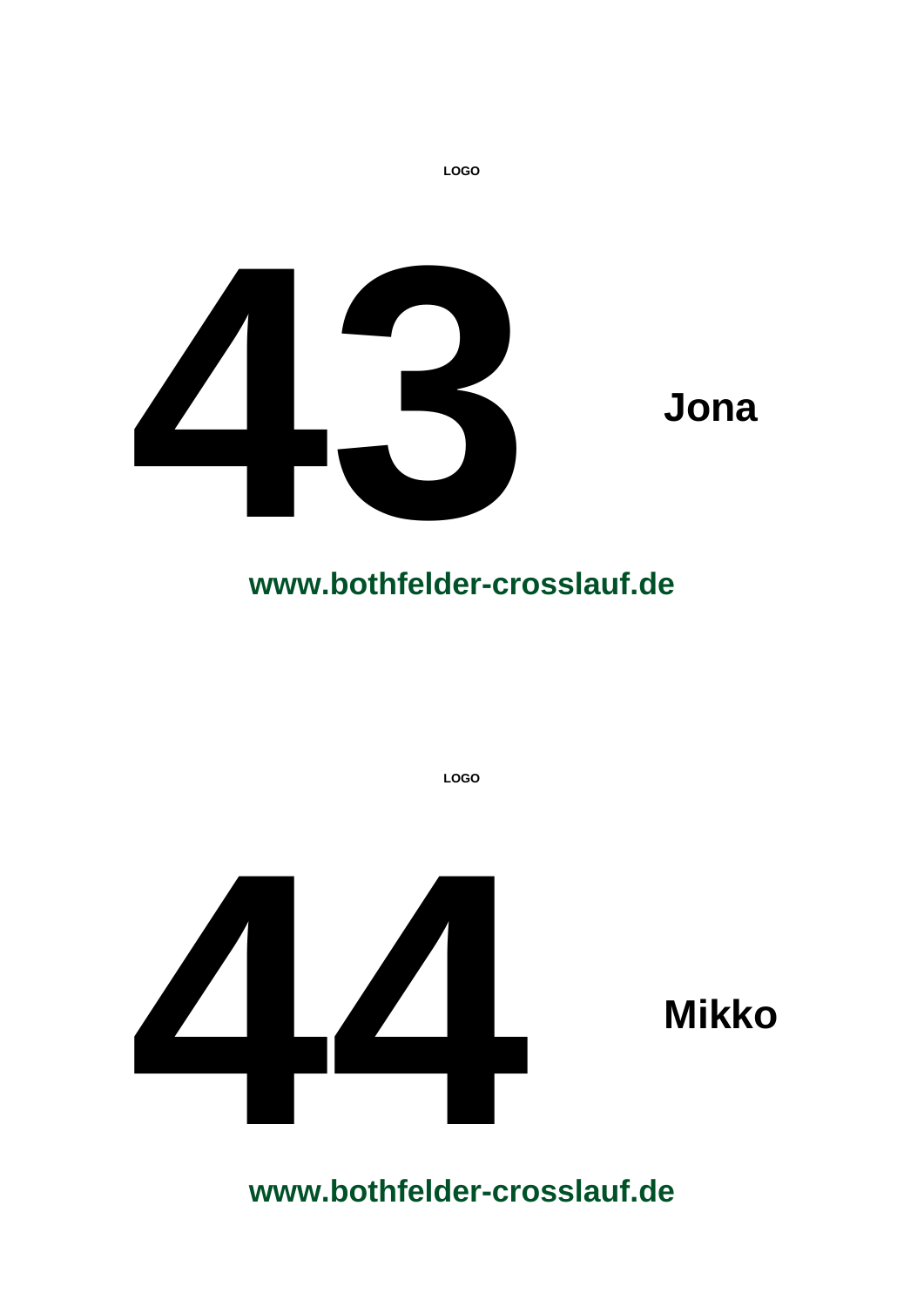

**LOGO**

**LOGO**

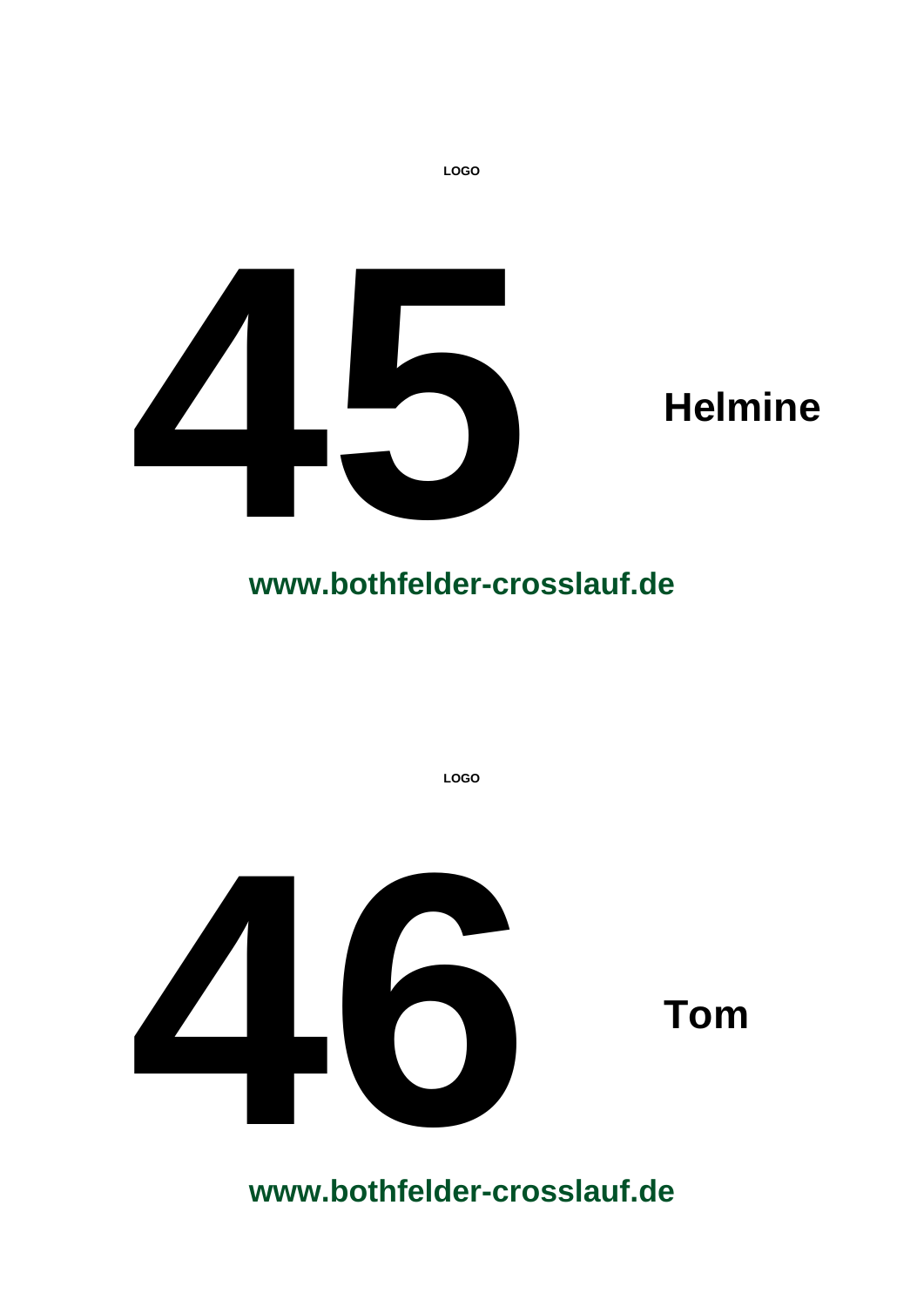

**LOGO**

**LOGO**

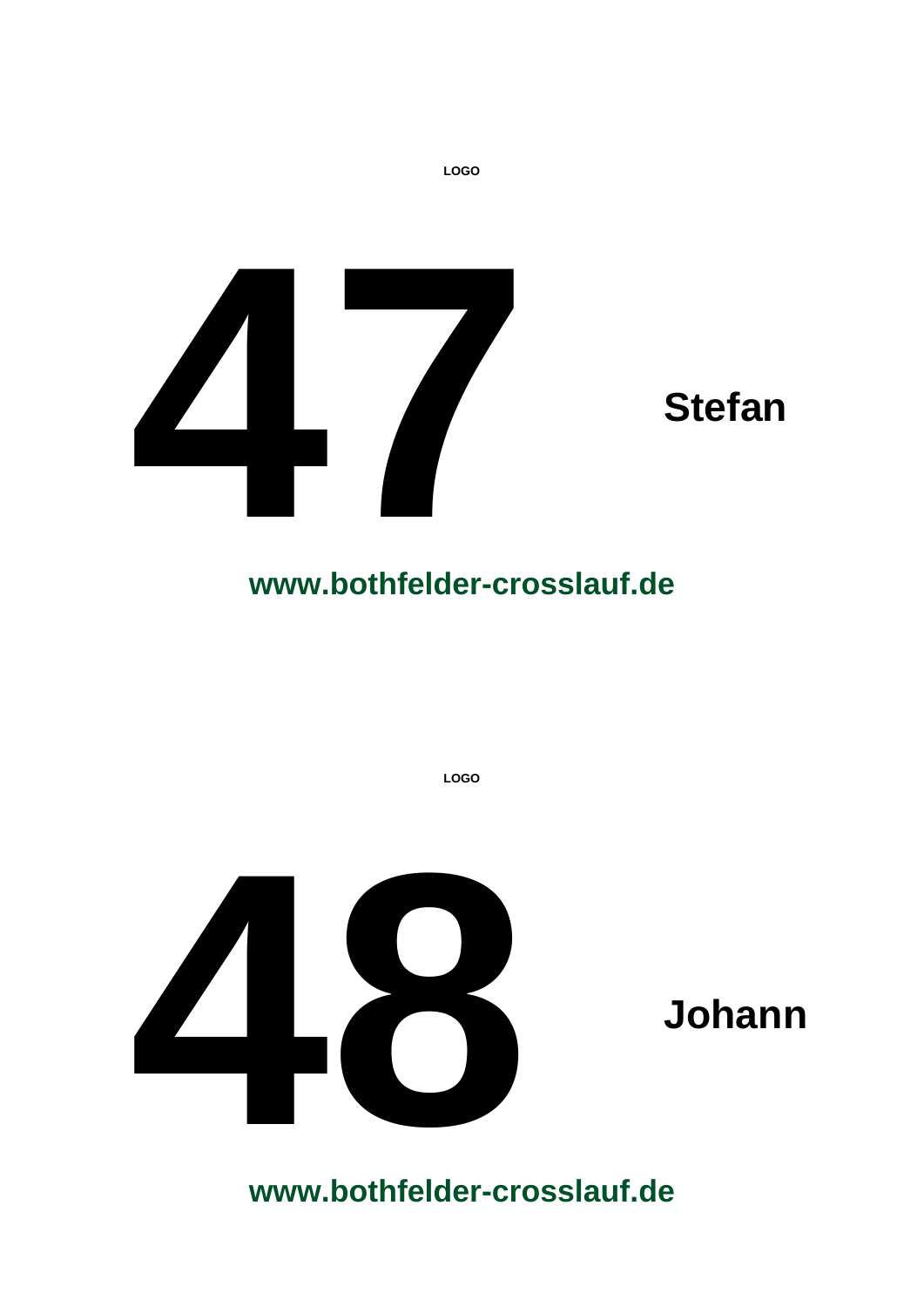

**LOGO**

**LOGO**

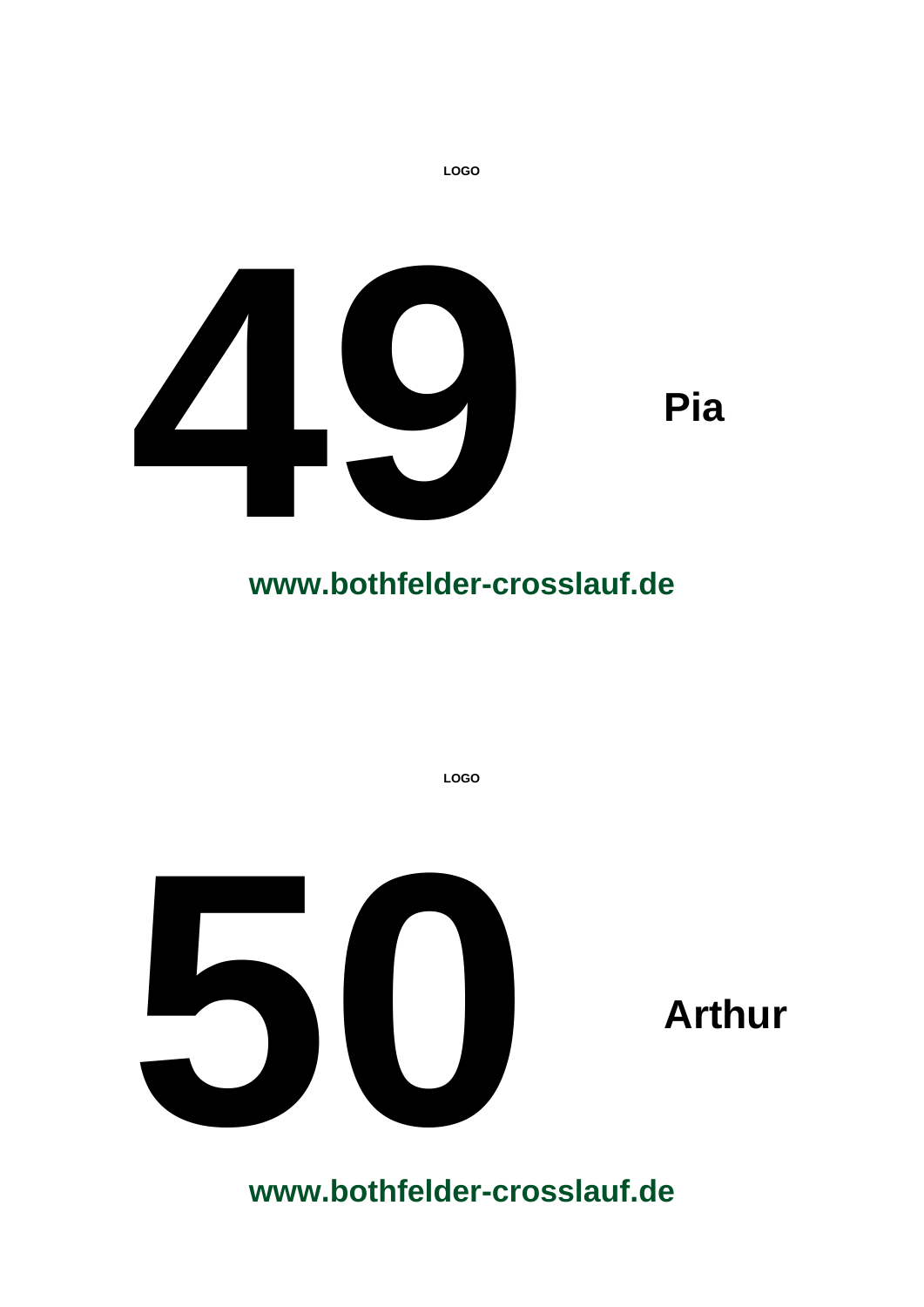

**LOGO**

**LOGO**

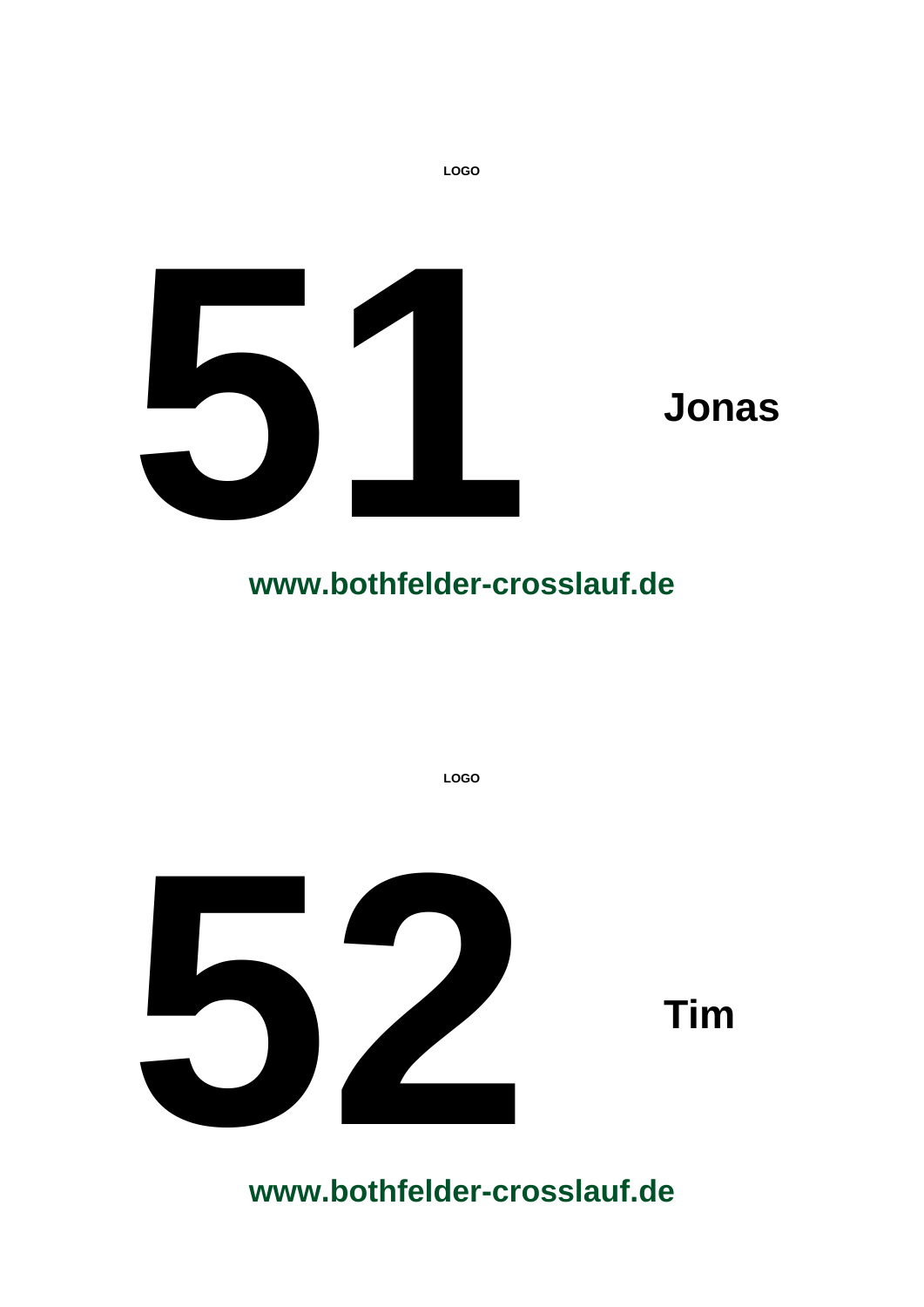

**LOGO**

**LOGO**

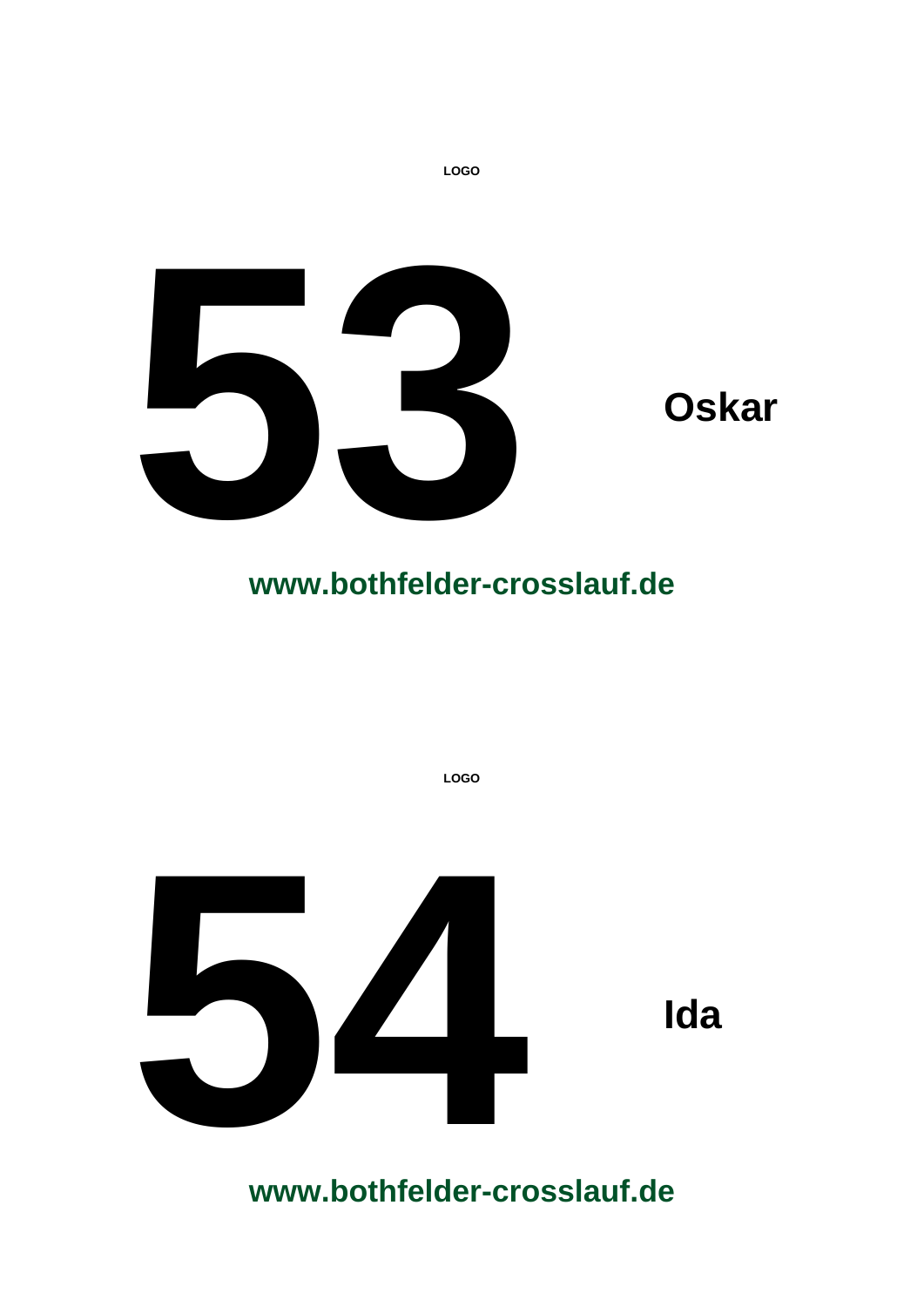



**LOGO**

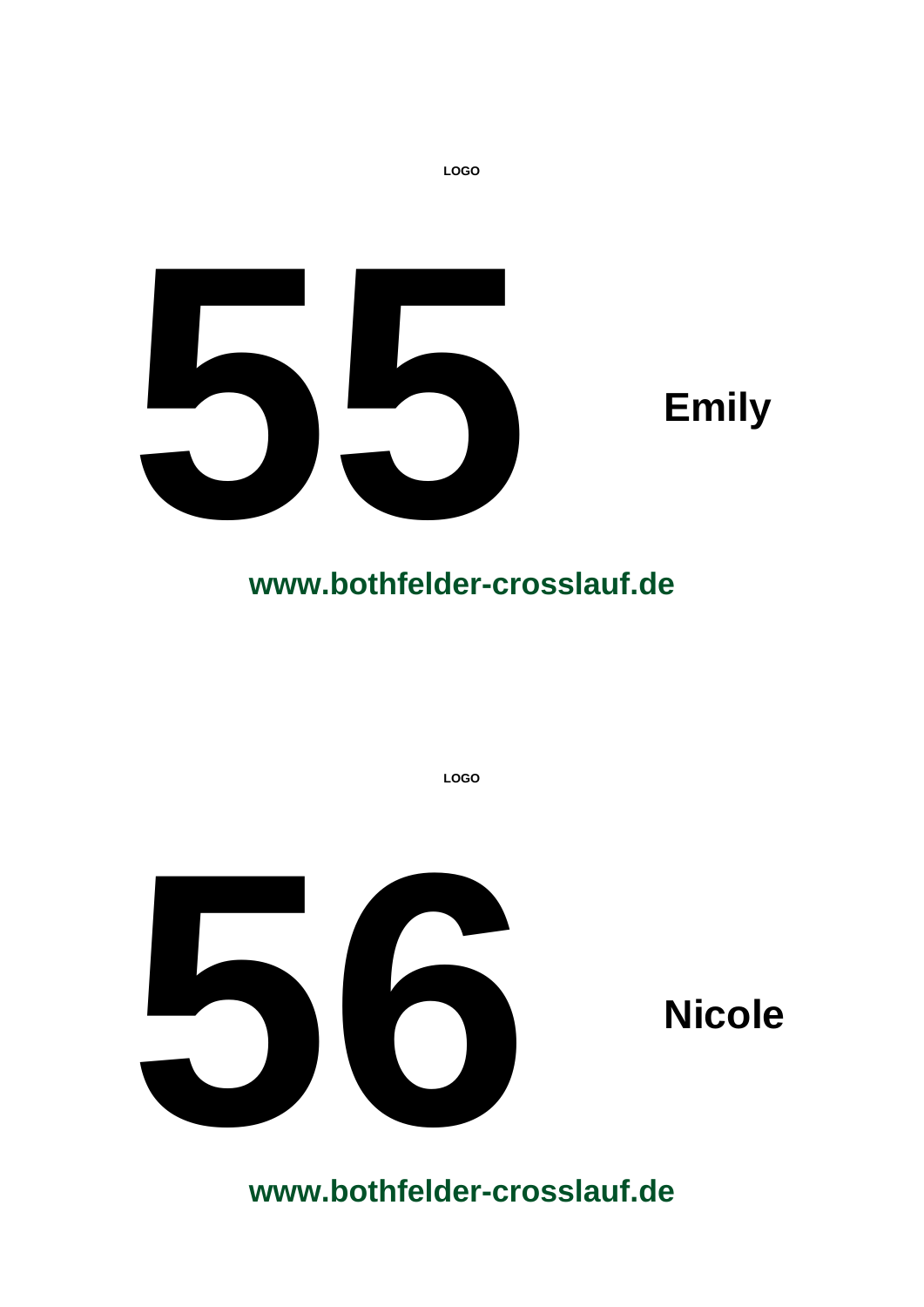



**LOGO**

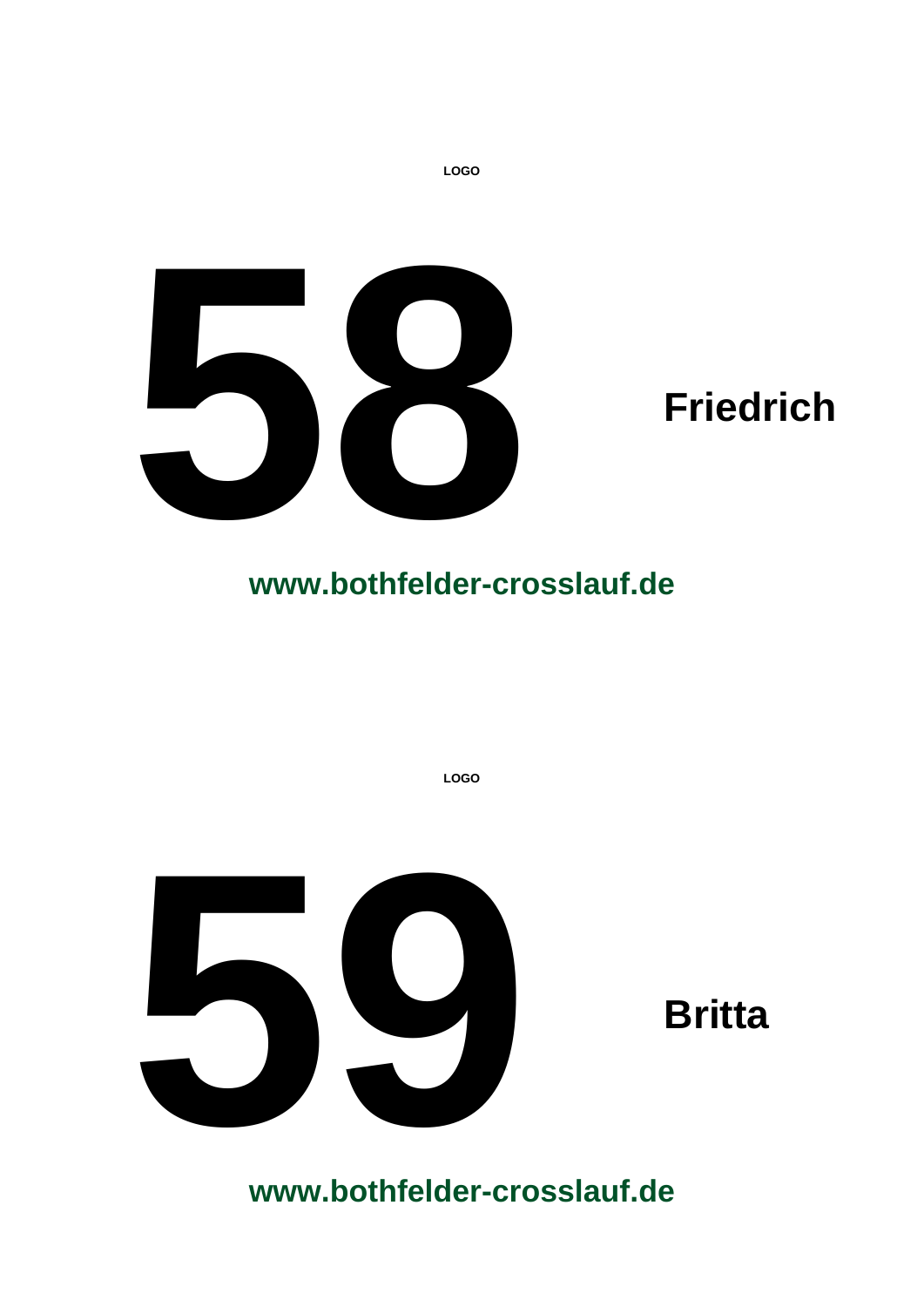

**LOGO**

**LOGO**

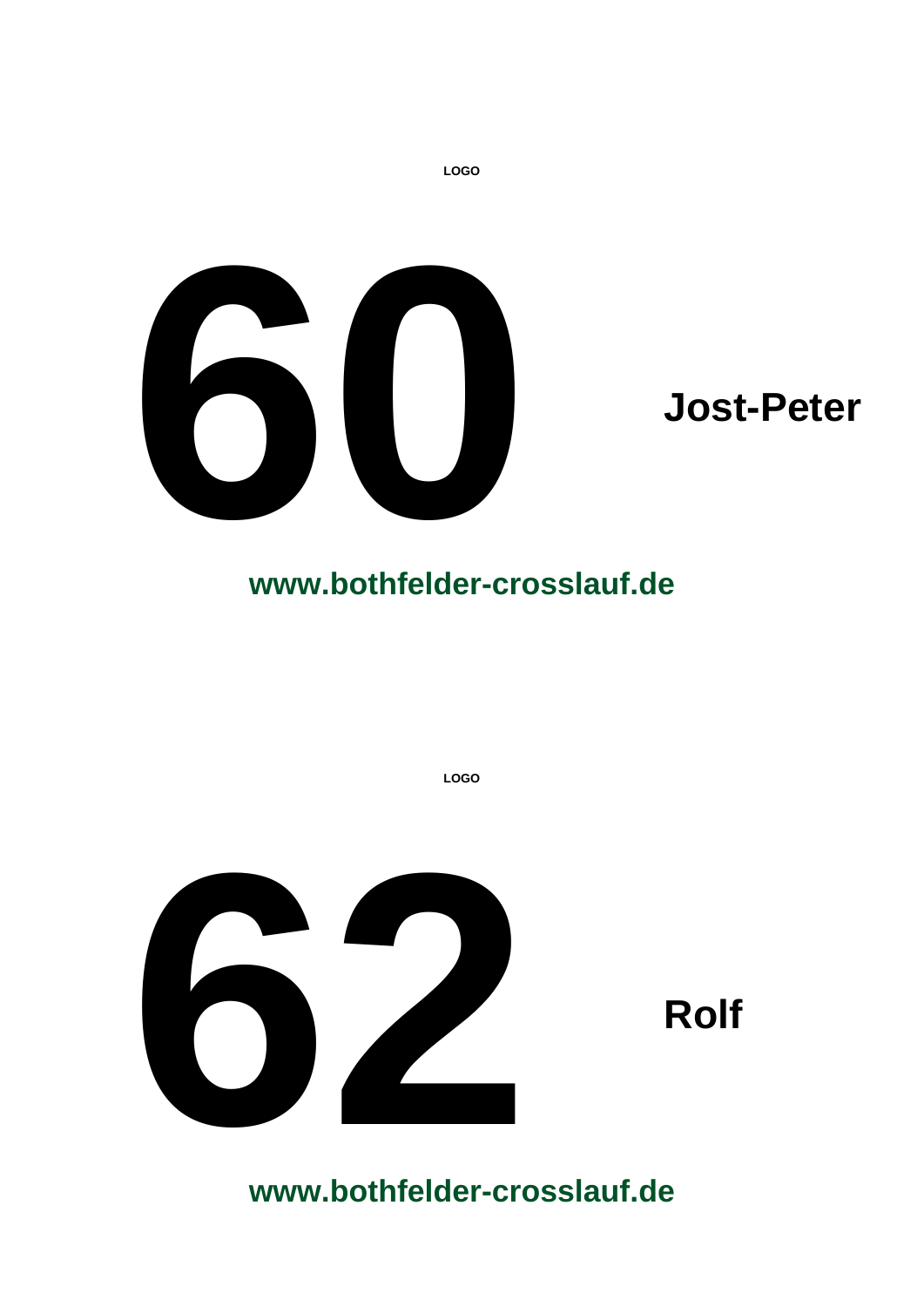

**LOGO**

**LOGO**

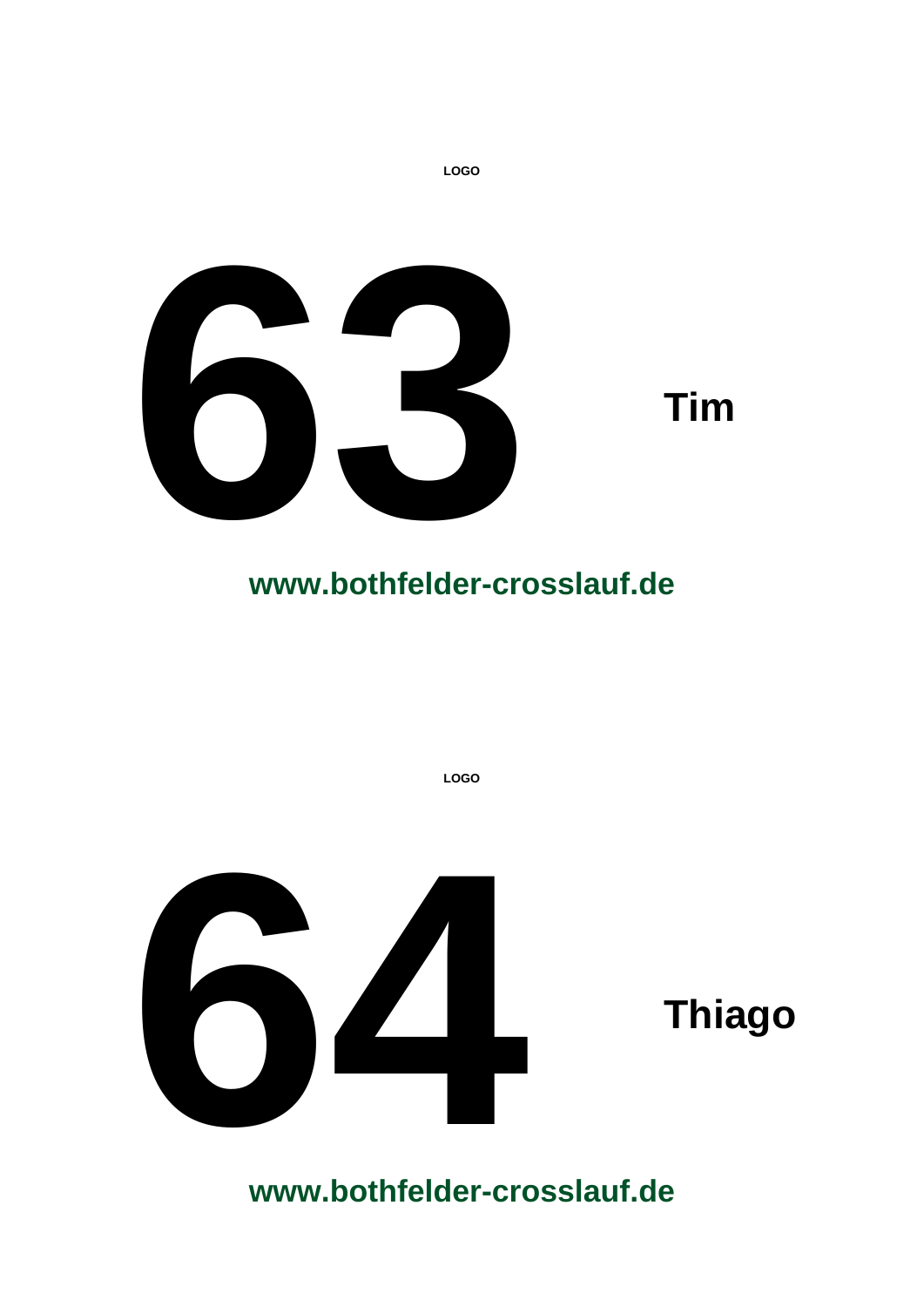

**LOGO**

**LOGO**

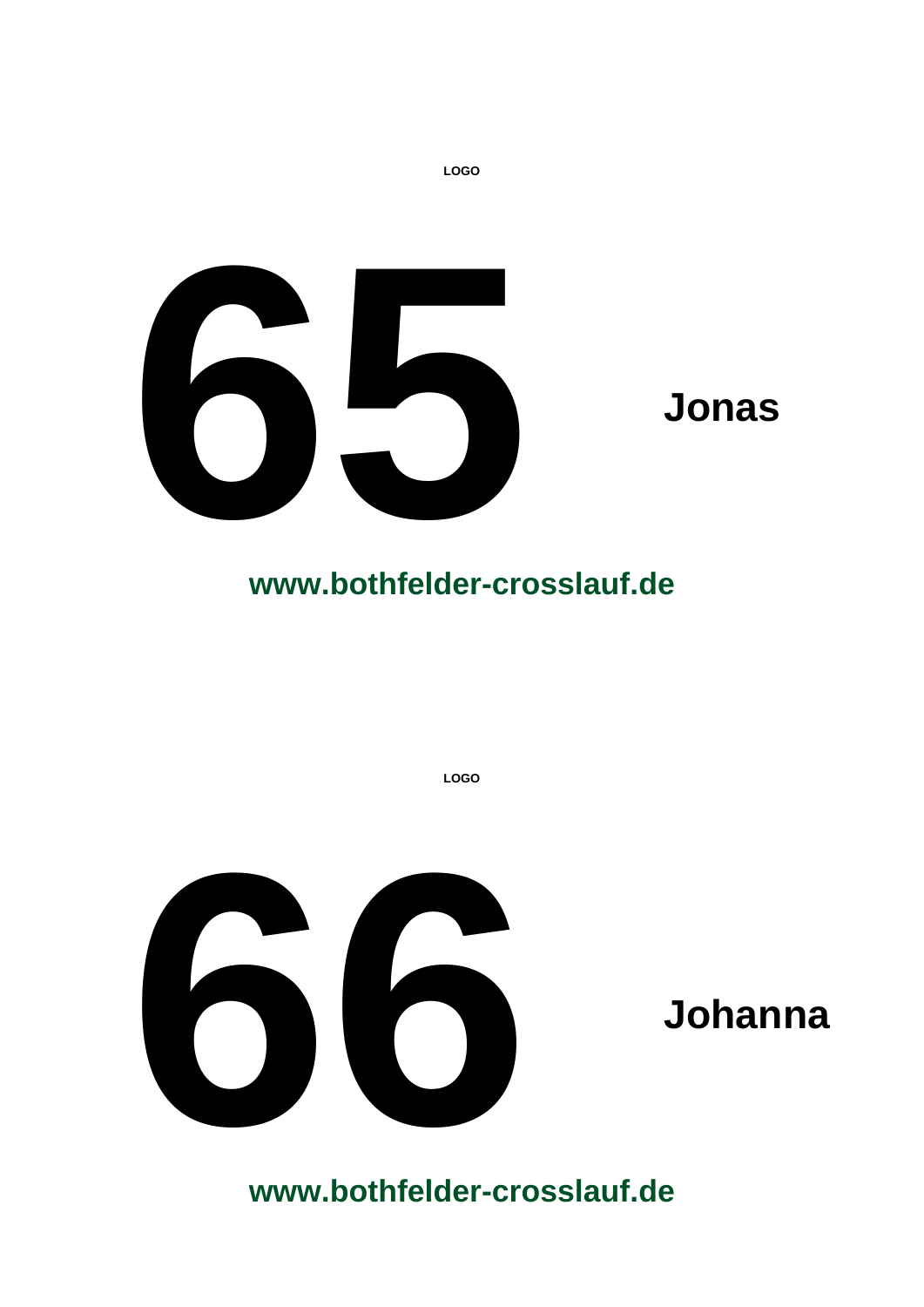

**LOGO**

**LOGO**

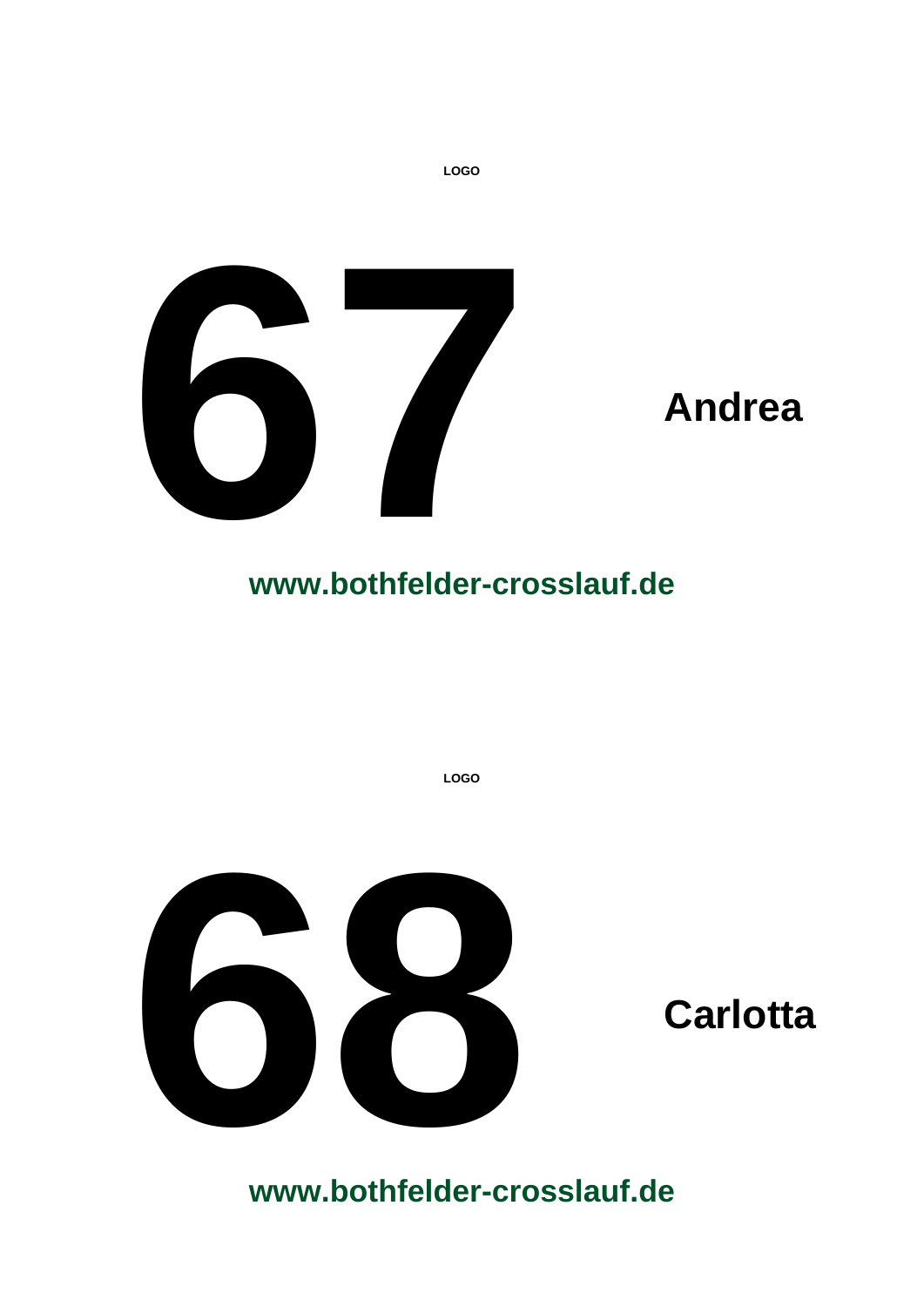

**LOGO**

**LOGO**

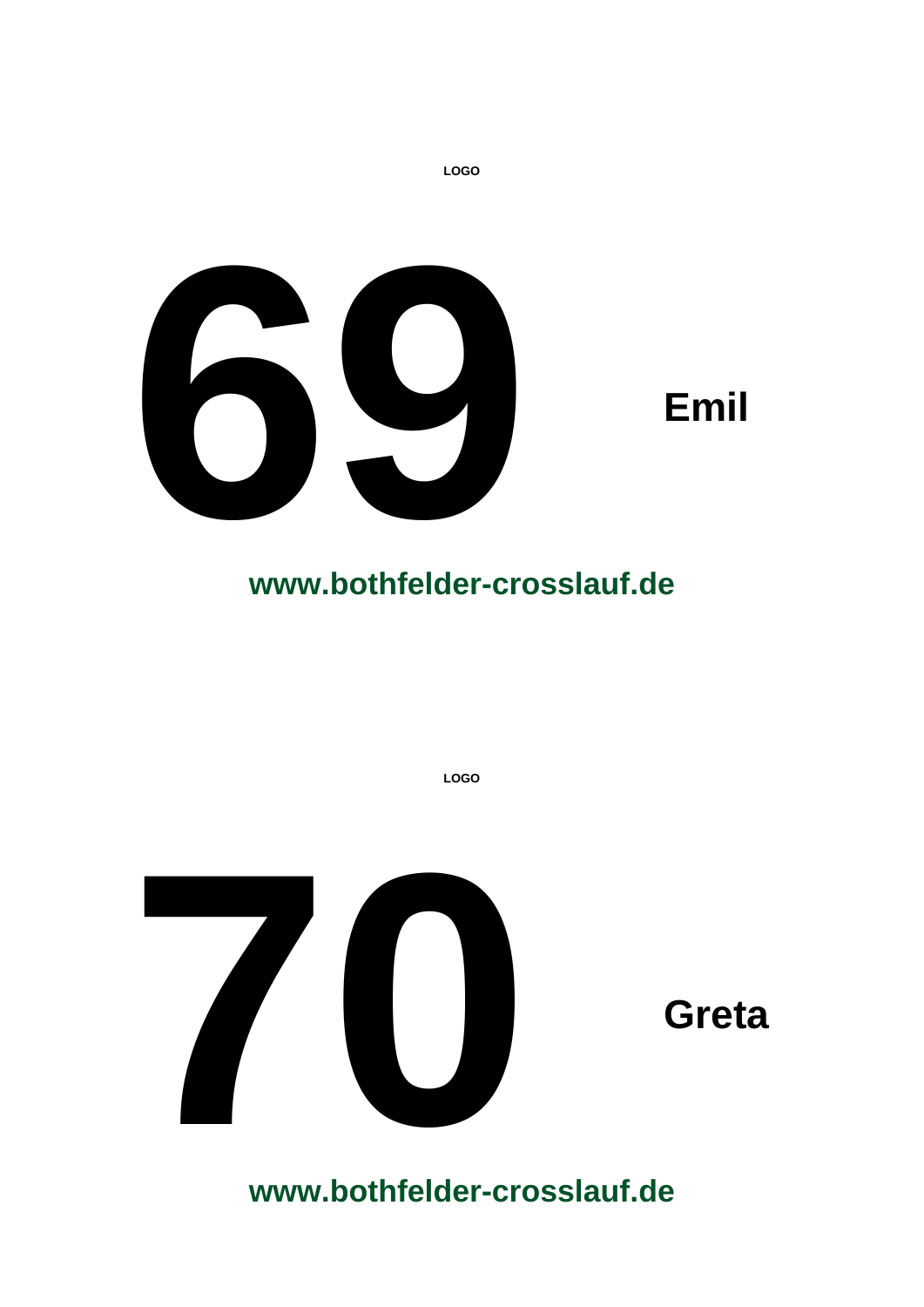

**LOGO**



# **www.bothfelder-crosslauf.de**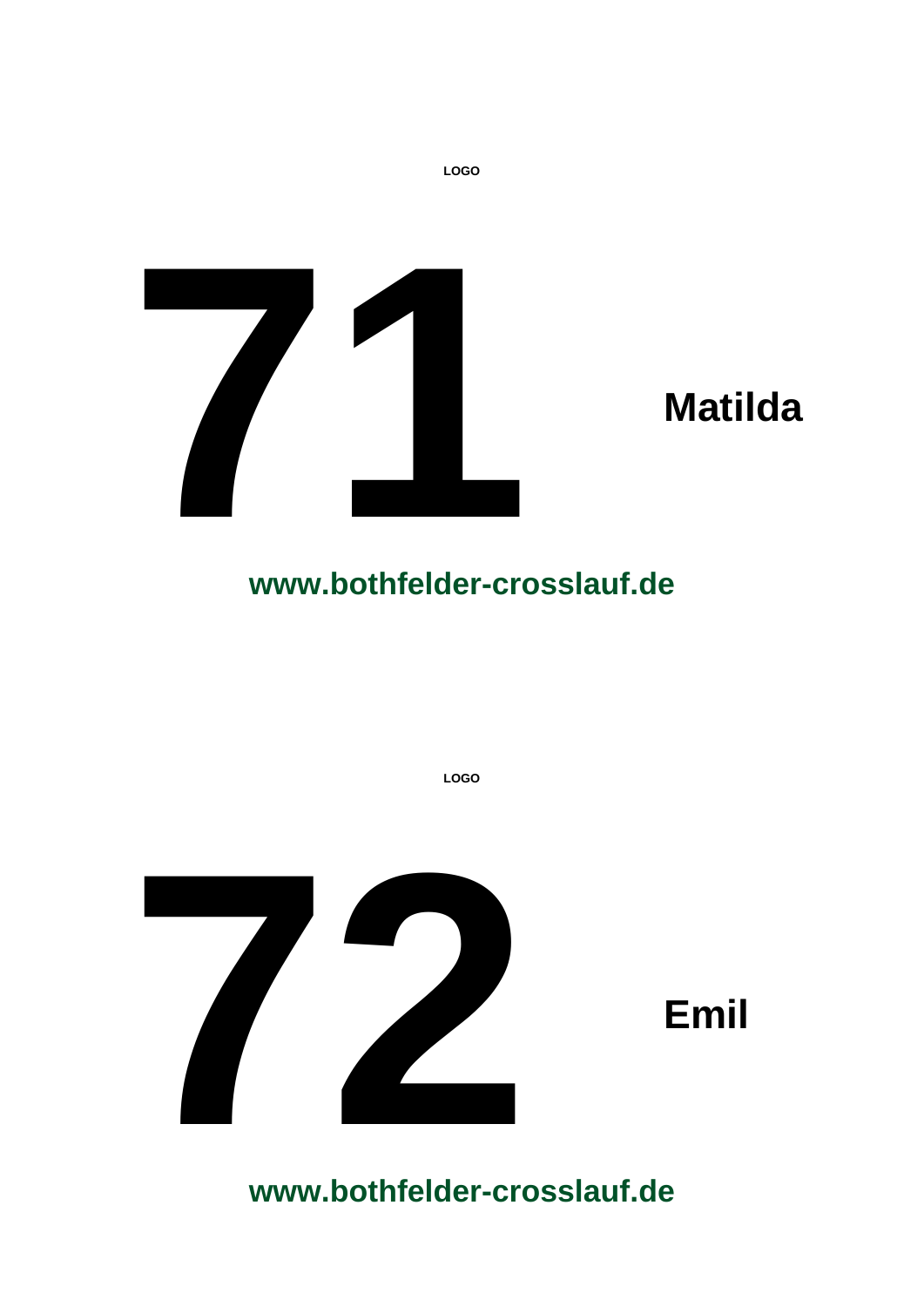

**LOGO**

**LOGO**

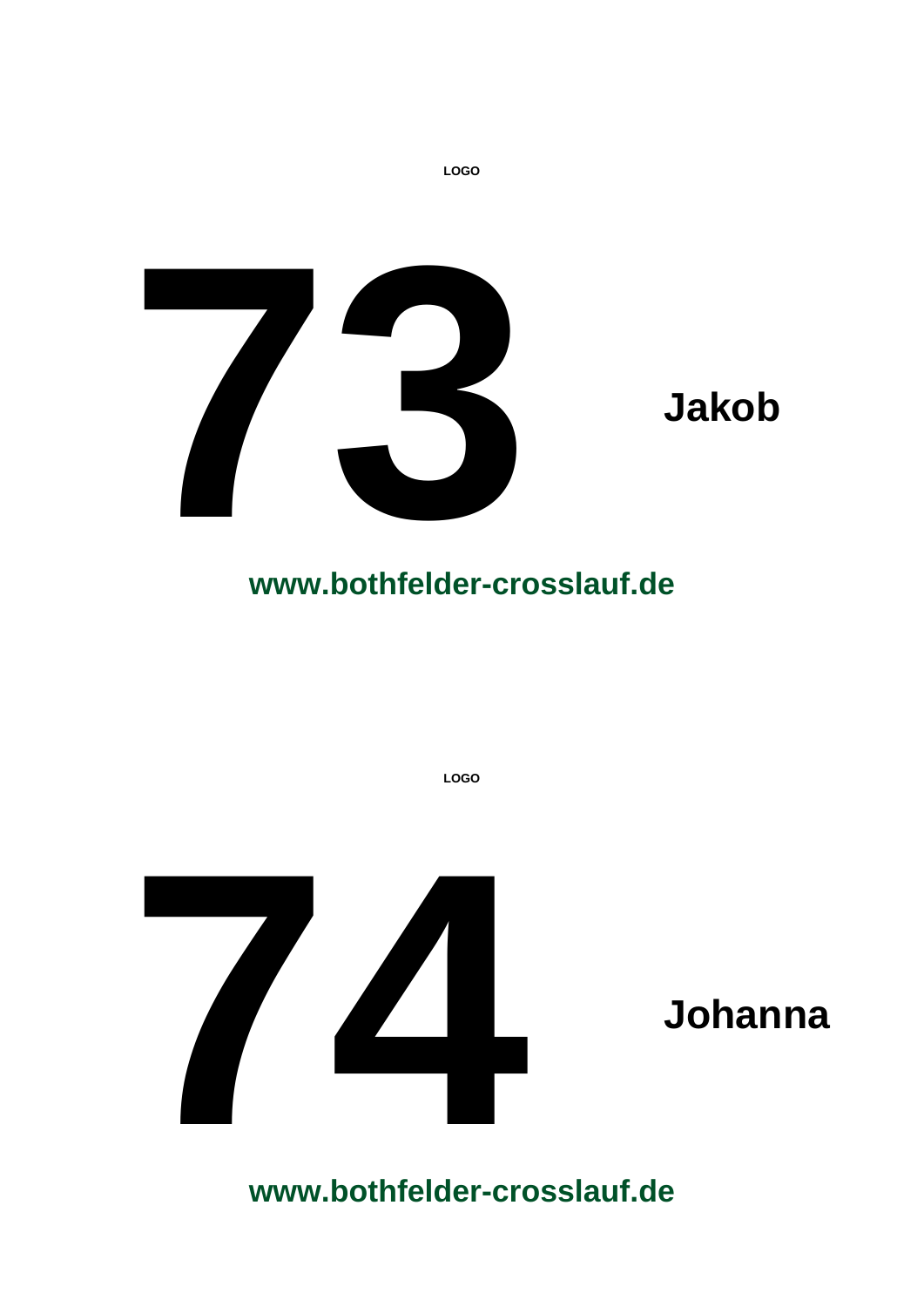

**LOGO**

**LOGO**

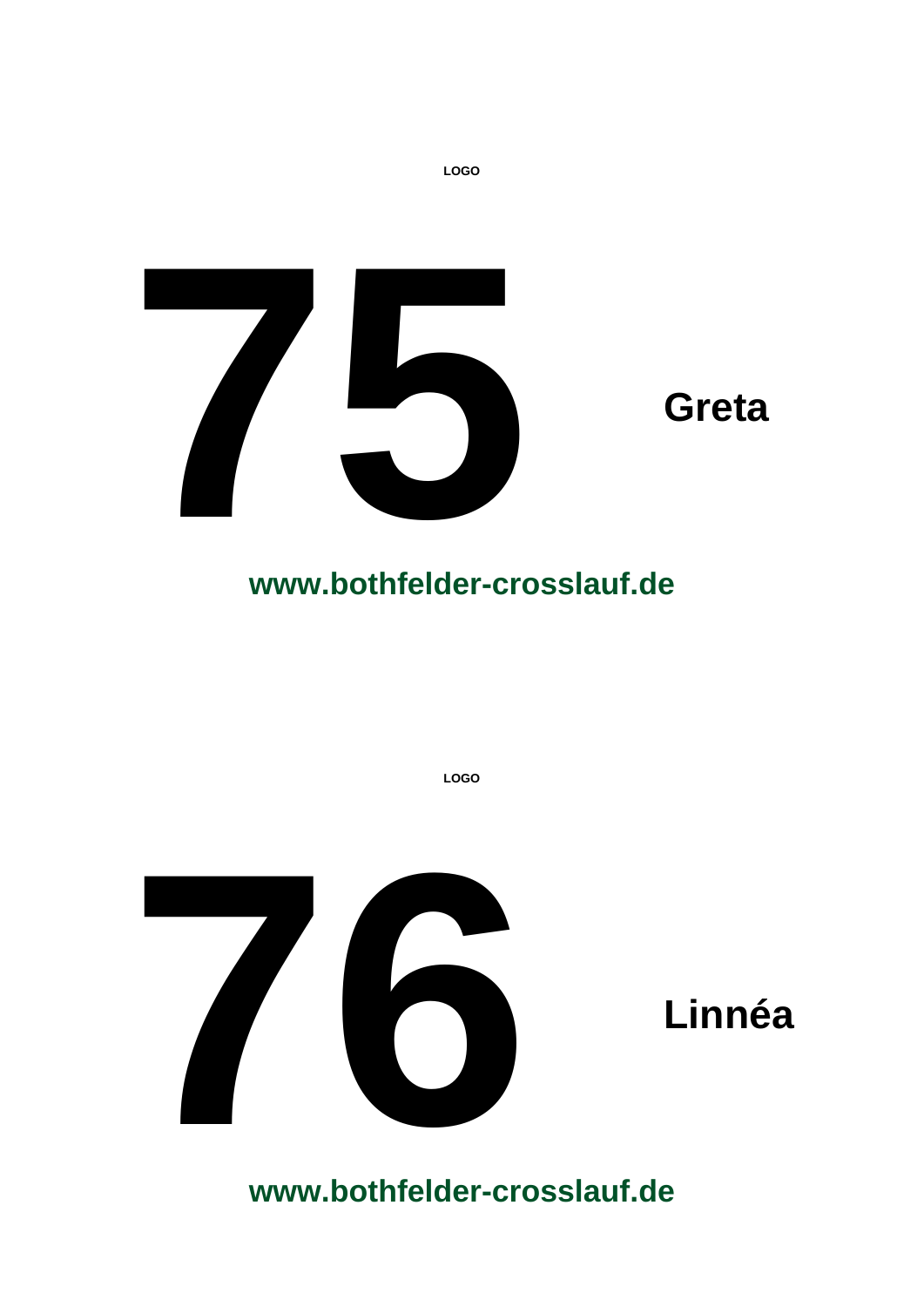

**LOGO**

**LOGO**

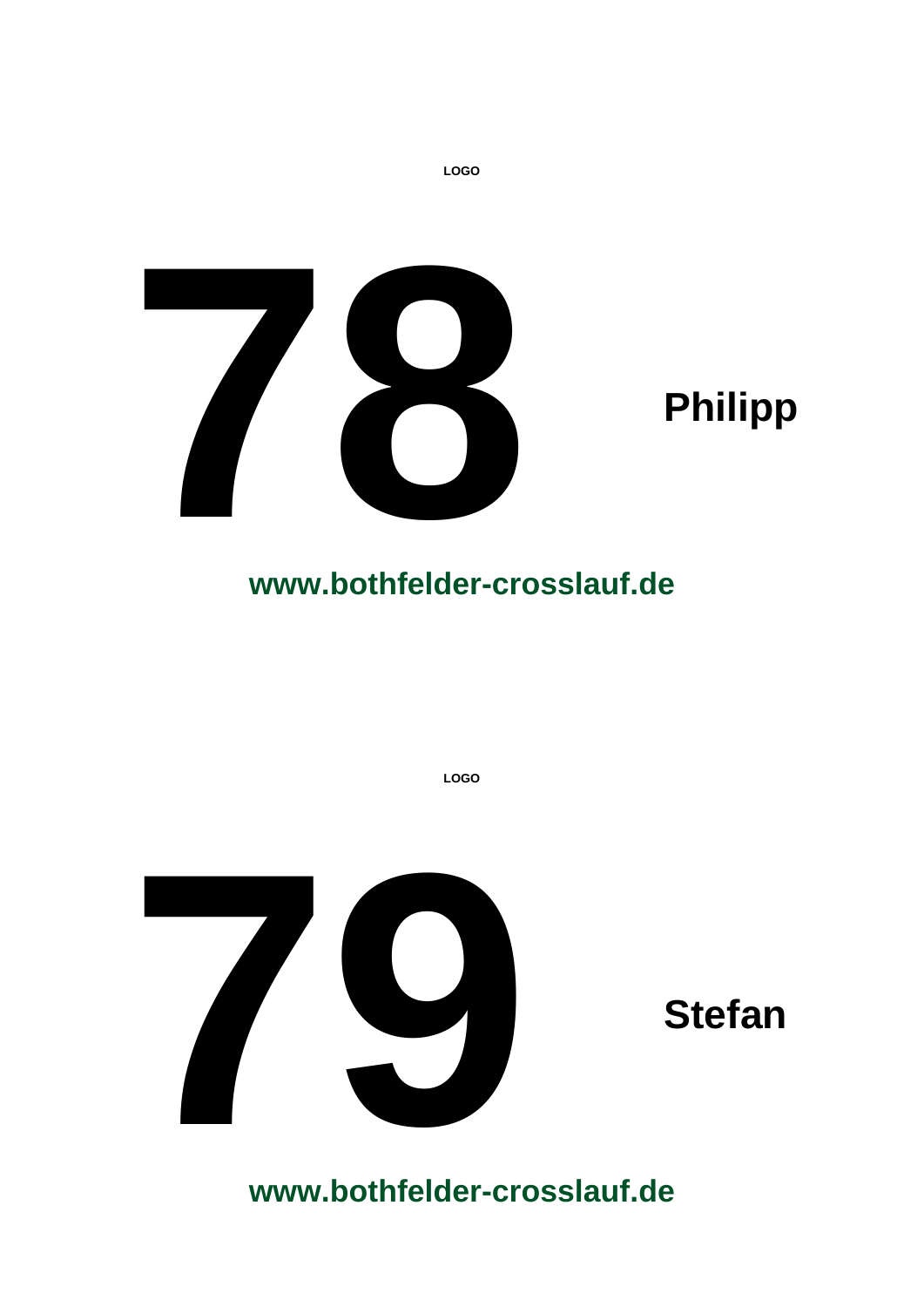

**LOGO**

**LOGO**

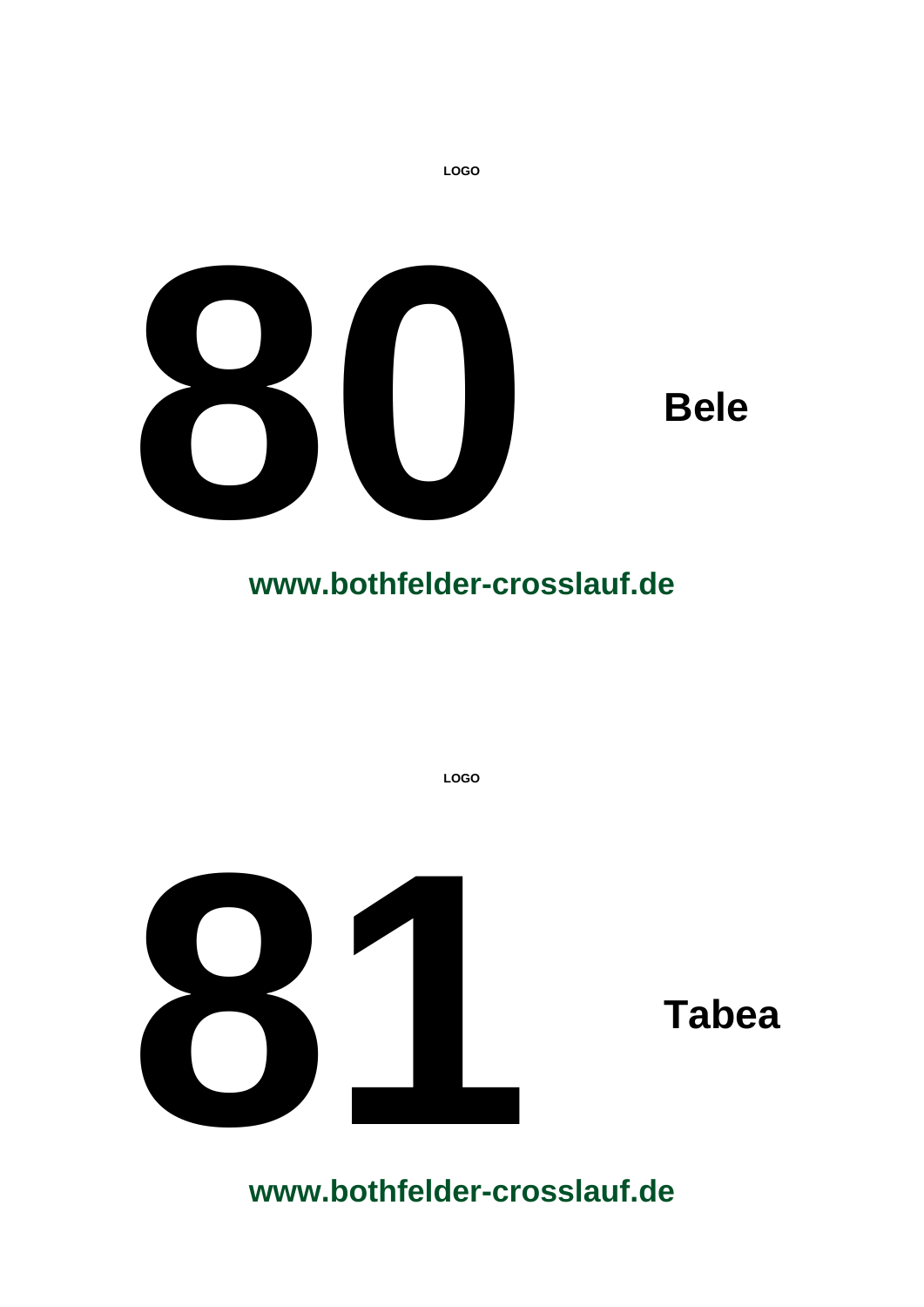

**LOGO**

**LOGO**

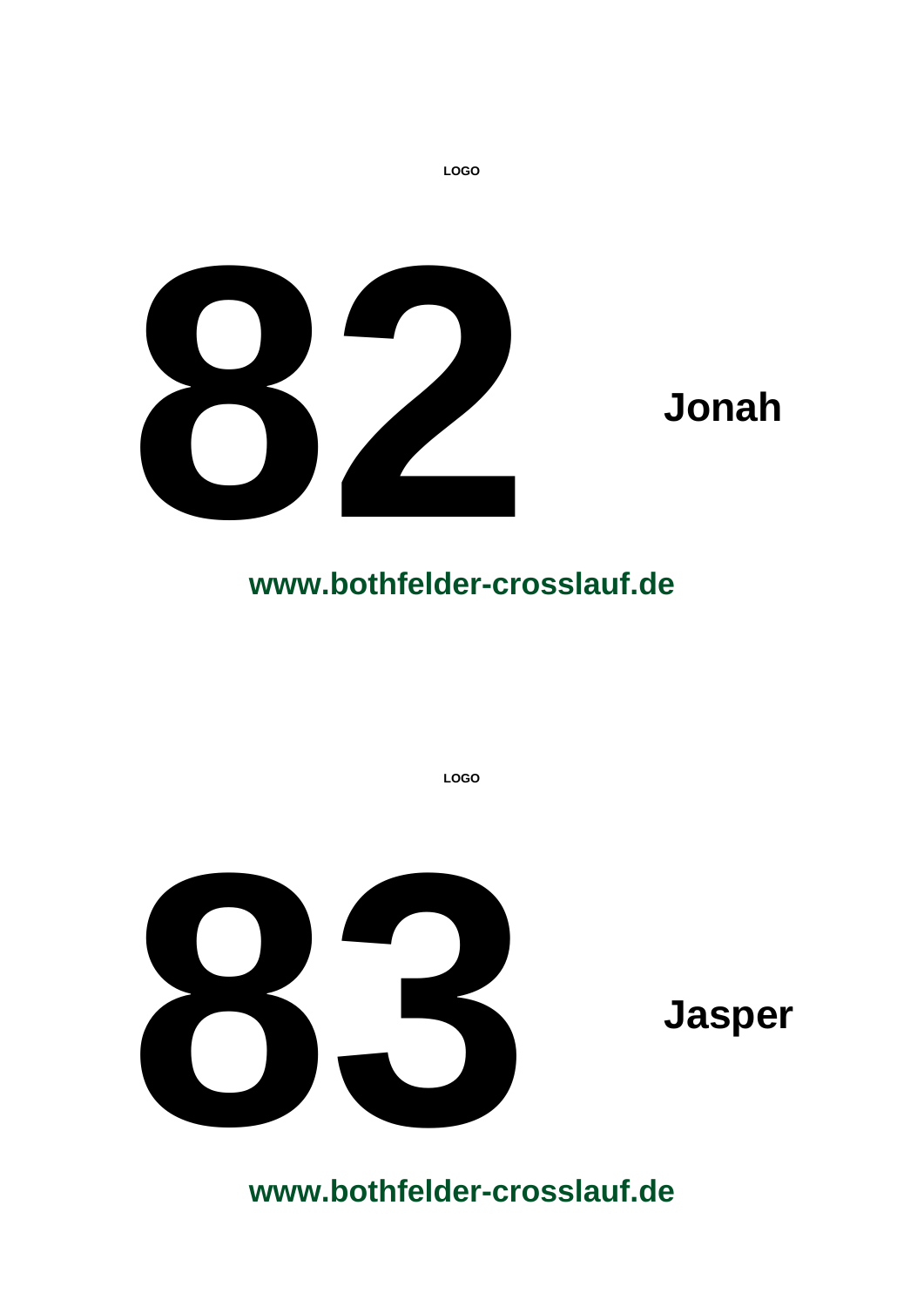

**LOGO**

**LOGO**

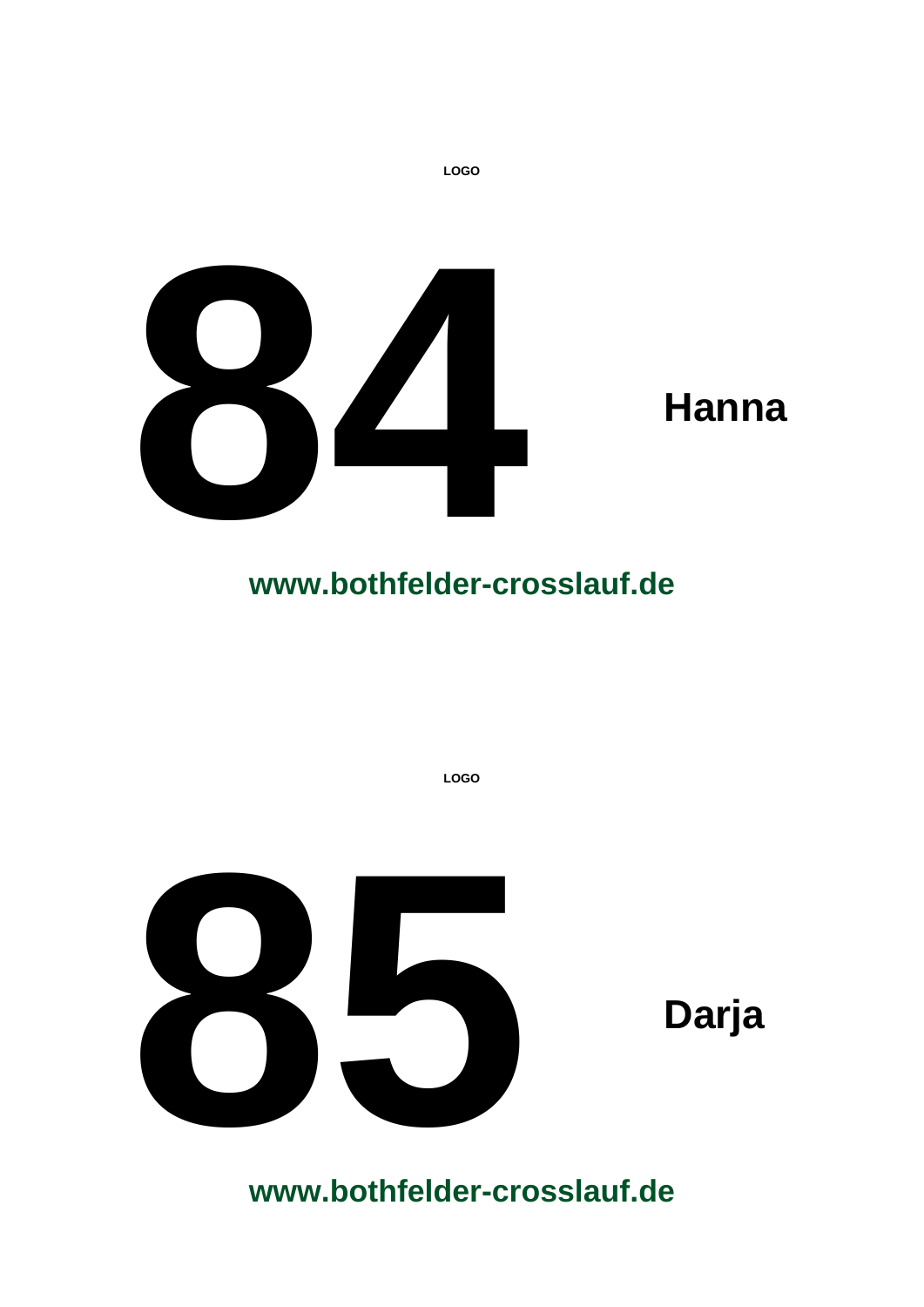

**LOGO**

**LOGO**

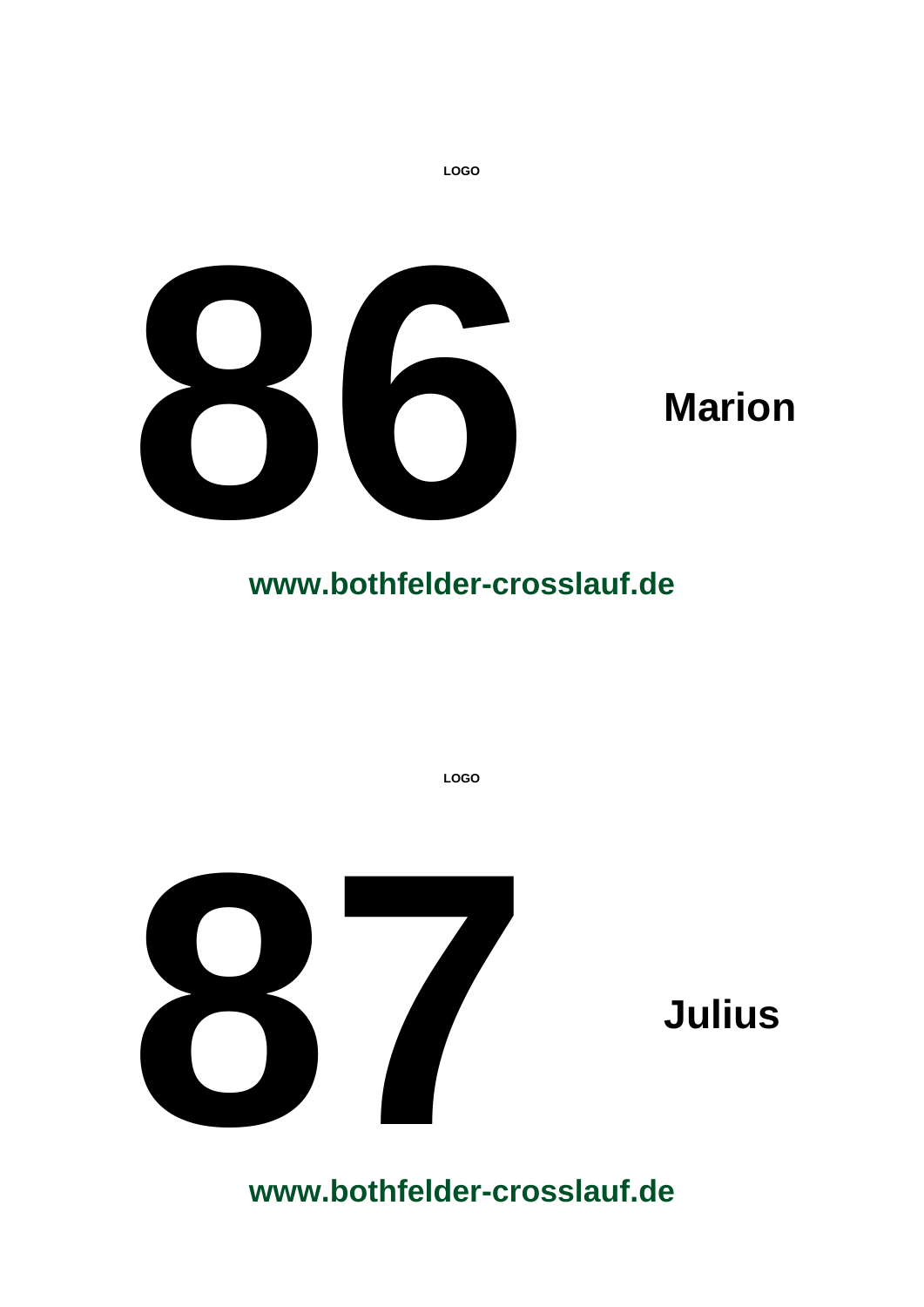



**LOGO**

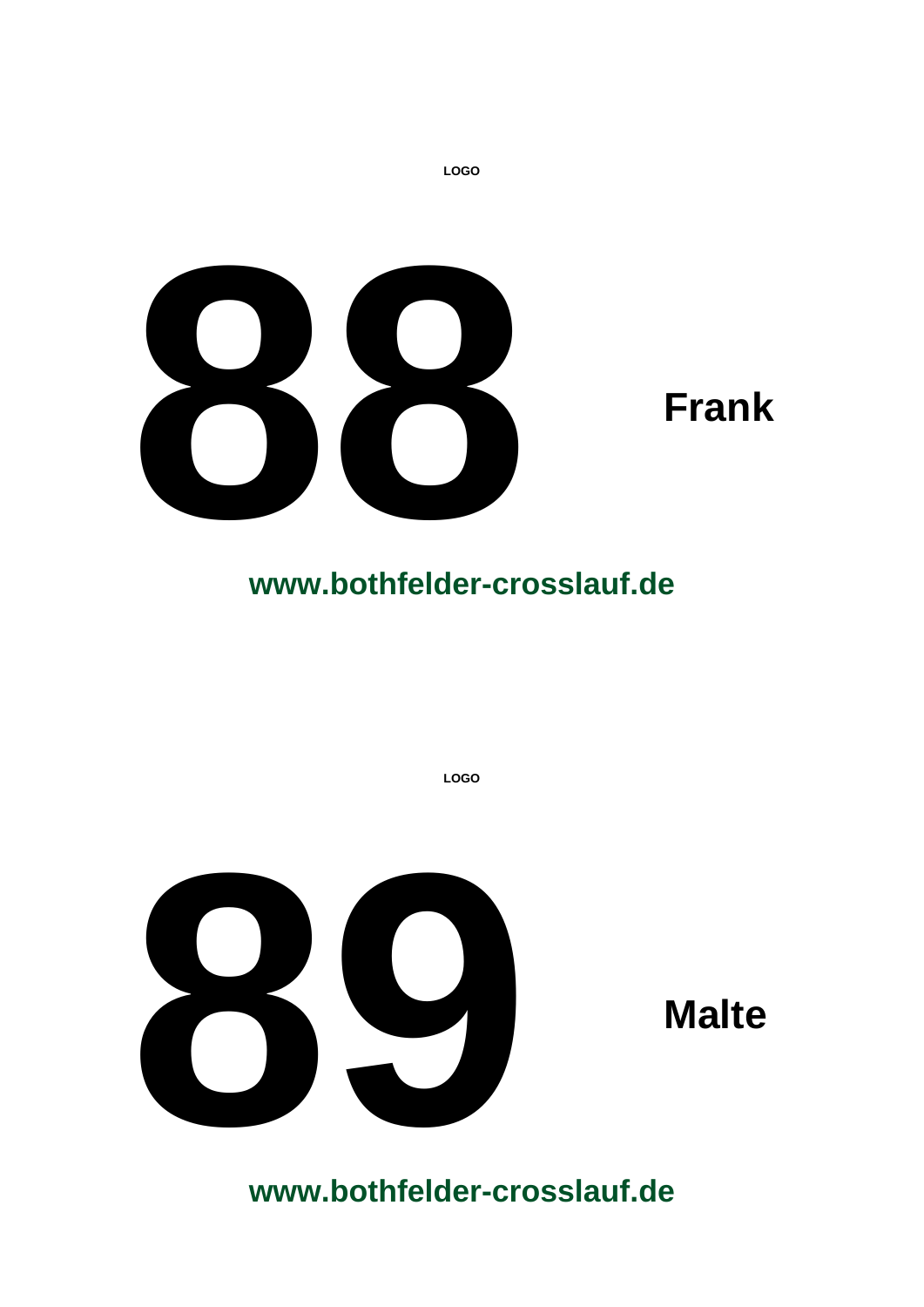

**LOGO**

**LOGO**

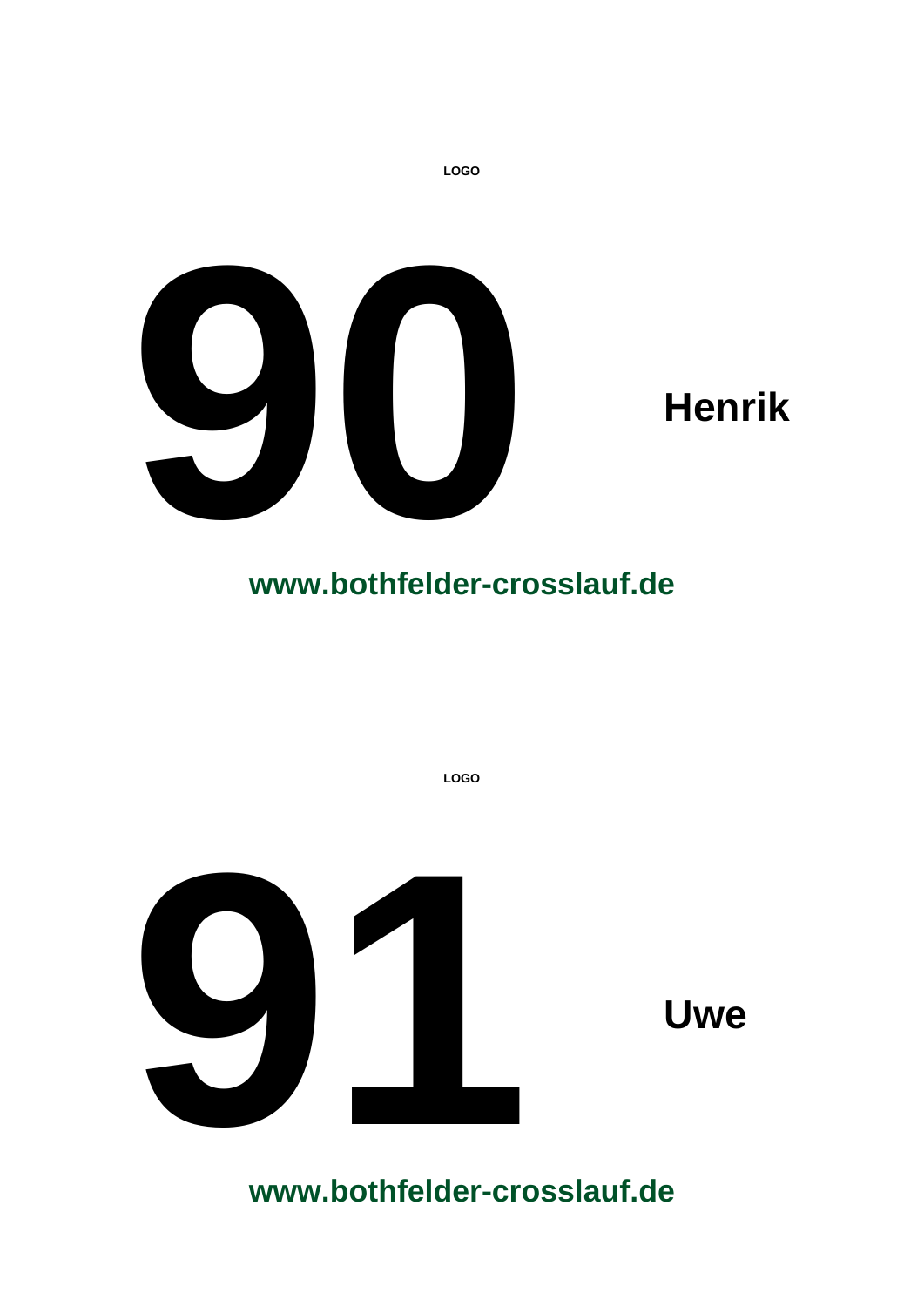

**LOGO**

**LOGO**

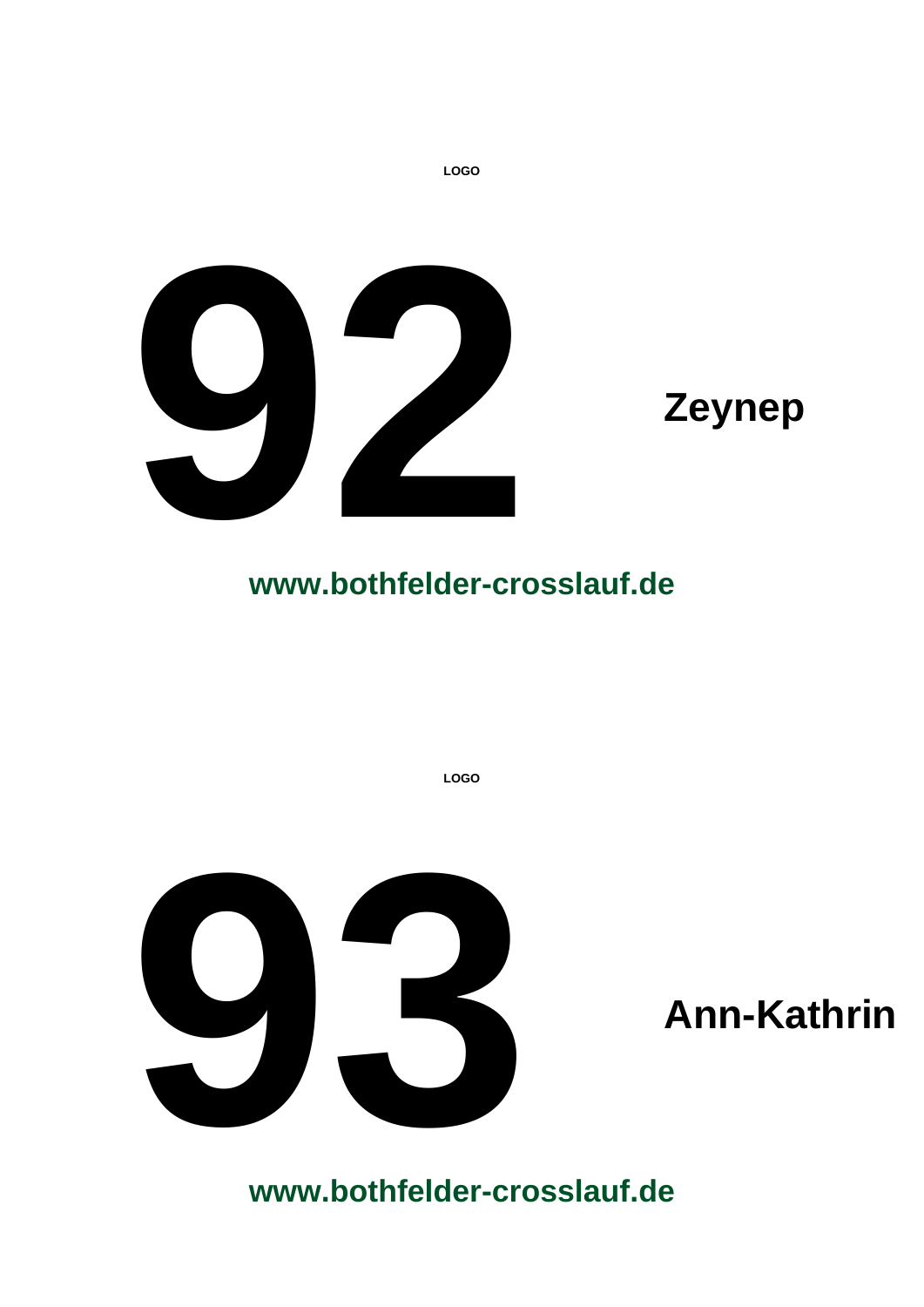

**LOGO**

**LOGO**

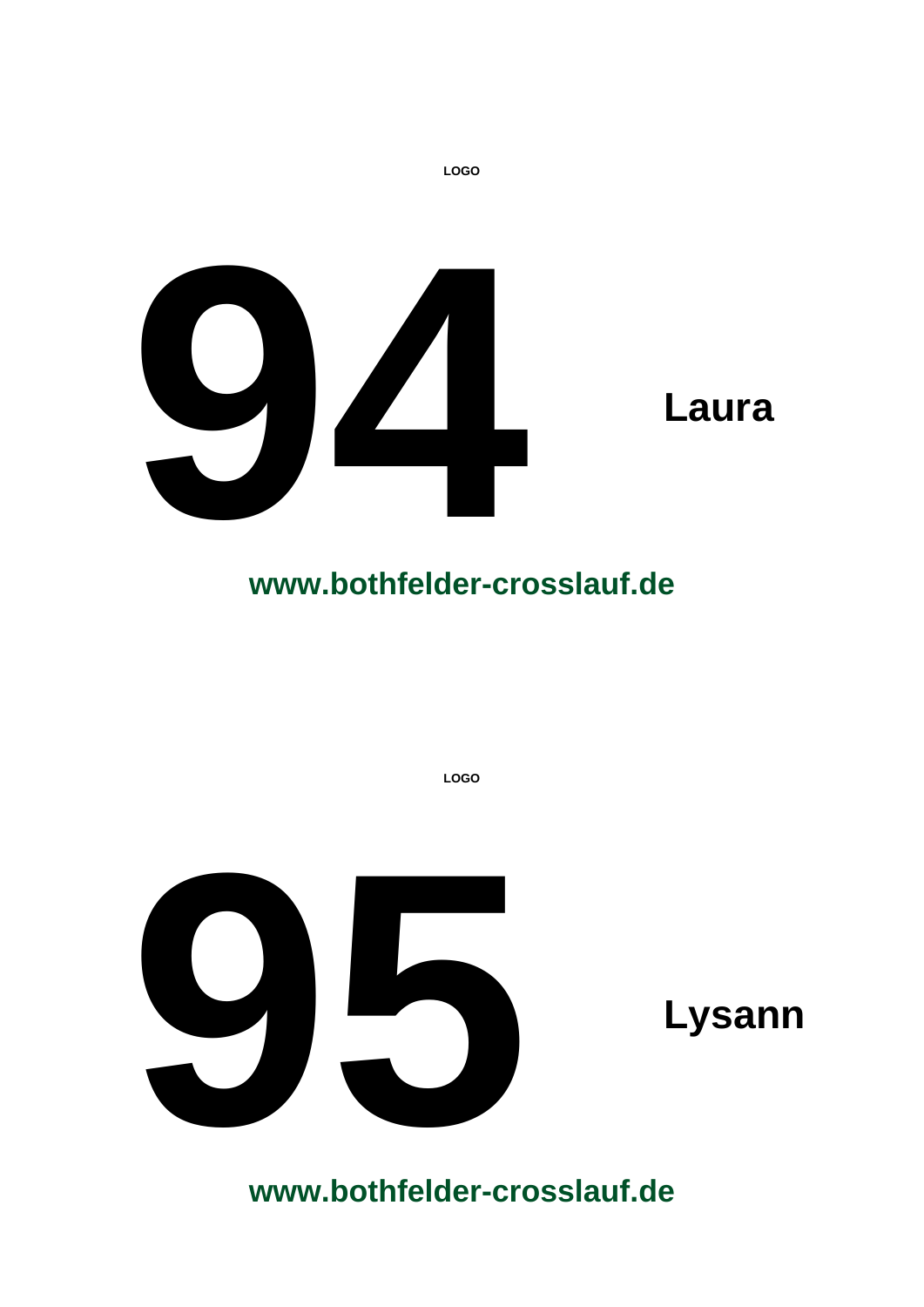

**LOGO**

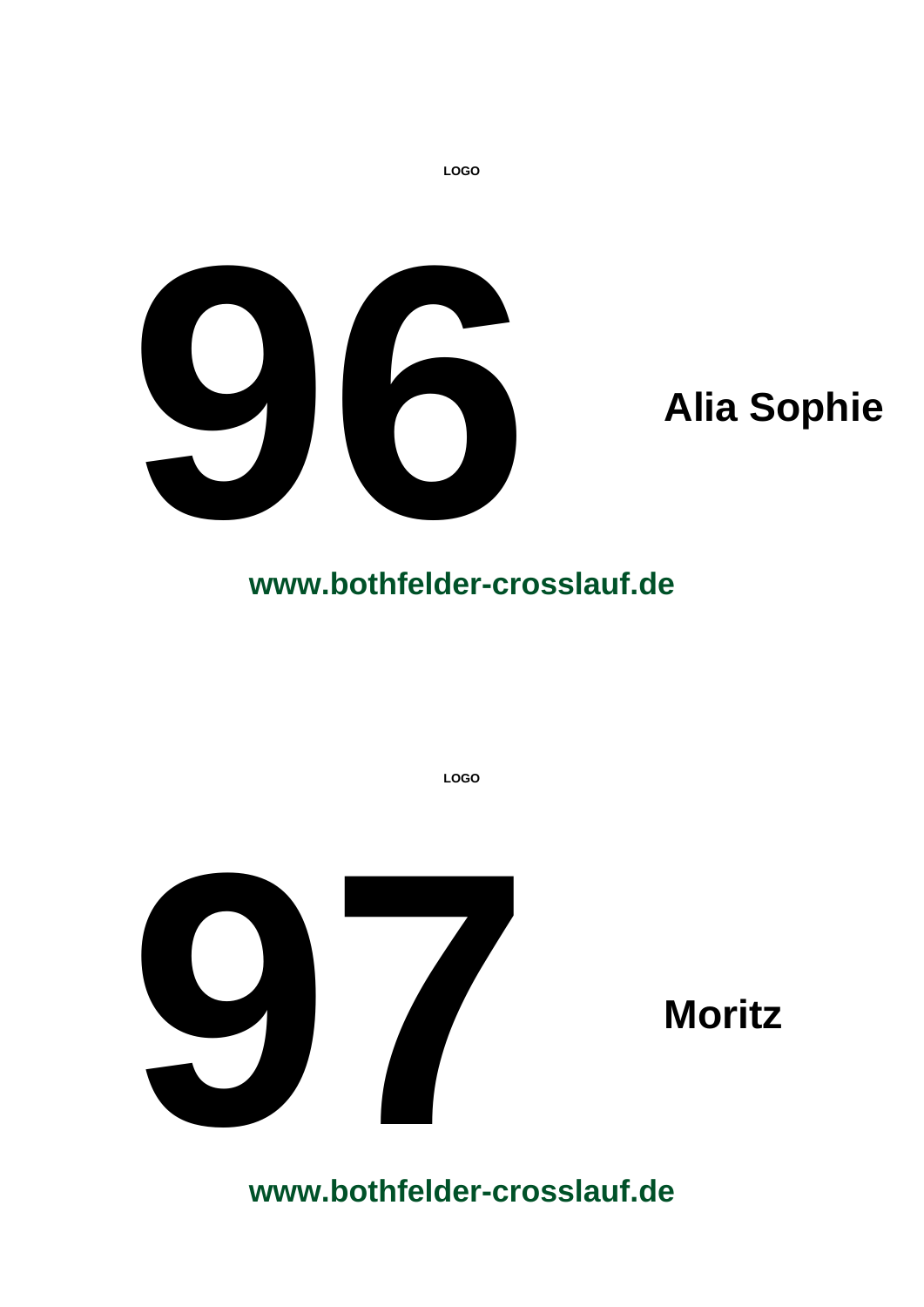

**LOGO**

**LOGO**

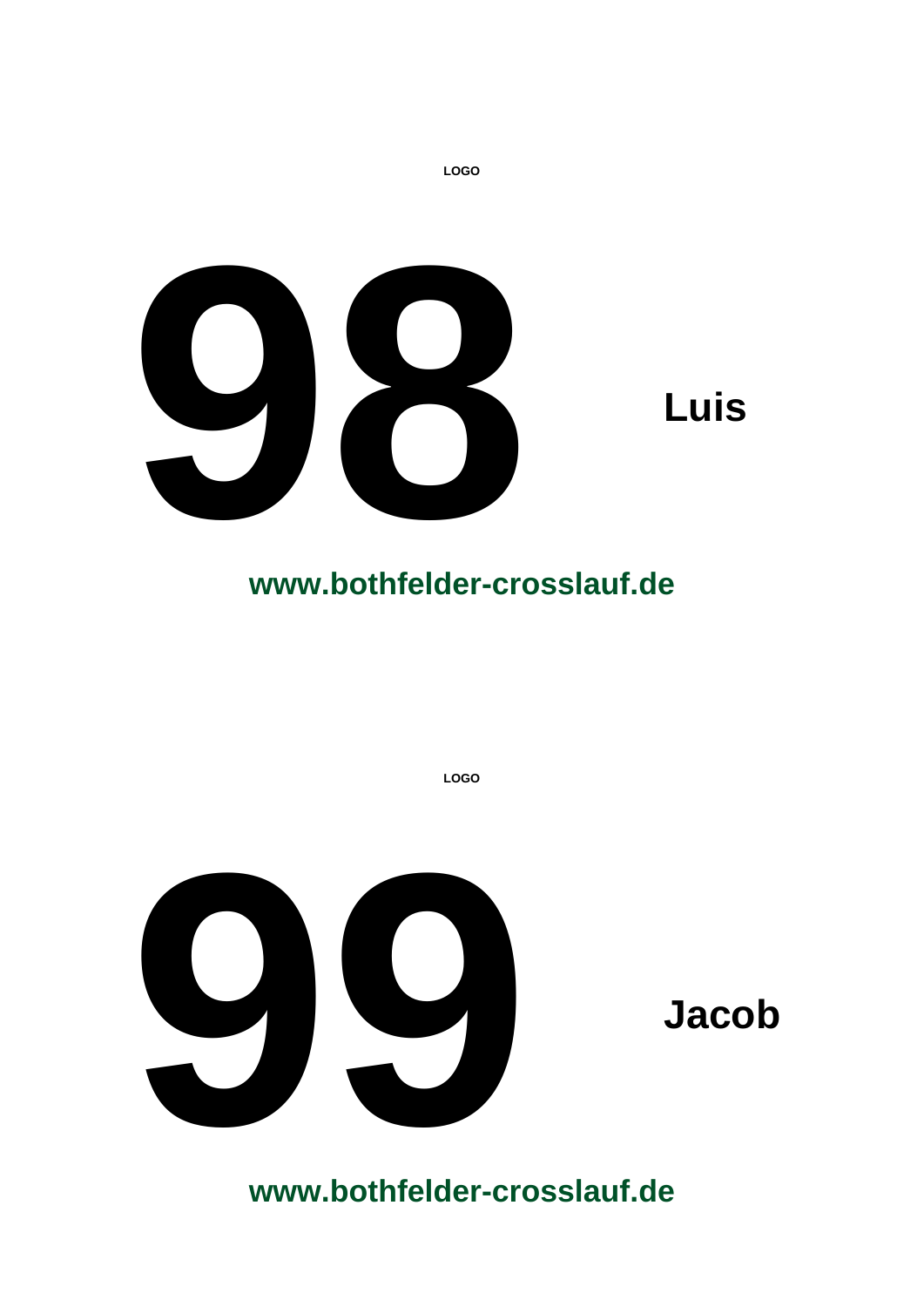

**LOGO**

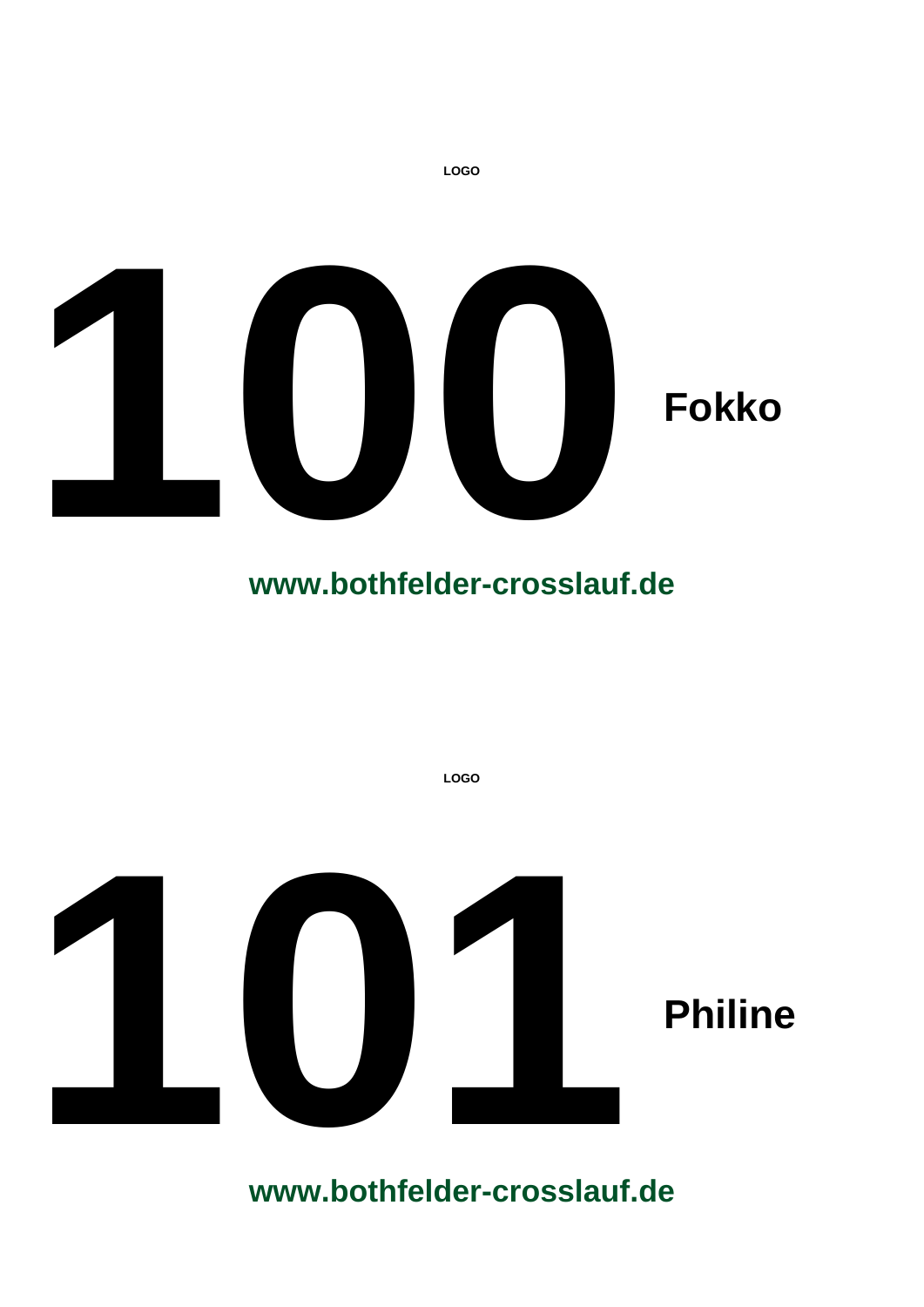

**LOGO**

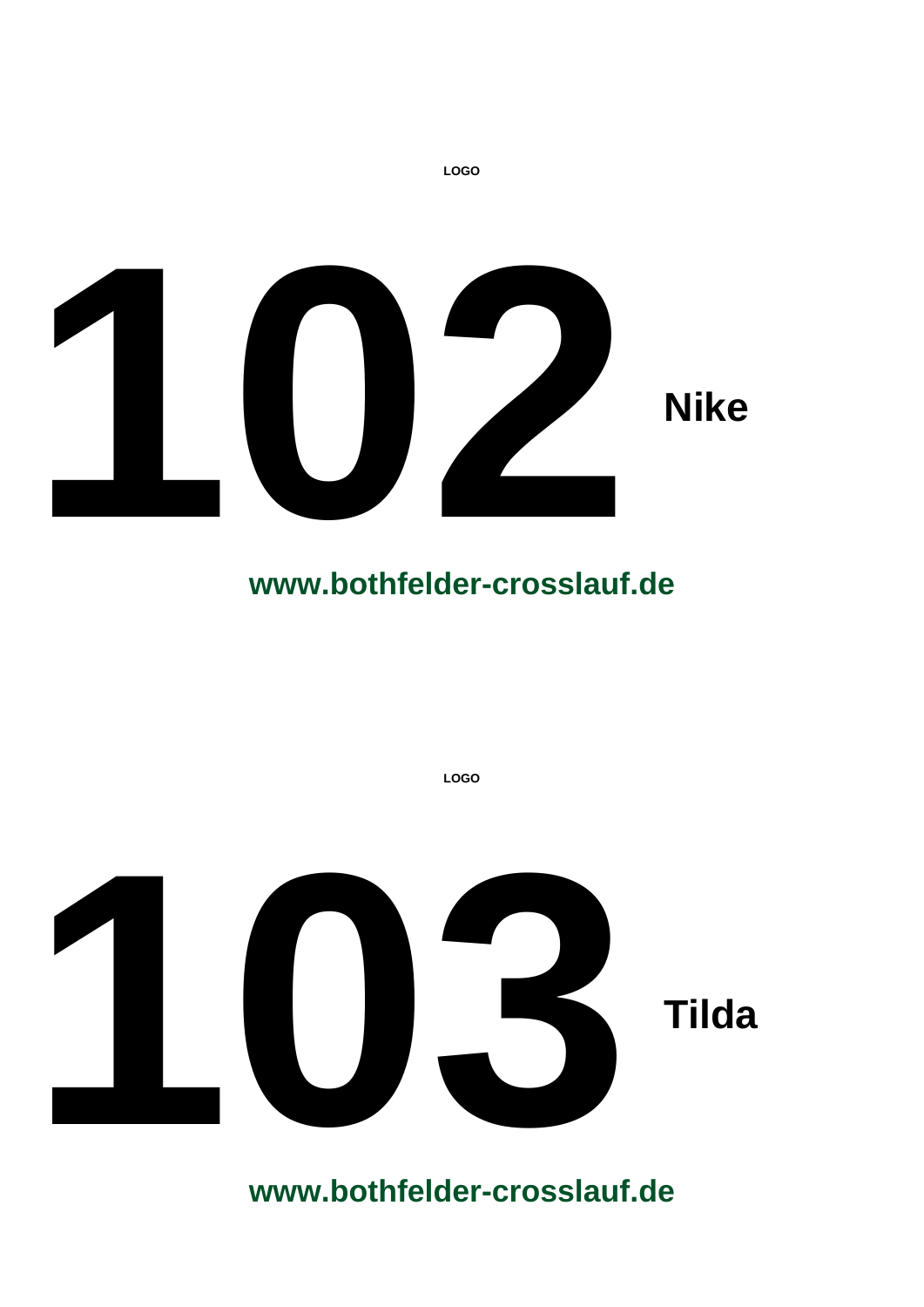

**LOGO 105 Tabea**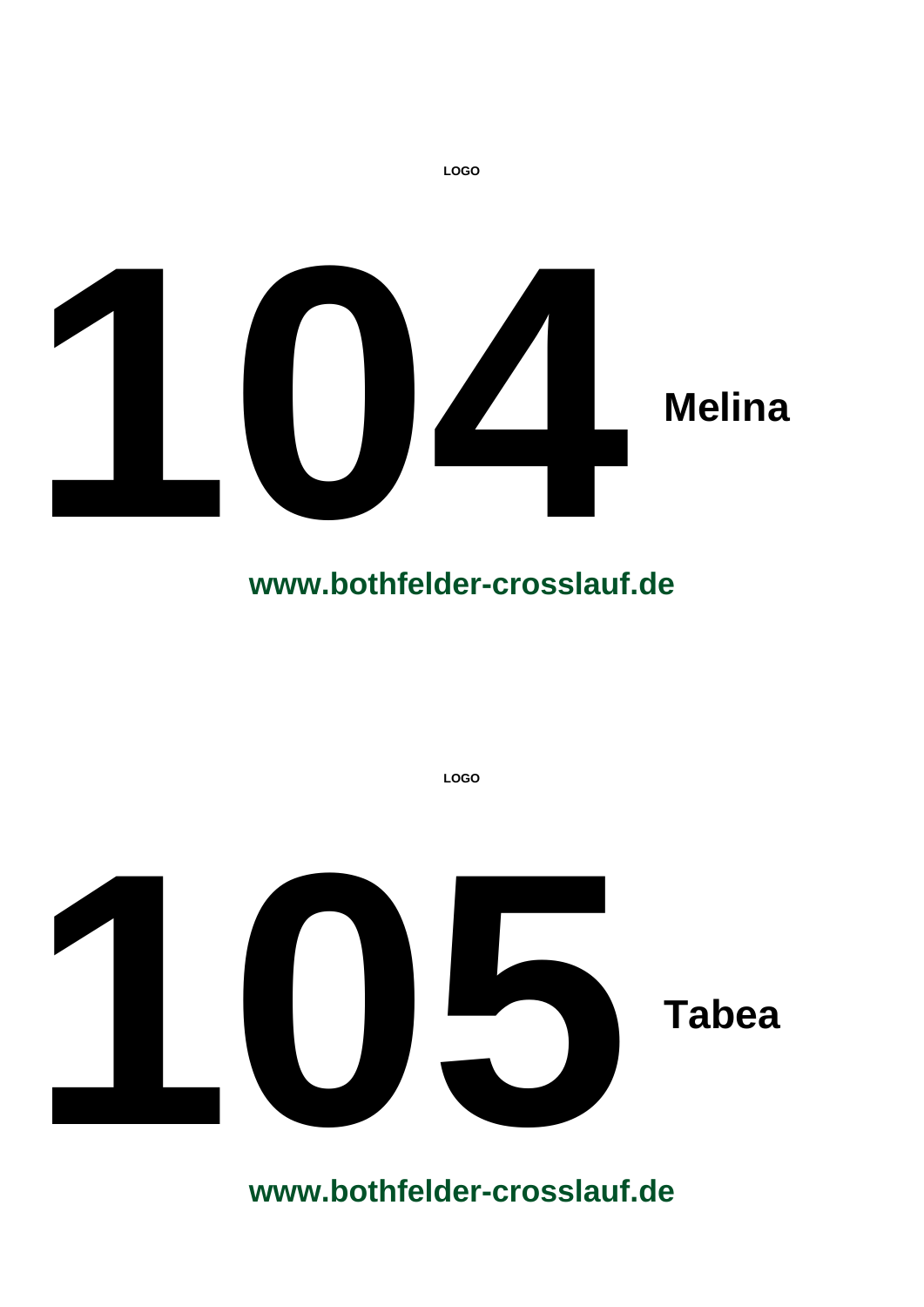

**LOGO**

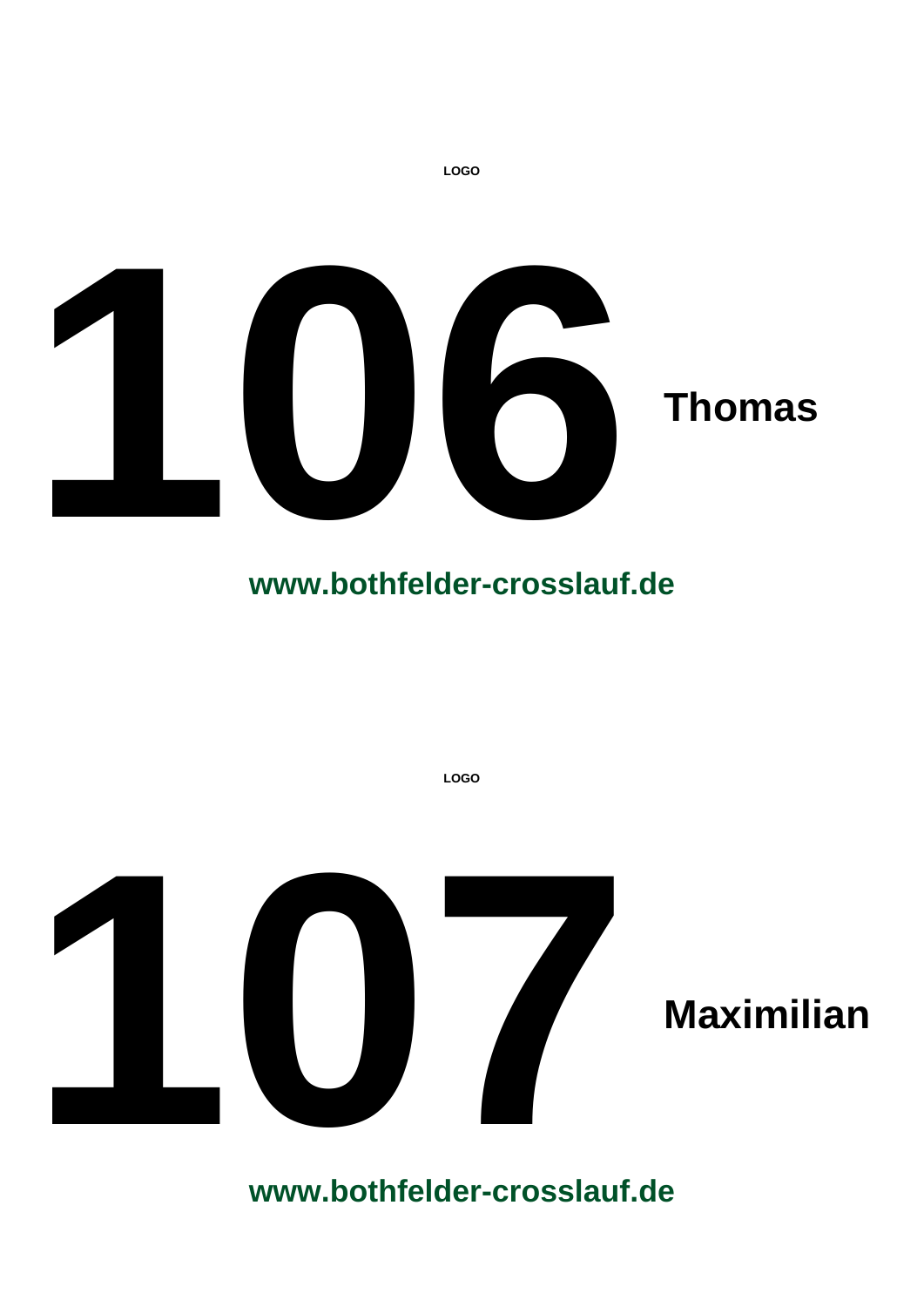

**LOGO**

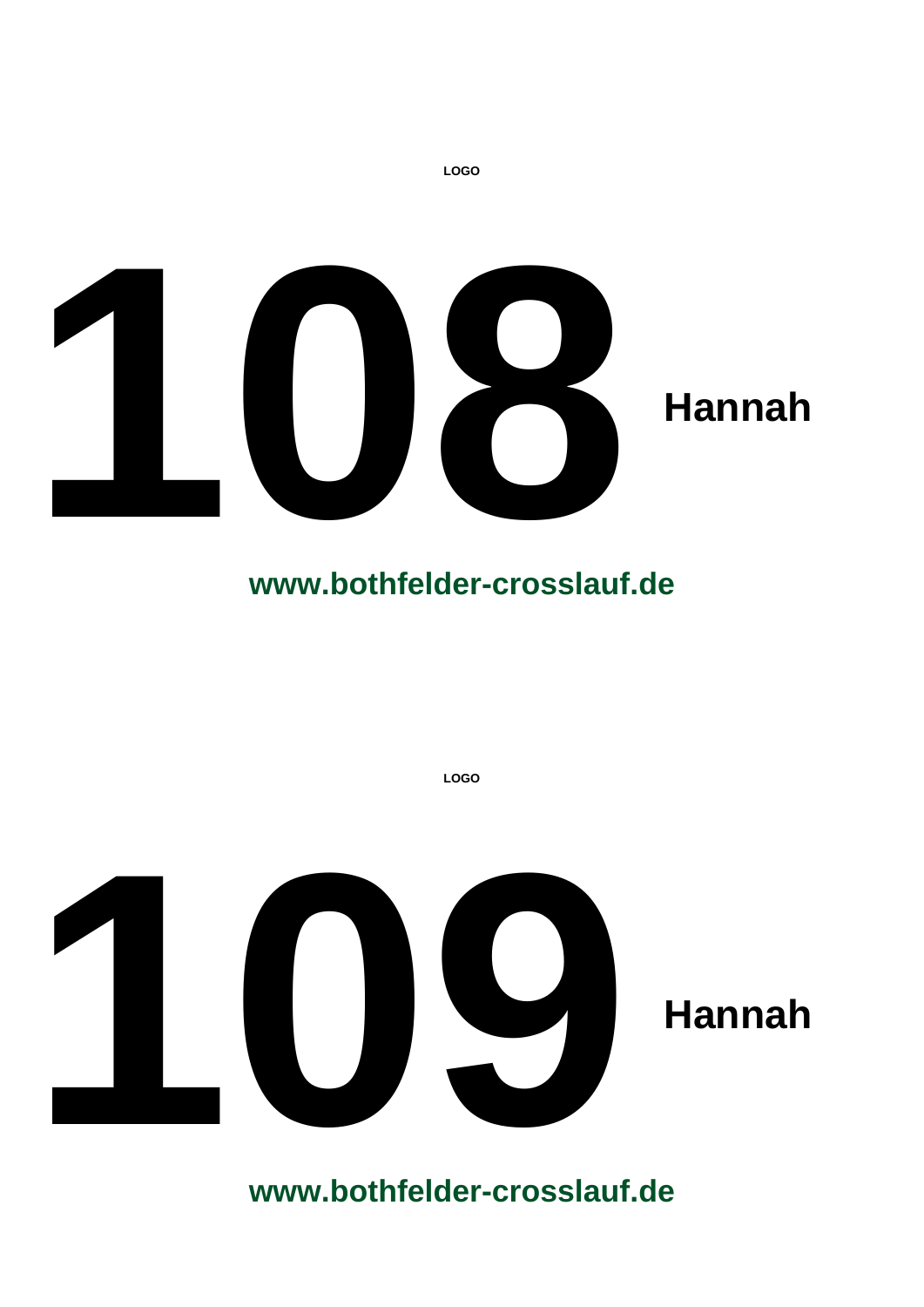

**LOGO**

**LOGO** Luisa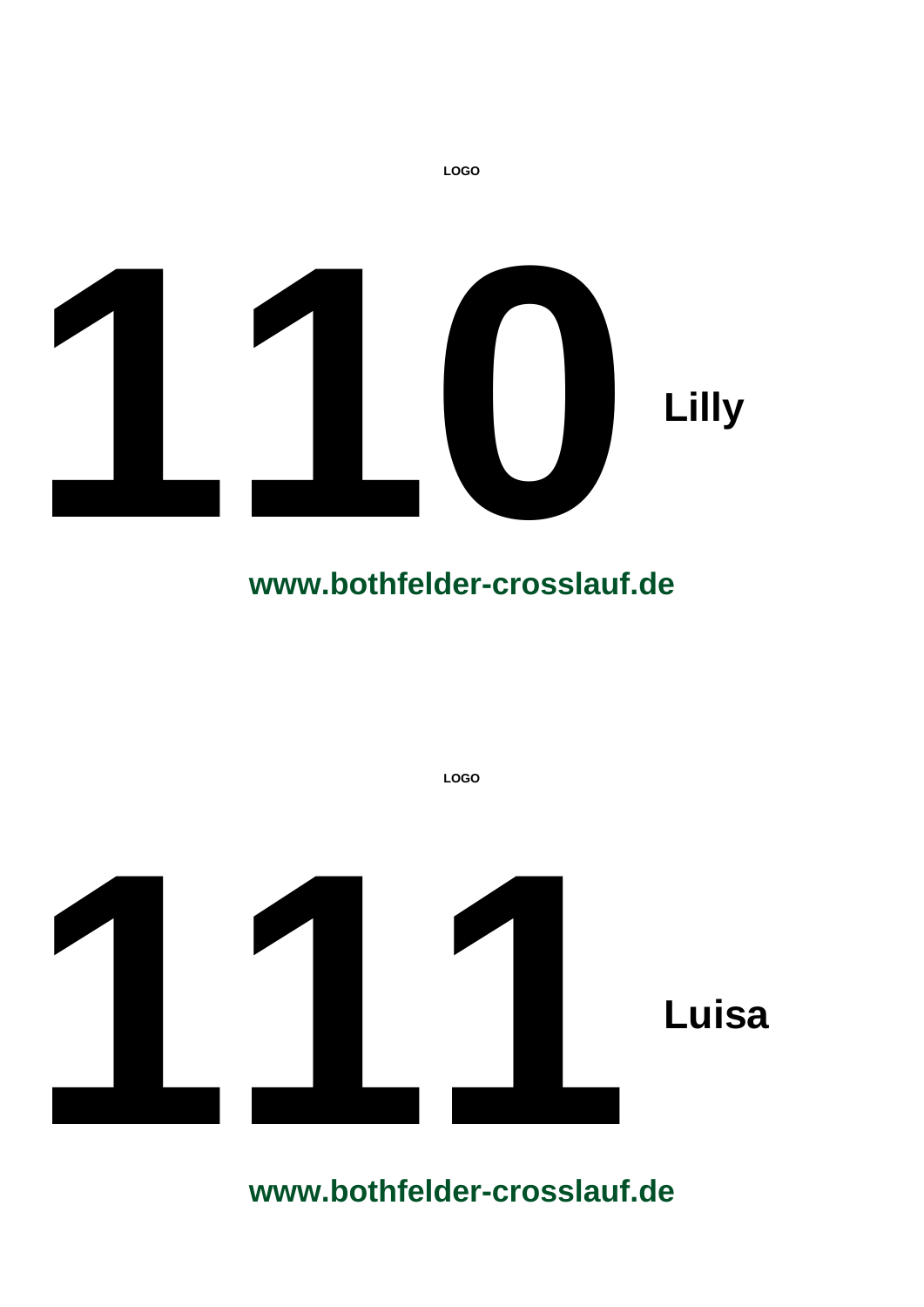

**LOGO** Florentine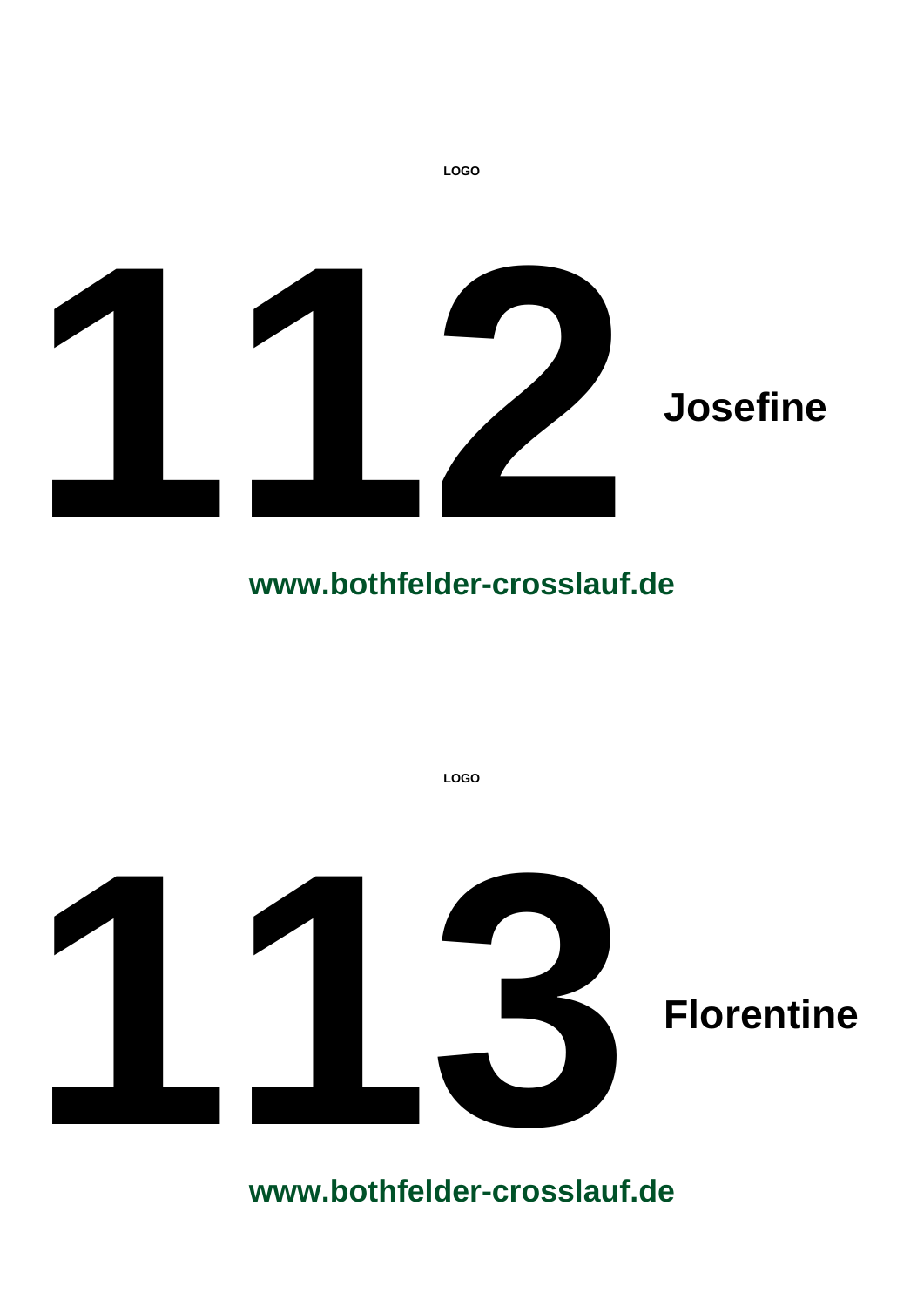

**LOGO** Samuel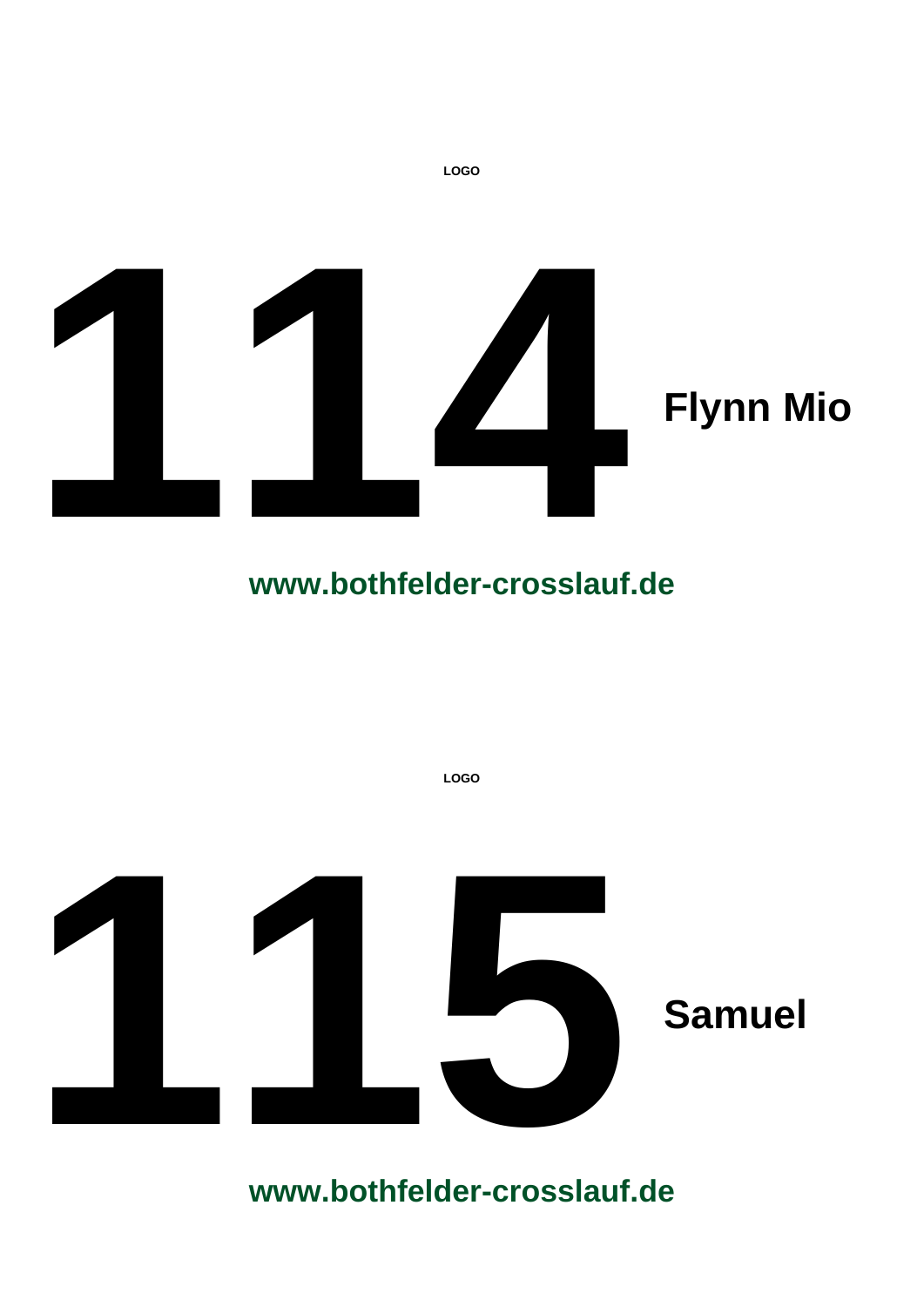

**LOGO**

# **www.bothfelder-crosslauf.de**

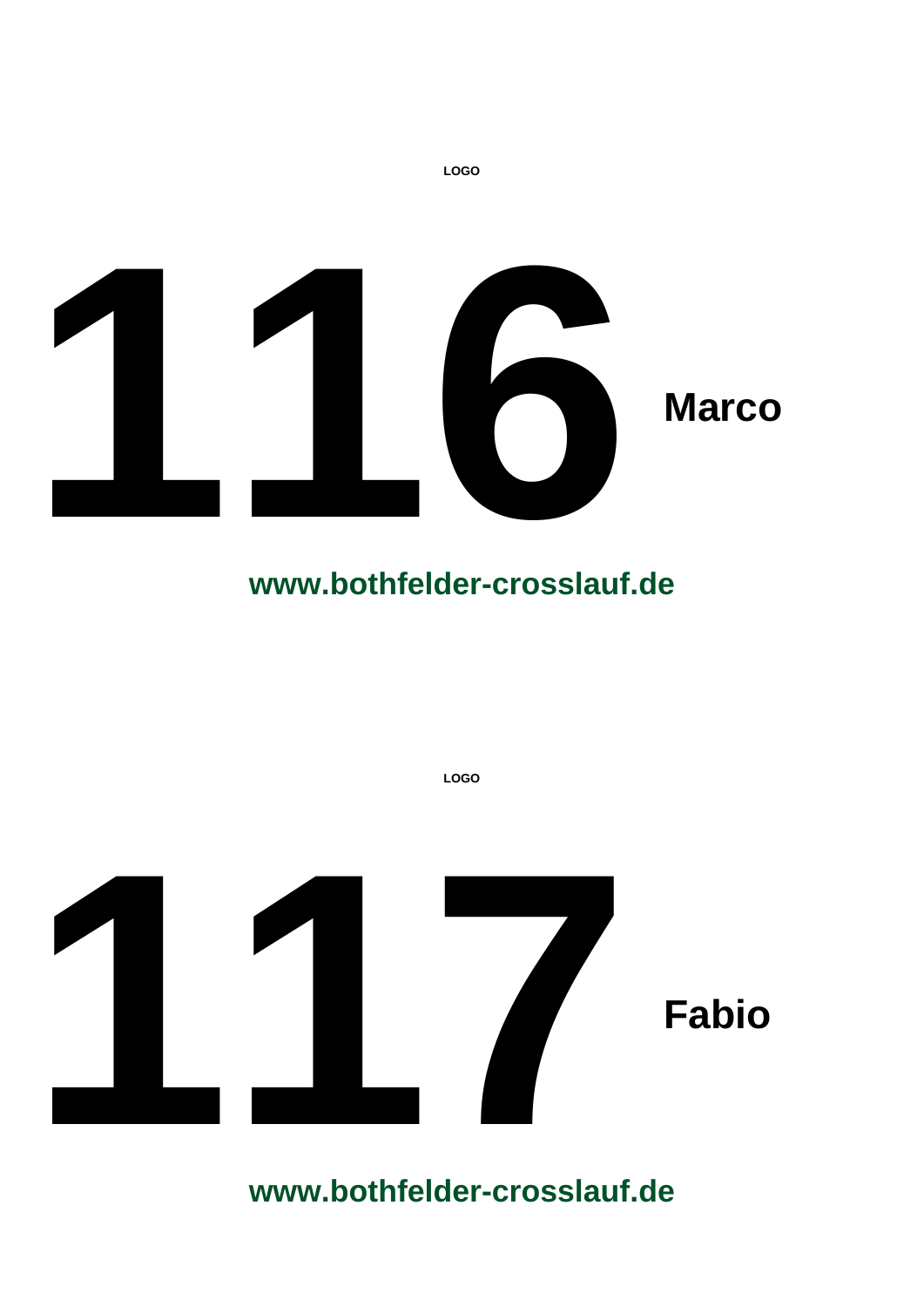

**LOGO**

# **www.bothfelder-crosslauf.de**

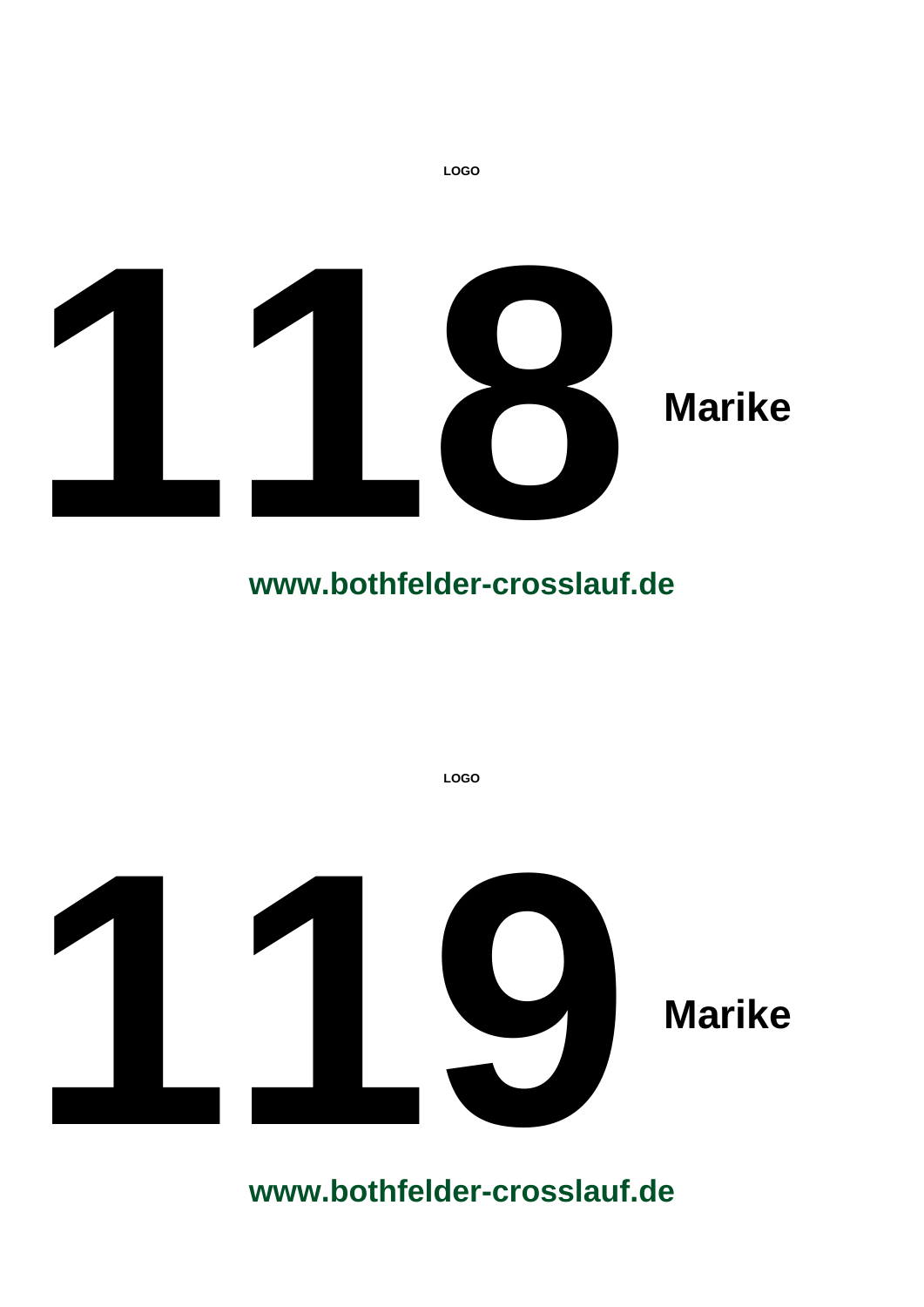

**LOGO**

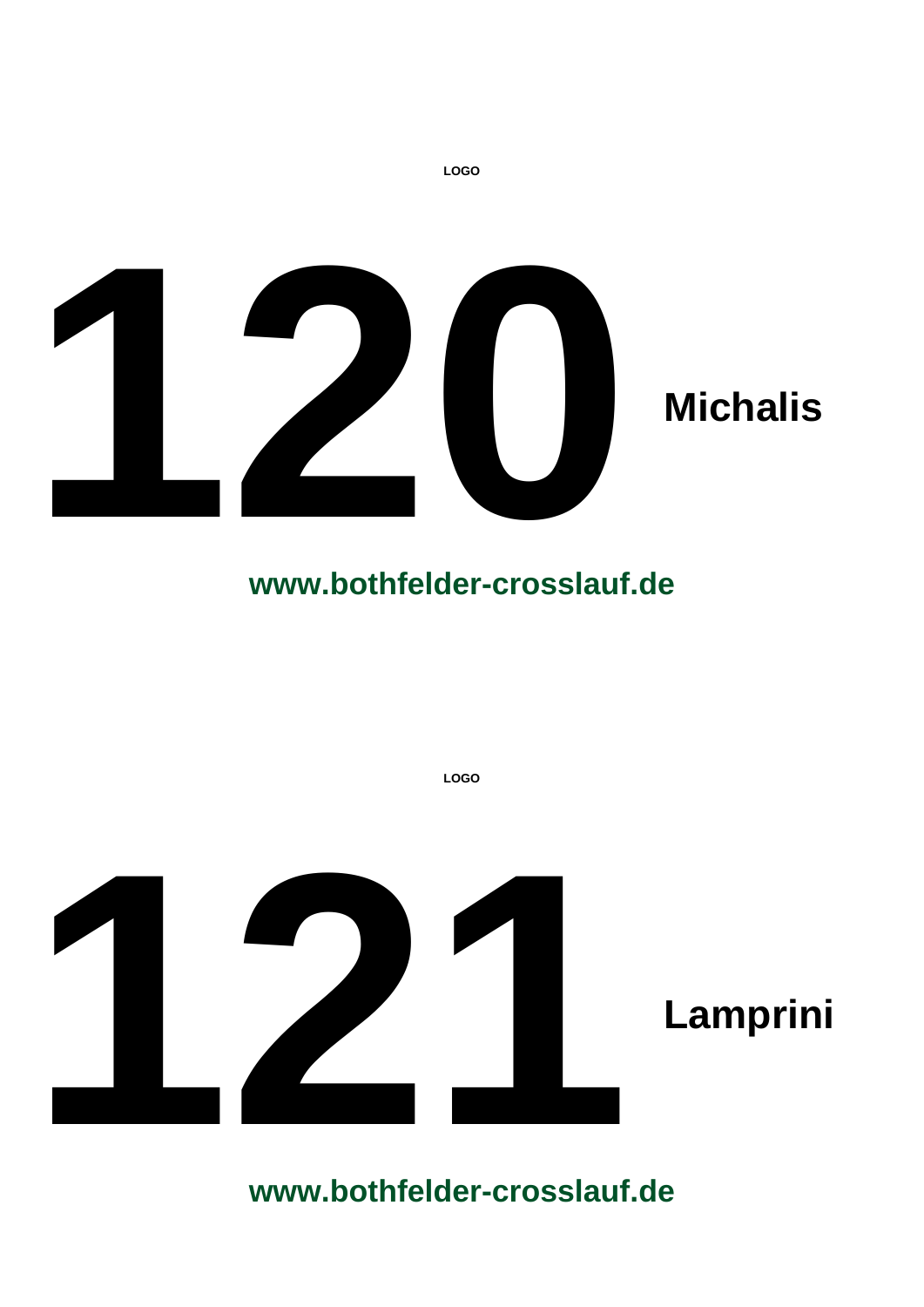

**LOGO**

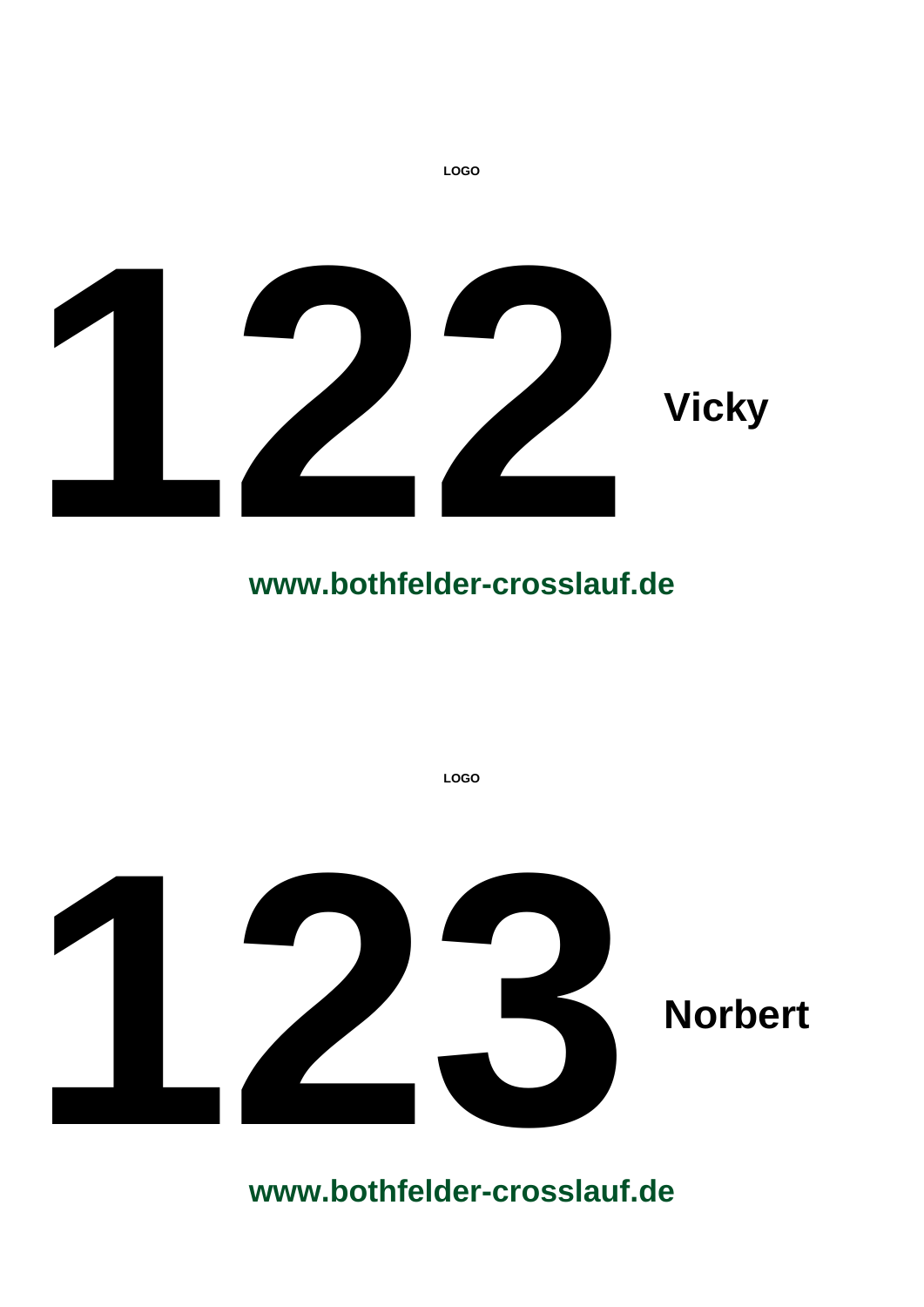

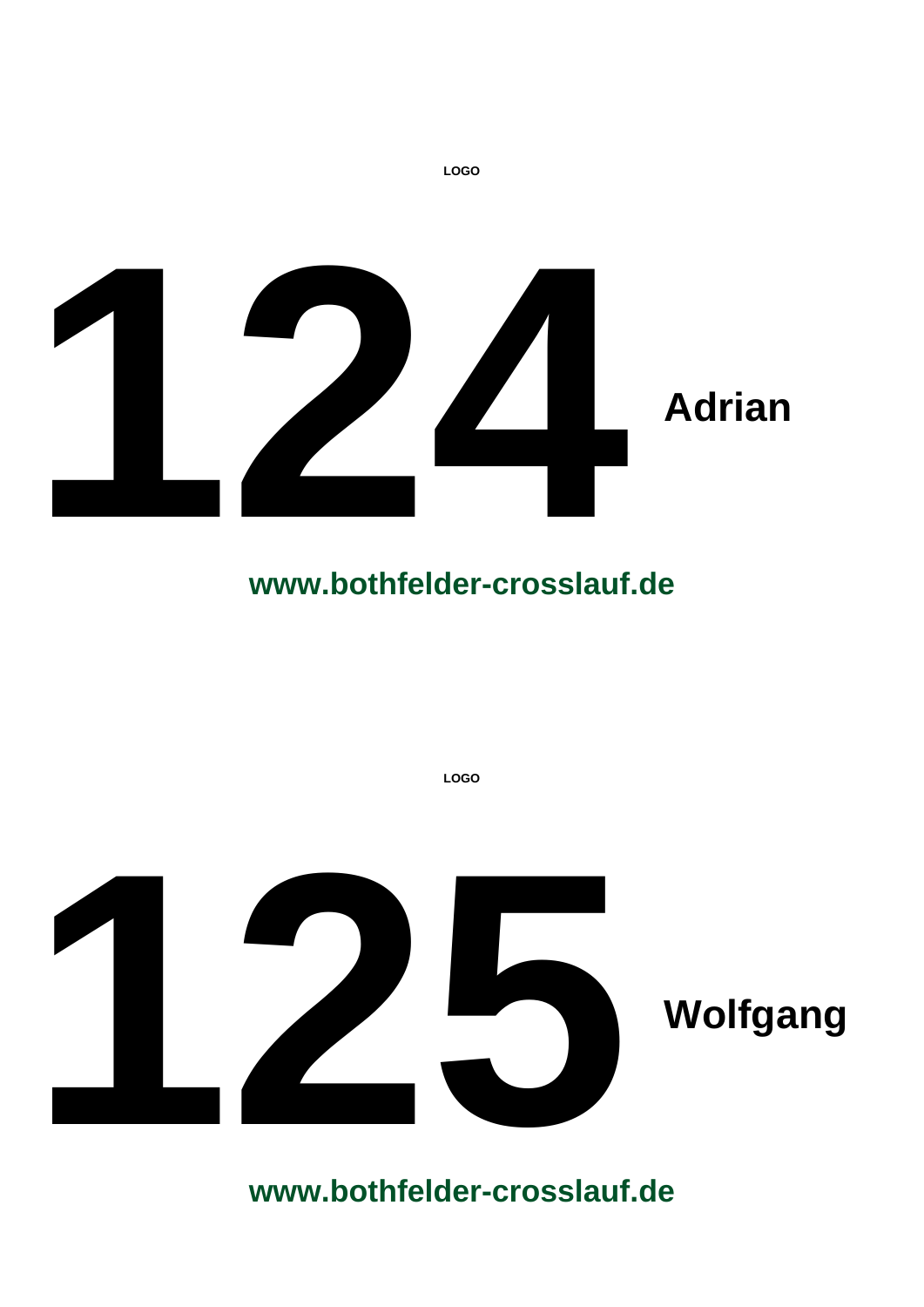

**LOGO 127 Nils**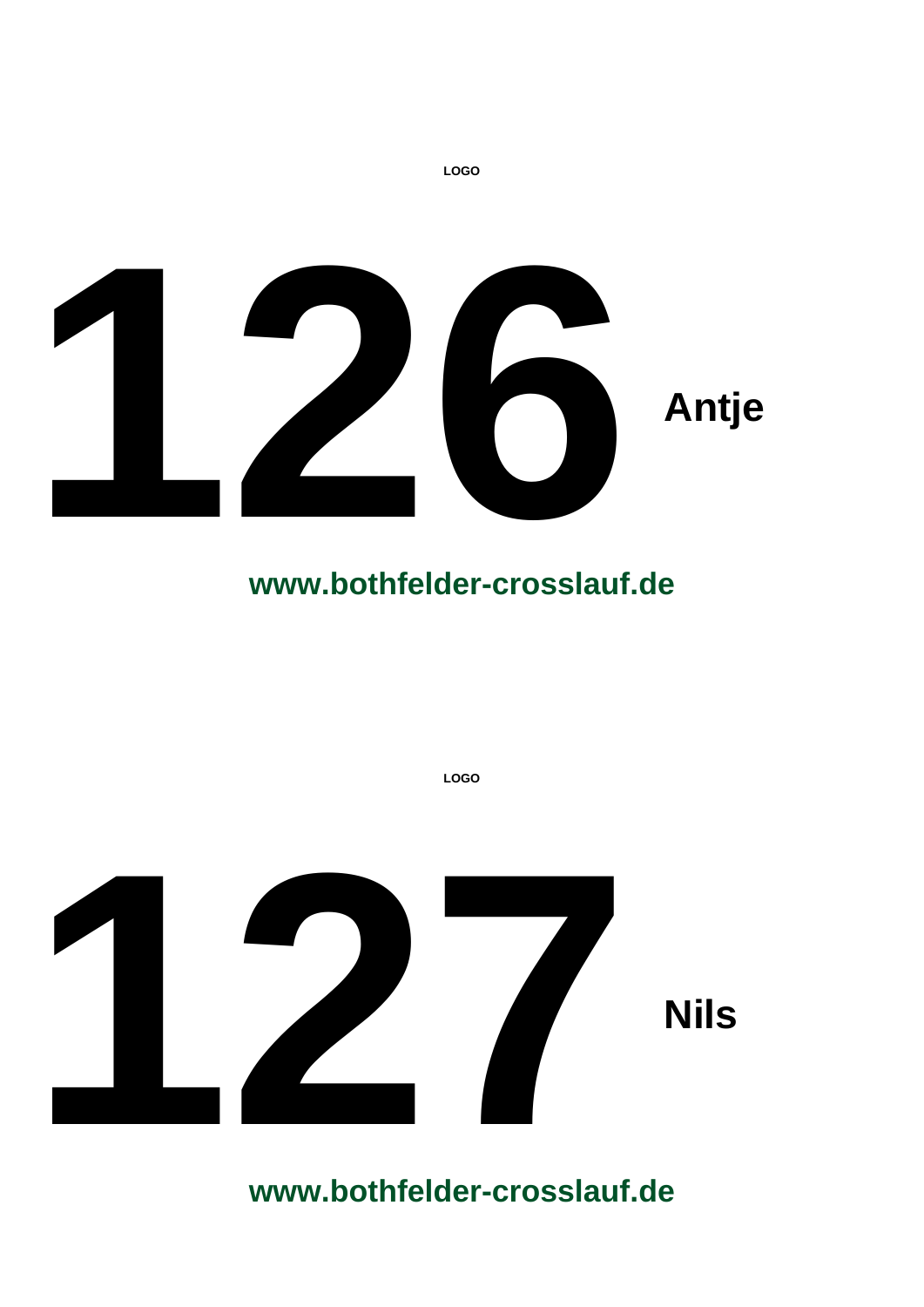

**LOGO 129 Mats**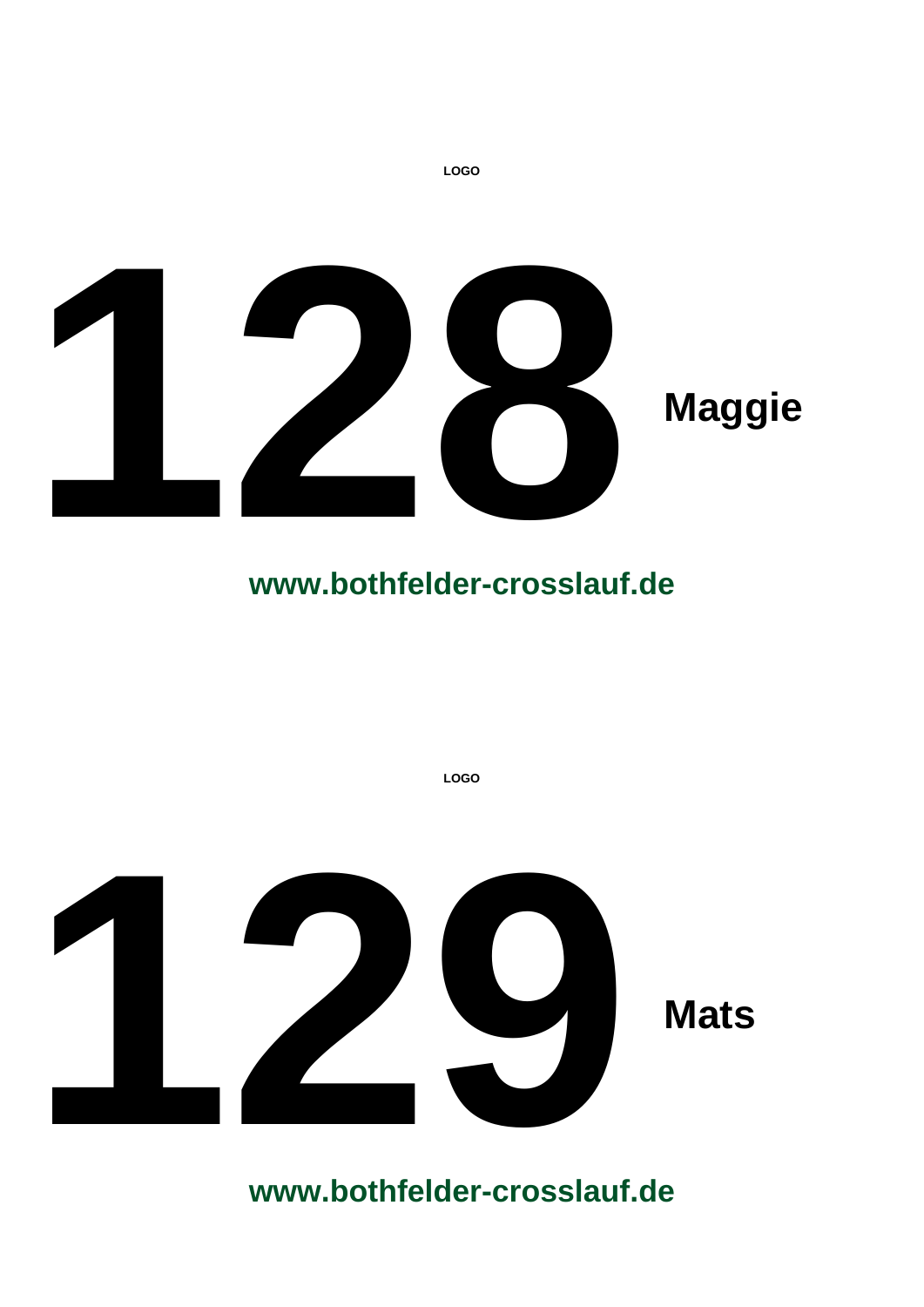

**LOGO**

# **www.bothfelder-crosslauf.de**

**LOGO**

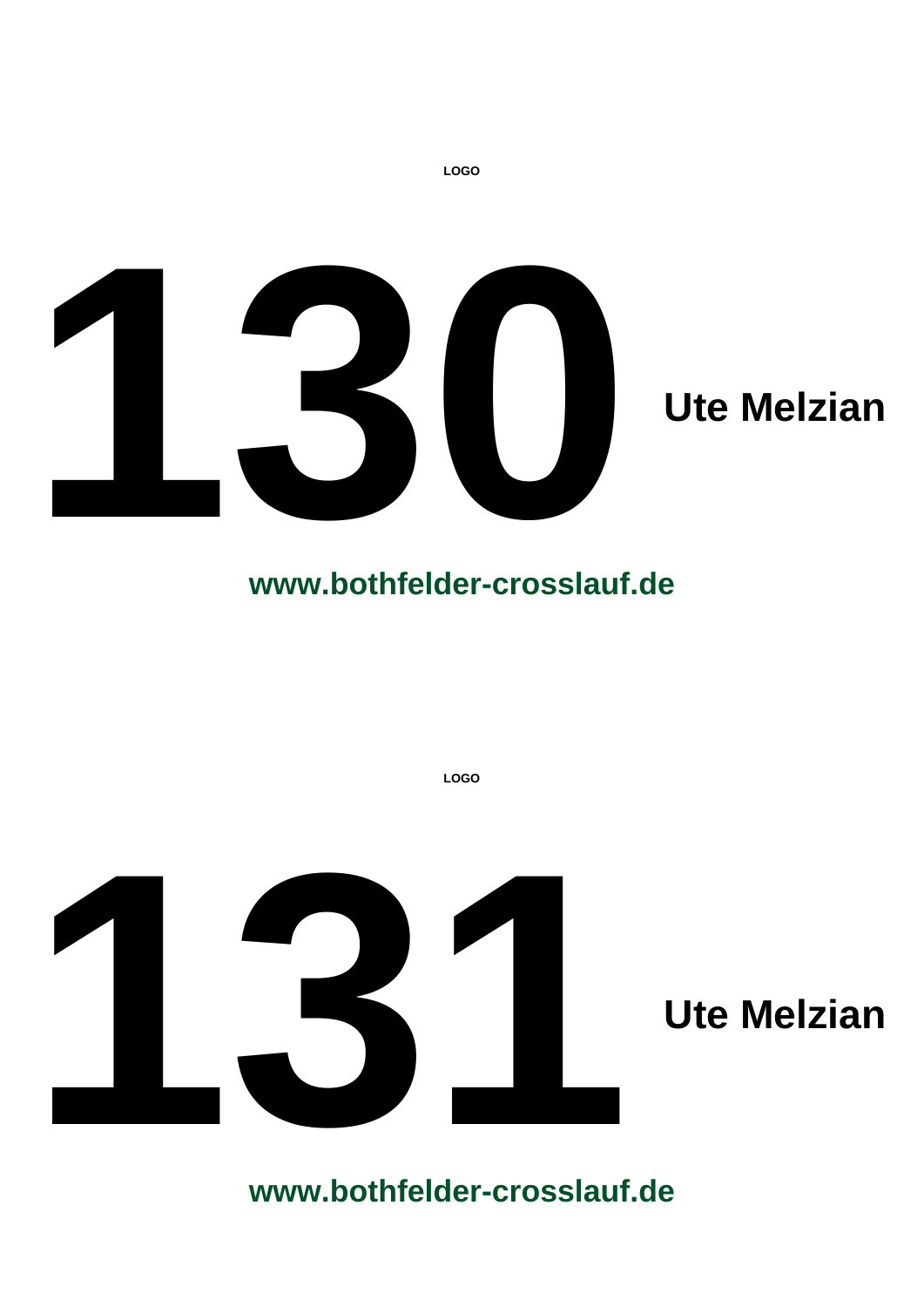

**LOGO**

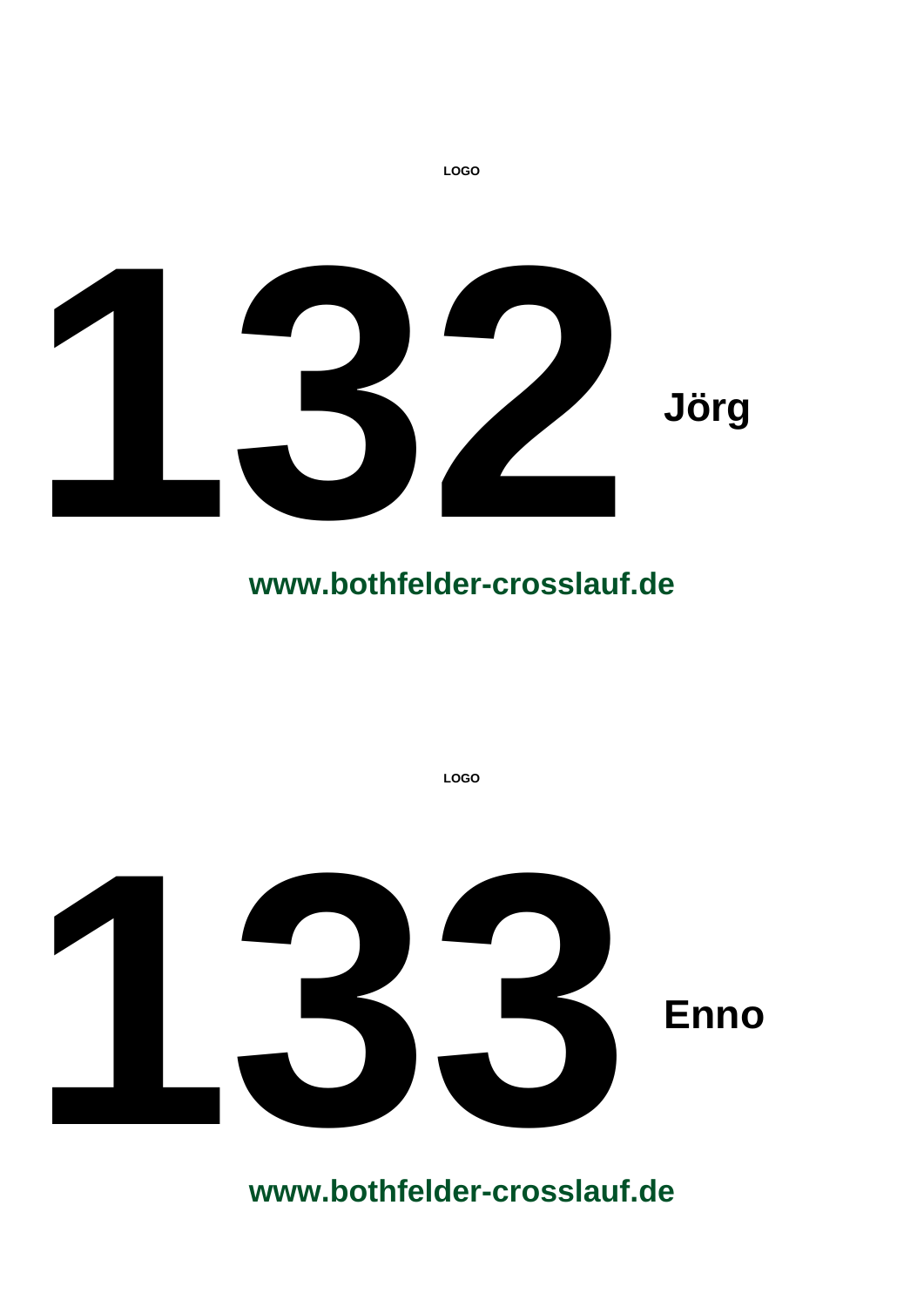

**LOGO**

**LOGO 135Ida**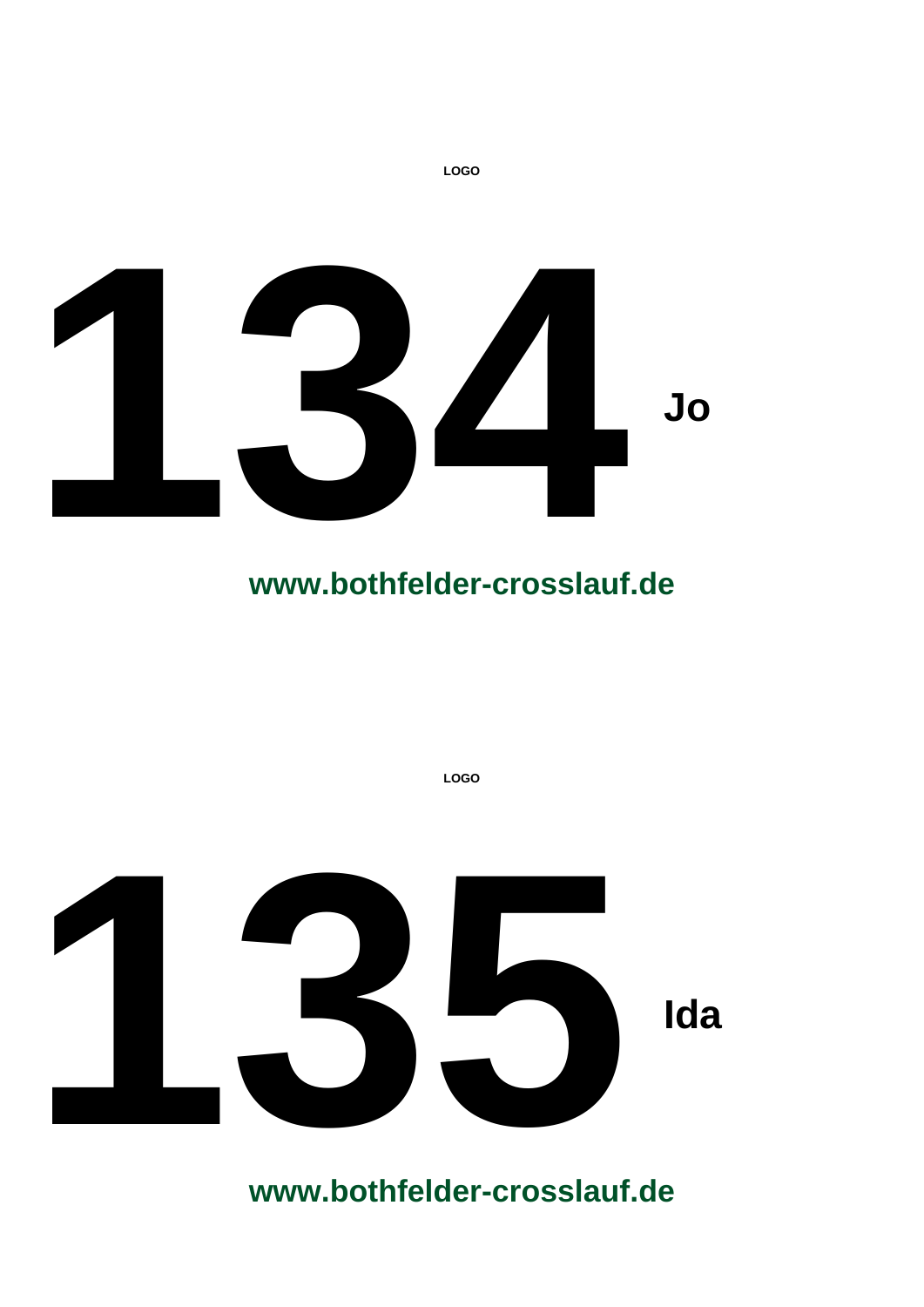

**LOGO 137** Greta

**www.bothfelder-crosslauf.de**

**LOGO**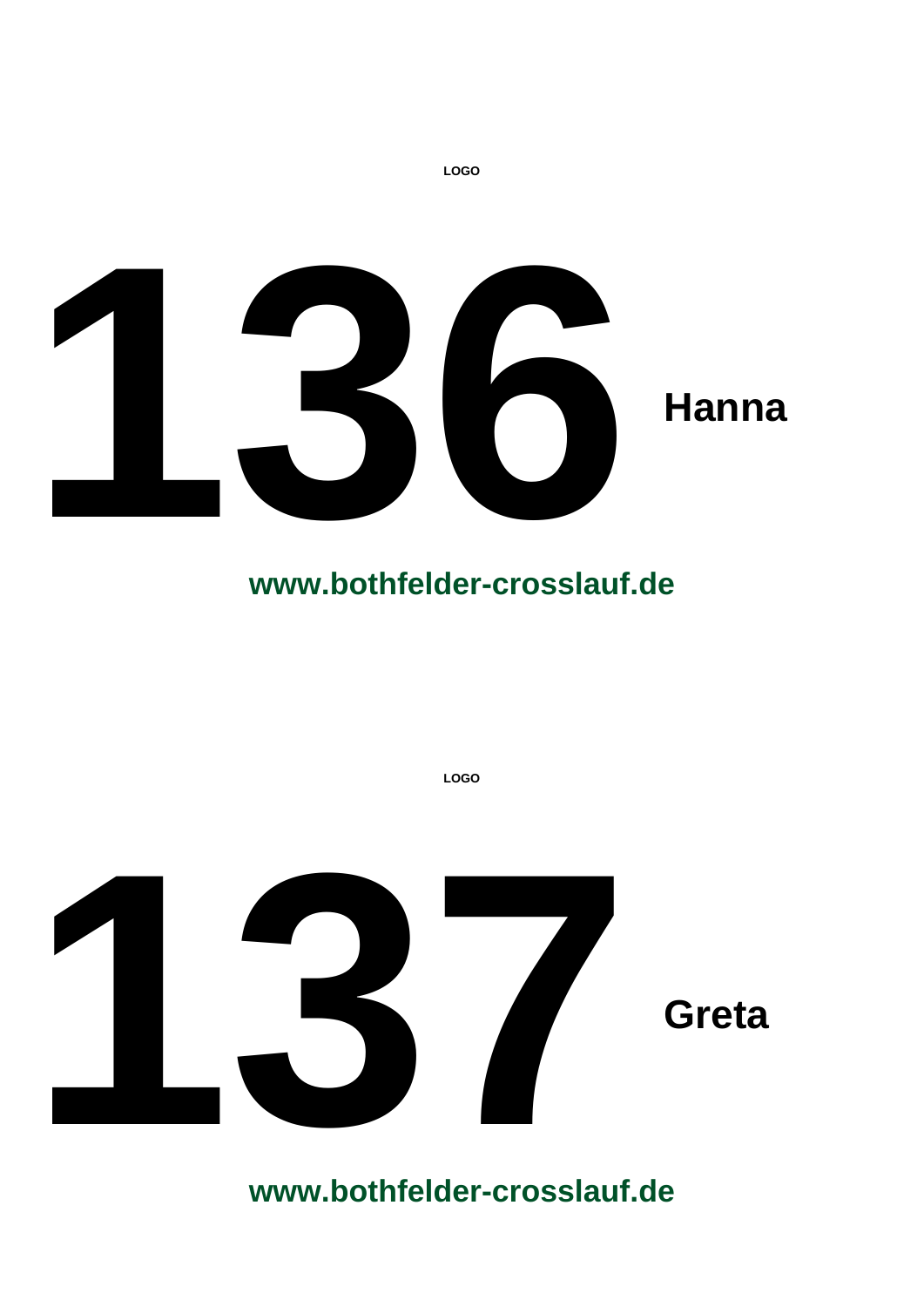

**LOGO**

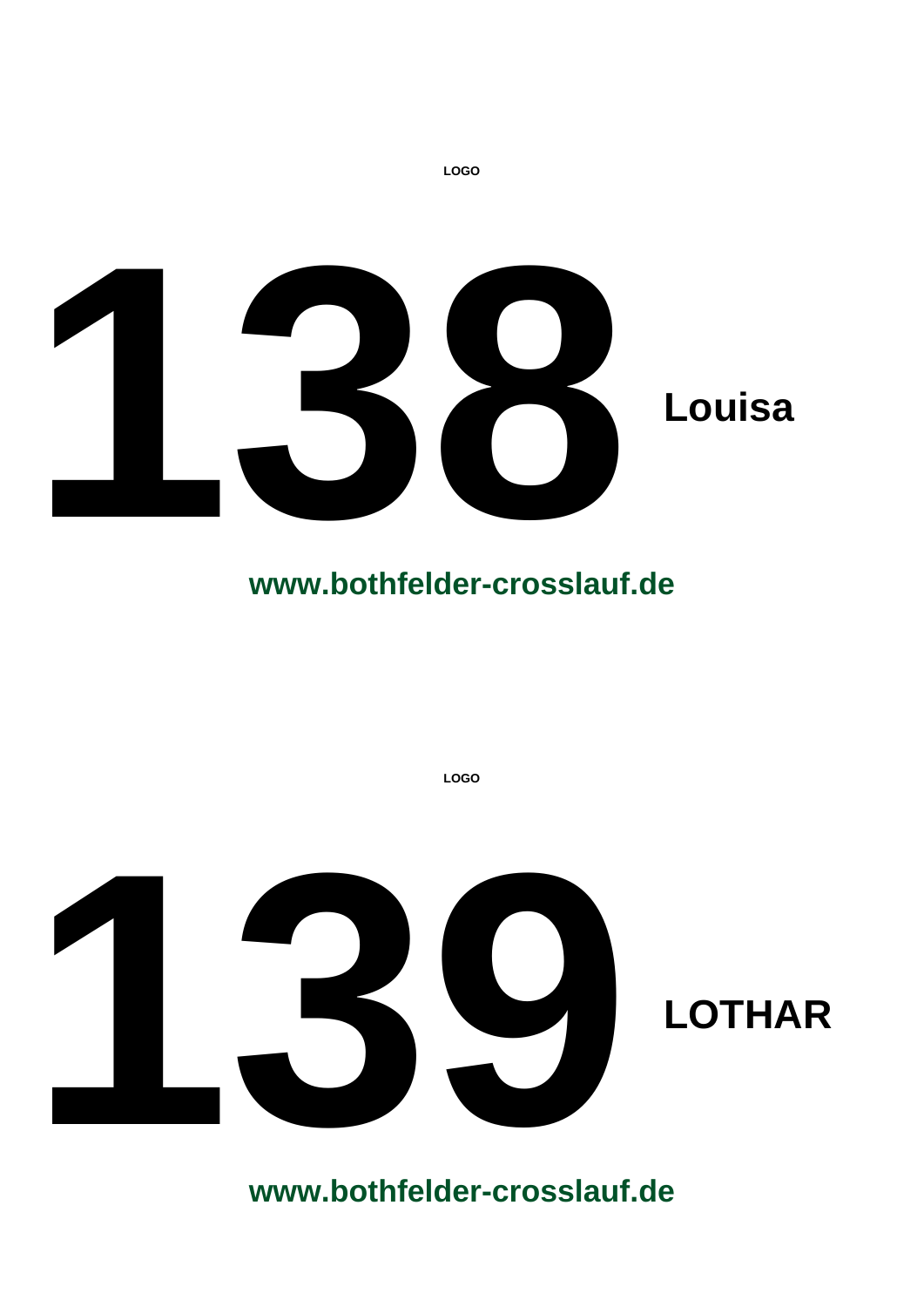

**LOGO**

# **www.bothfelder-crosslauf.de**

**LOGO 141 Malte**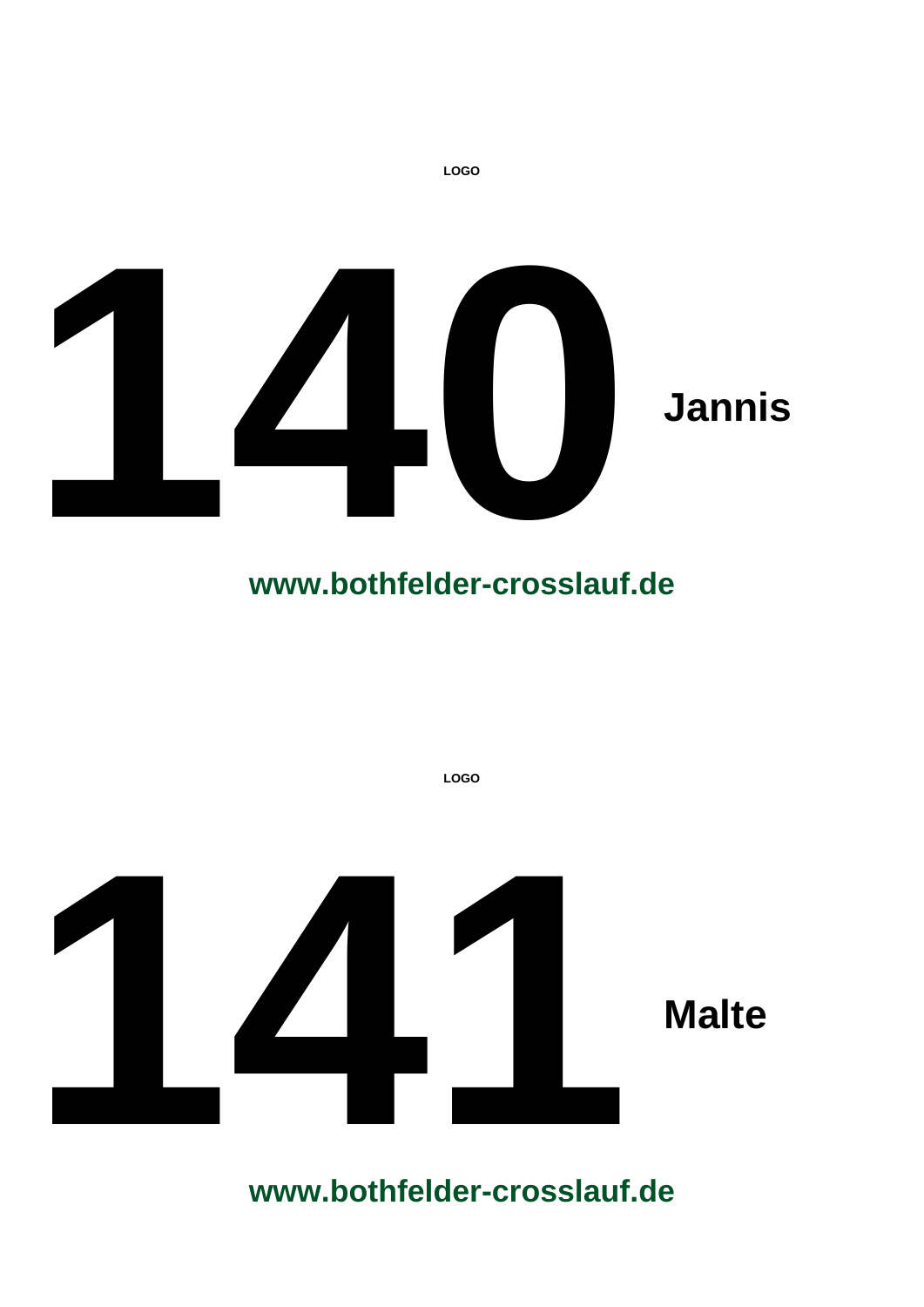

**LOGO**

### **www.bothfelder-crosslauf.de**

**LOGO**

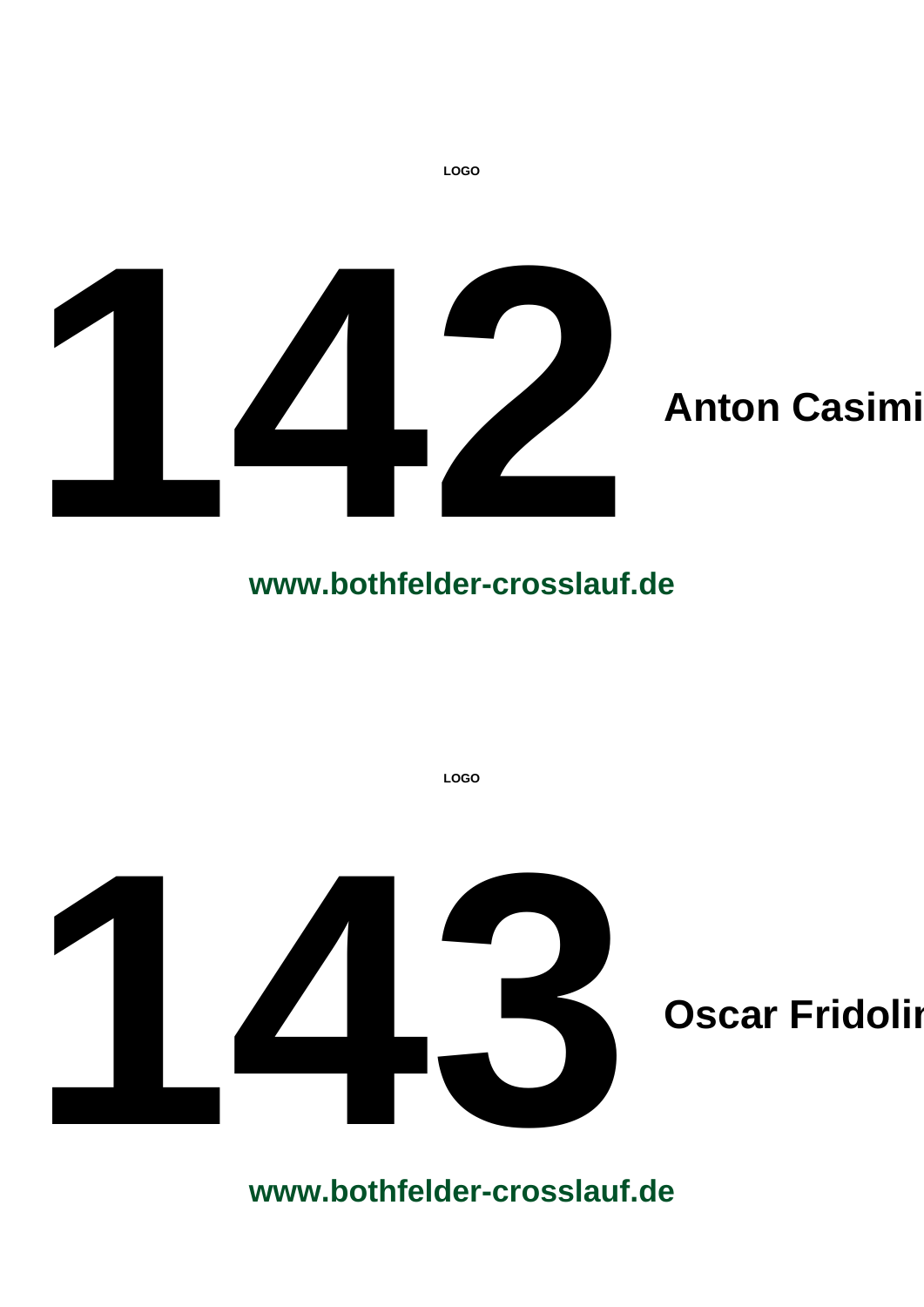

**LOGO**

**LOGO**

**1456 Carlotta**<br> **1456 Carlotta**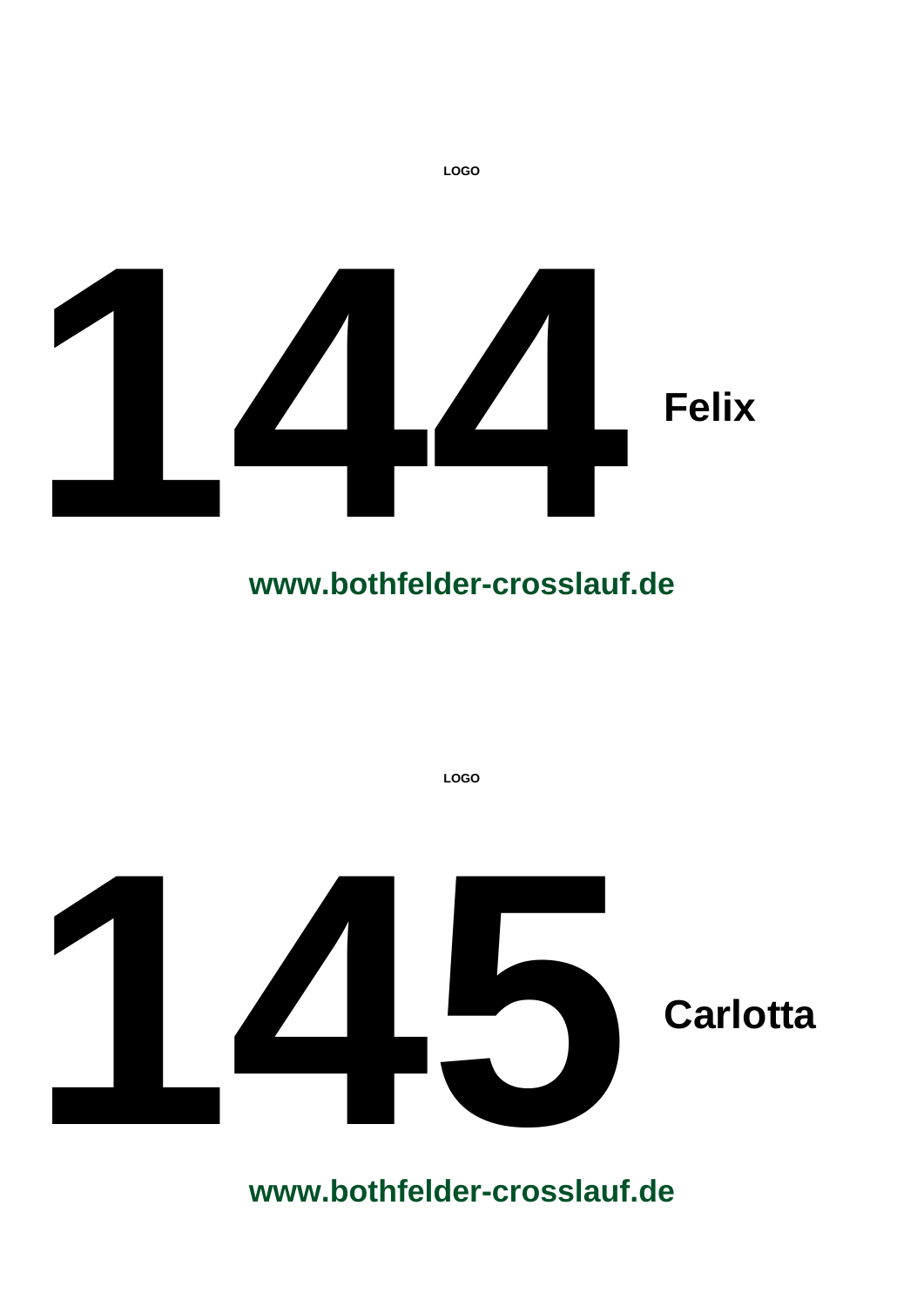

**LOGO**

# **www.bothfelder-crosslauf.de**

**LOGO**

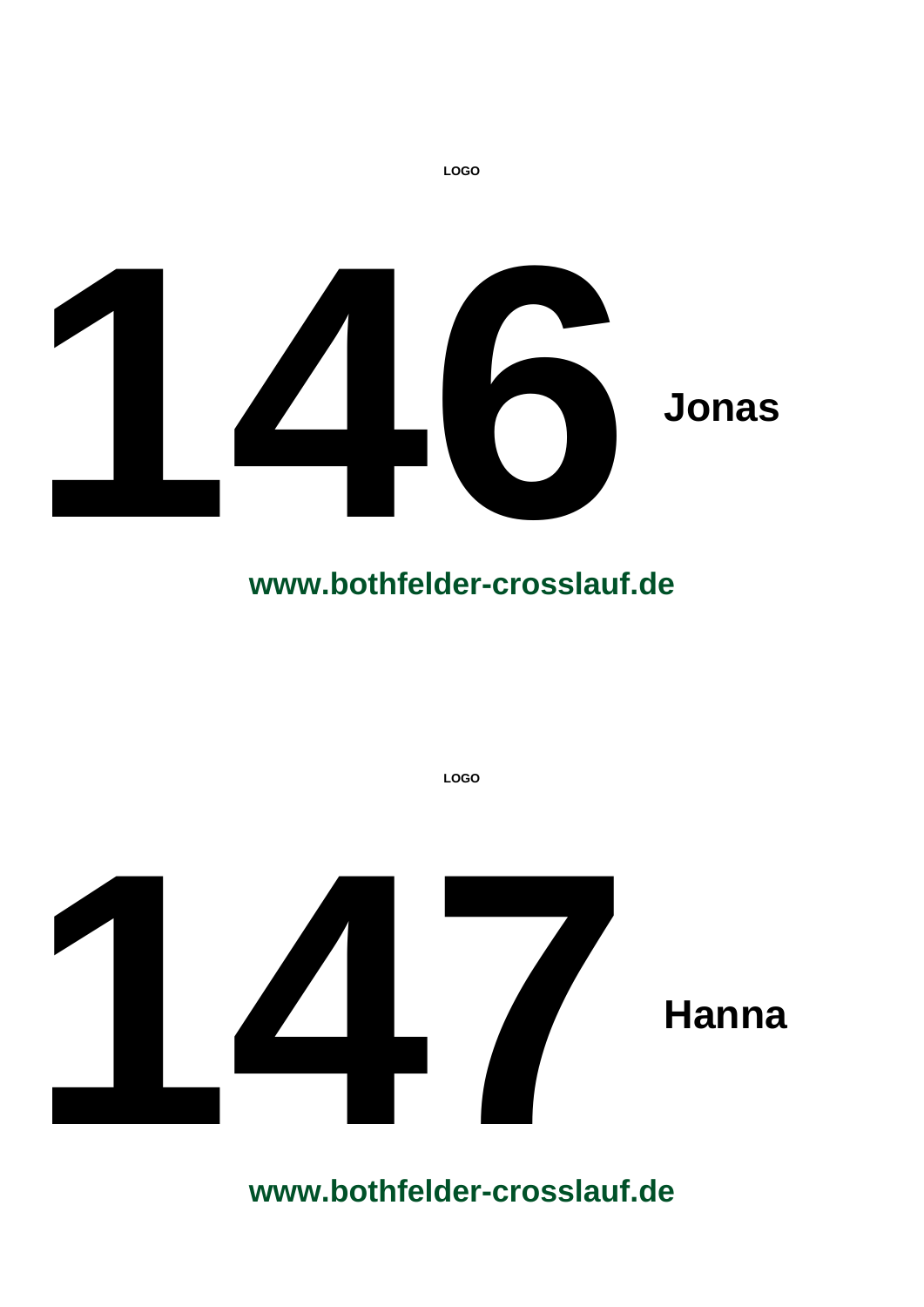

**LOGO**

**LOGO 149 Keno**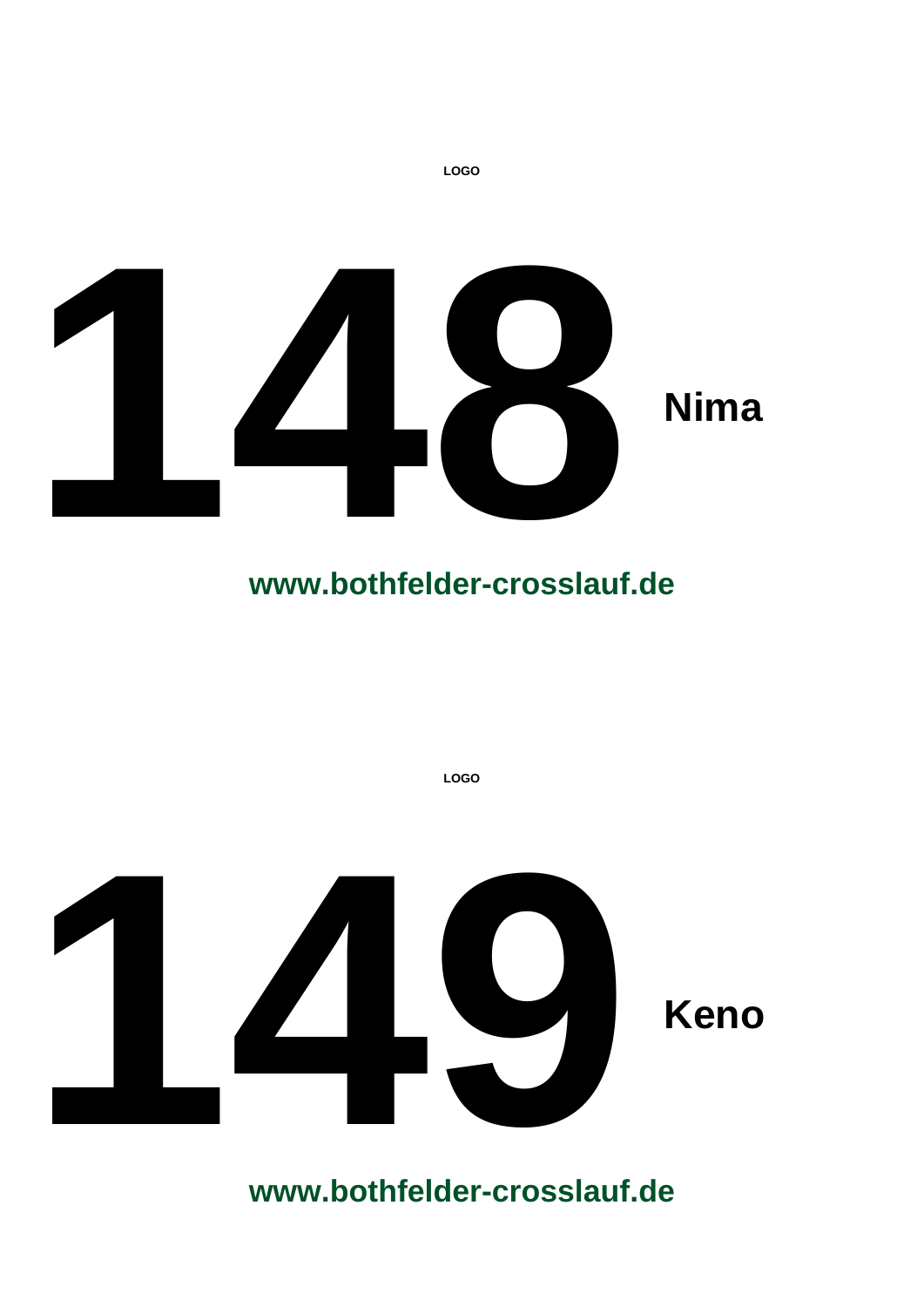

**LOGO**

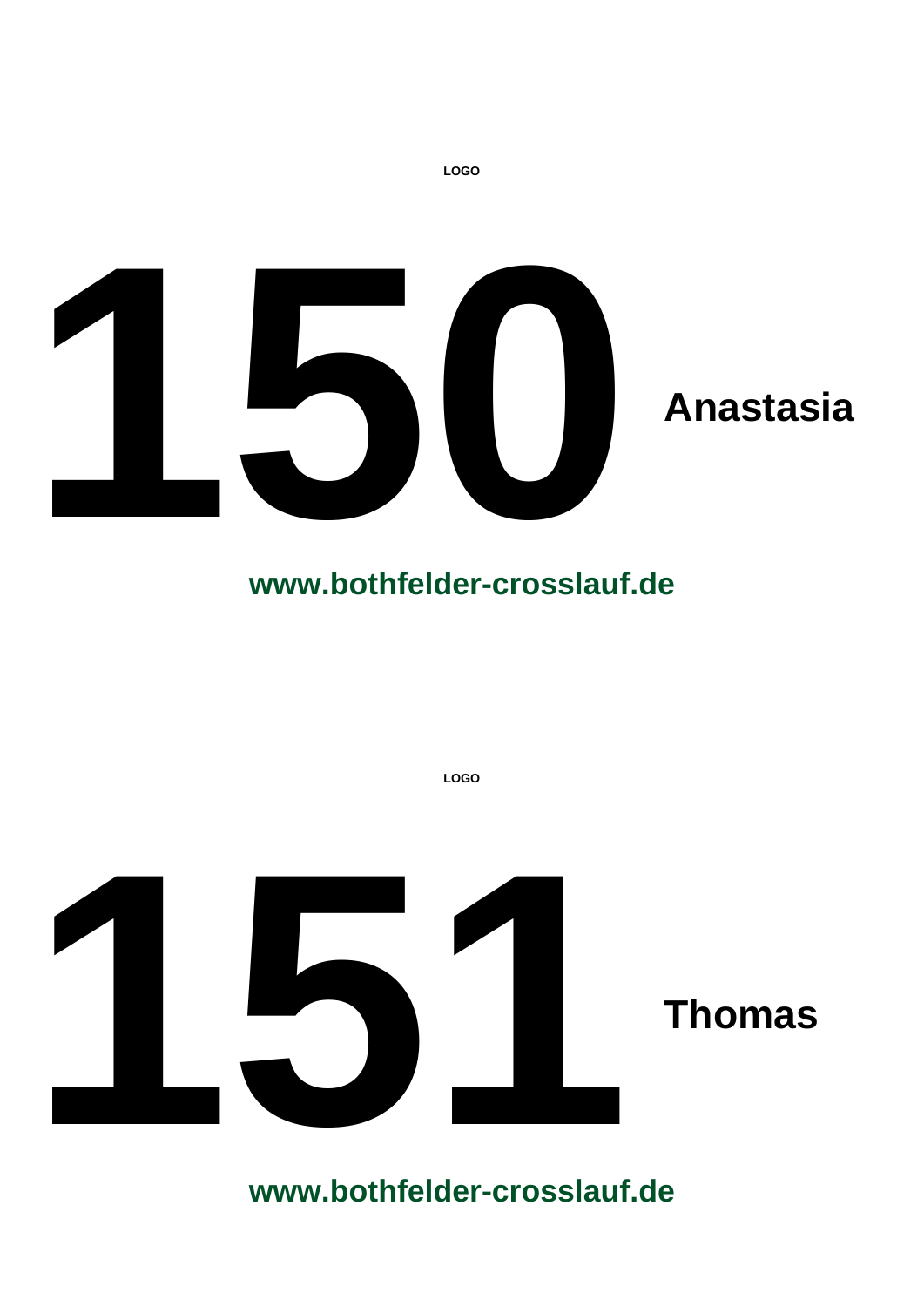

**LOGO** Alma Marie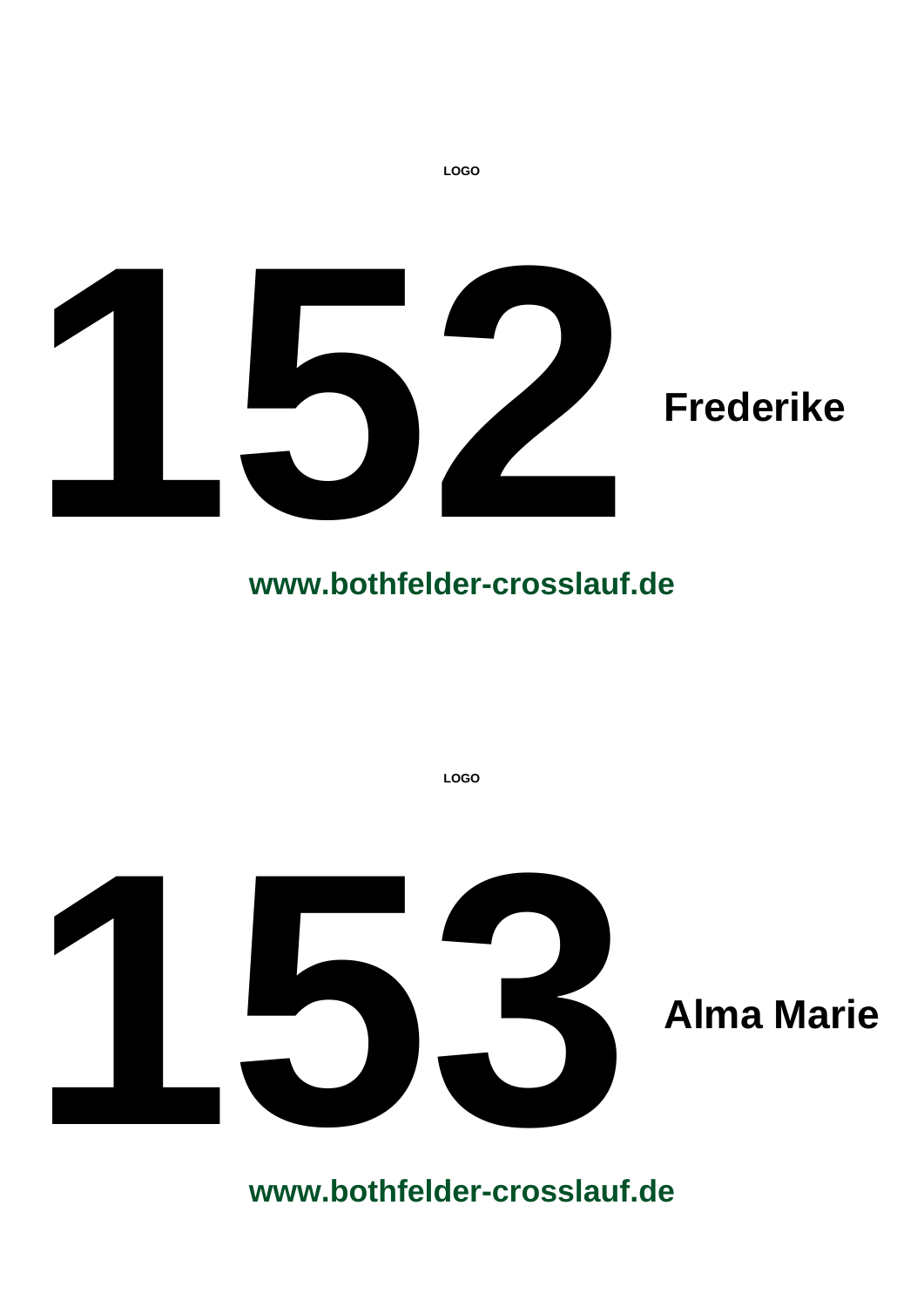

**LOGO**

**LOGO 155 Ole**<br> **155 Ole**<br> **155 Ole**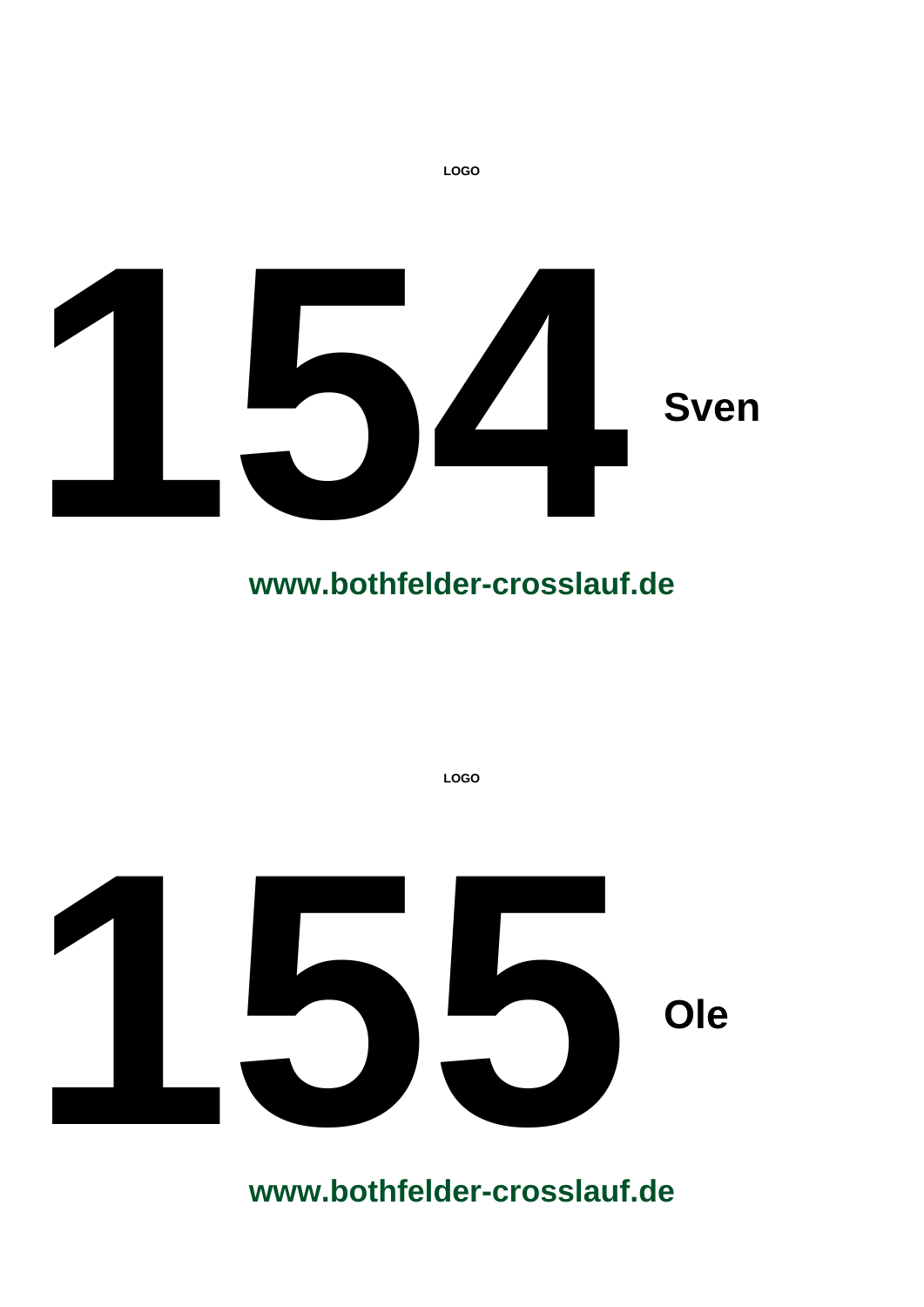

## **www.bothfelder-crosslauf.de**

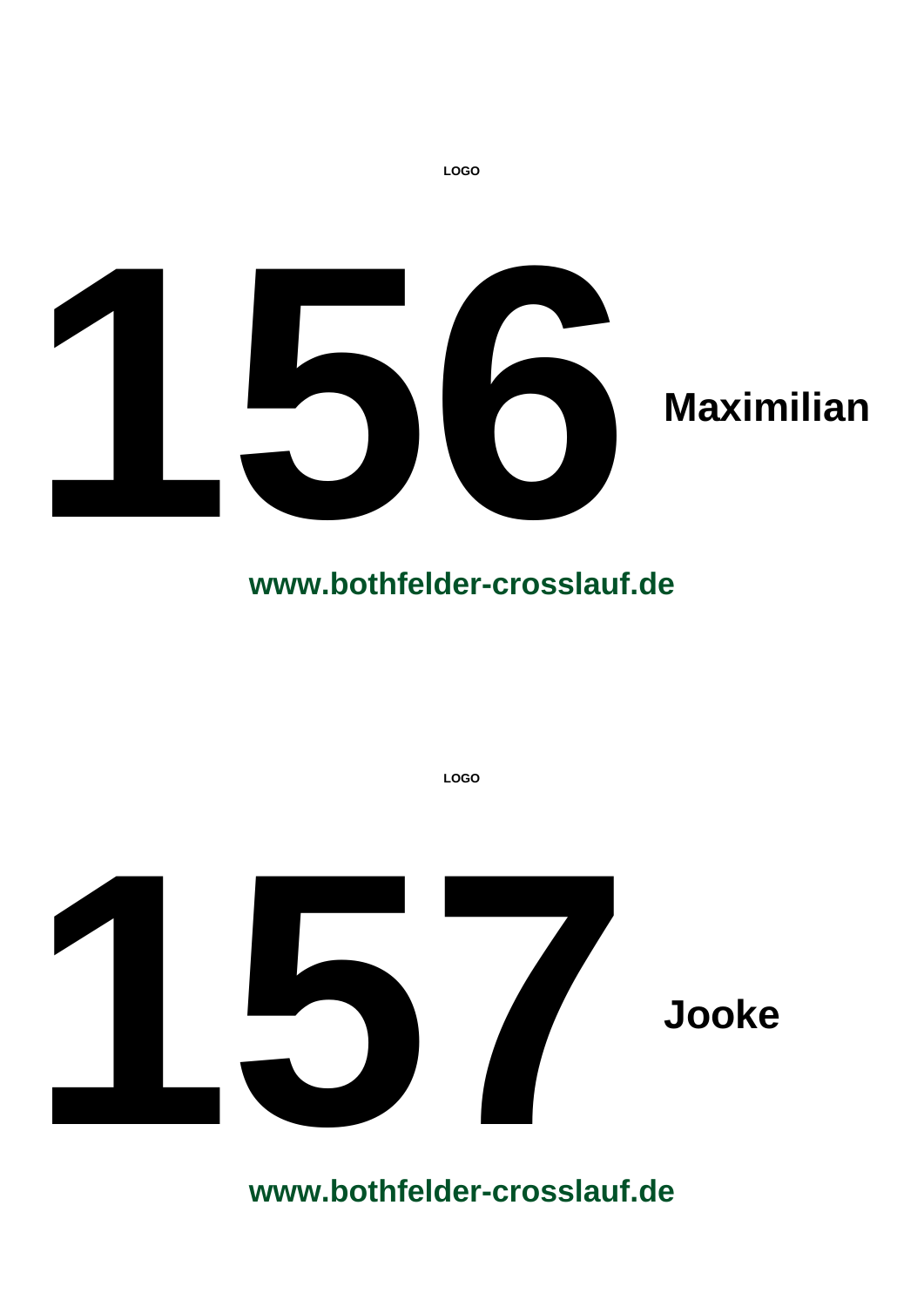

**LOGO**

**LOGO**

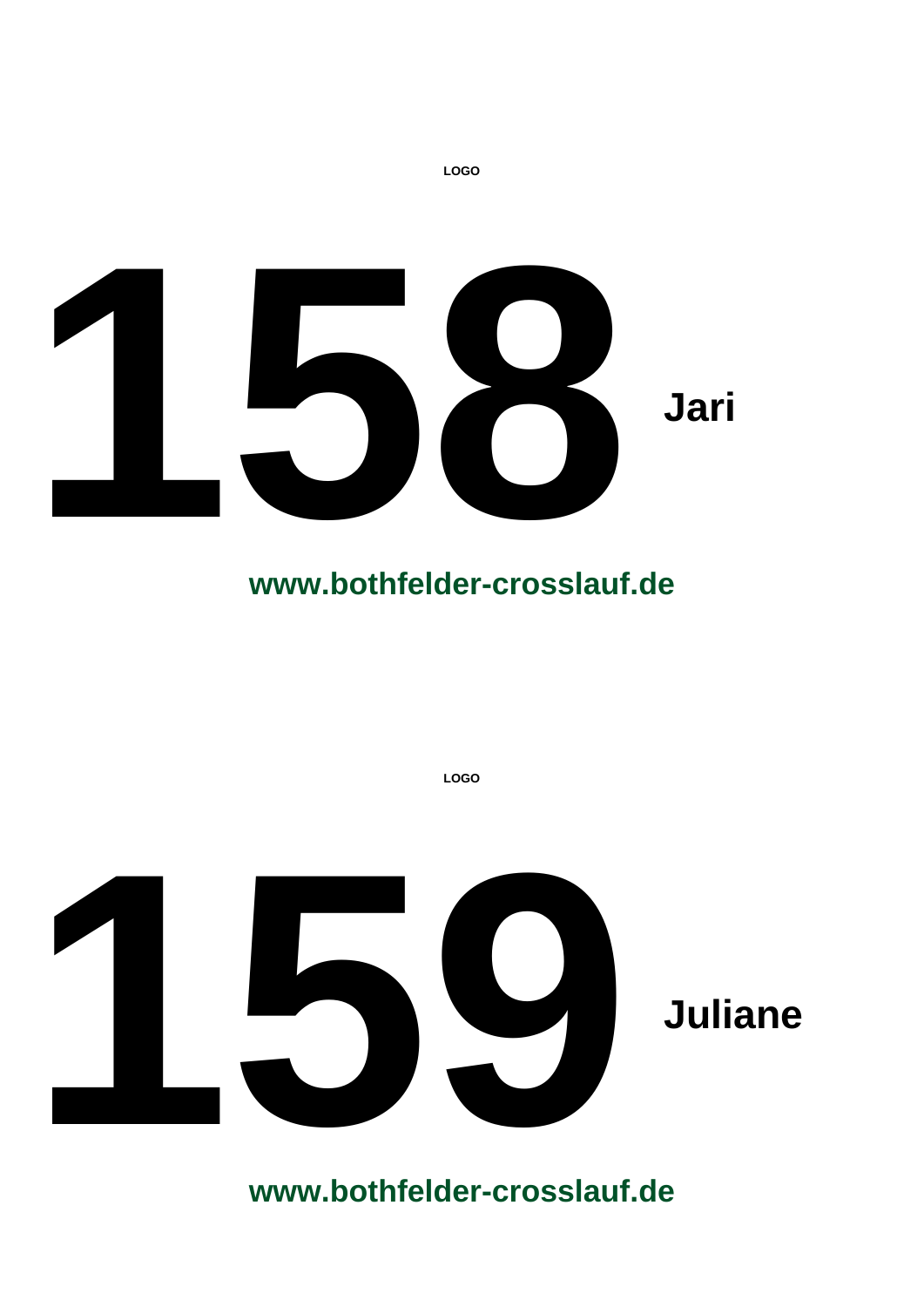

## **www.bothfelder-crosslauf.de**

**LOGO**

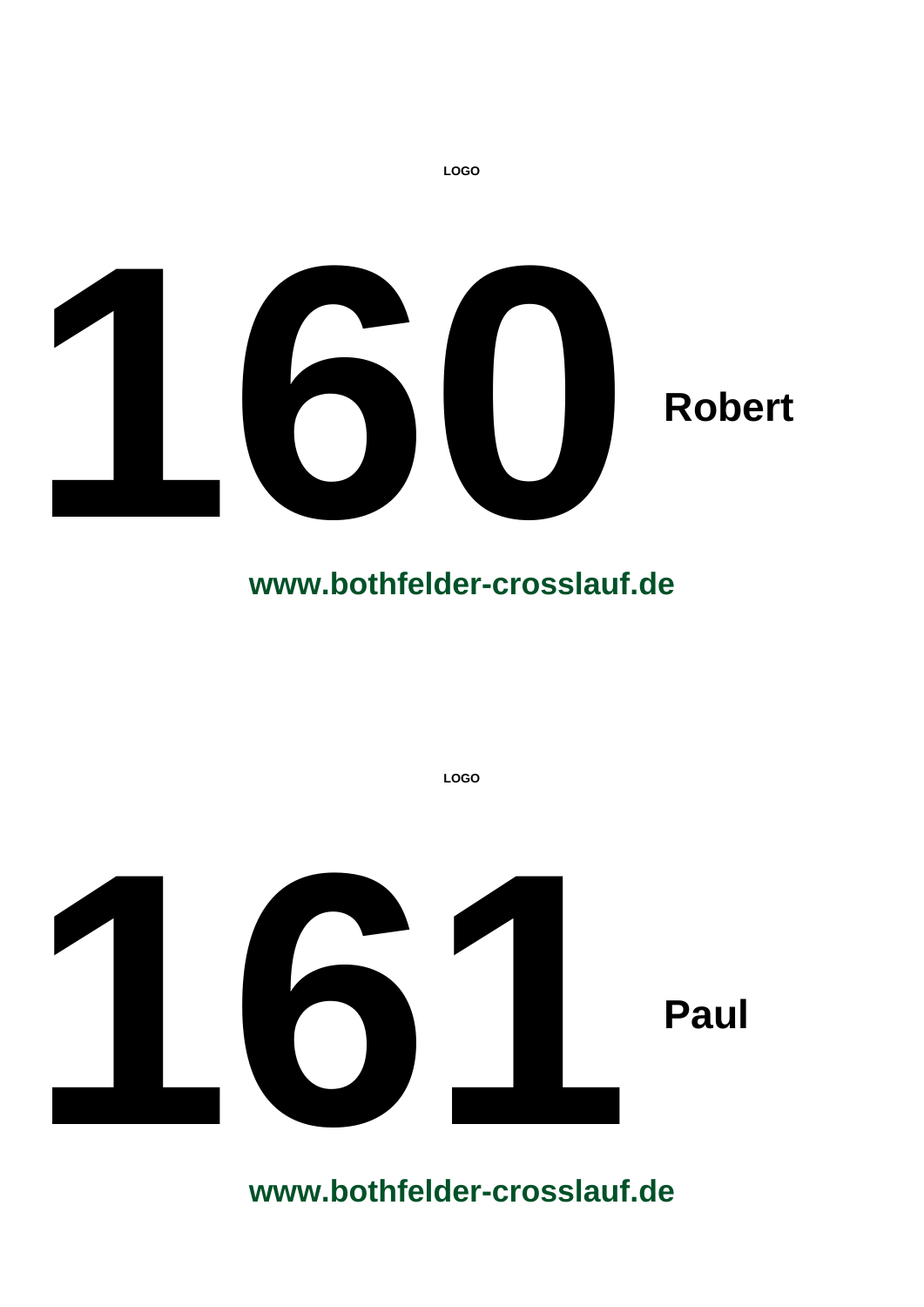

## **www.bothfelder-crosslauf.de**

**LOGO**

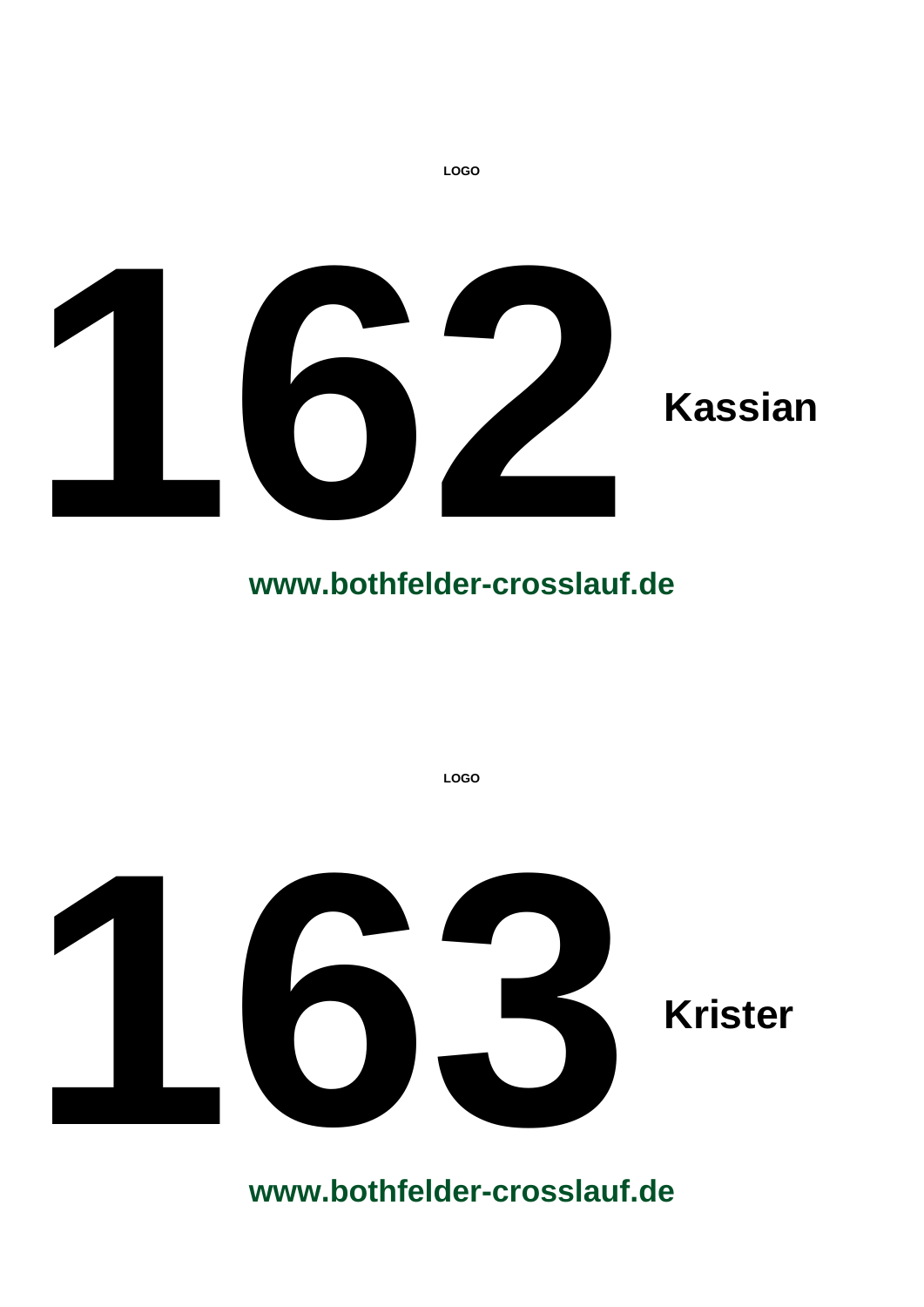

**LOGO**

**LOGO 165 Lorin**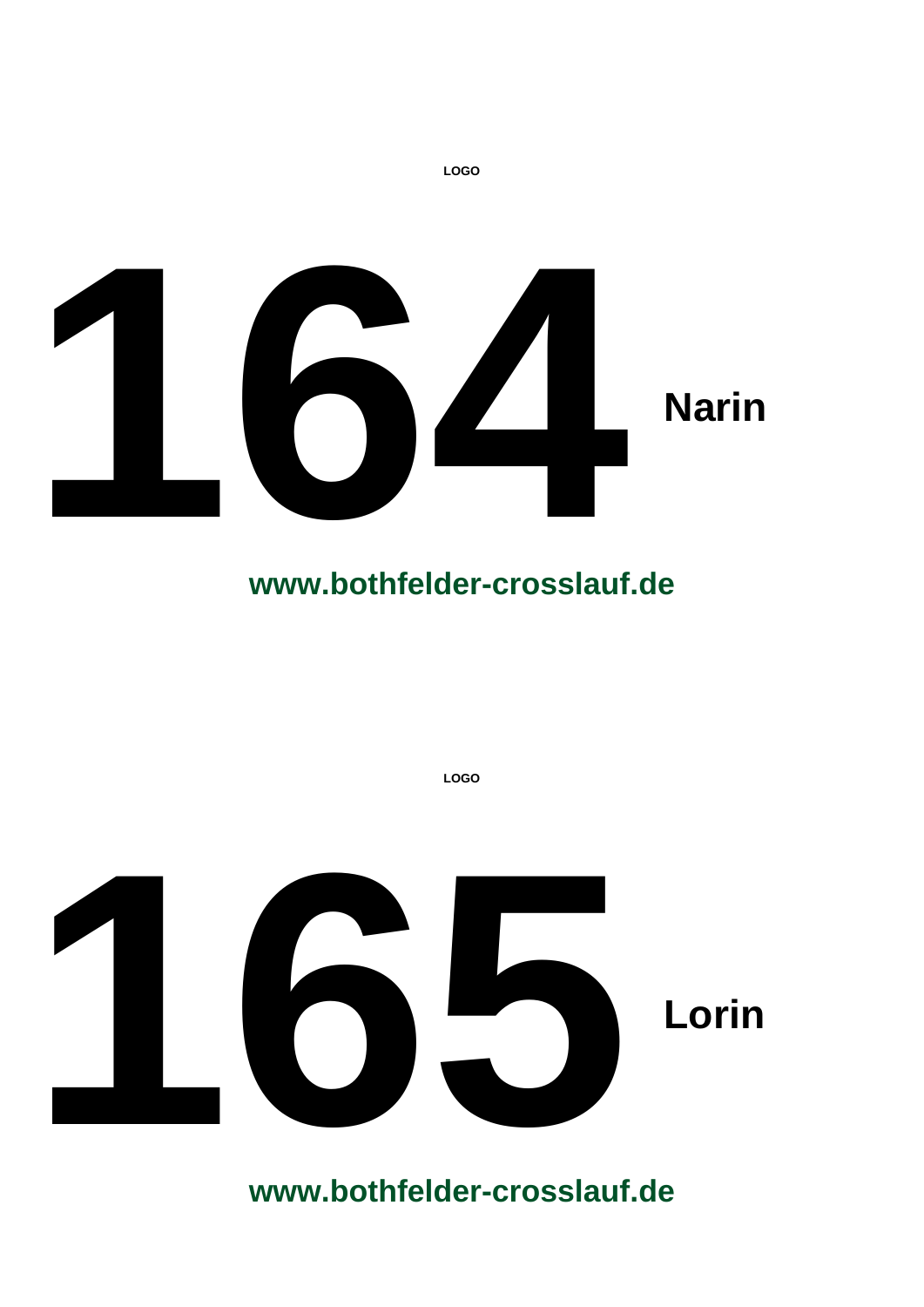

**LOGO**

**LOGO**

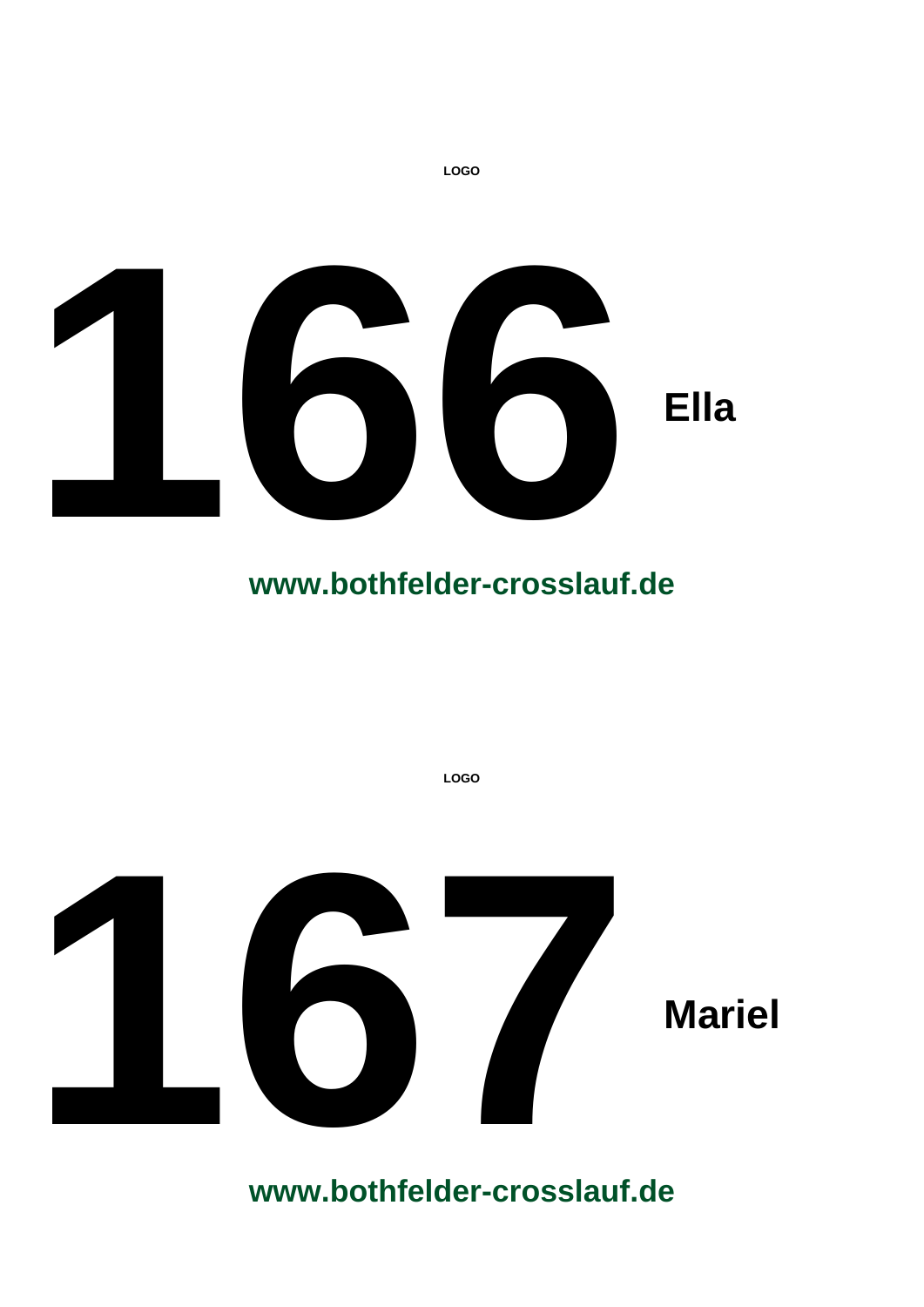

#### **www.bothfelder-crosslauf.de**

**LOGO**

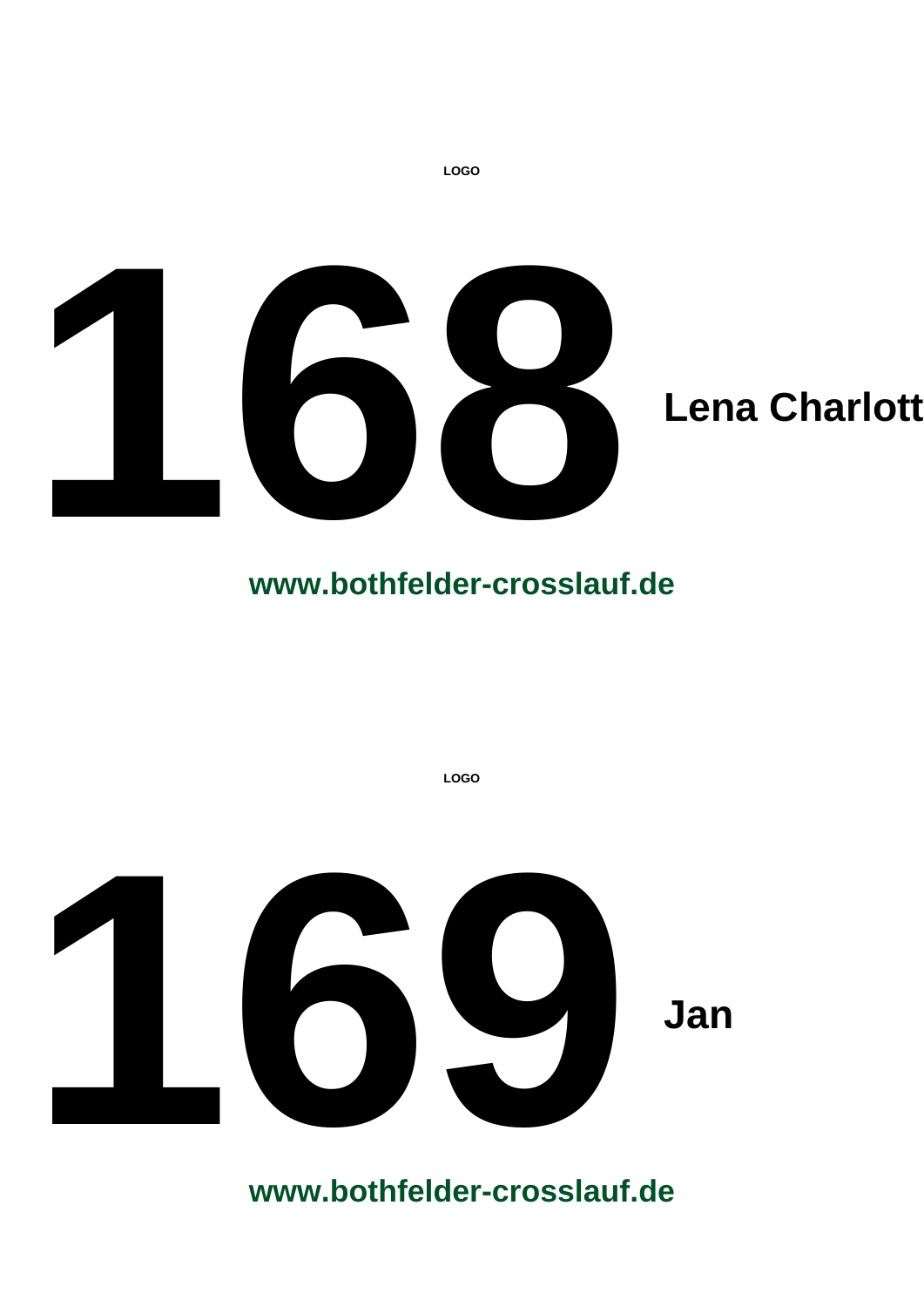

**LOGO**

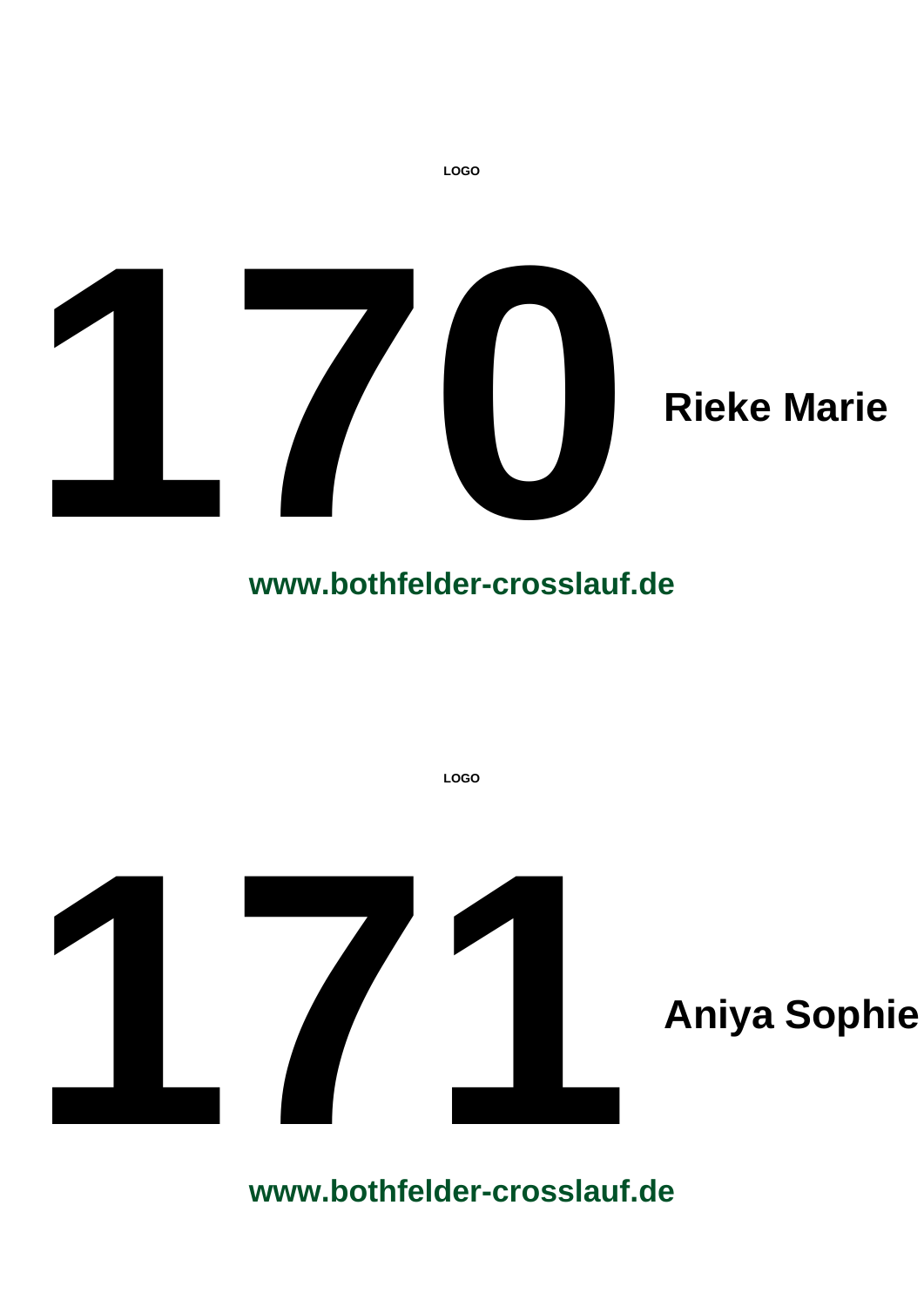

**LOGO 173**<br>Isabell<br>WWW.bothfelder-crosslauf.de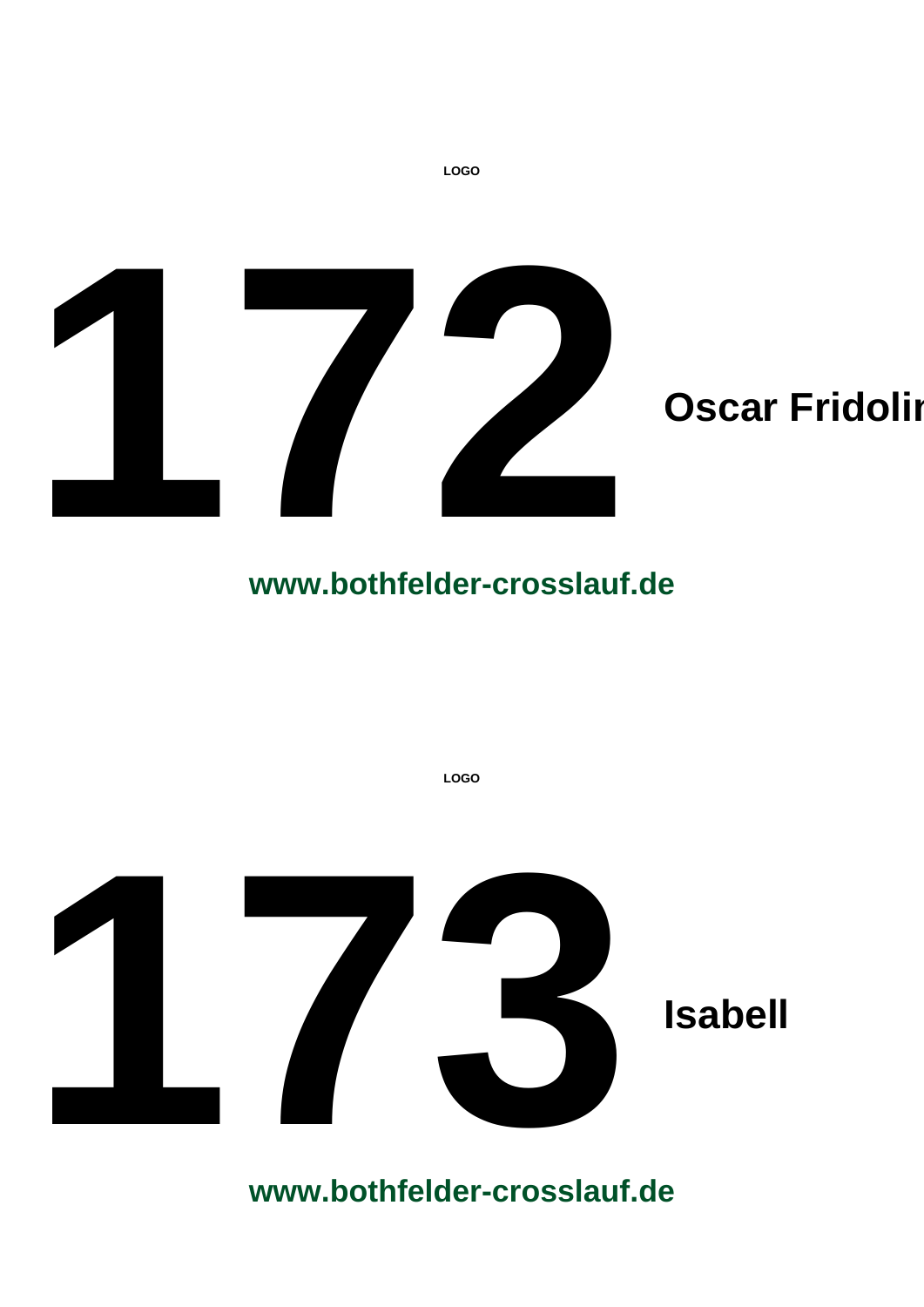

**LOGO**

**175 175 175 Sofia**<br> **175 175 175 175 175 175 175 175 175 175 175 175 175 175 175 175 175 175 175 175 175 175 175 175 175 175 175 175 175 175 175 175 17**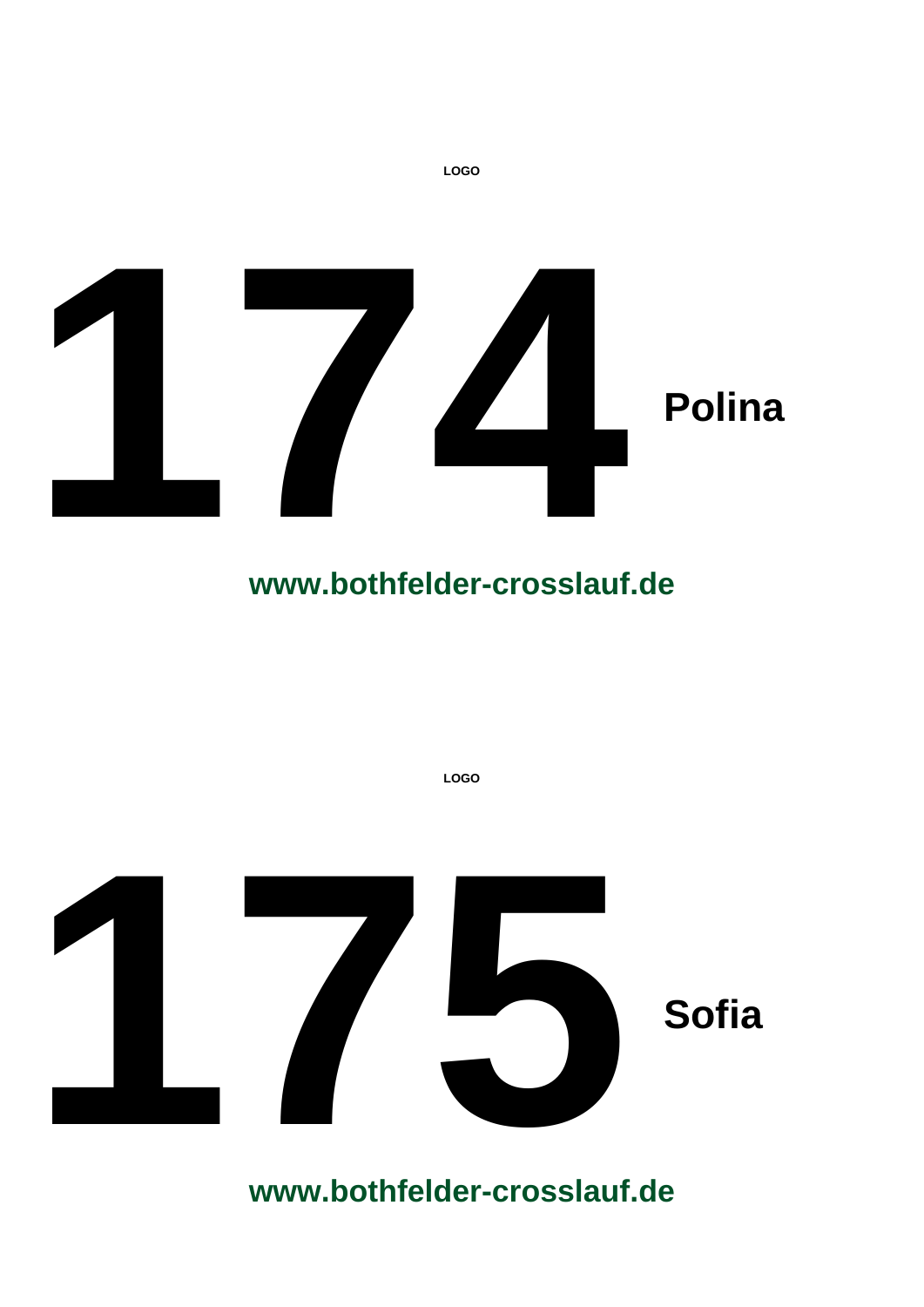

**LOGO**

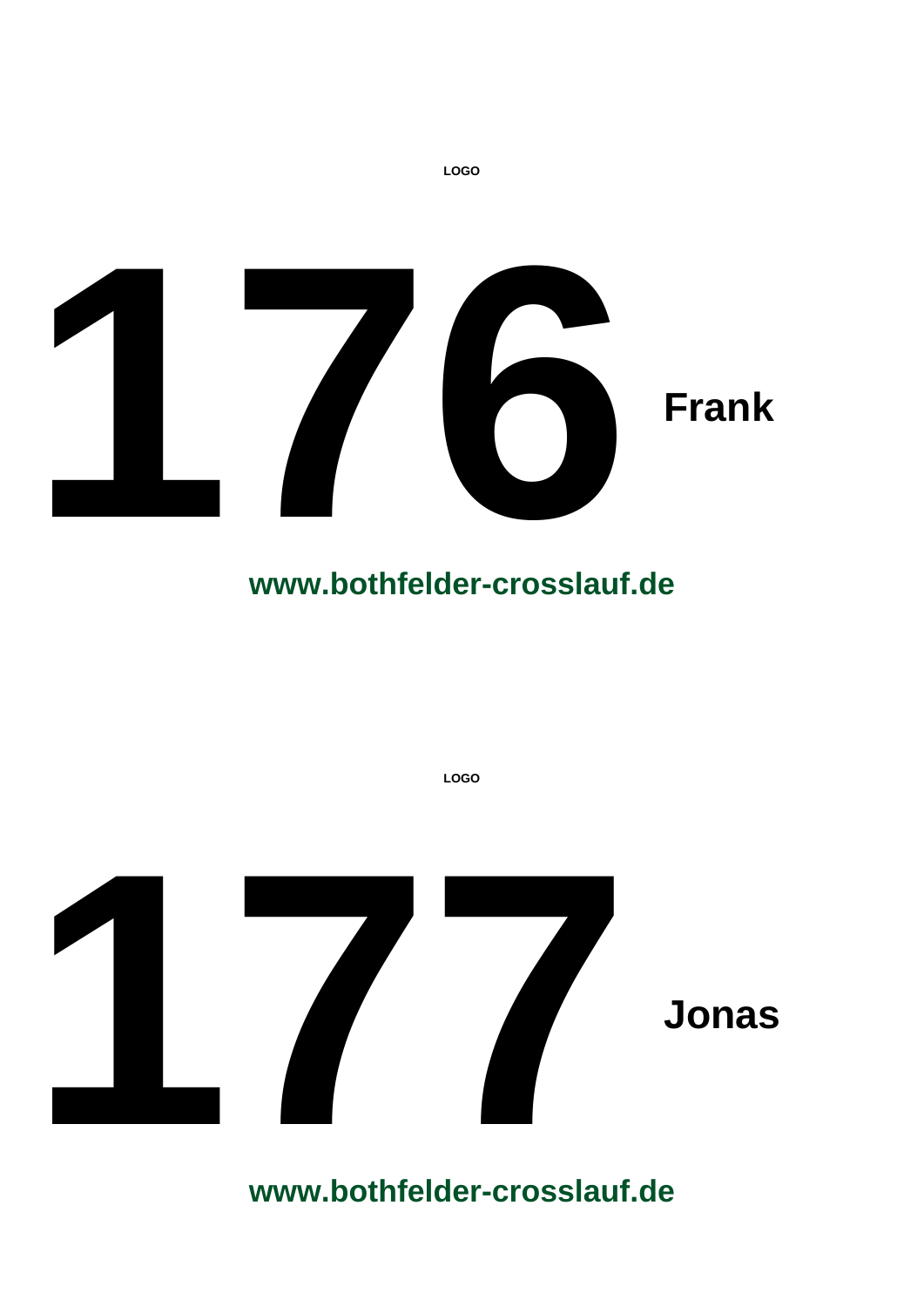

**LOGO**

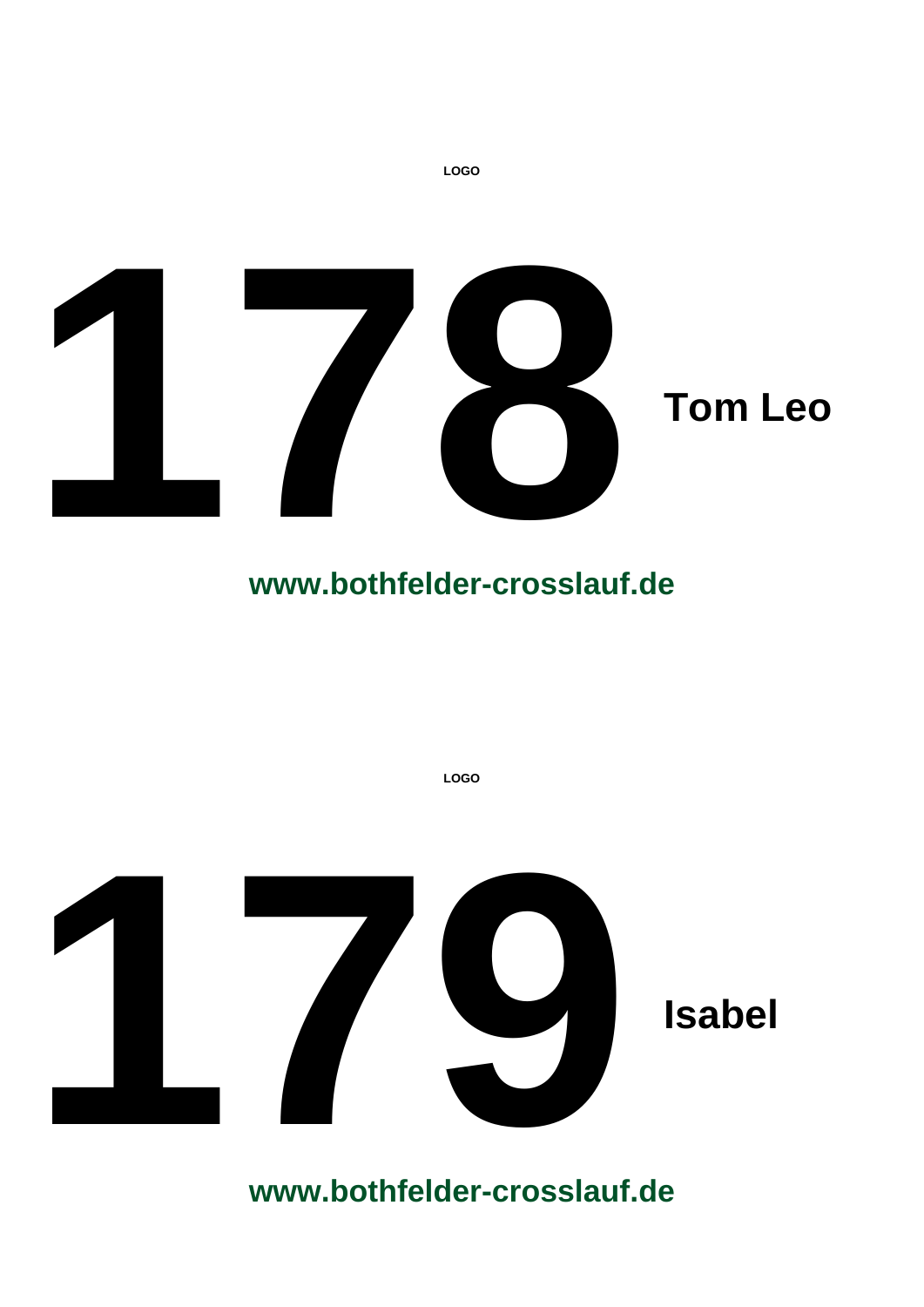

## **www.bothfelder-crosslauf.de**

**LOGO**

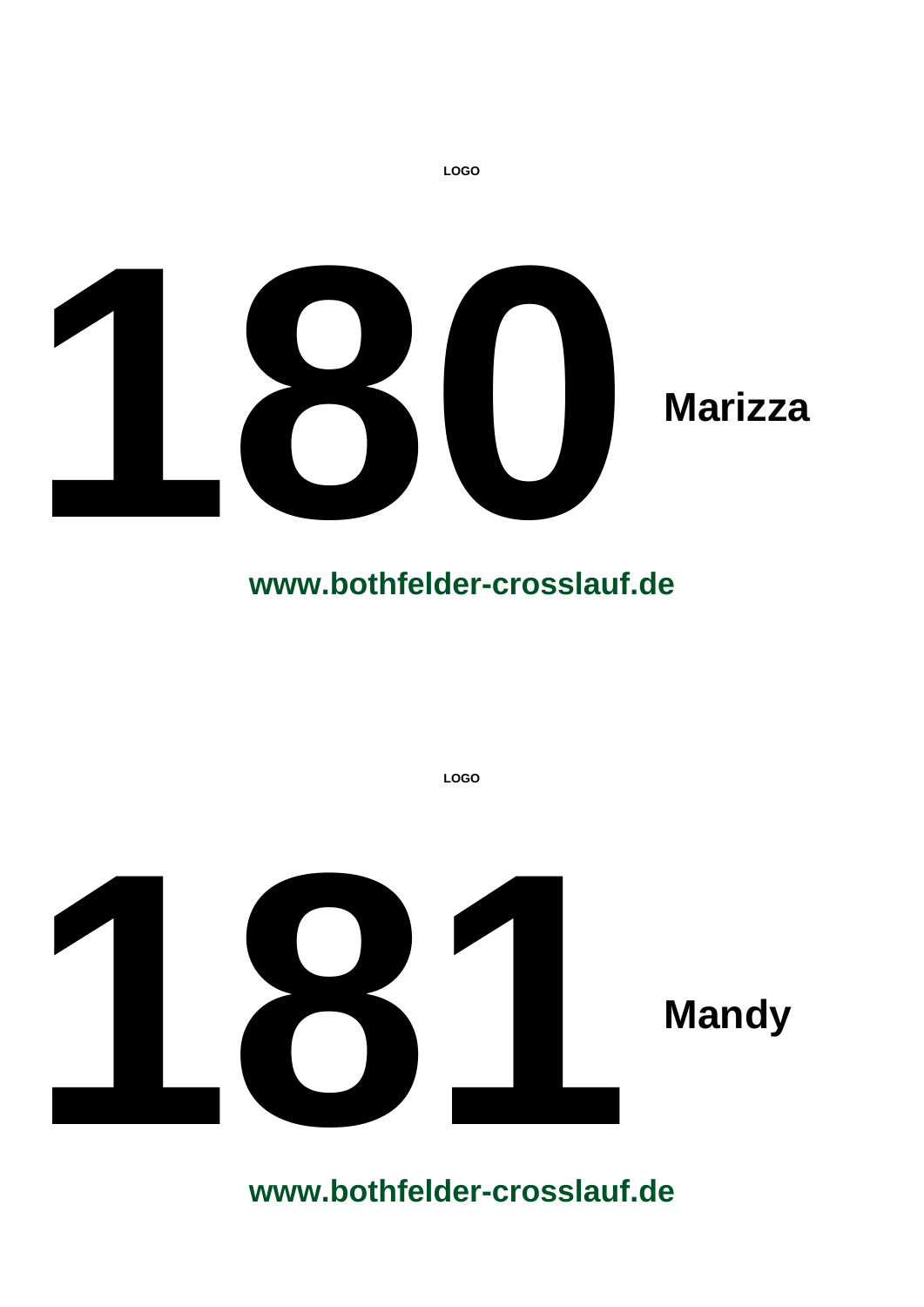

**LOGO**

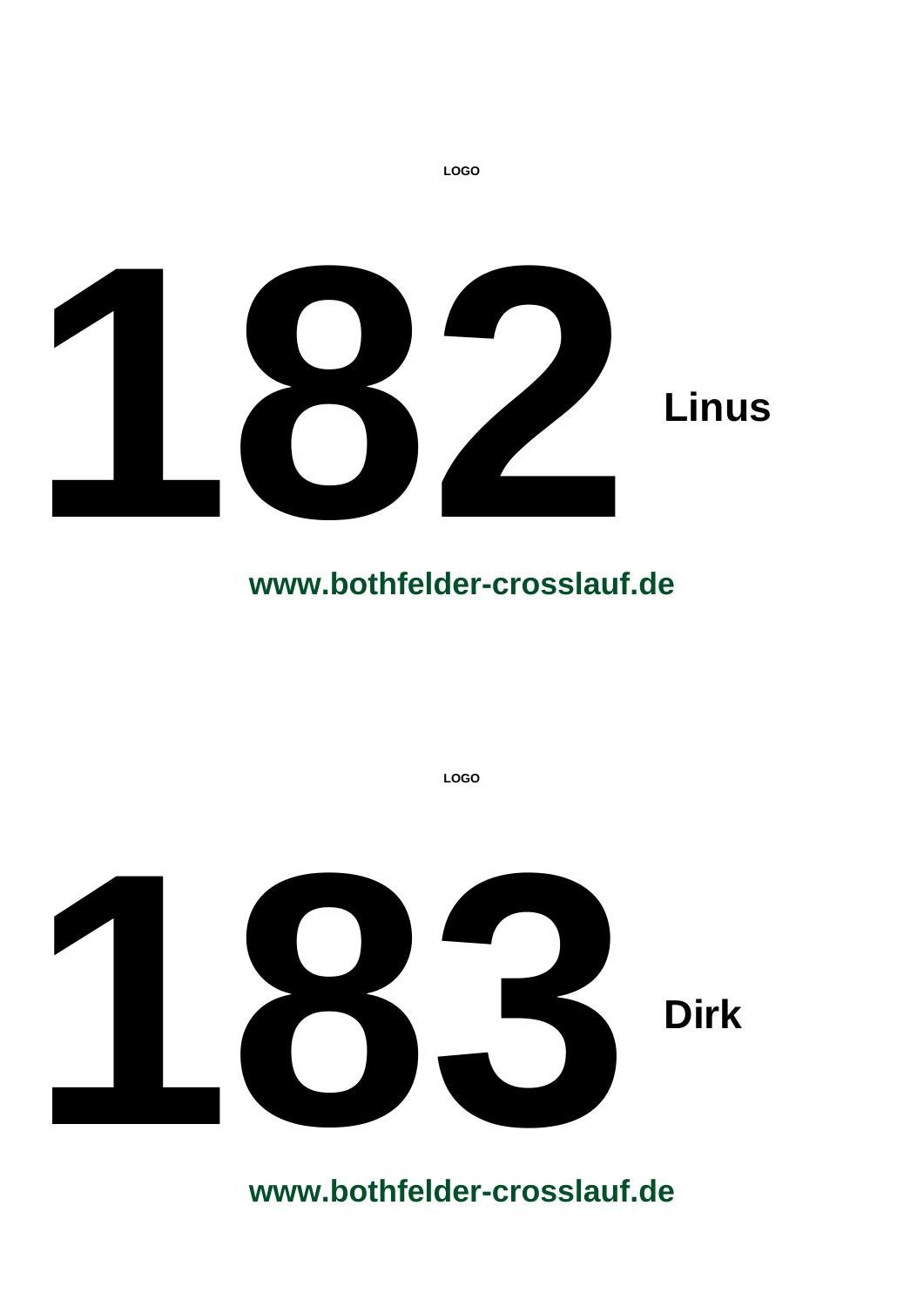

**LOGO 185Julian**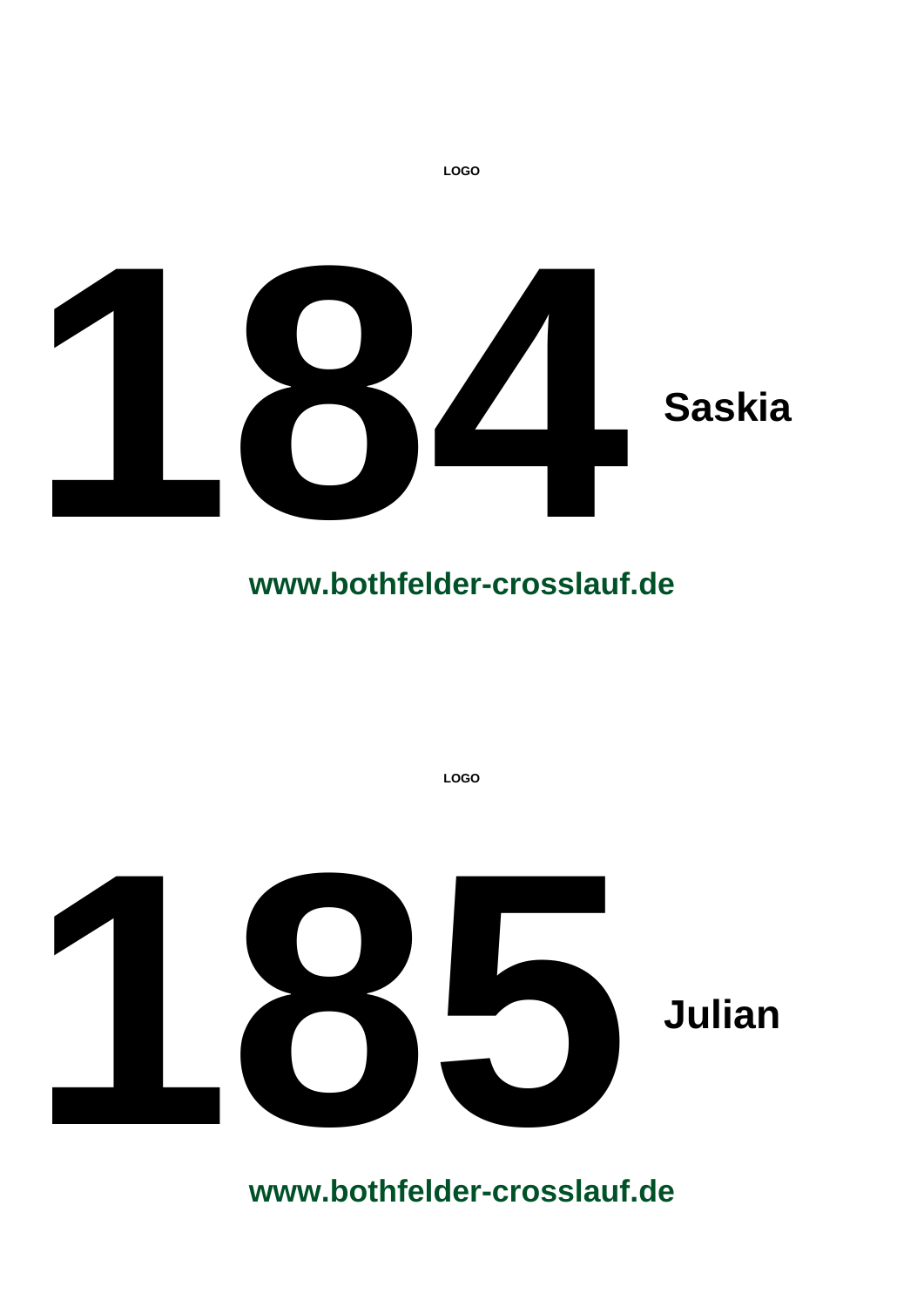

**LOGO**

**LOGO**

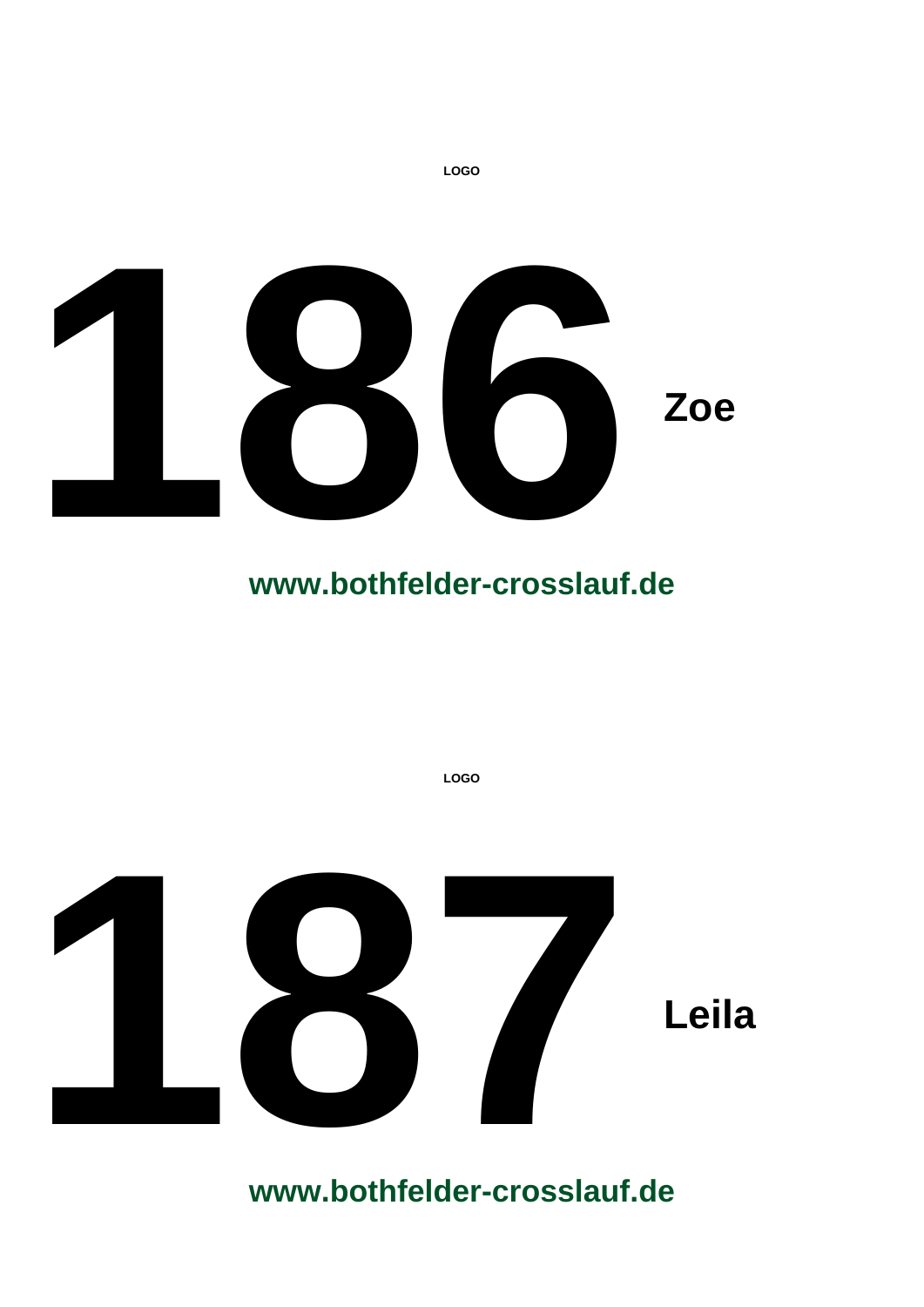

**LOGO**

**LOGO**

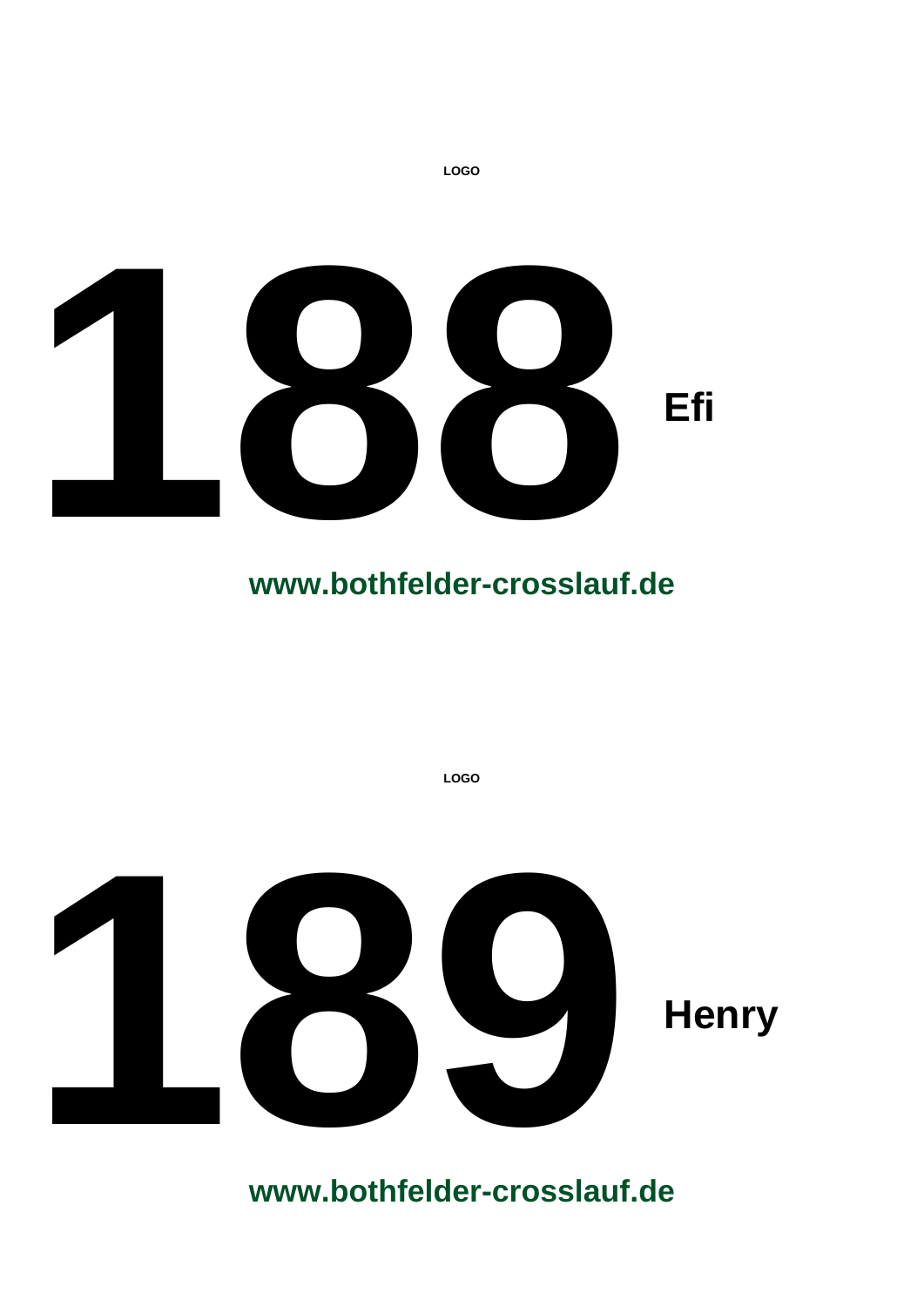

**LOGO**

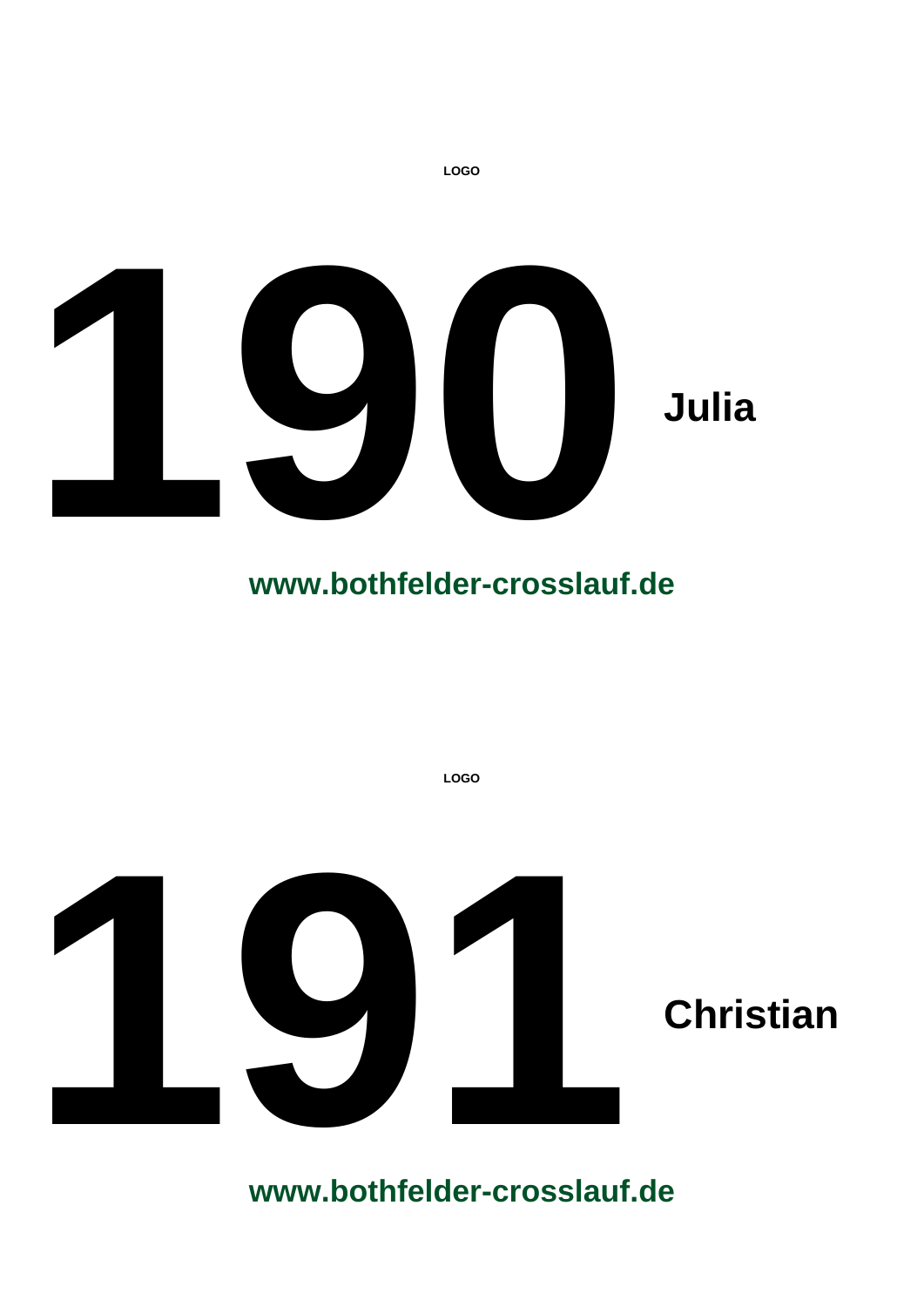

**LOGO**

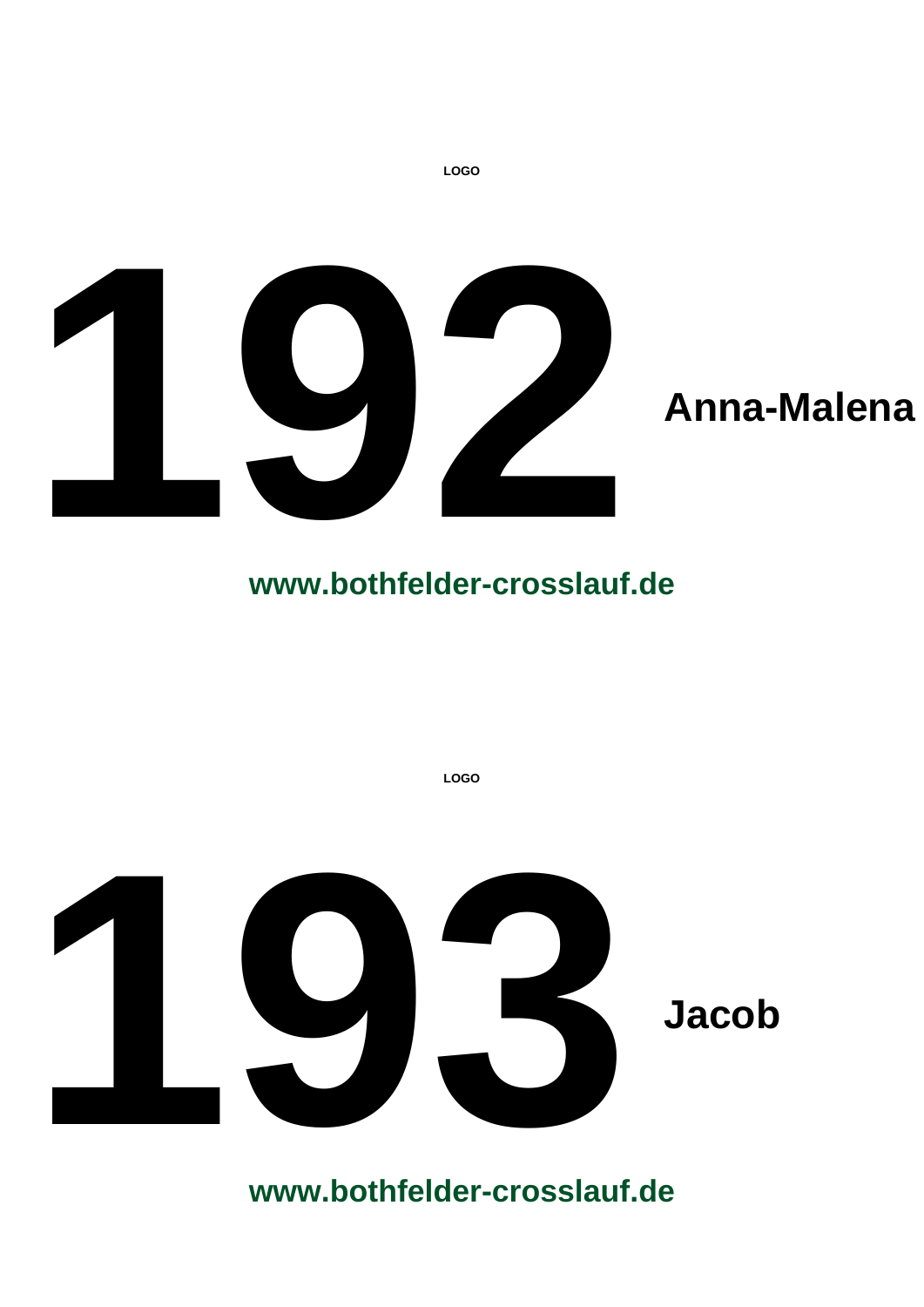

**LOGO 195Julian**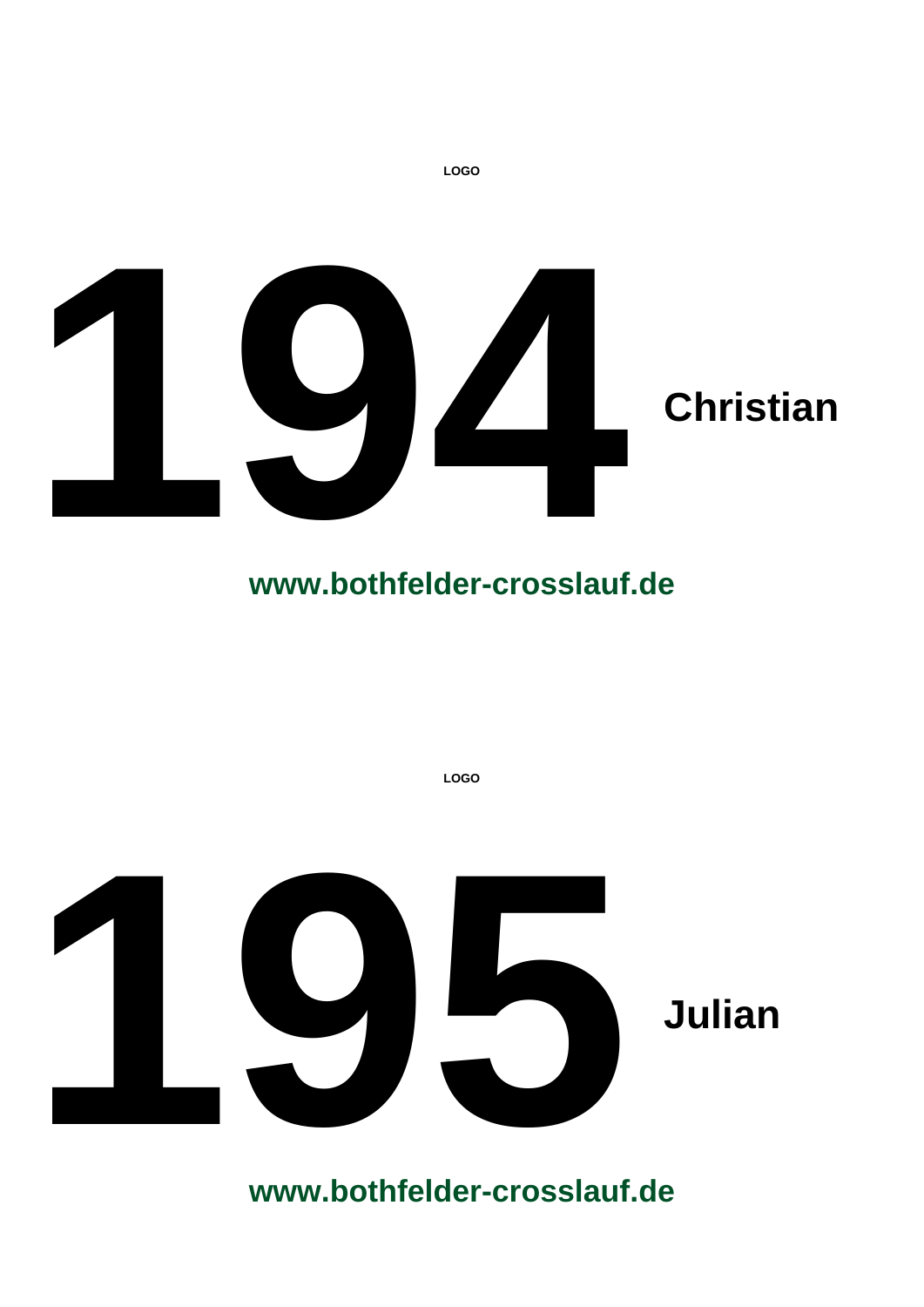

**LOGO**

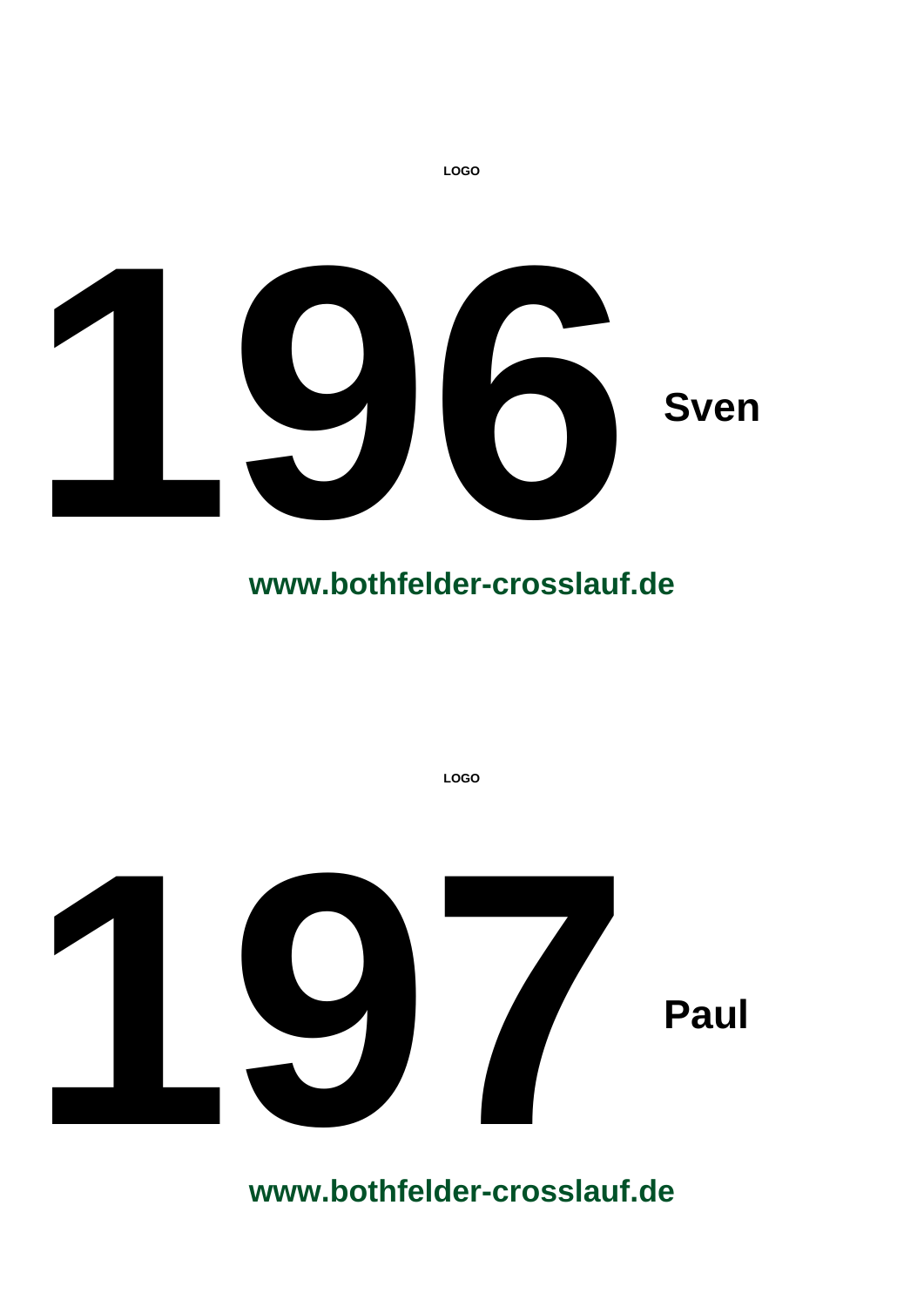

**LOGO**

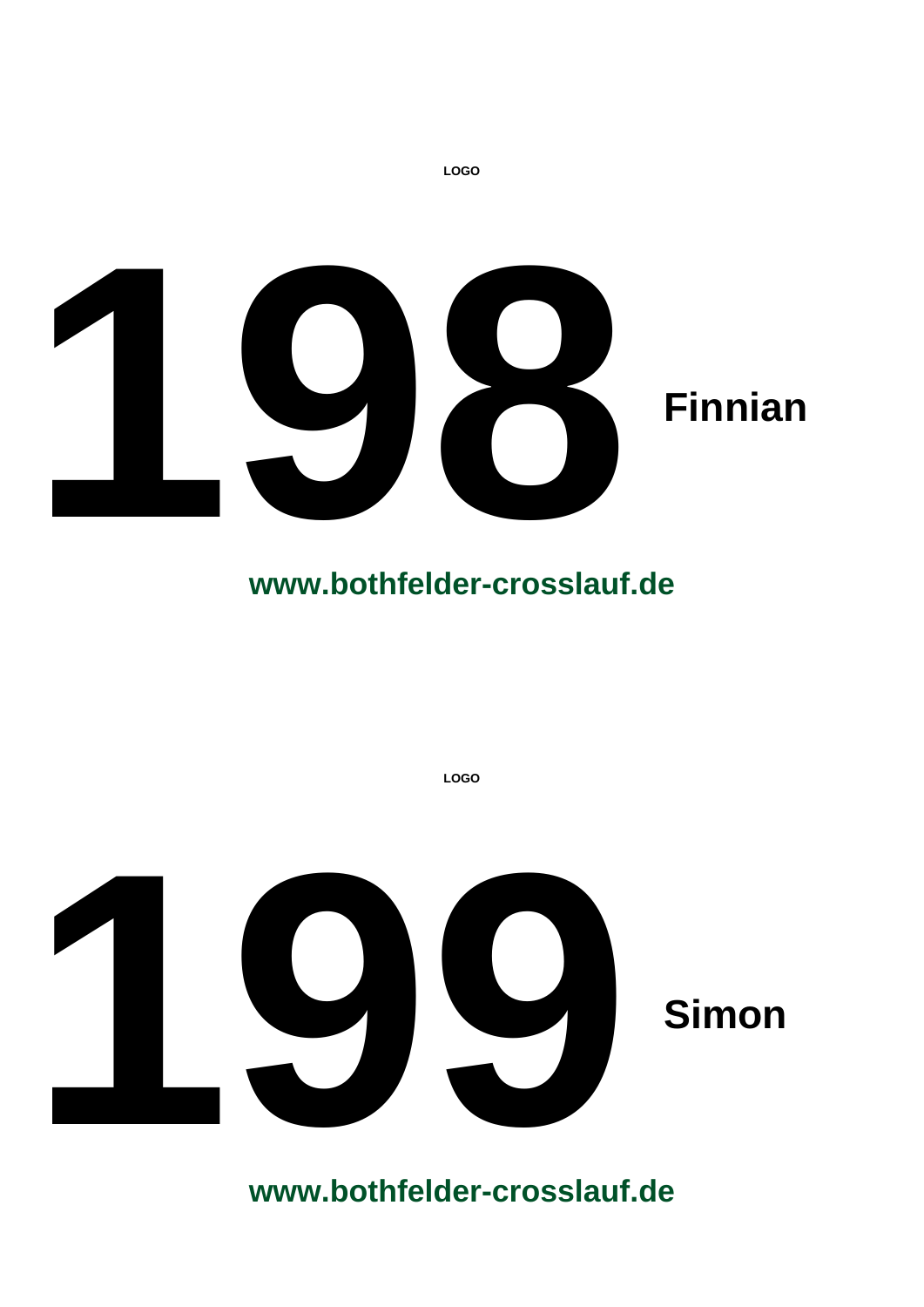

**LOGO**

**LOGO**

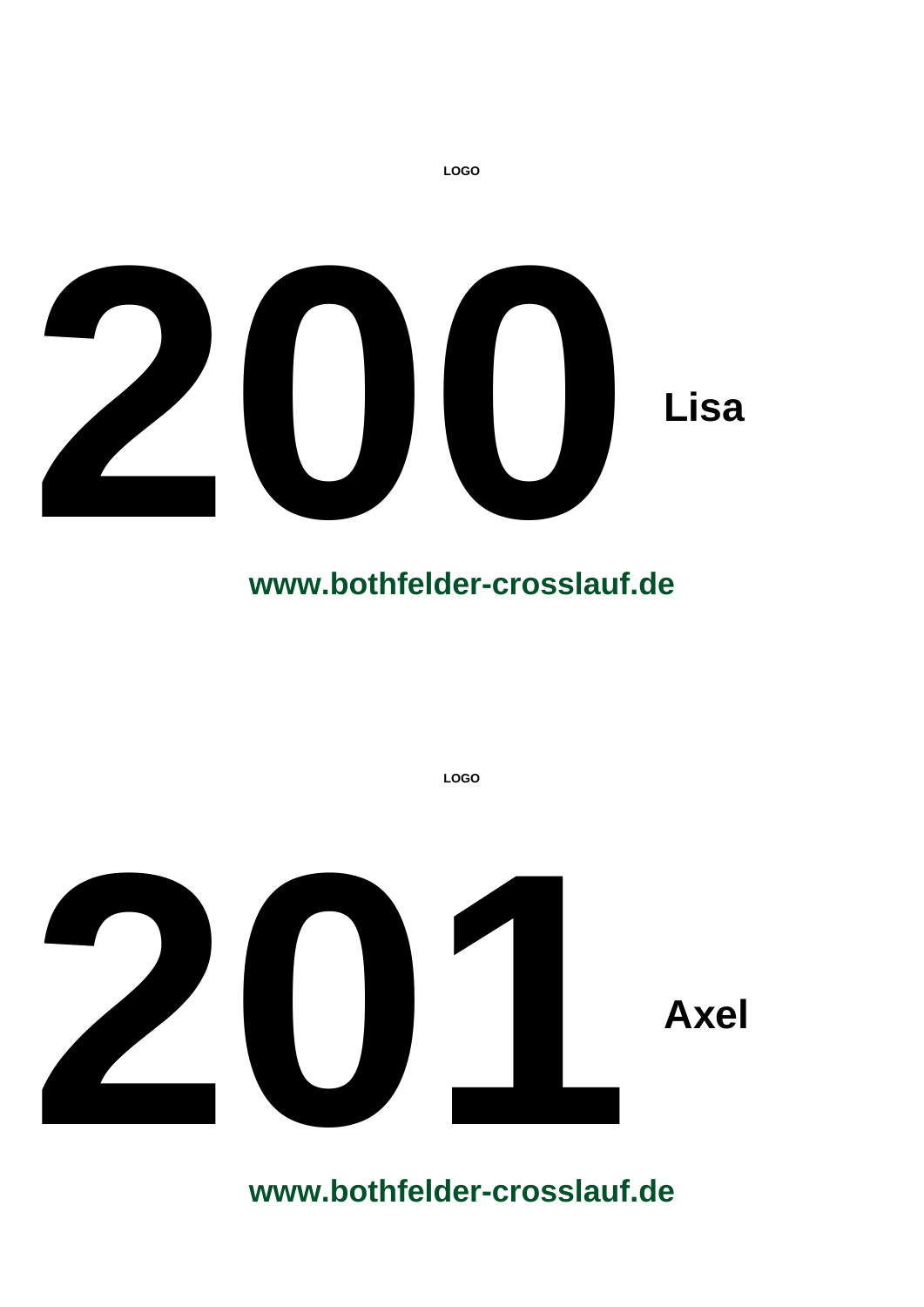

**LOGO**

**LOGO 203 Marvin**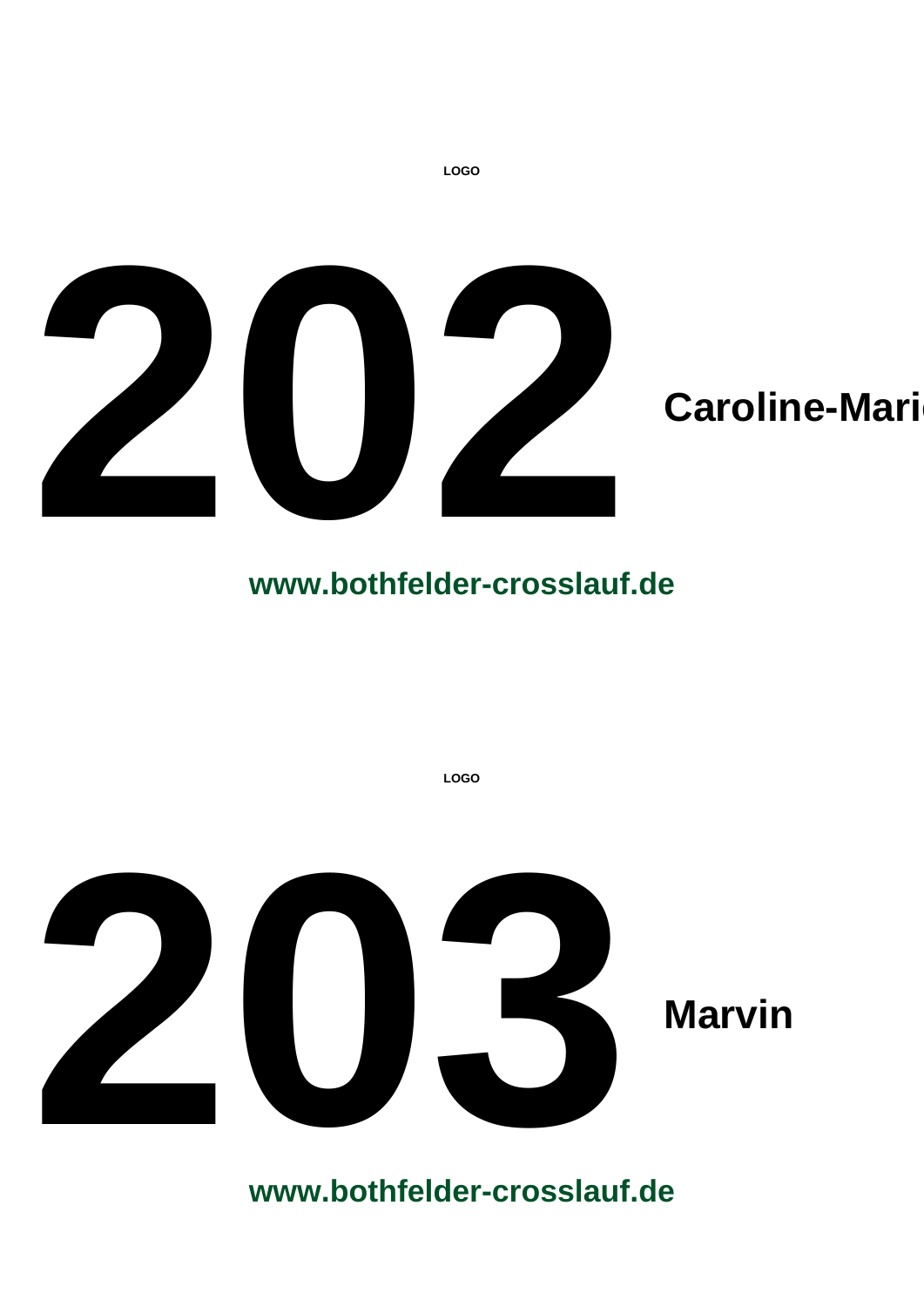

# **www.bothfelder-crosslauf.de**

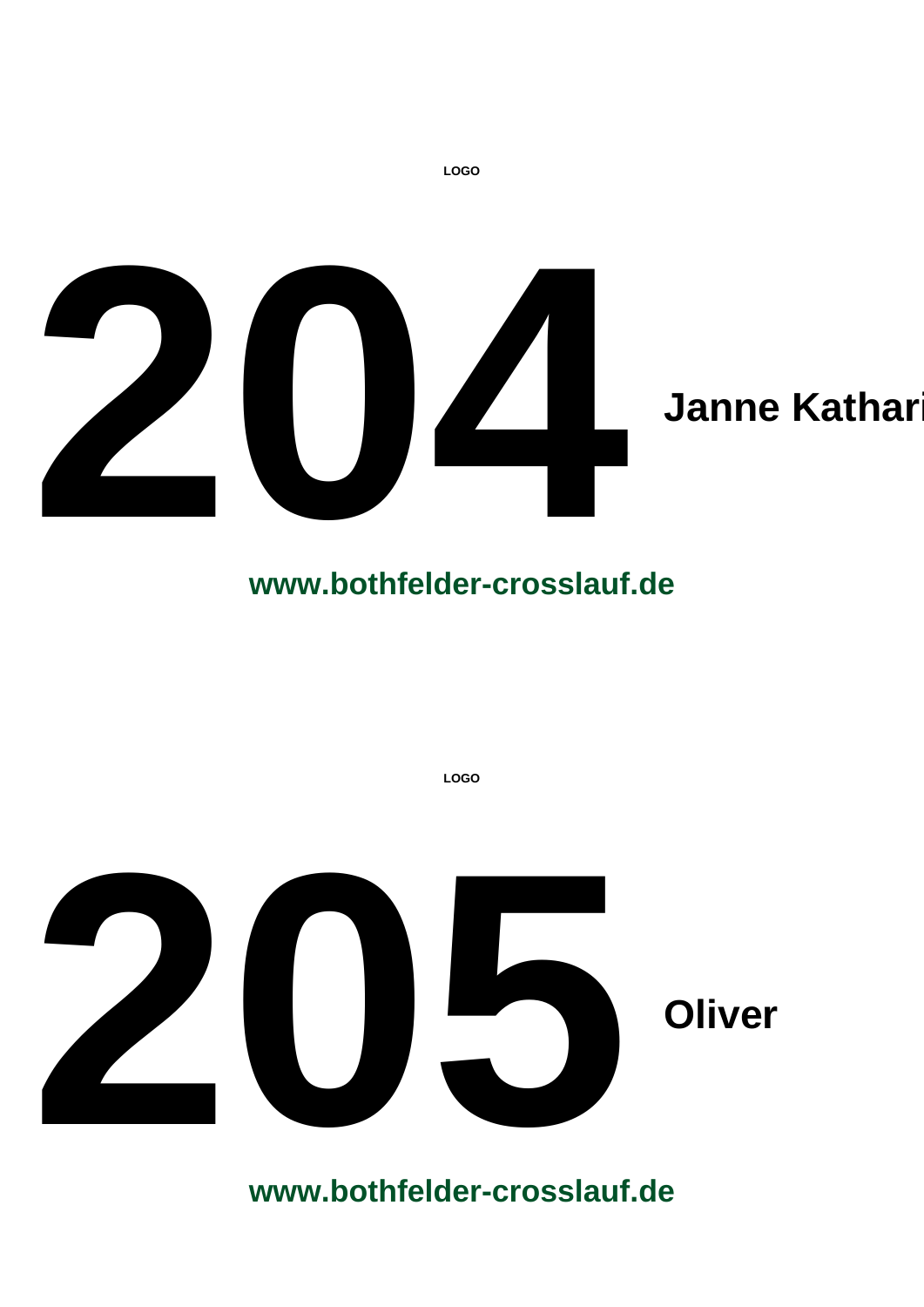

## **www.bothfelder-crosslauf.de**

**LOGO**

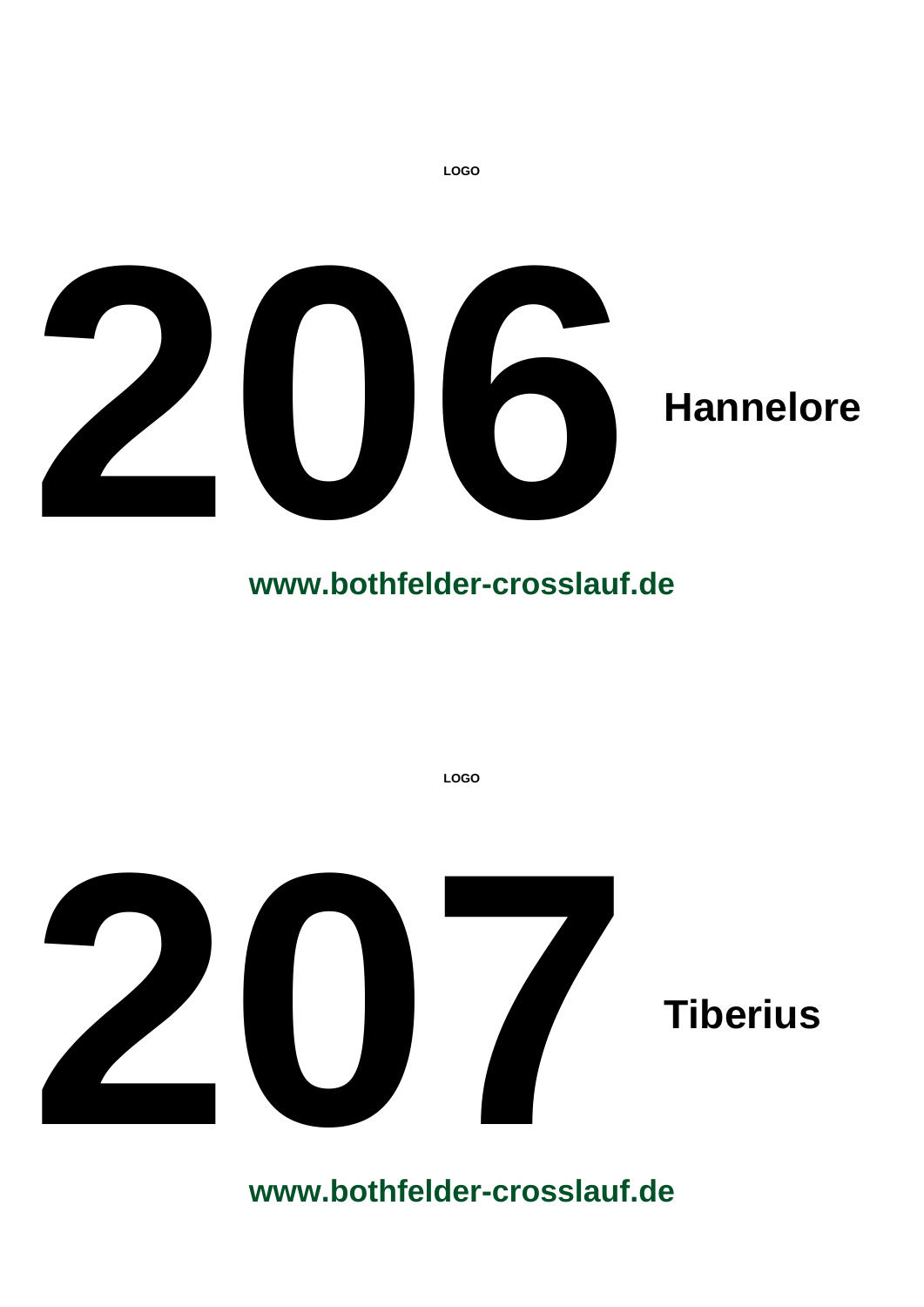

**LOGO**

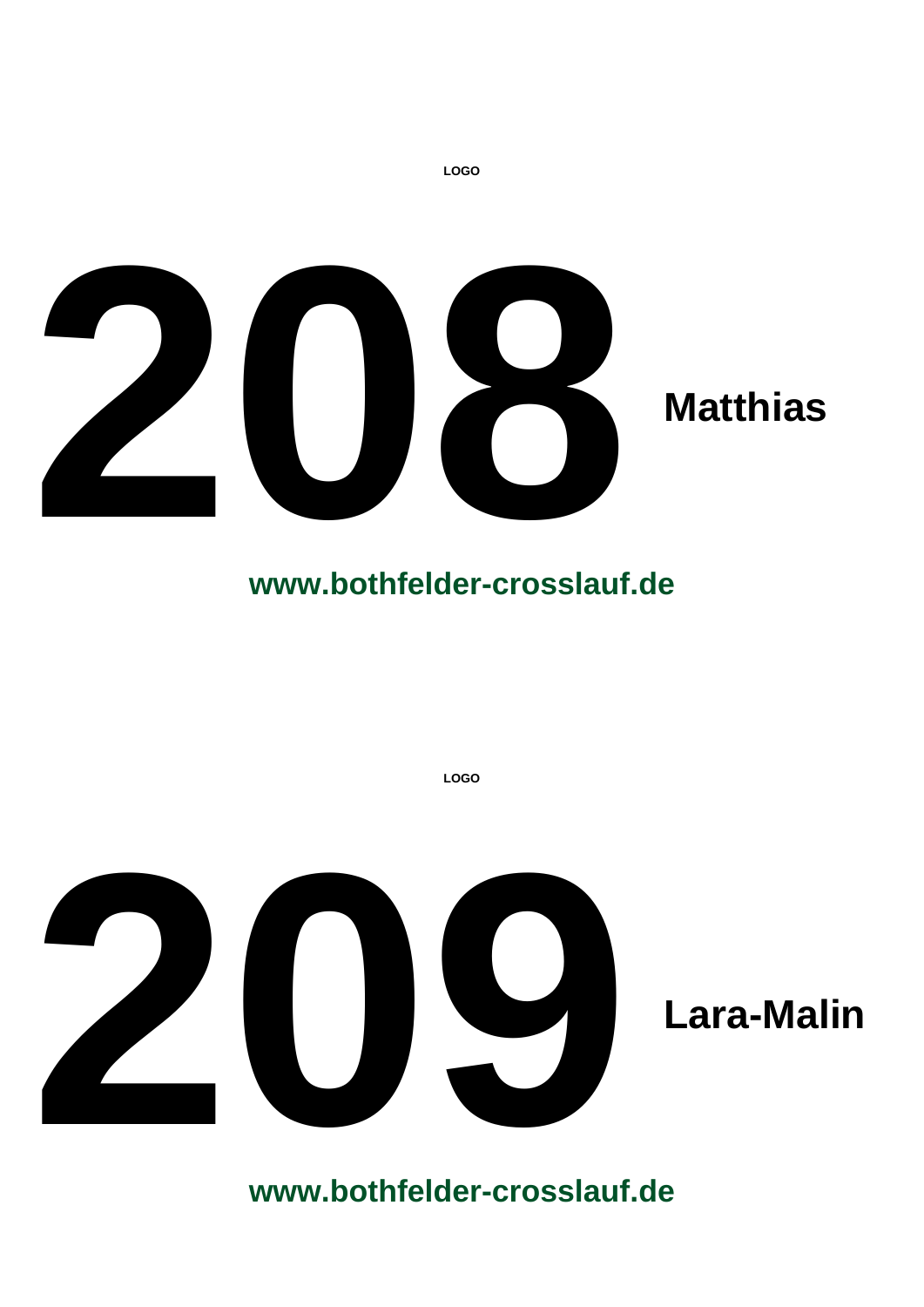

## **www.bothfelder-crosslauf.de**

**LOGO 211 Marion**<br> **211 Marion**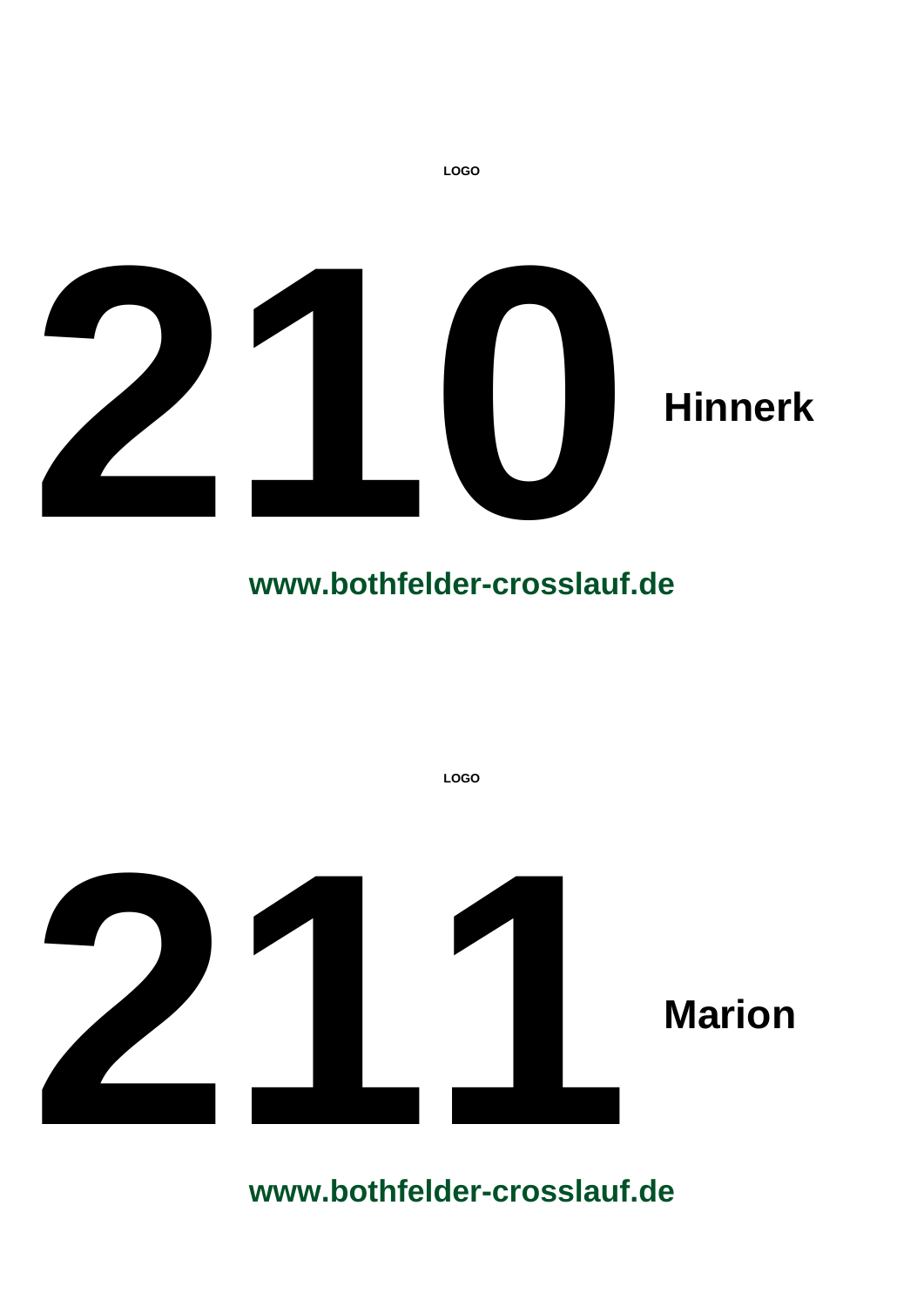

**LOGO**

**LOGO 2 Daniel Daniel**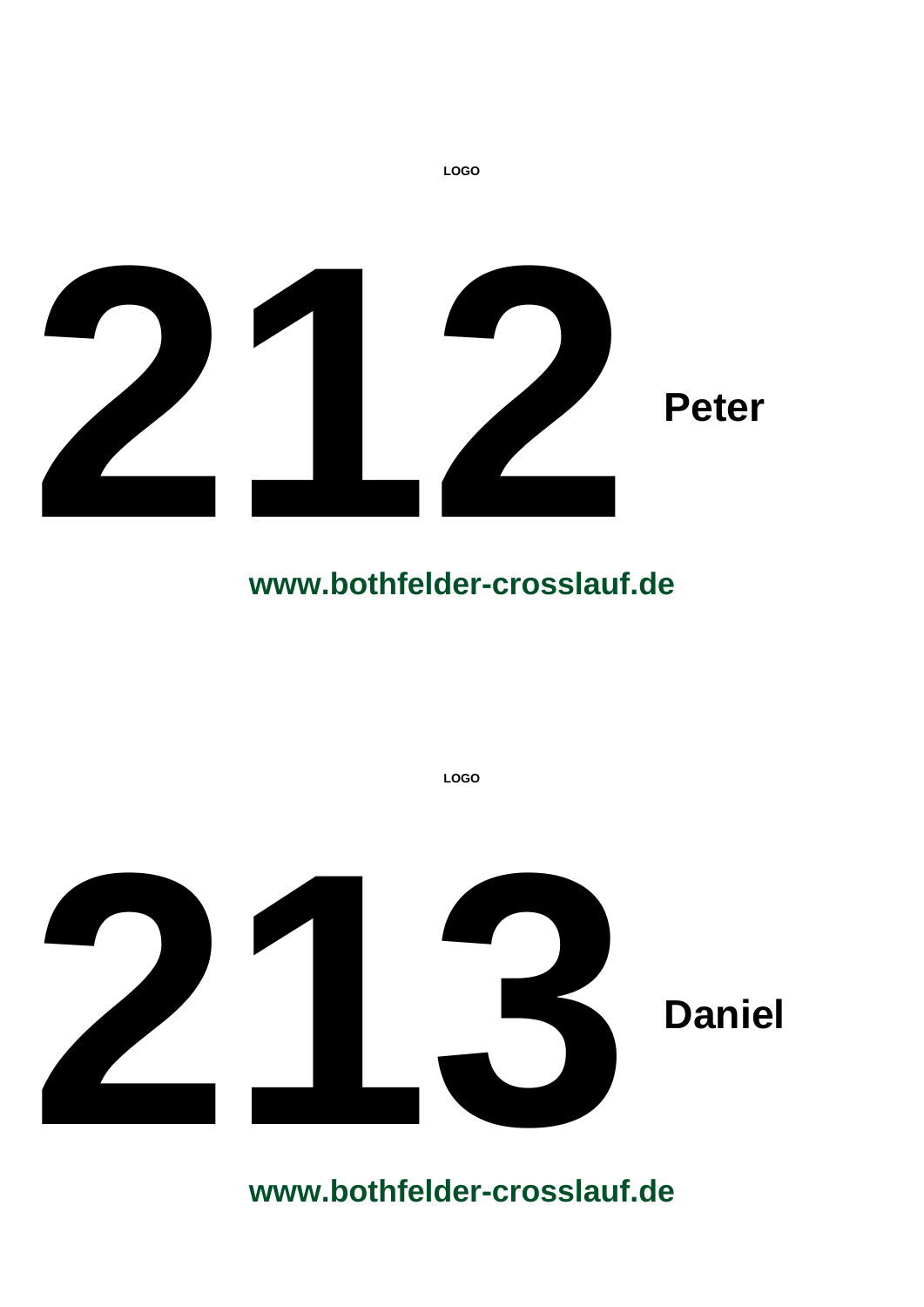

**LOGO**

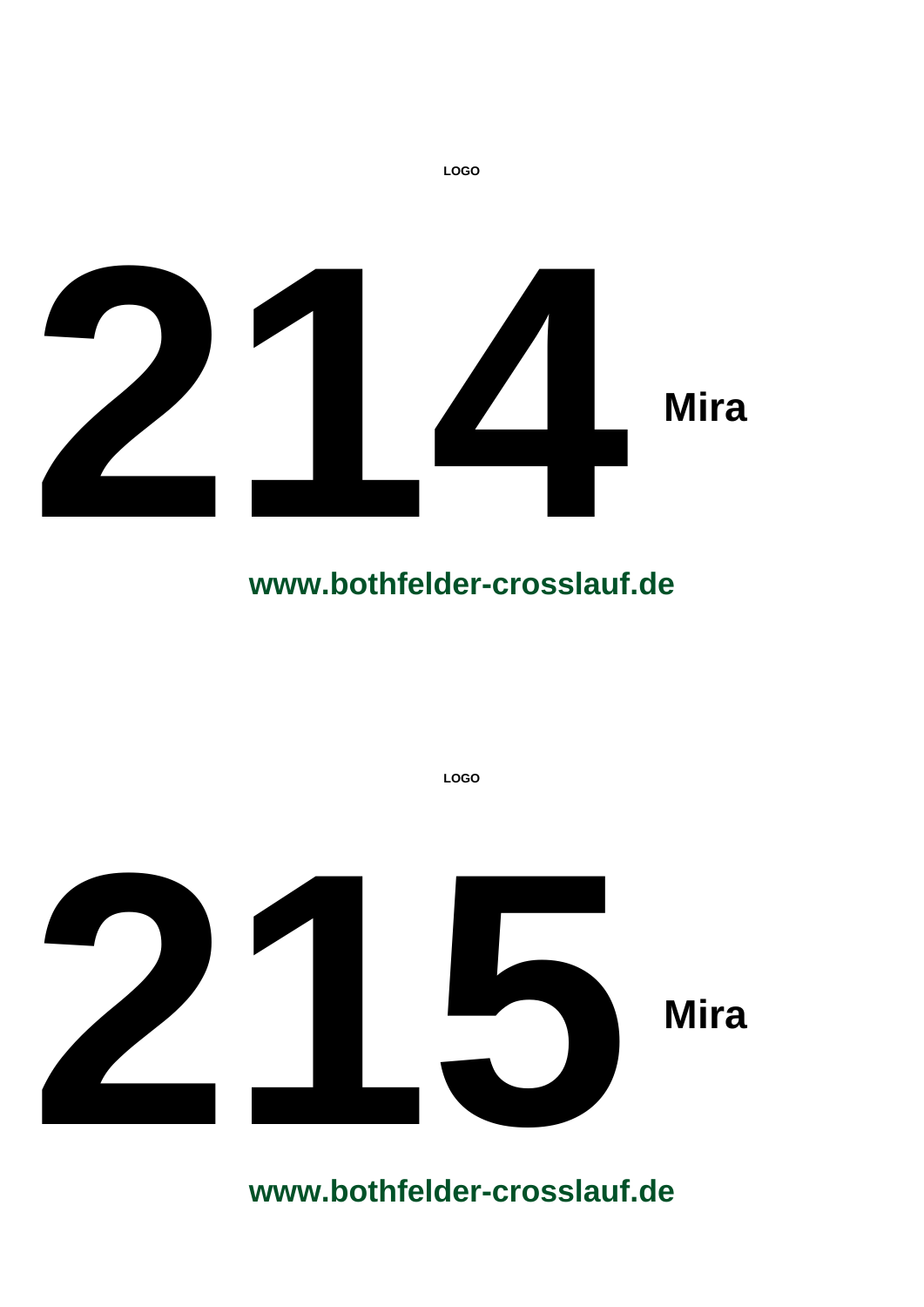

## **www.bothfelder-crosslauf.de**

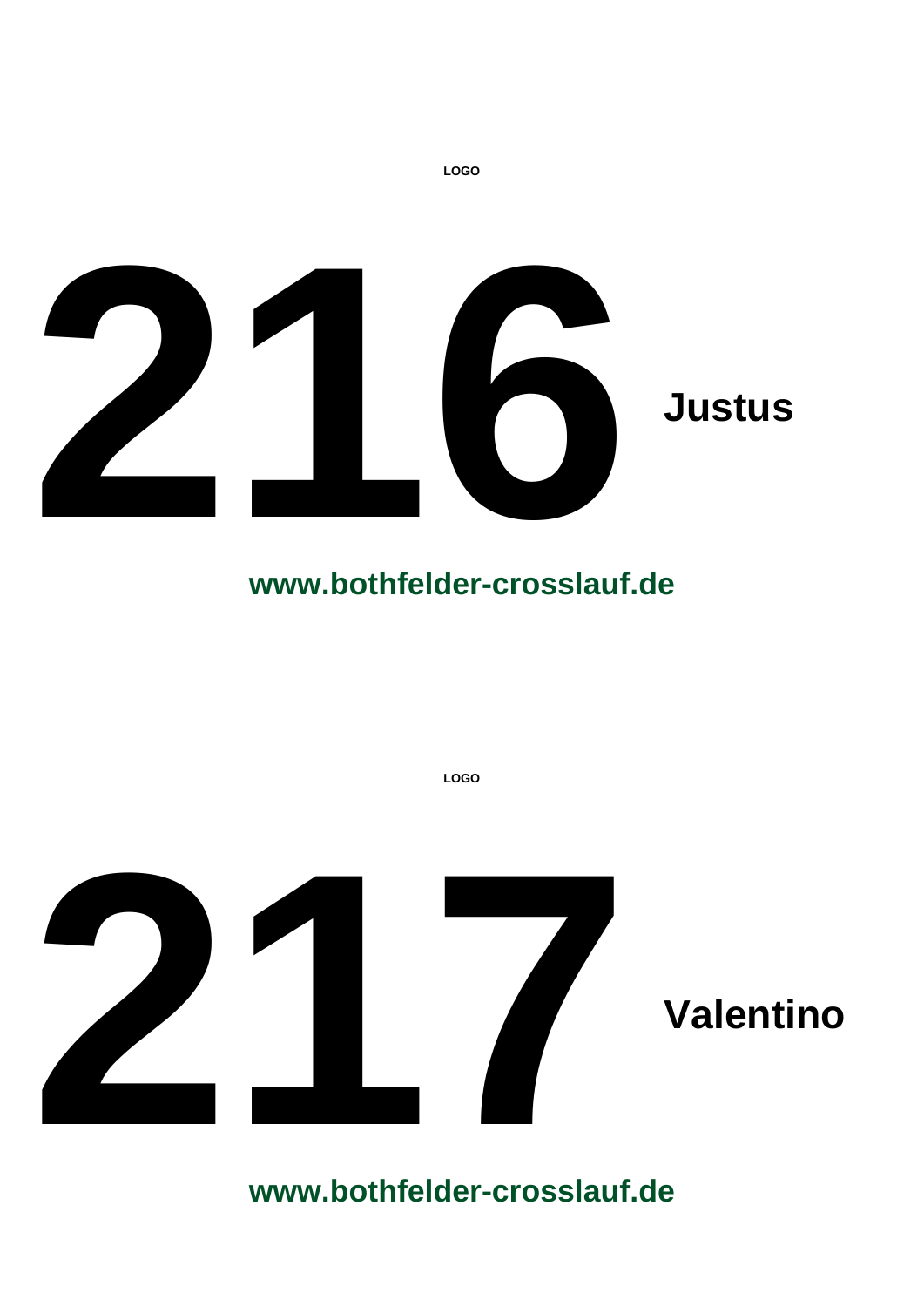

**LOGO**

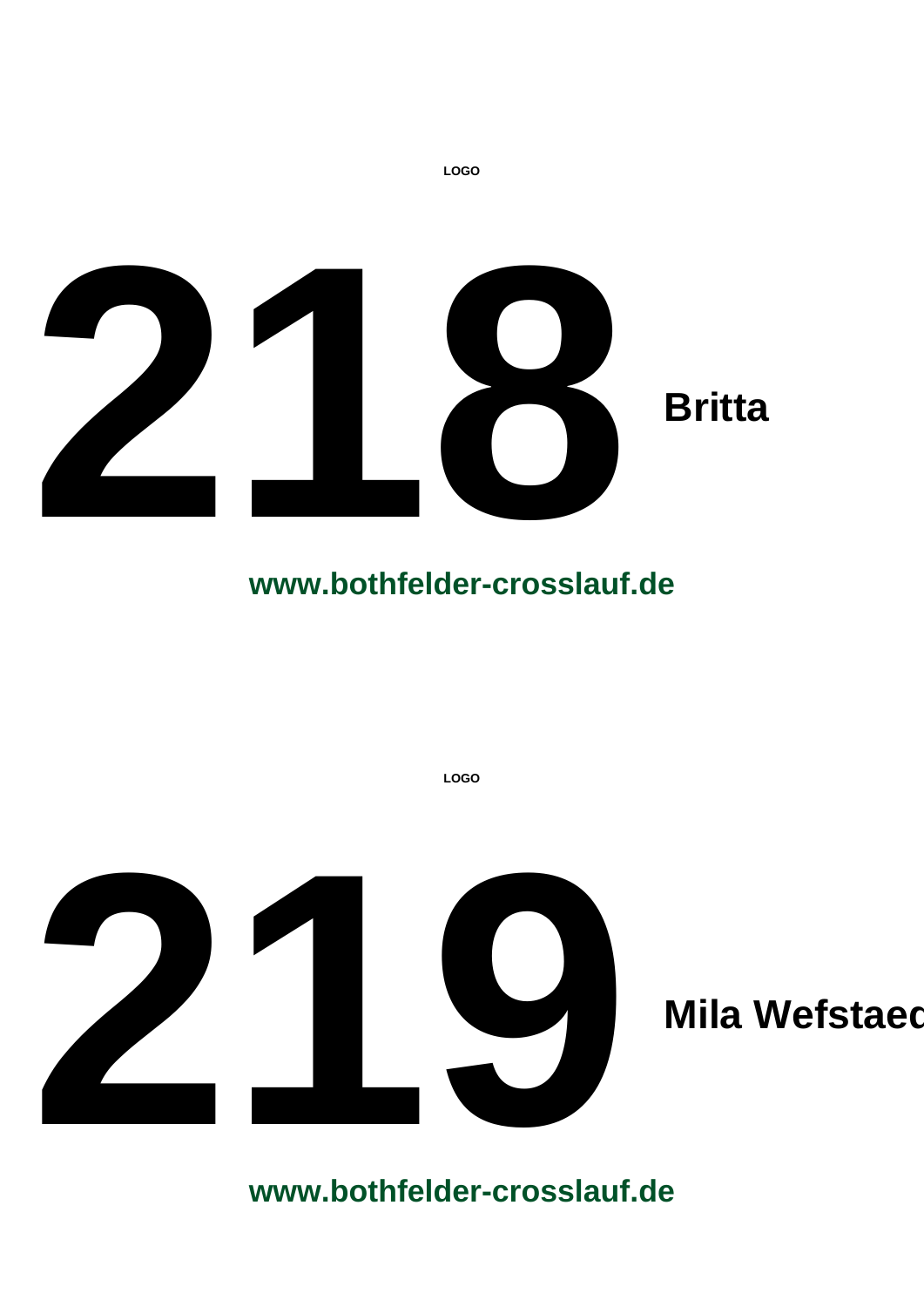

**LOGO**

**LOGO**

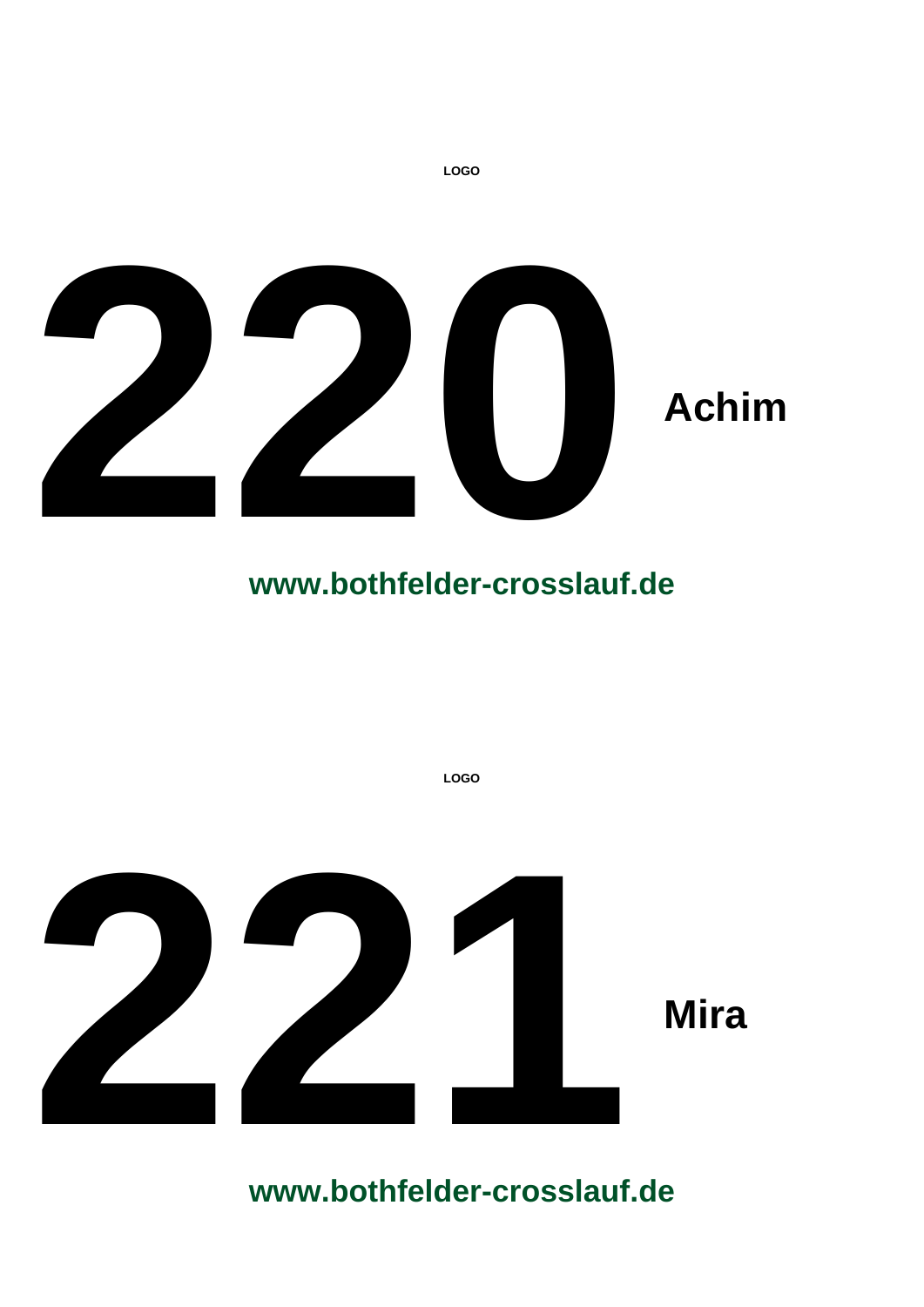

**LOGO**

# **www.bothfelder-crosslauf.de**

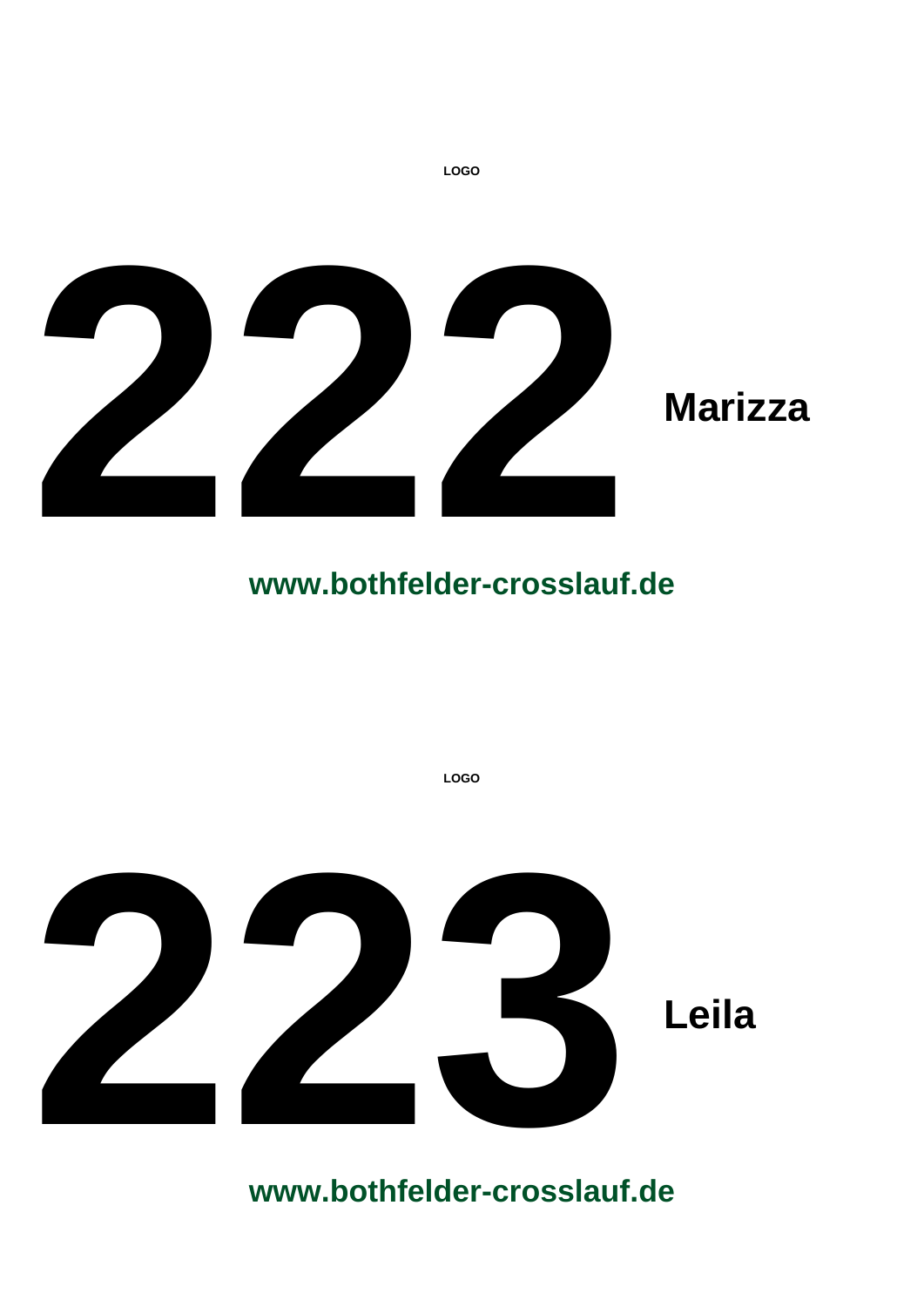

**LOGO**

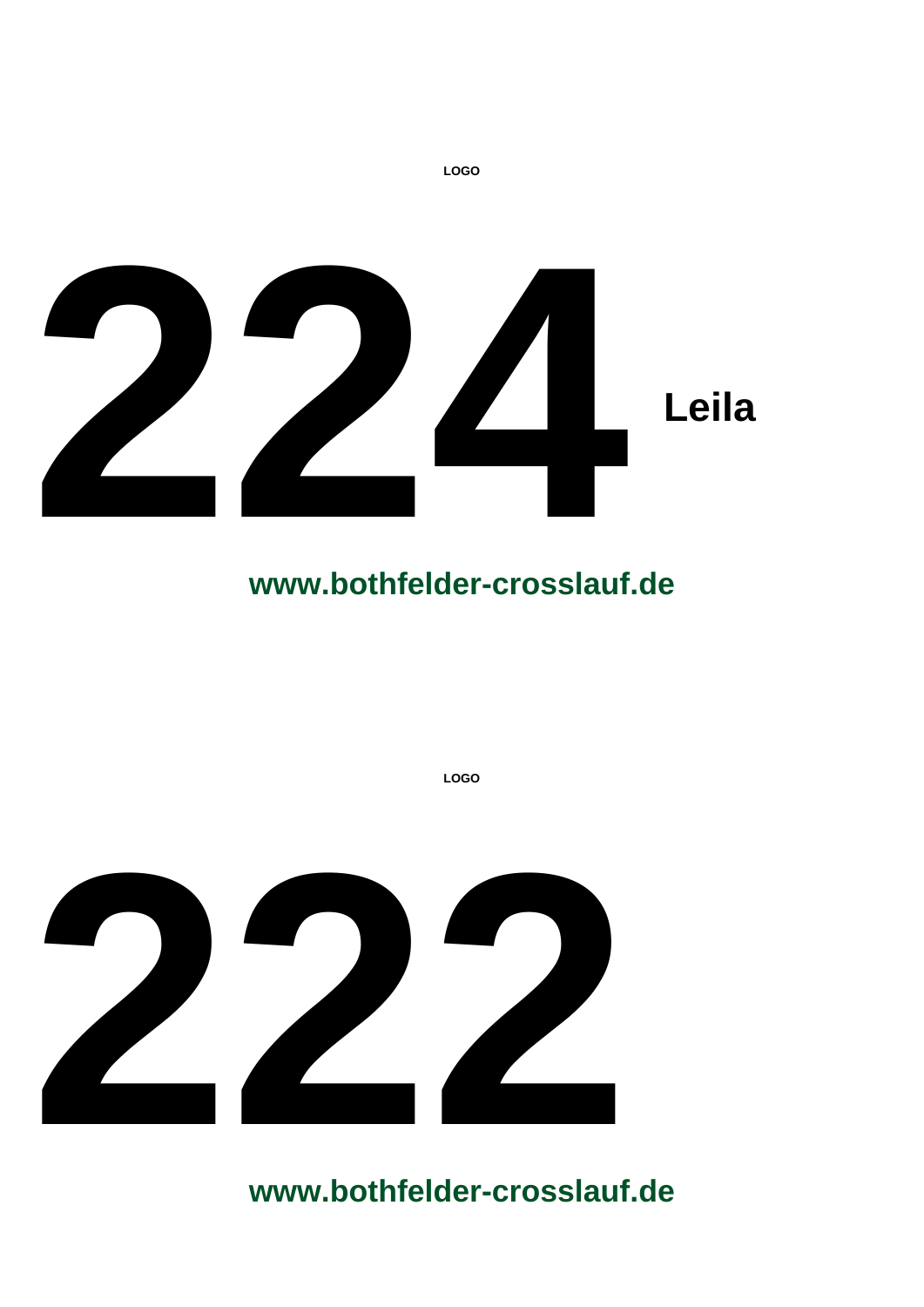

**LOGO**



**www.bothfelder-crosslauf.de**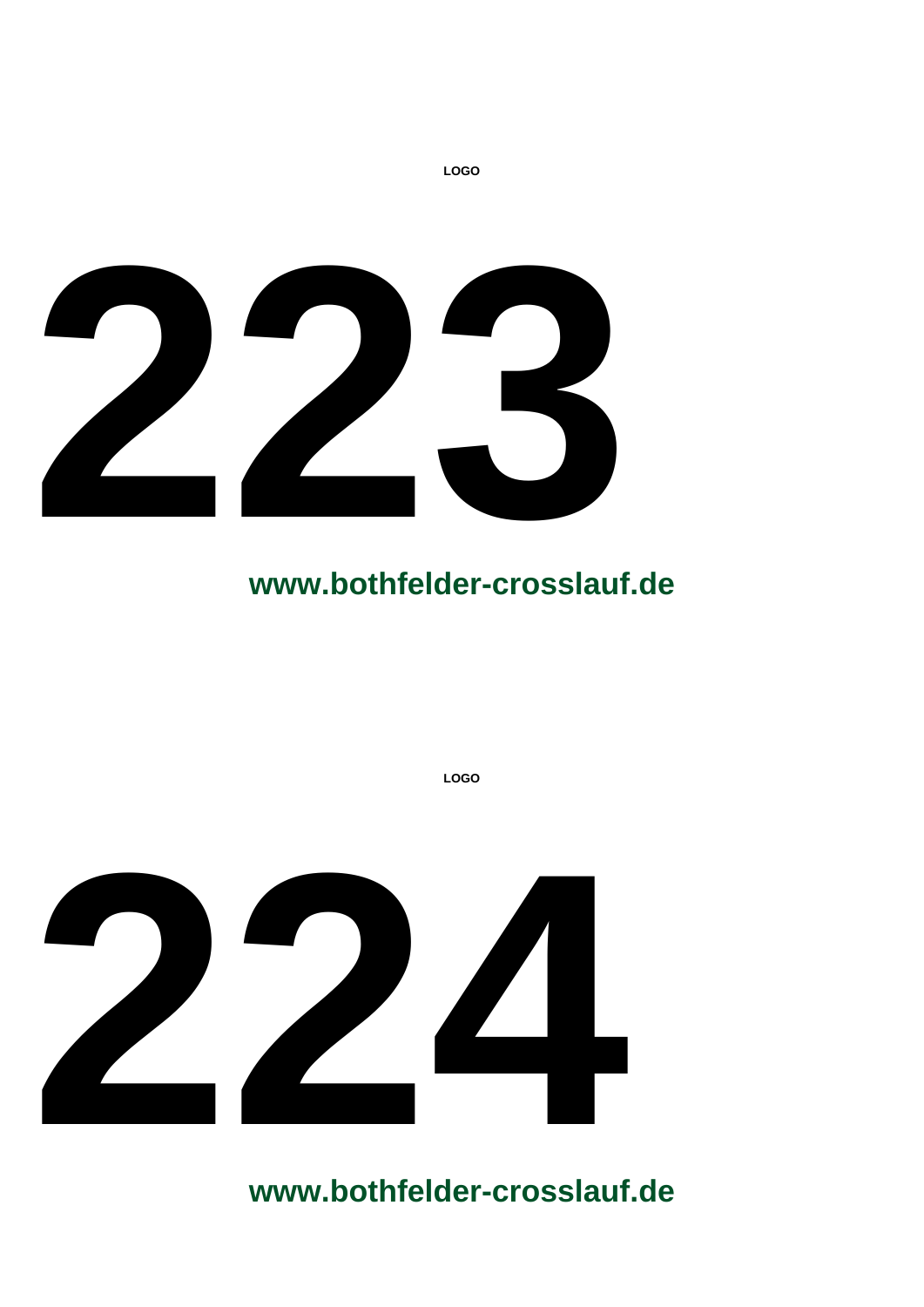

**LOGO**

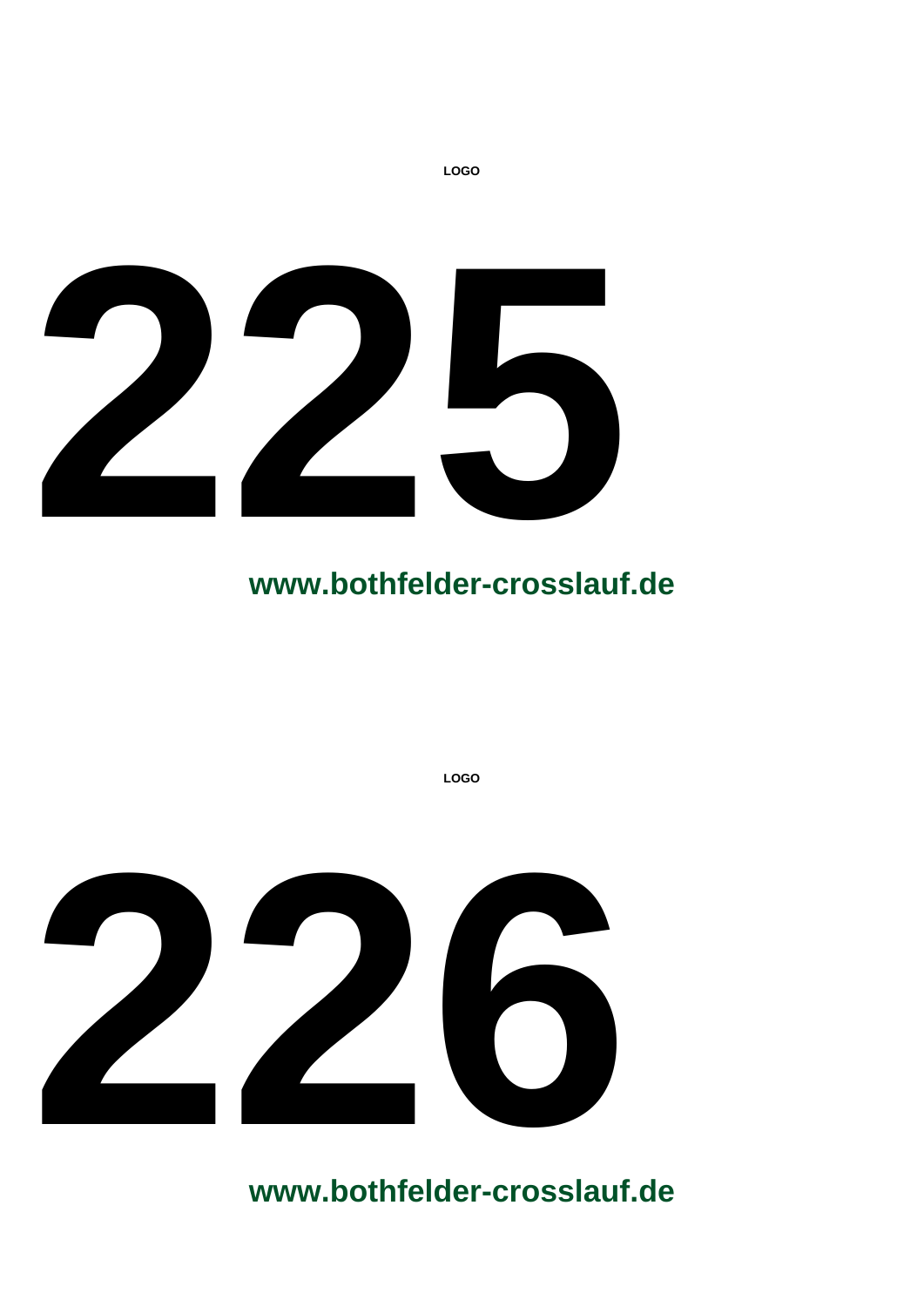

**LOGO**



**www.bothfelder-crosslauf.de**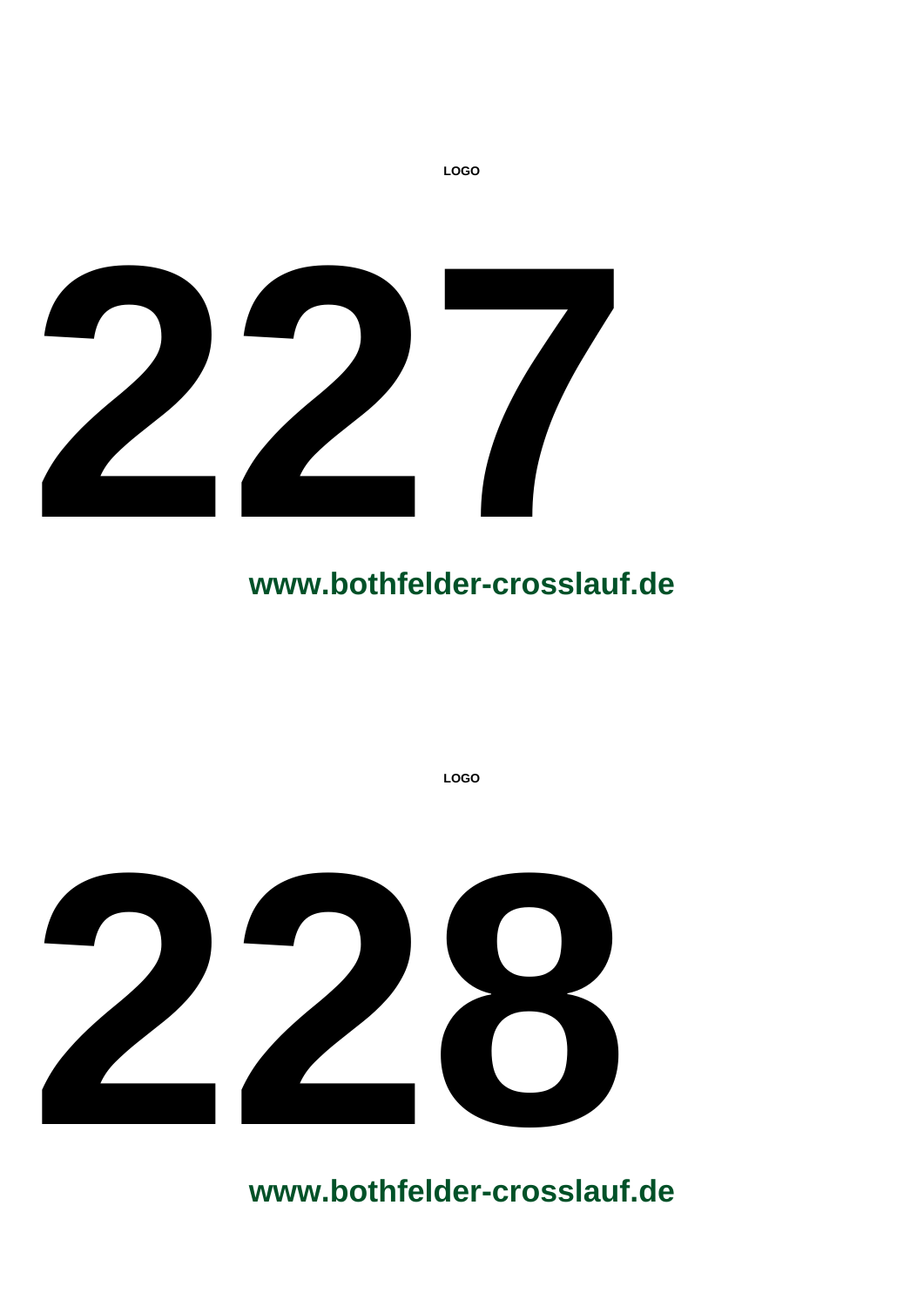

**LOGO**

**LOGO**

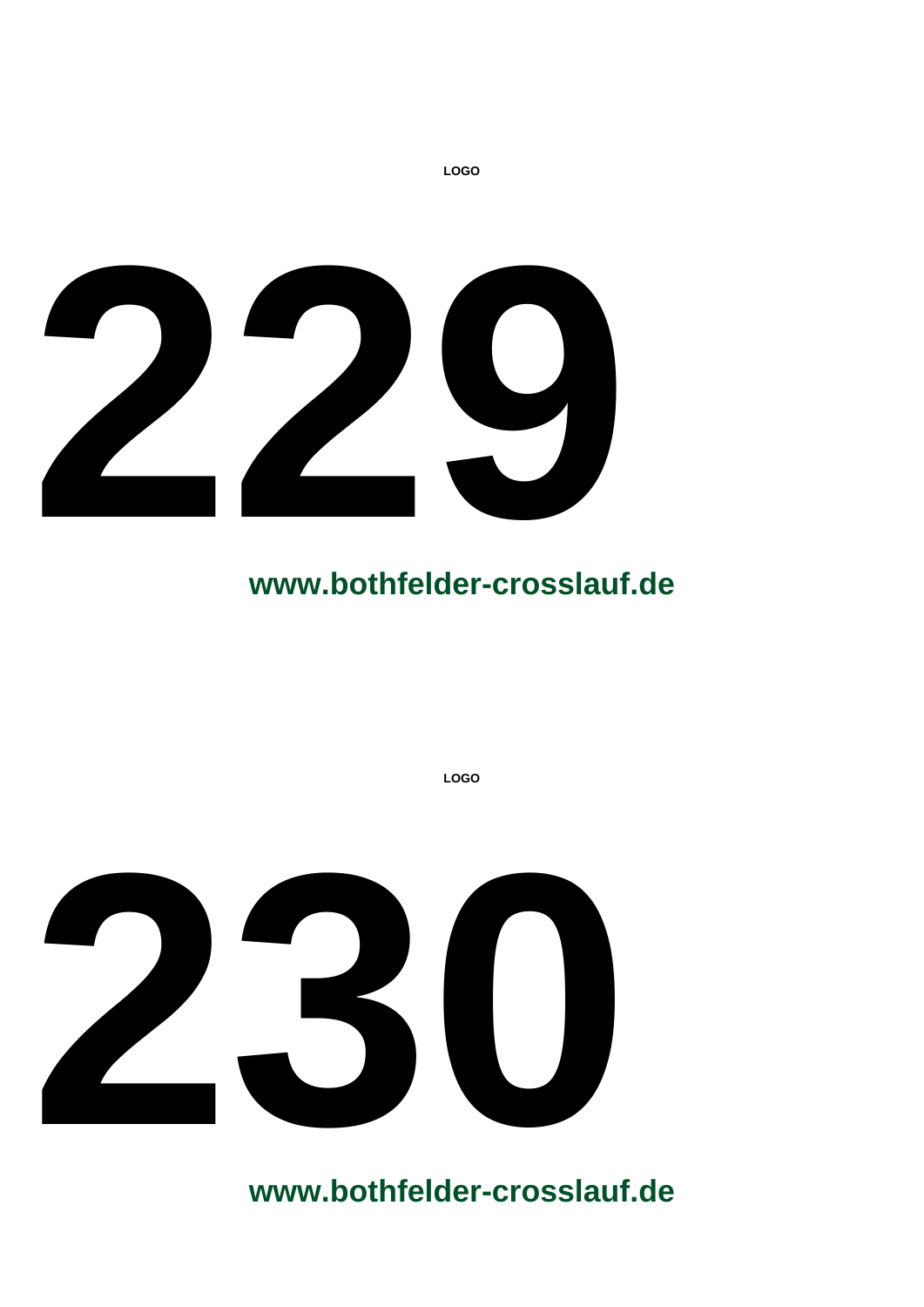

**LOGO**



**www.bothfelder-crosslauf.de**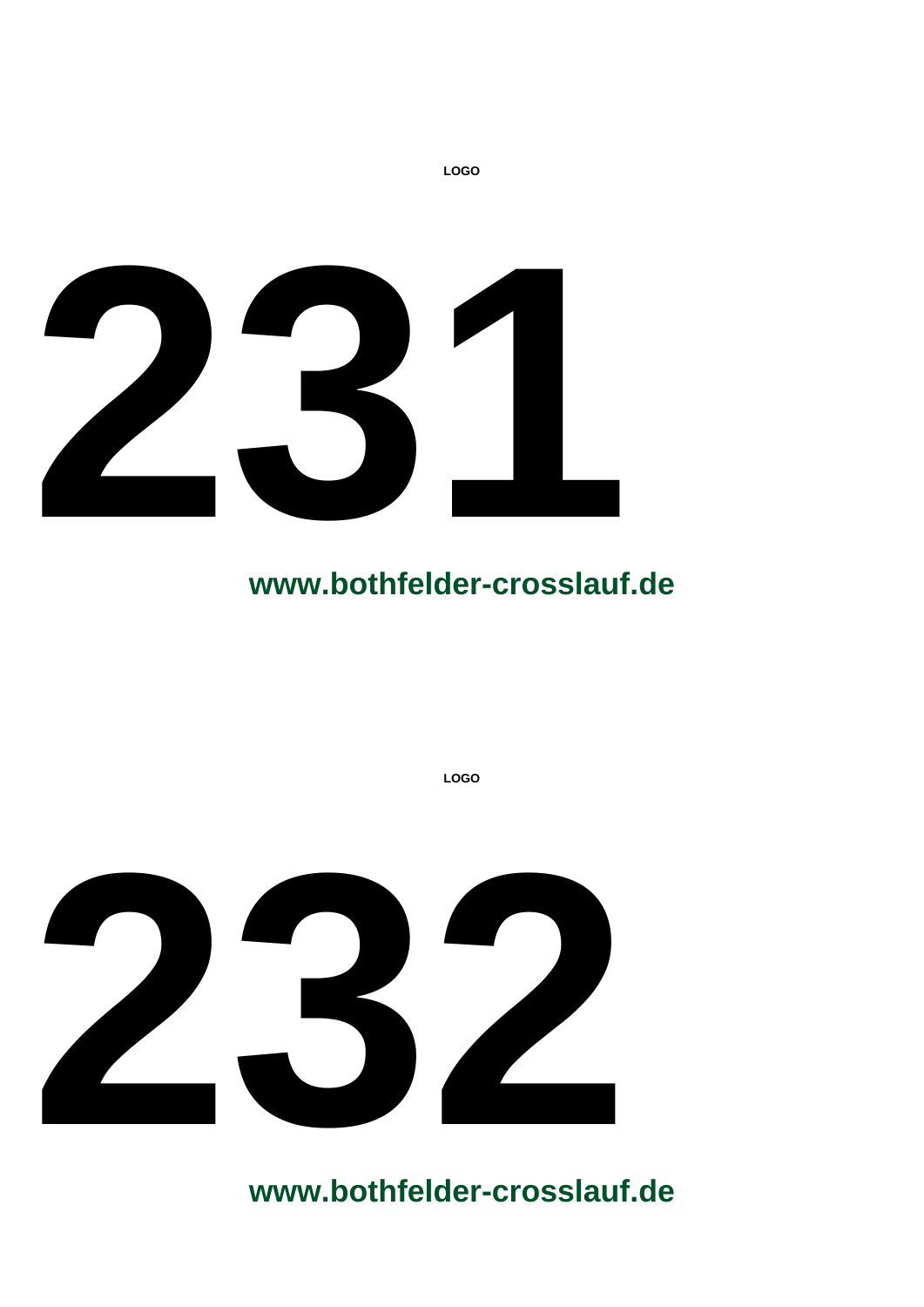

**LOGO**



**www.bothfelder-crosslauf.de**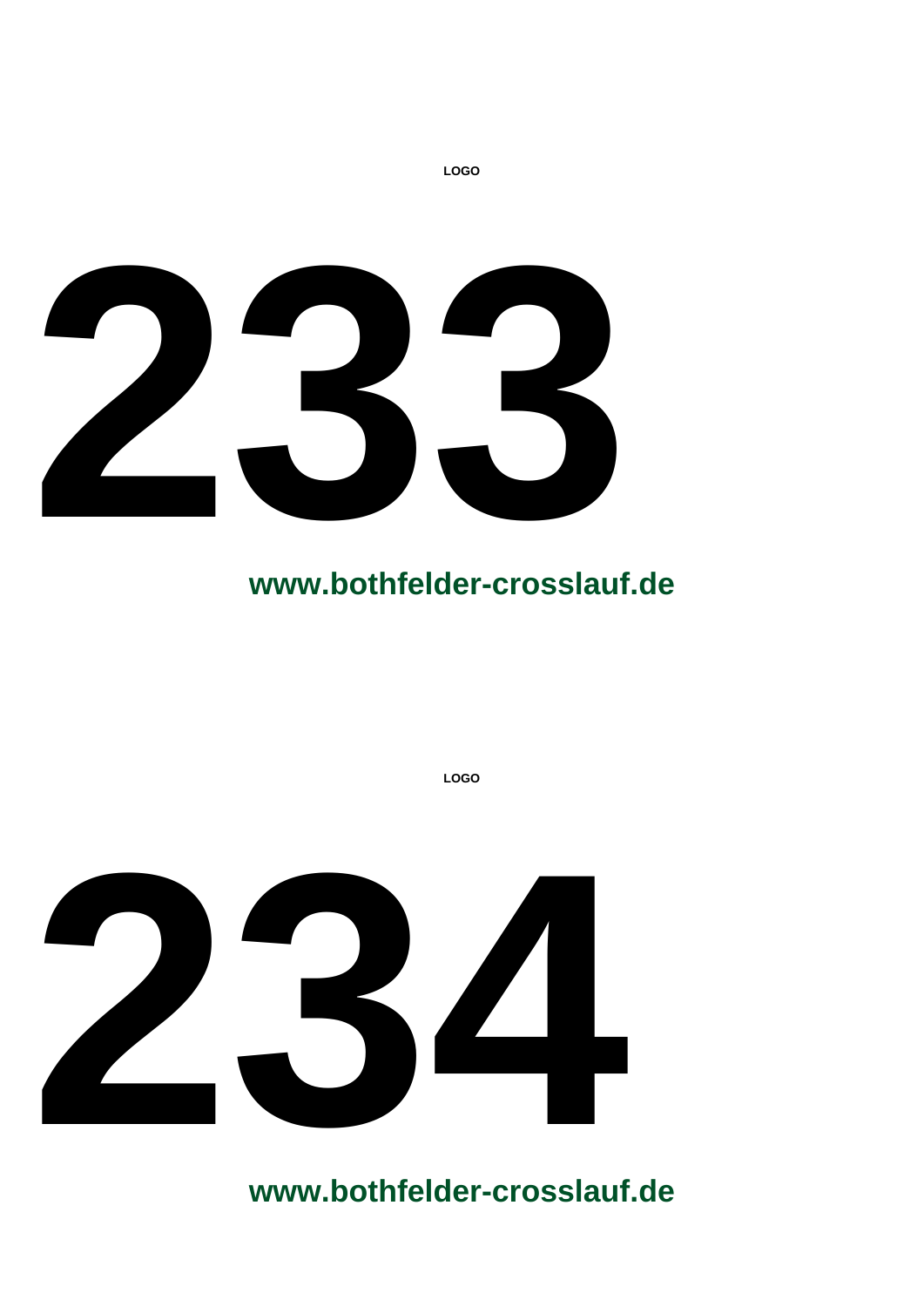

**LOGO**

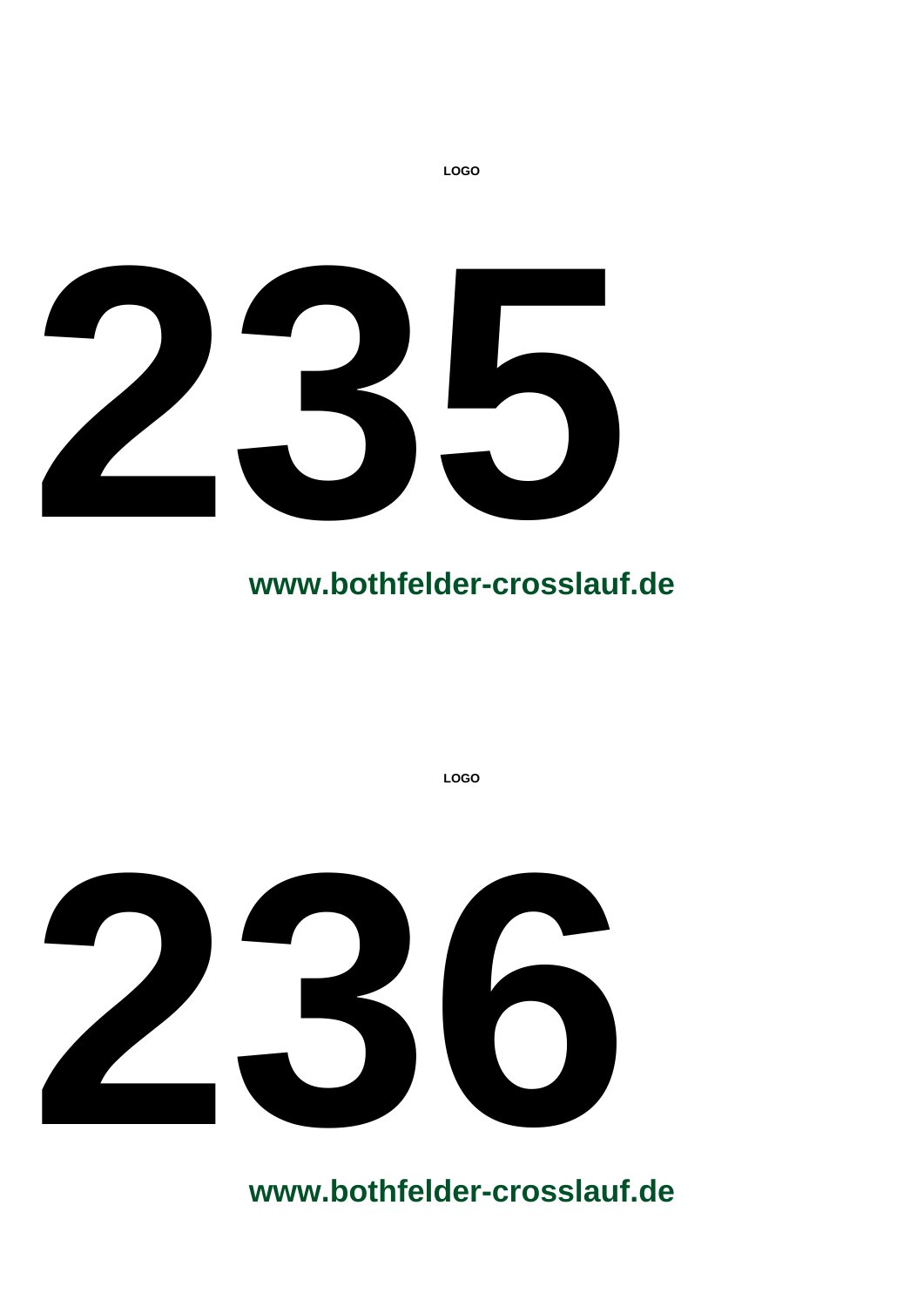

**LOGO**

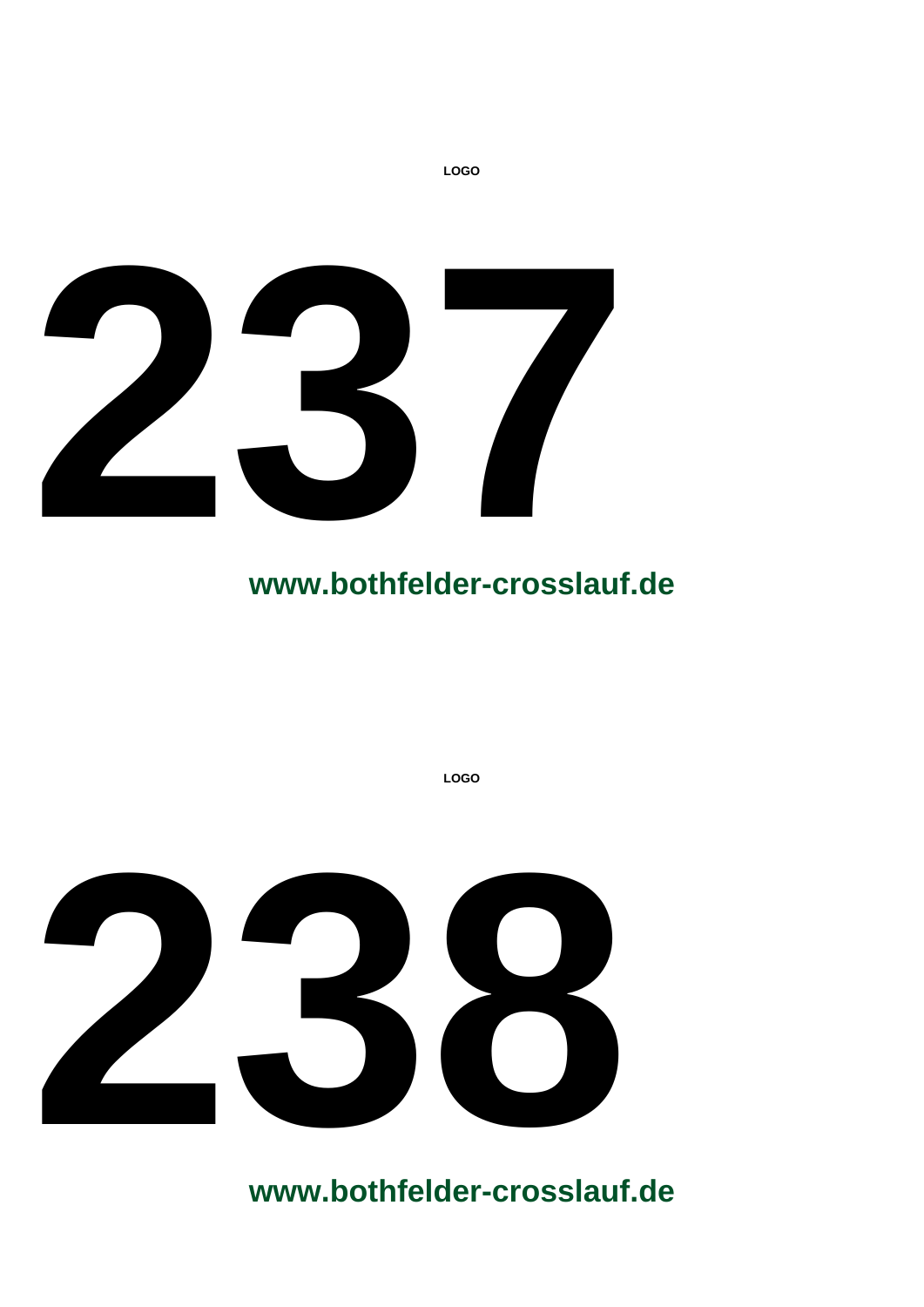

**LOGO**



**www.bothfelder-crosslauf.de**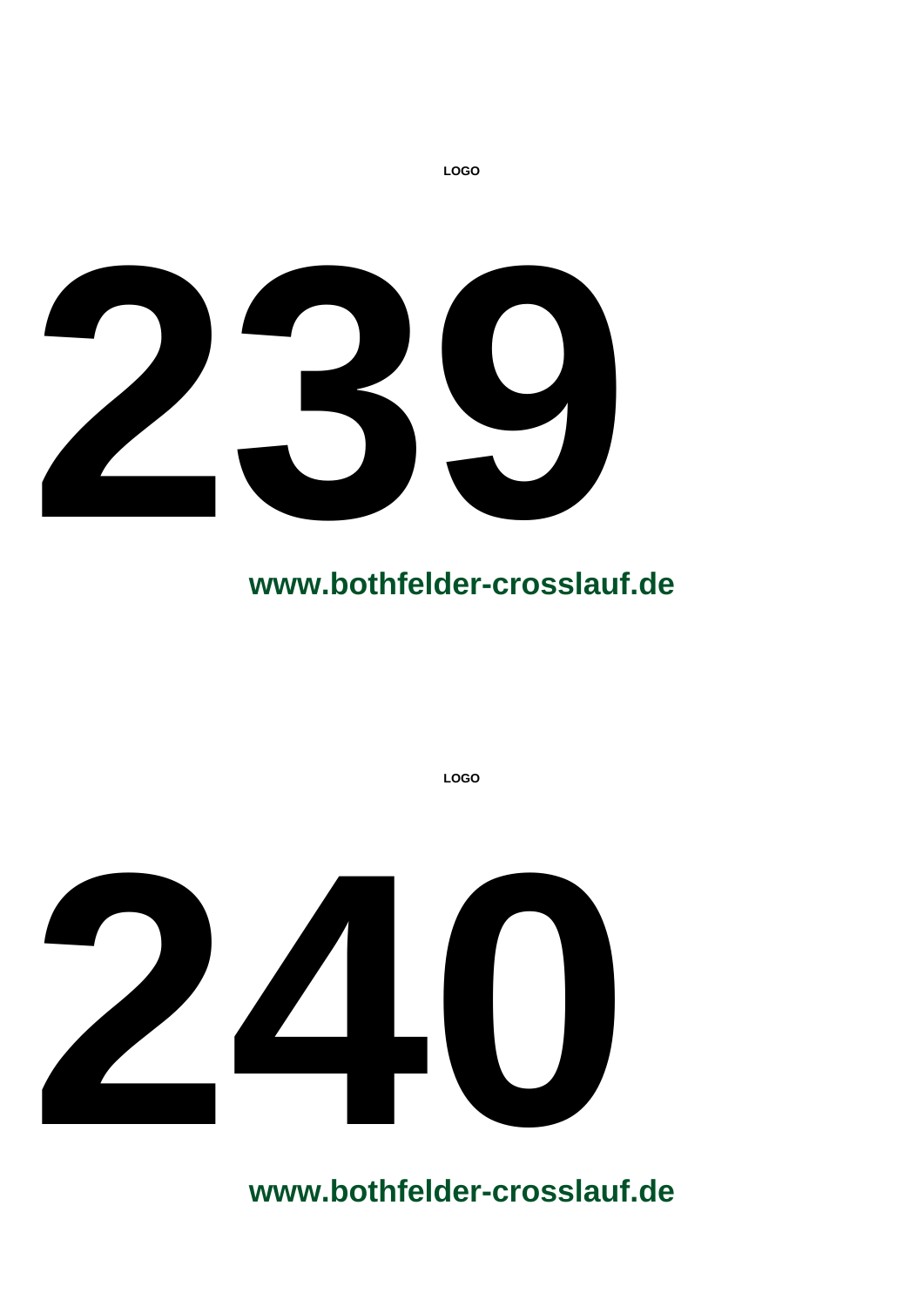

**LOGO 242**

**www.bothfelder-crosslauf.de**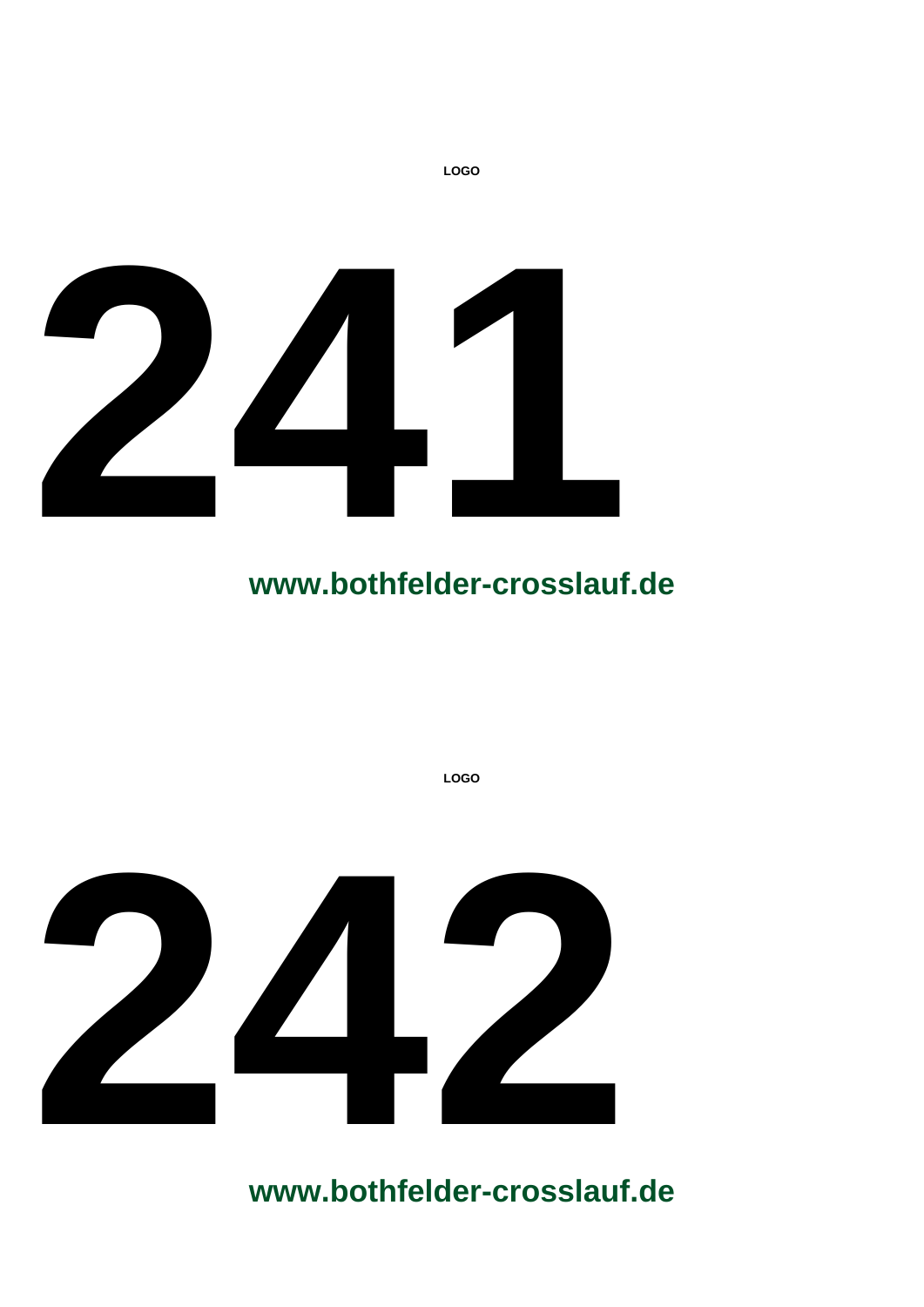

**LOGO**



**www.bothfelder-crosslauf.de**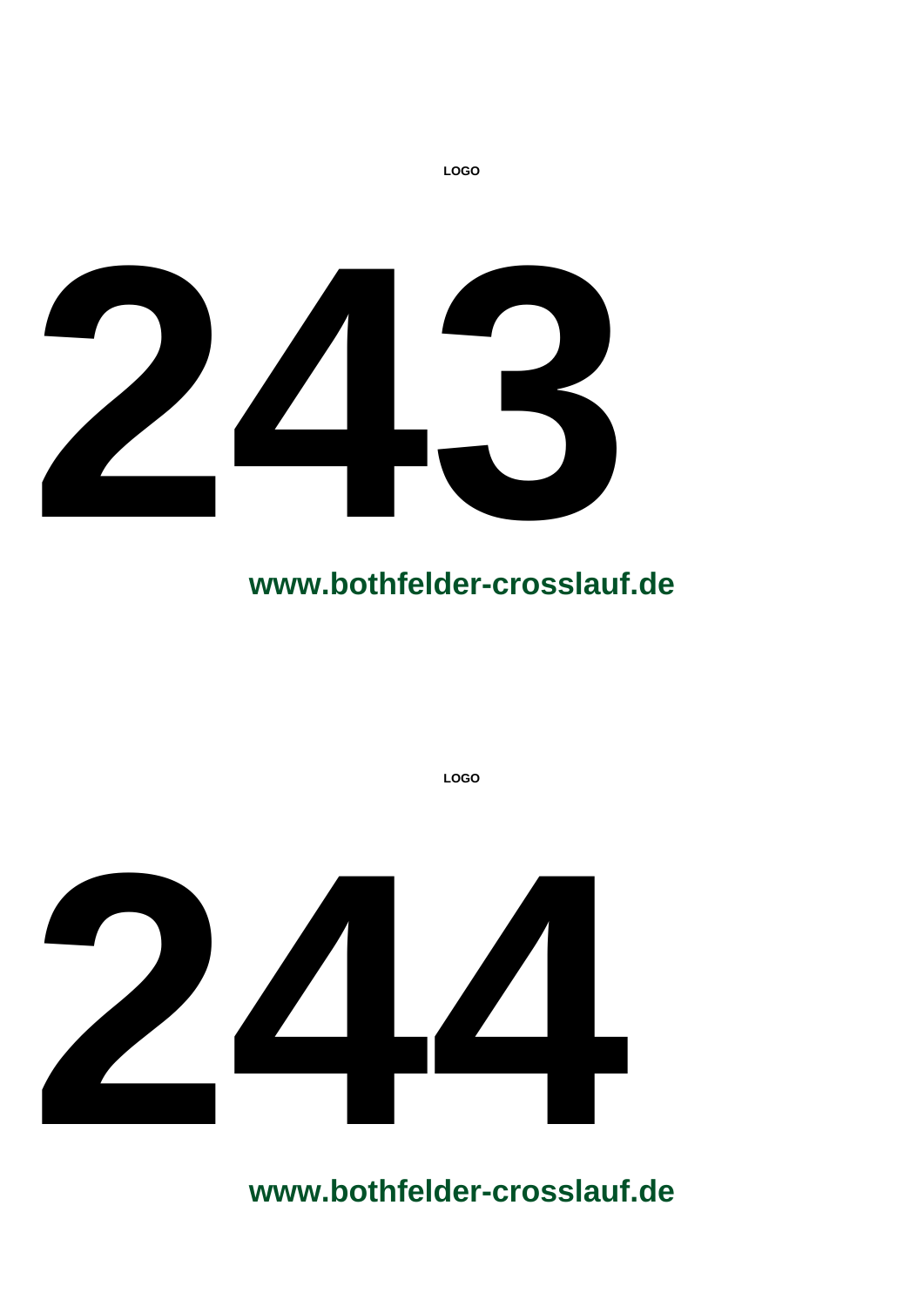

**LOGO**



**www.bothfelder-crosslauf.de**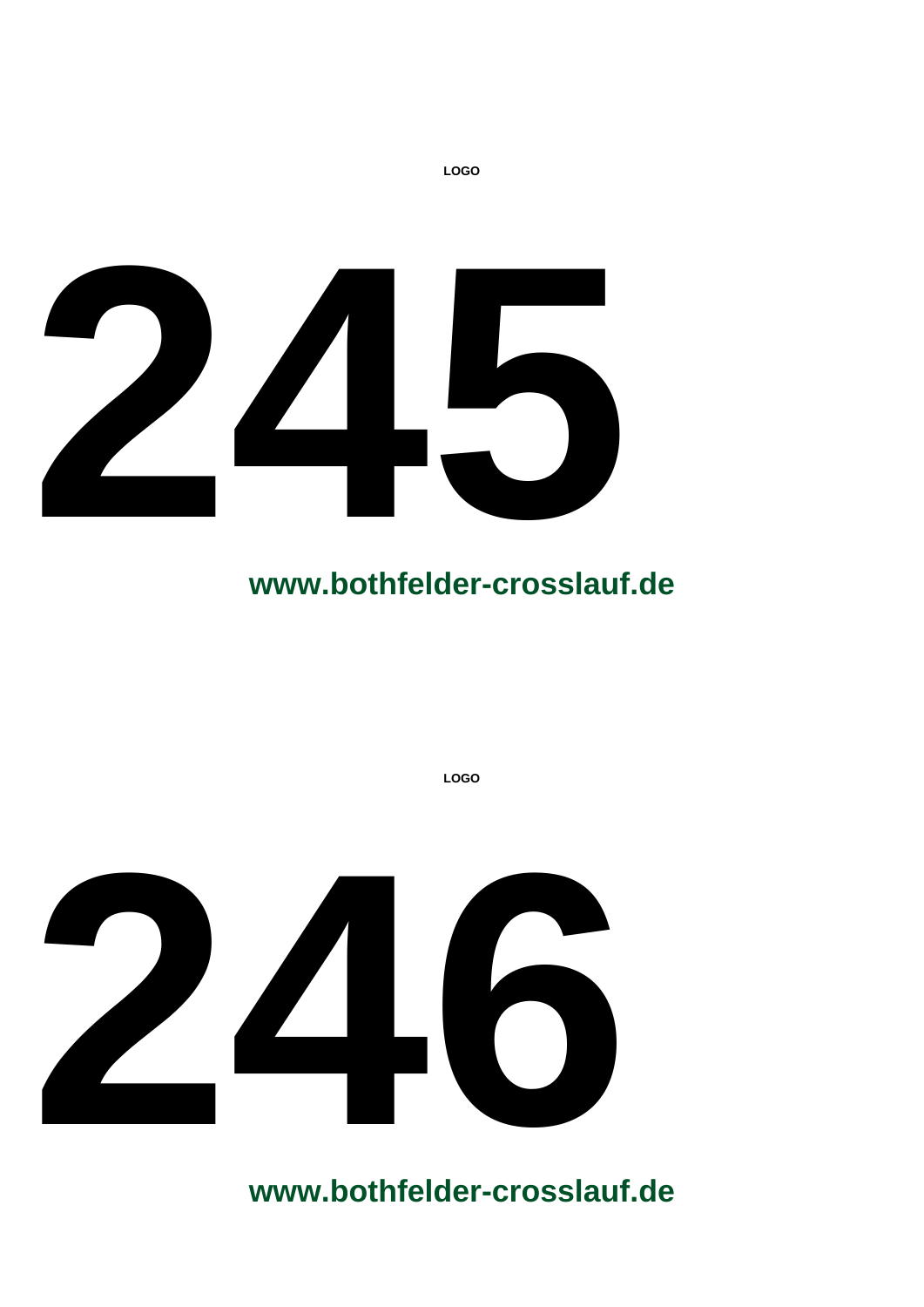

**LOGO**

**LOGO**

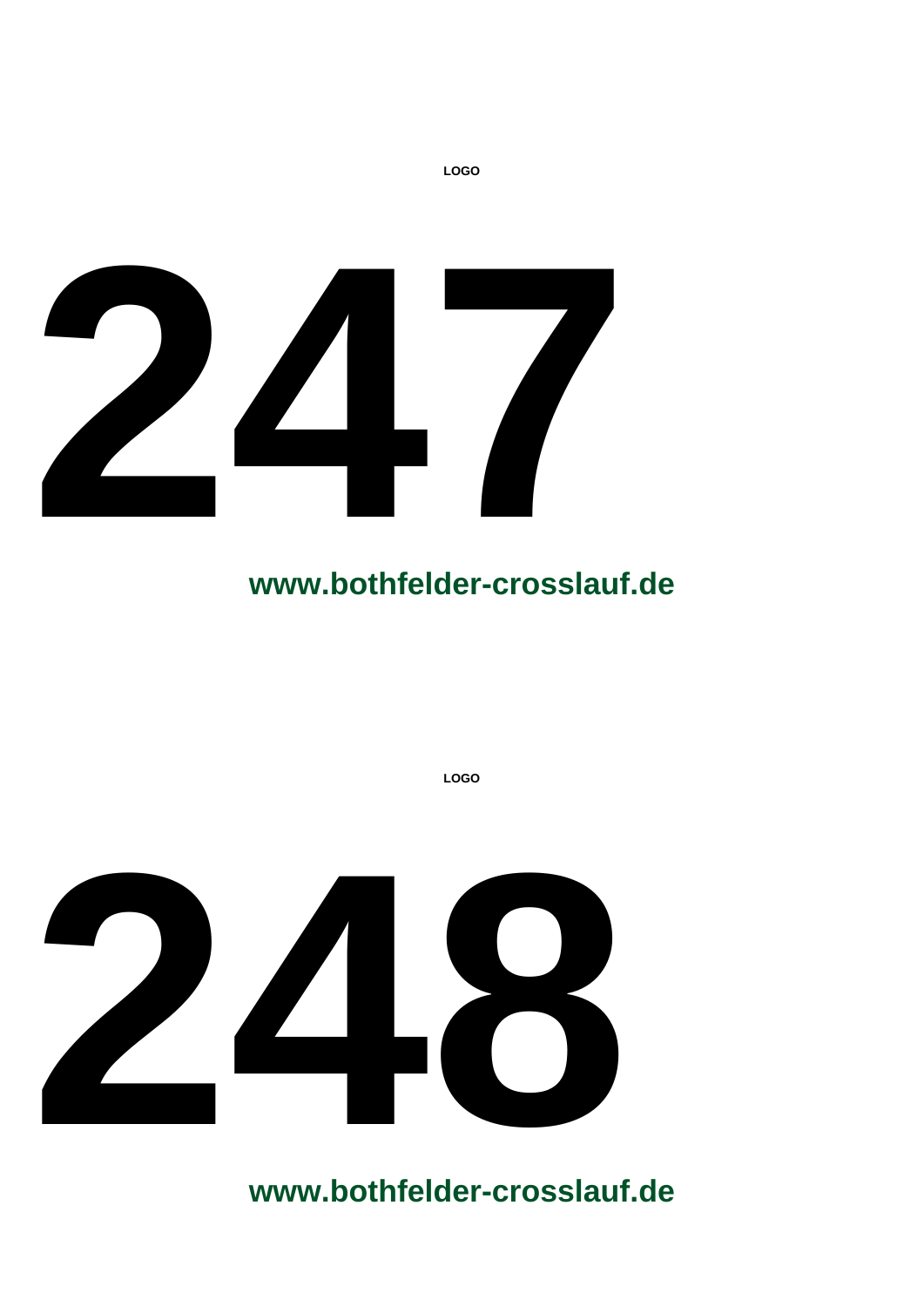

**LOGO**

**LOGO**

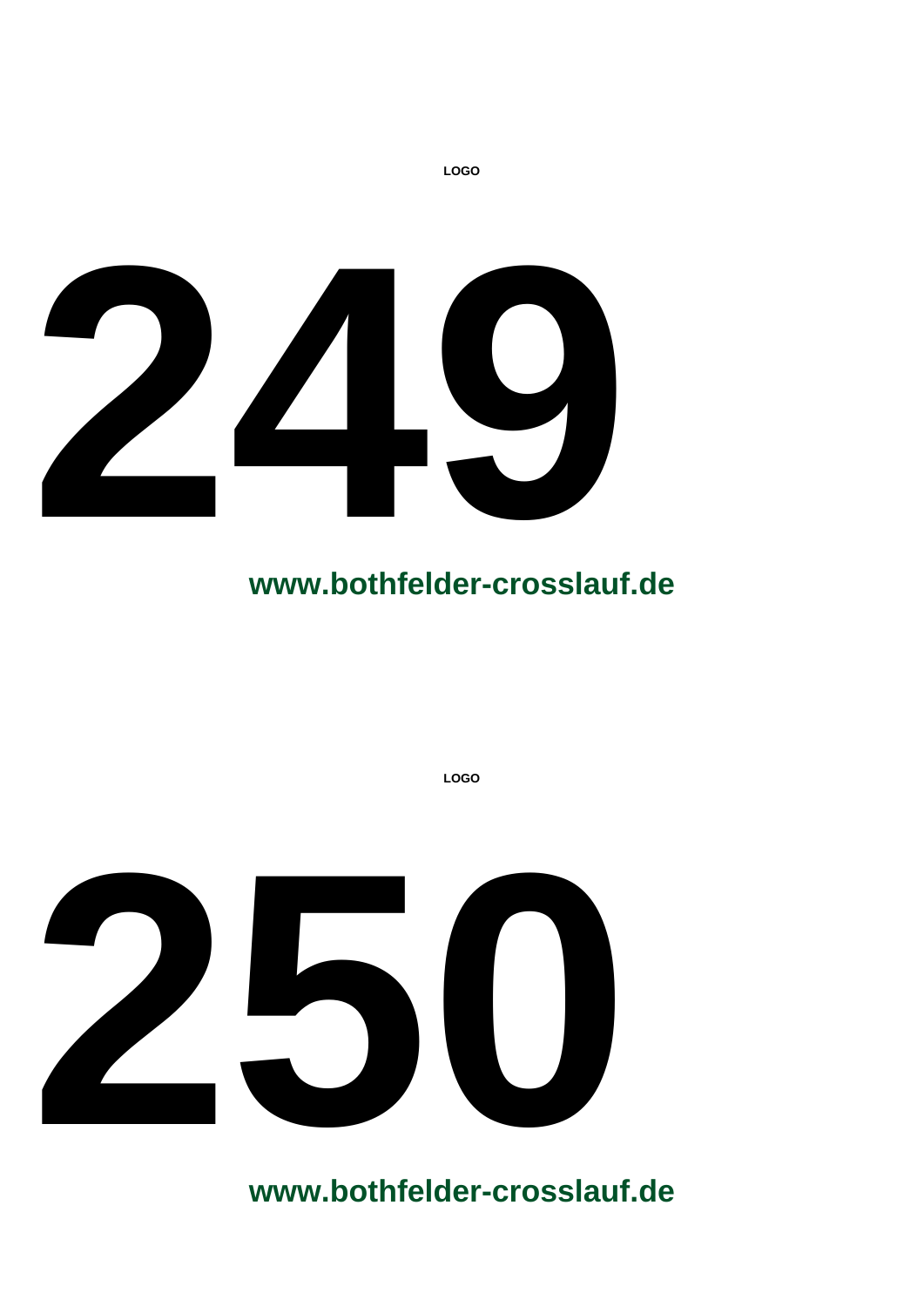

**LOGO**

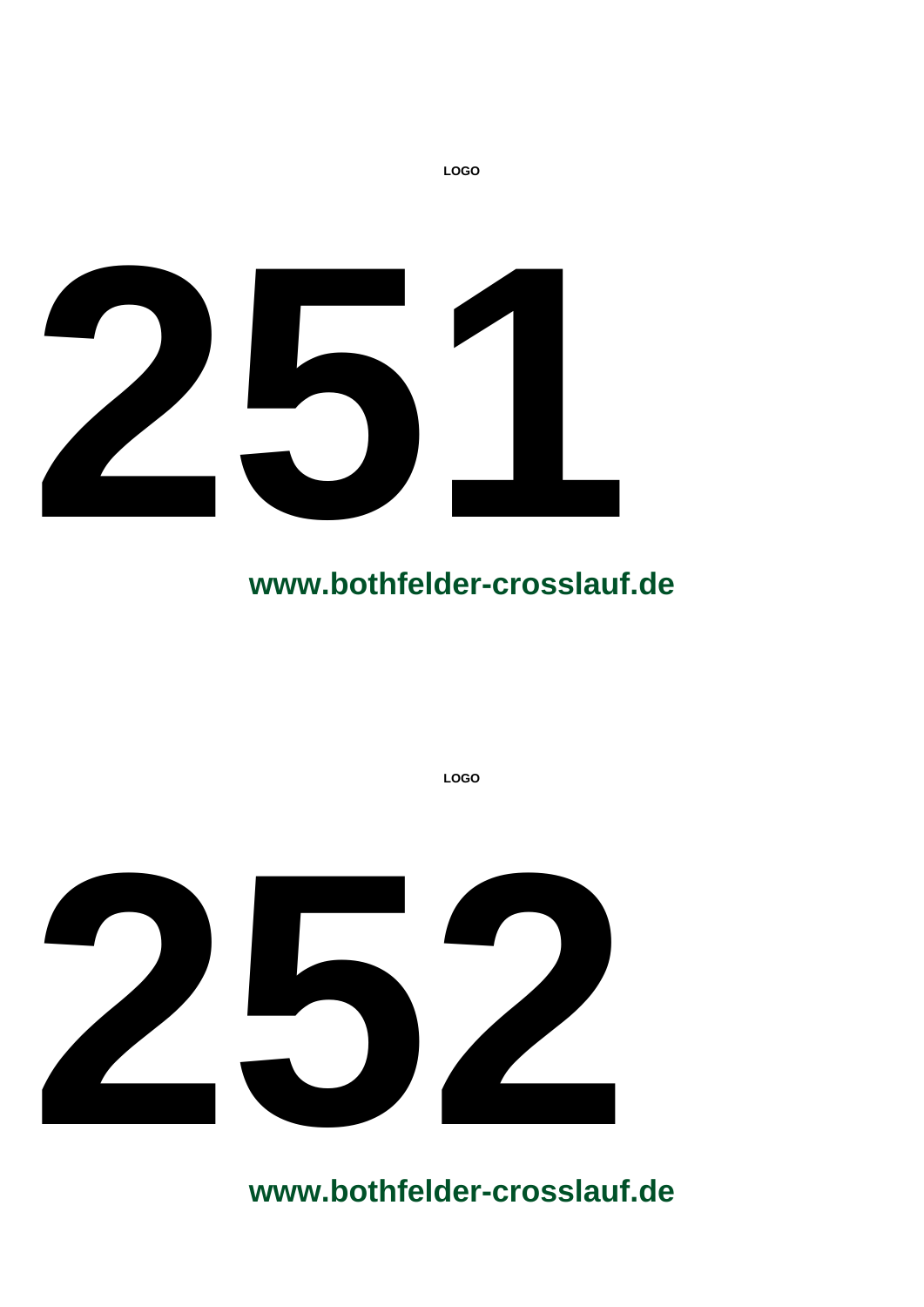

**LOGO**



**www.bothfelder-crosslauf.de**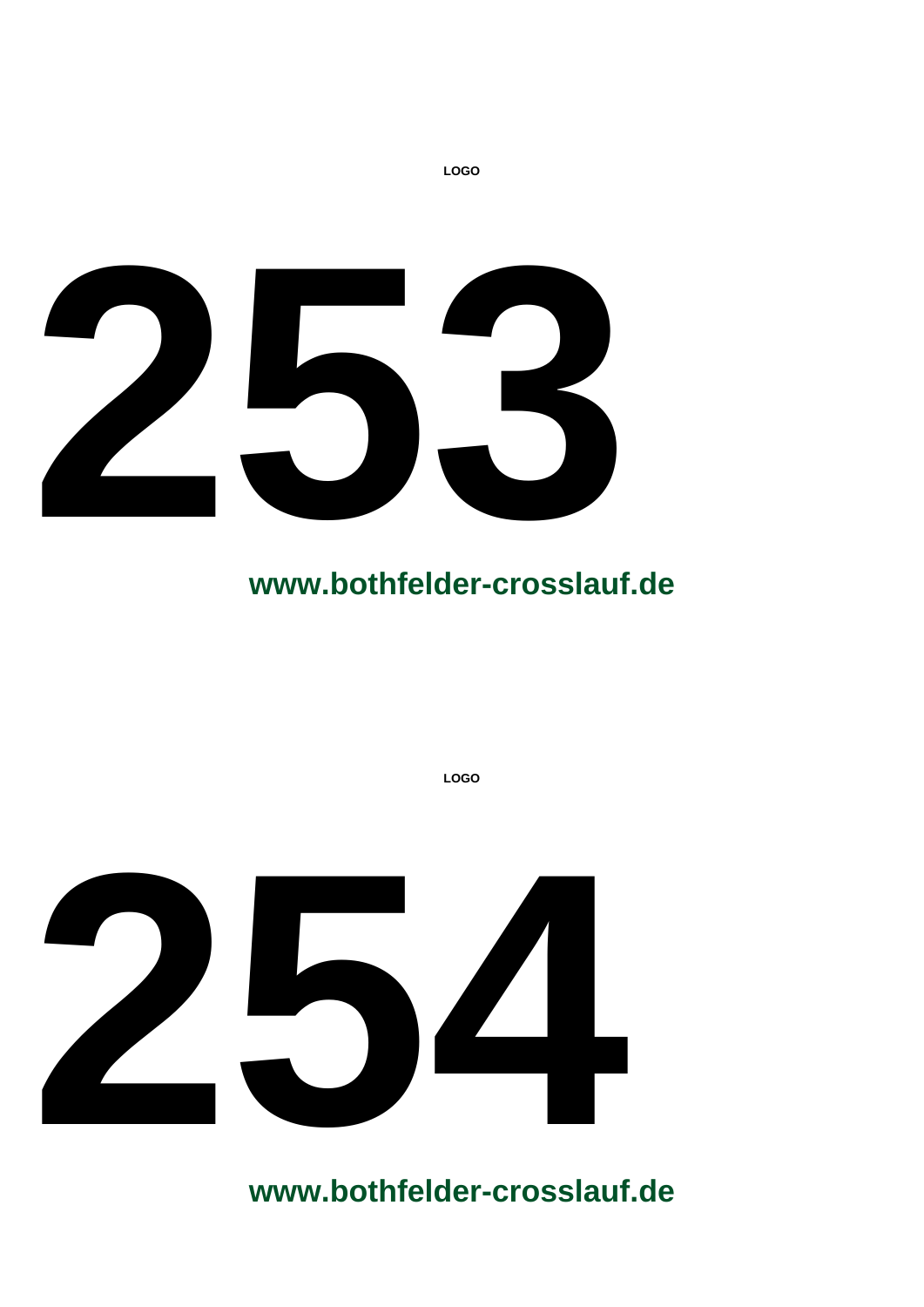

**LOGO**



**www.bothfelder-crosslauf.de**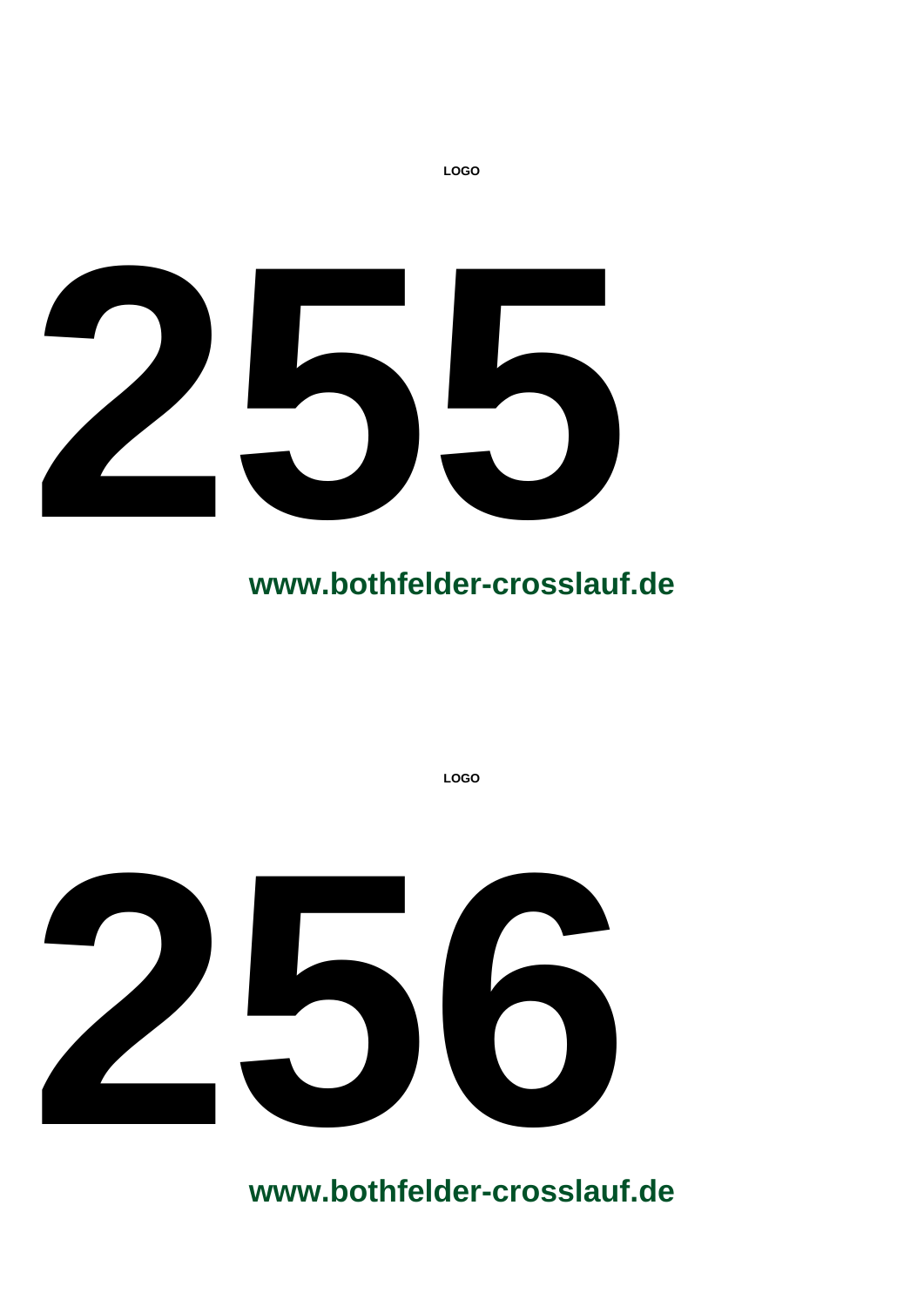

**LOGO**



**www.bothfelder-crosslauf.de**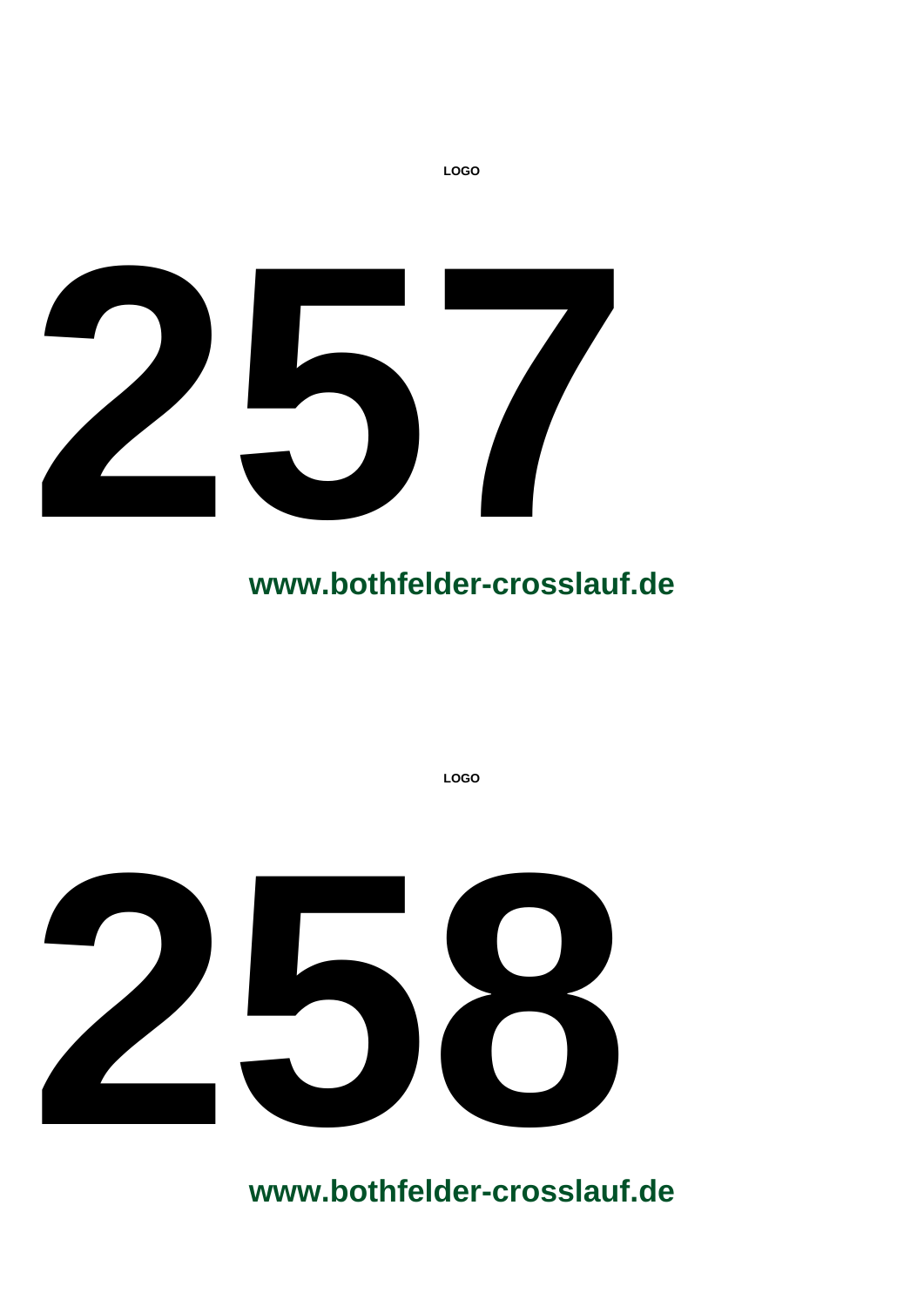

**LOGO**



**www.bothfelder-crosslauf.de**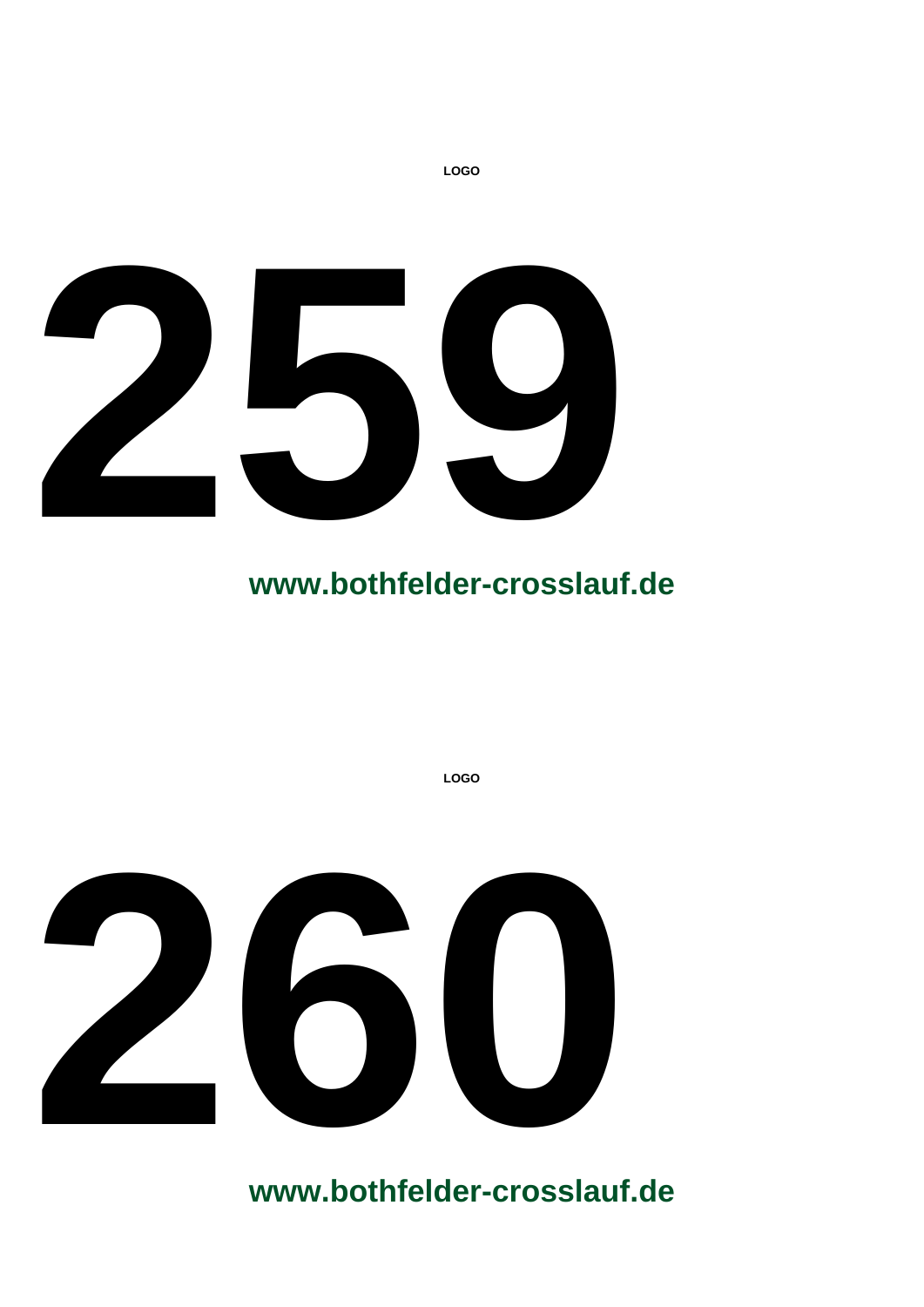

**LOGO**

**LOGO**

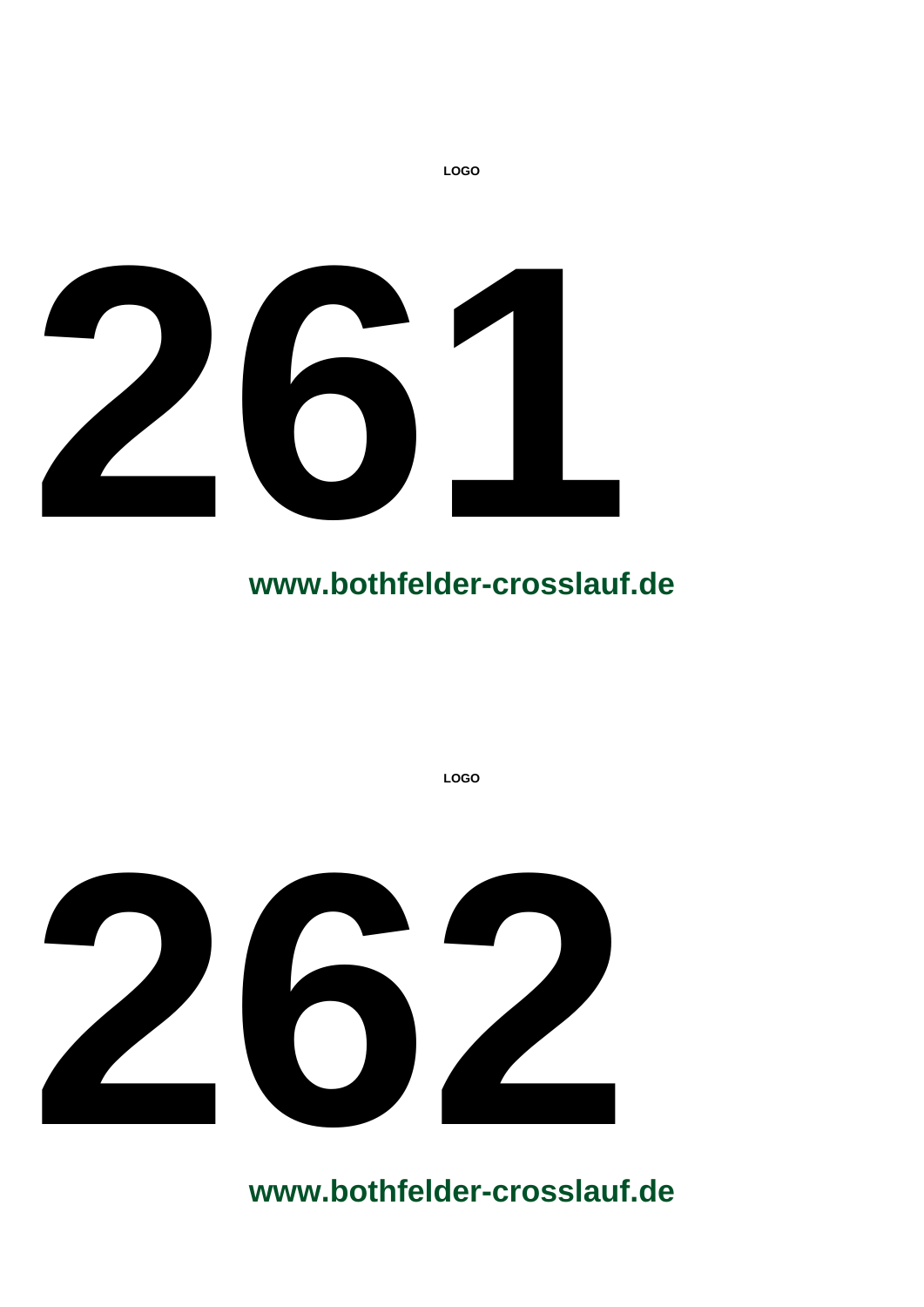

**LOGO**



**www.bothfelder-crosslauf.de**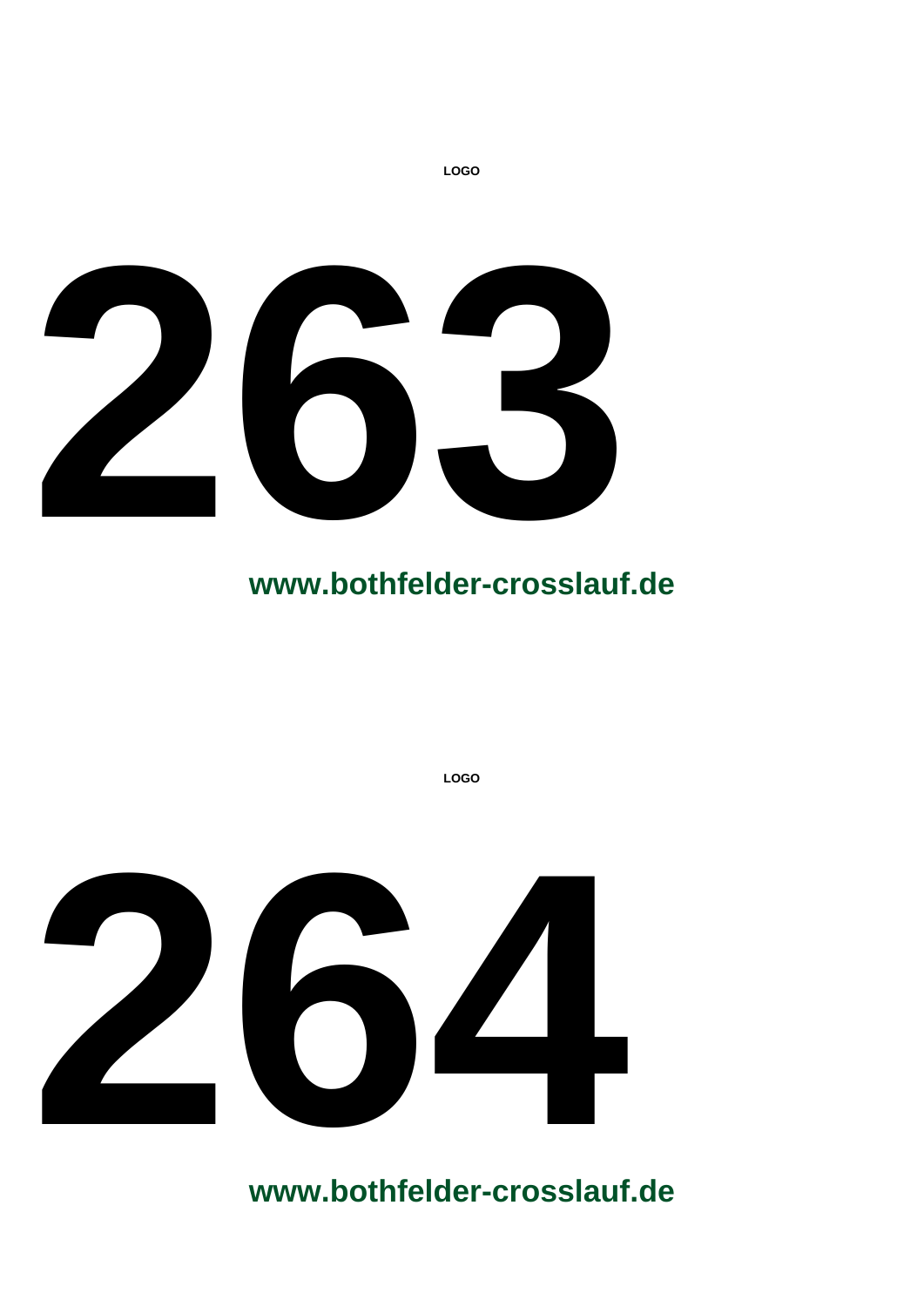

**LOGO**



**www.bothfelder-crosslauf.de**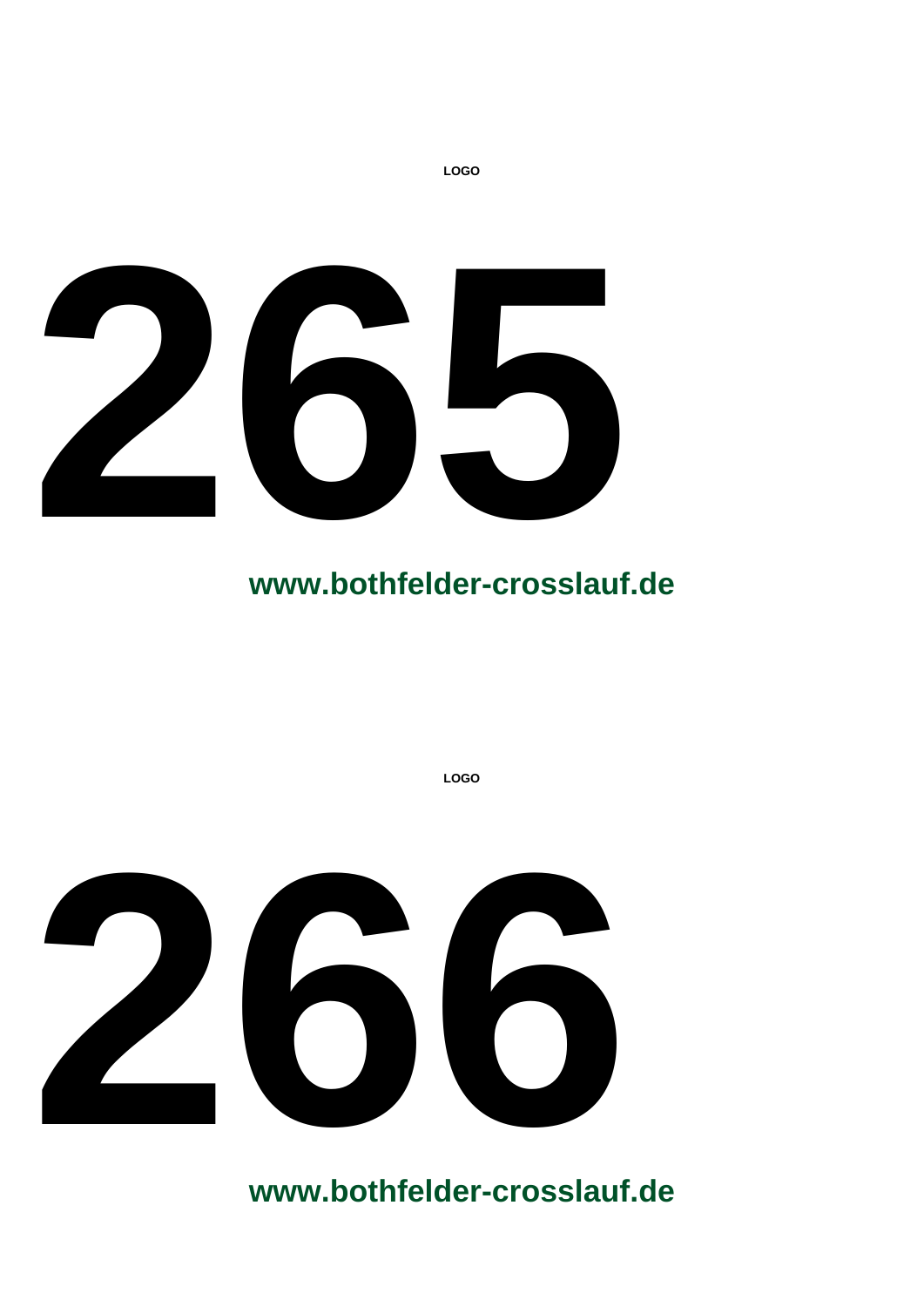

**LOGO**



**www.bothfelder-crosslauf.de**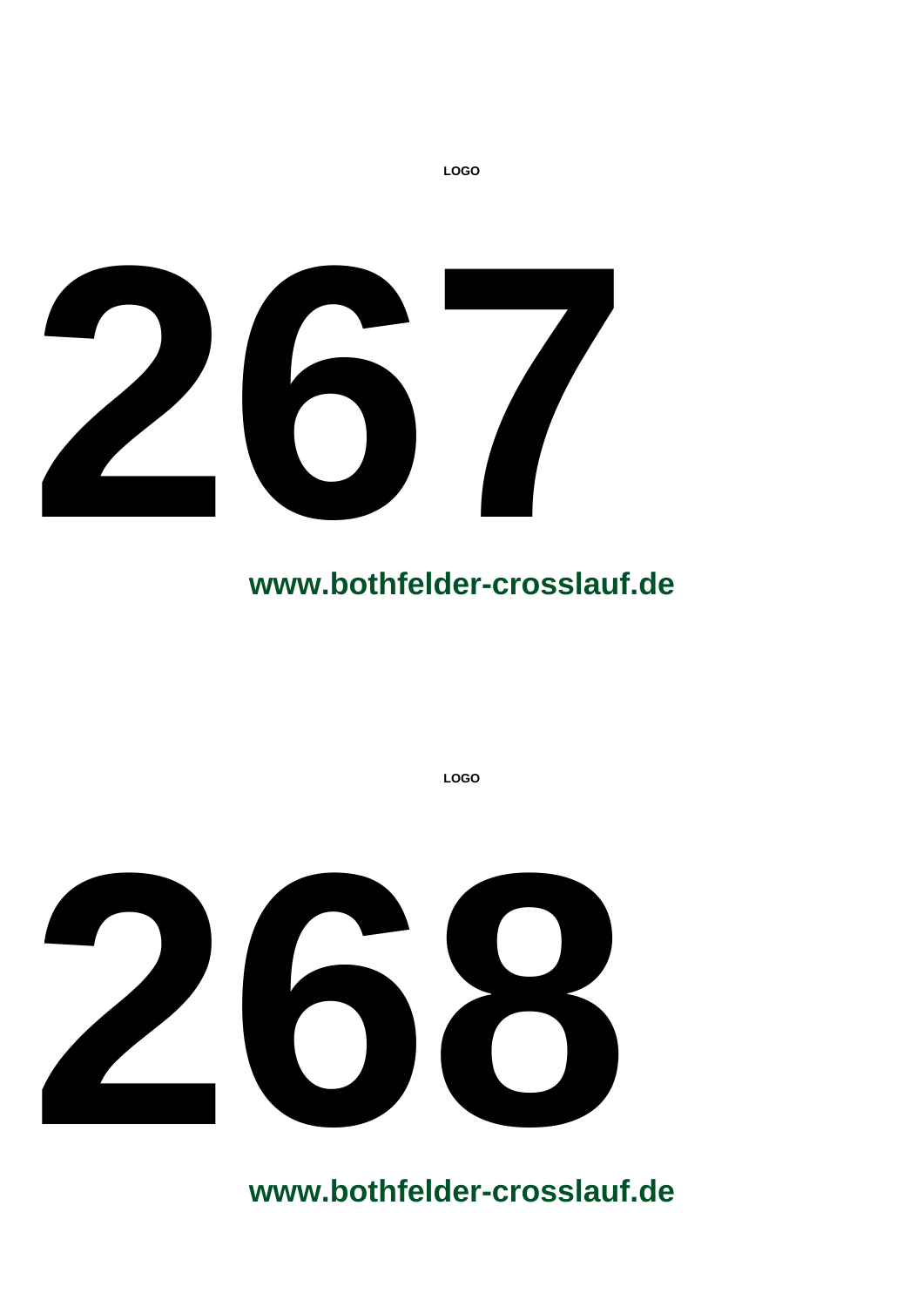

**LOGO**

**LOGO**

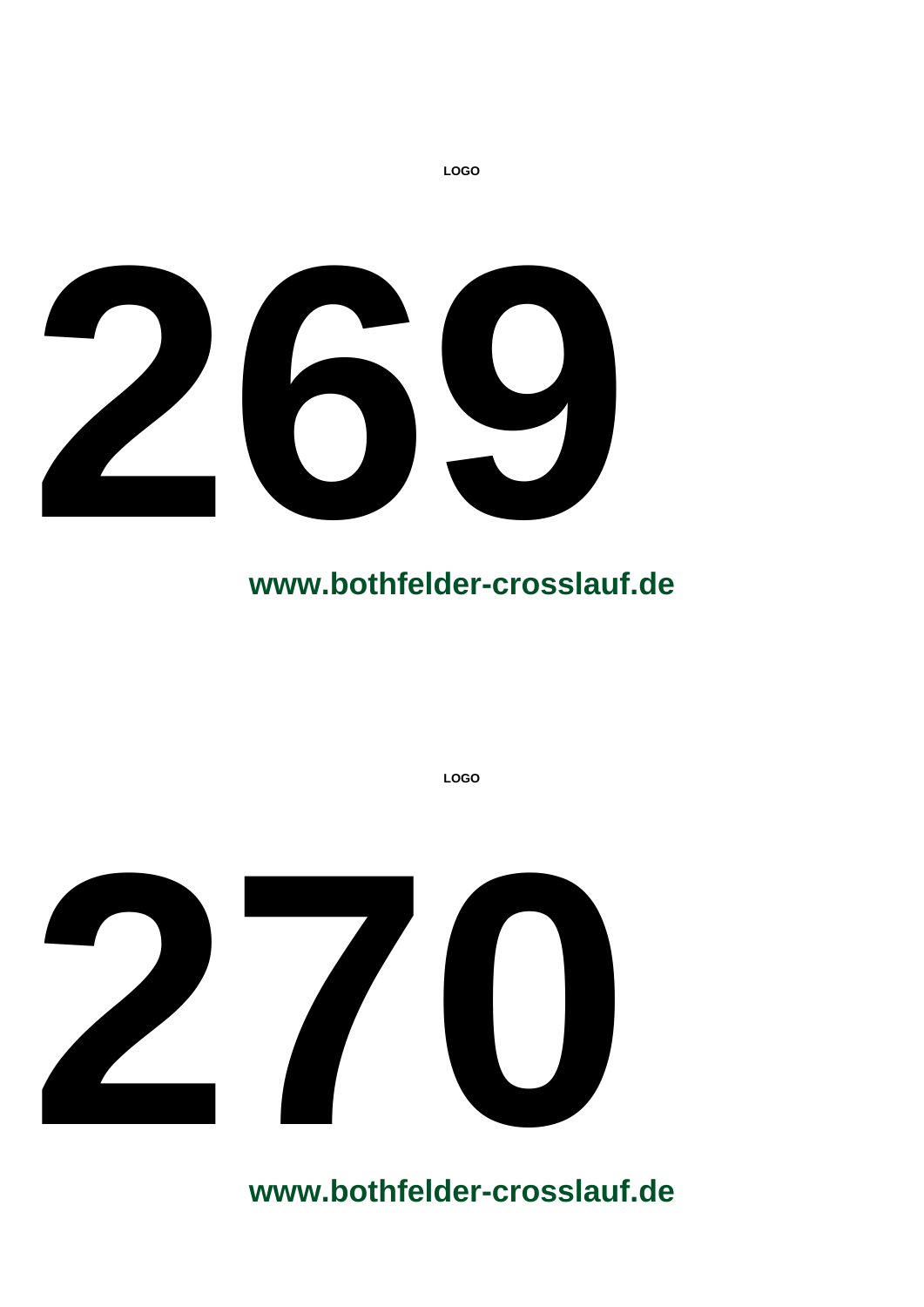

**LOGO**



**www.bothfelder-crosslauf.de**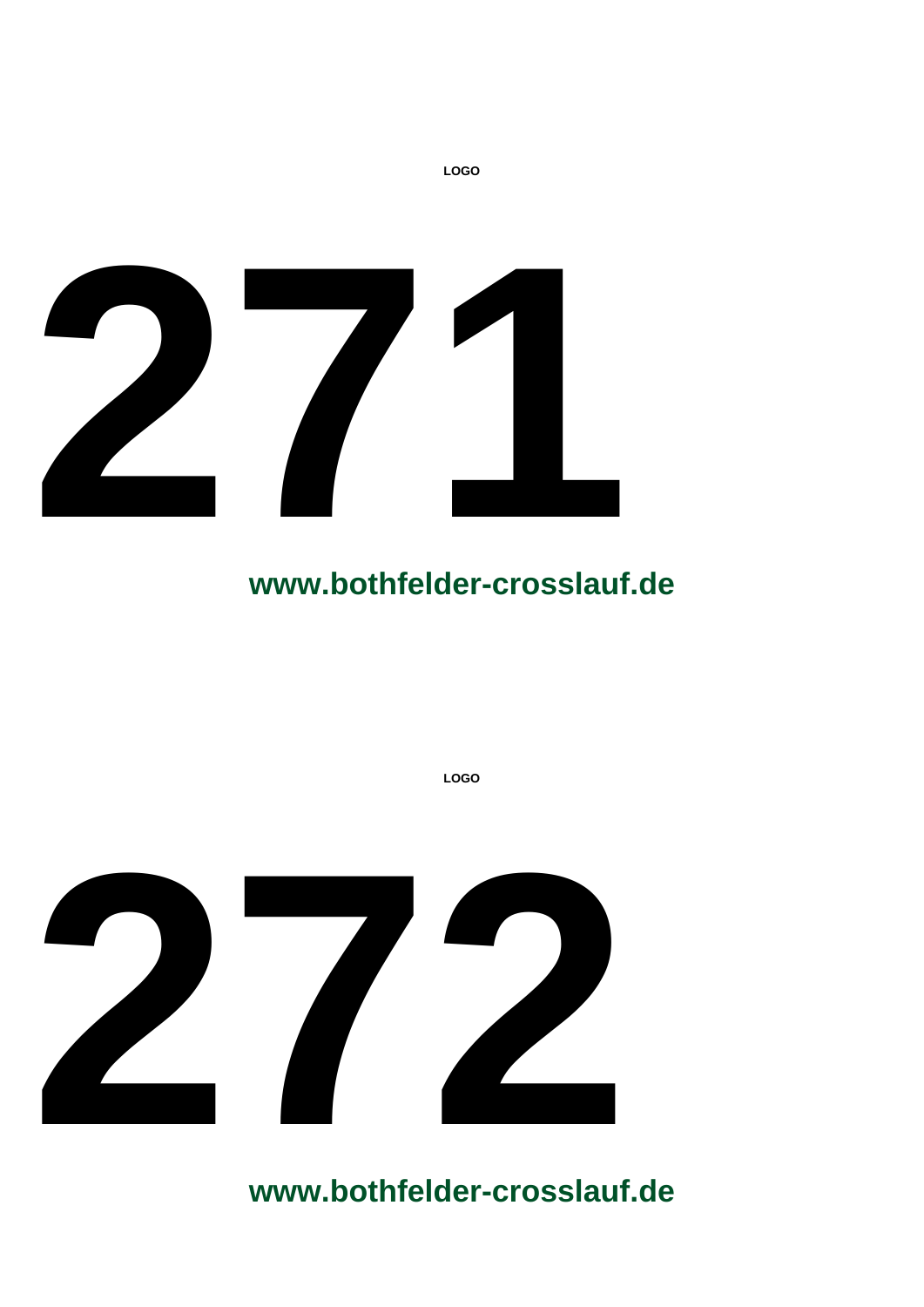

**LOGO**



**www.bothfelder-crosslauf.de**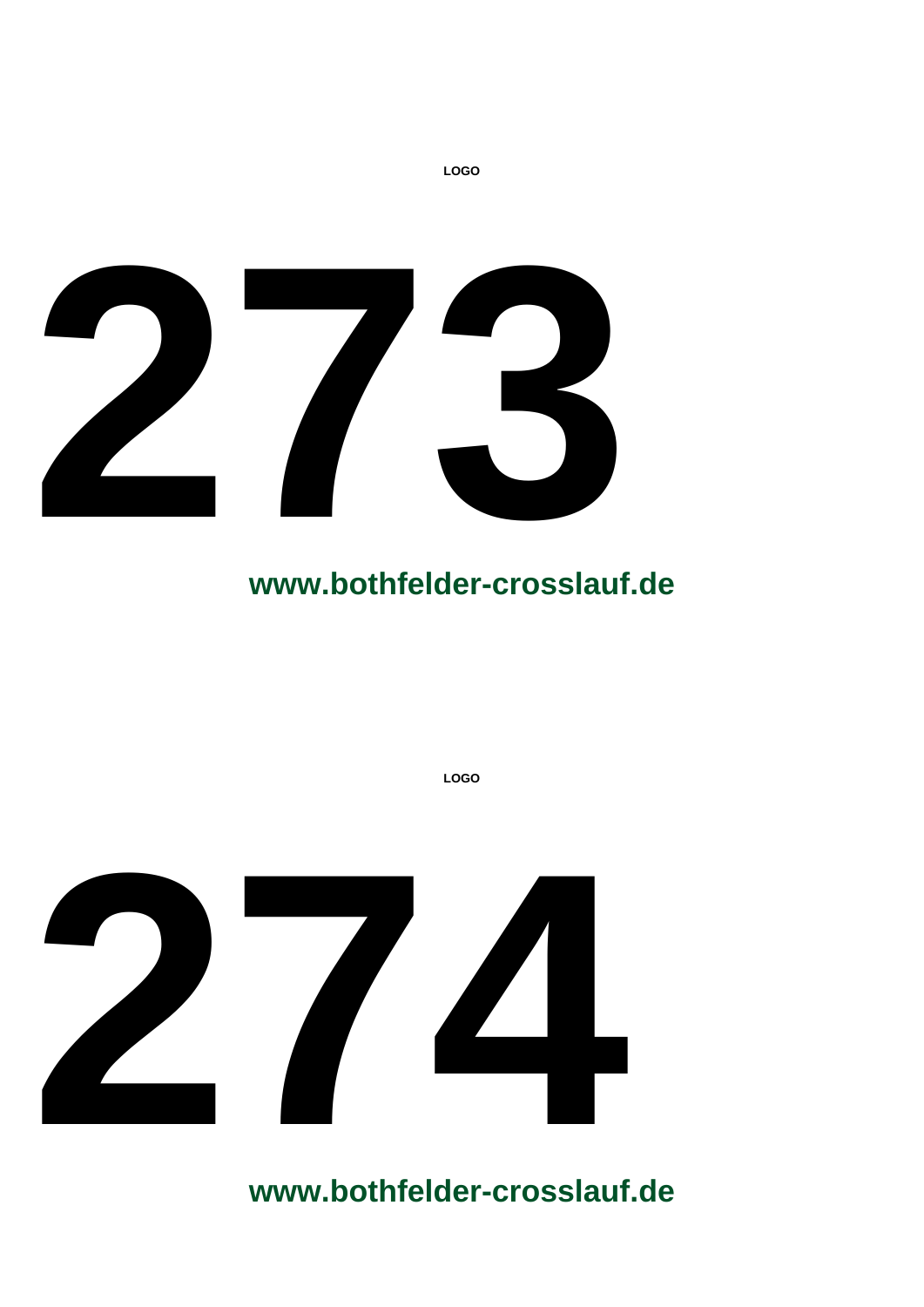

**LOGO**

**LOGO**

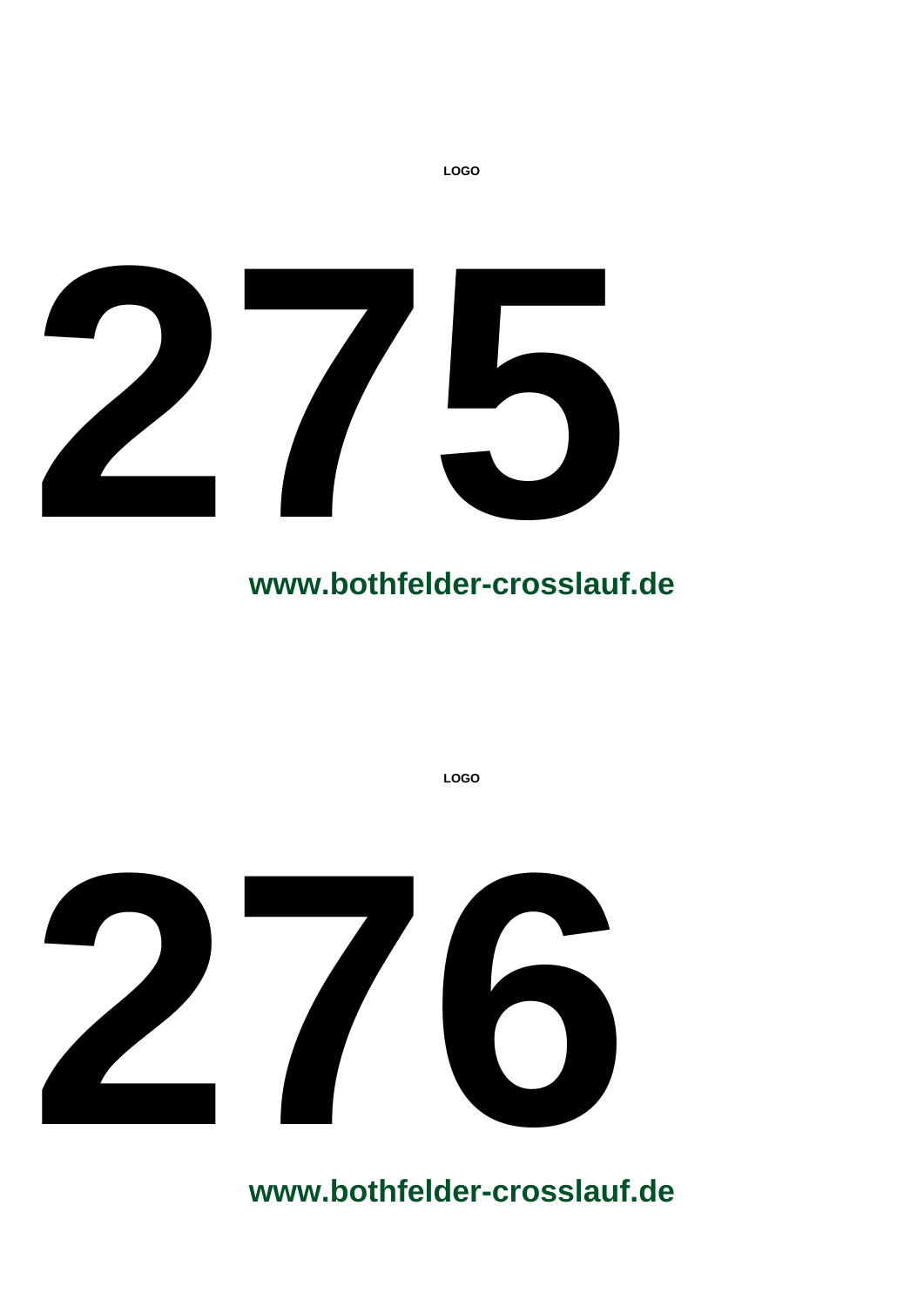

**LOGO**

**LOGO**

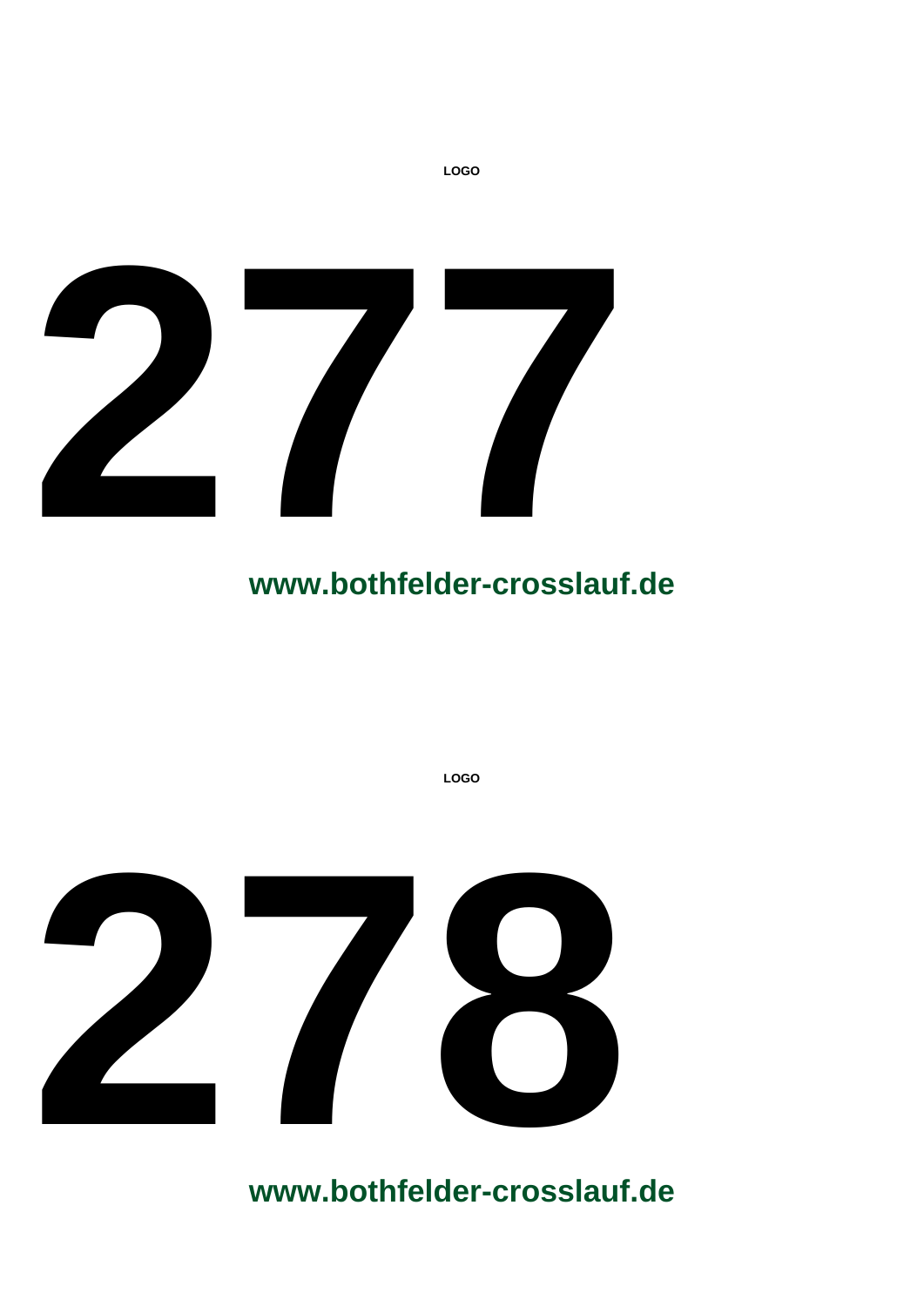

**LOGO**

**LOGO**

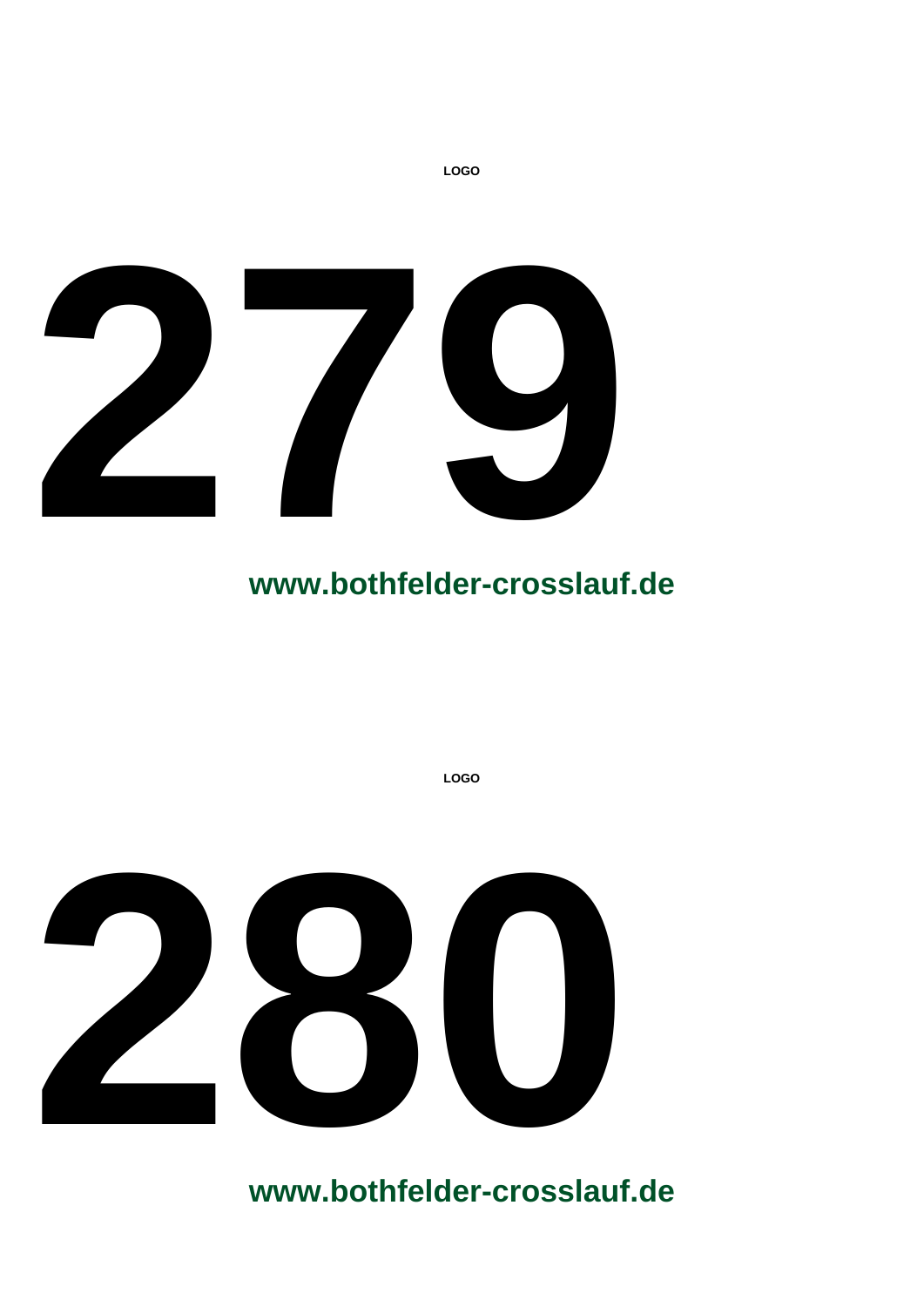

**LOGO**

**LOGO**

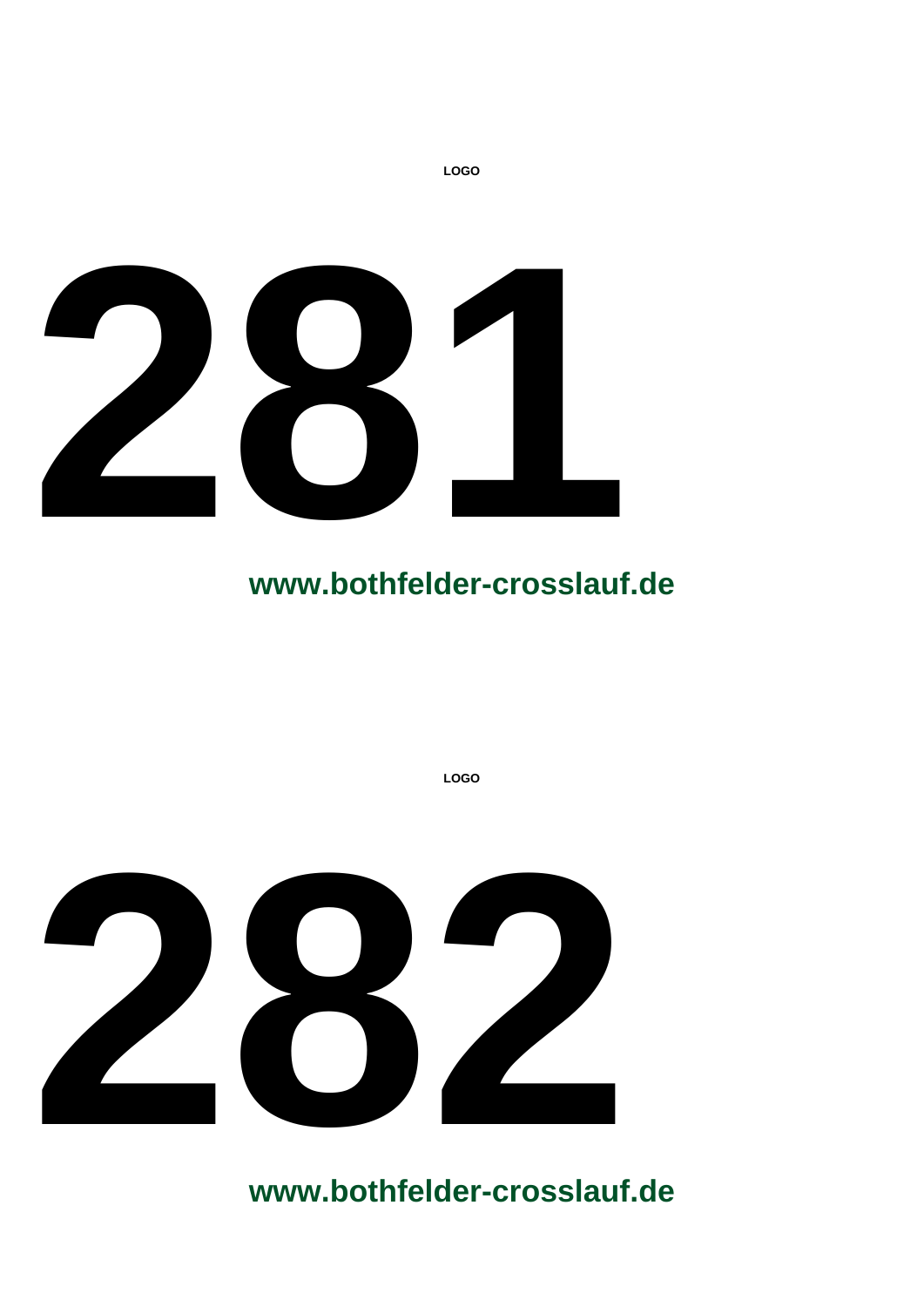

**LOGO**



**www.bothfelder-crosslauf.de**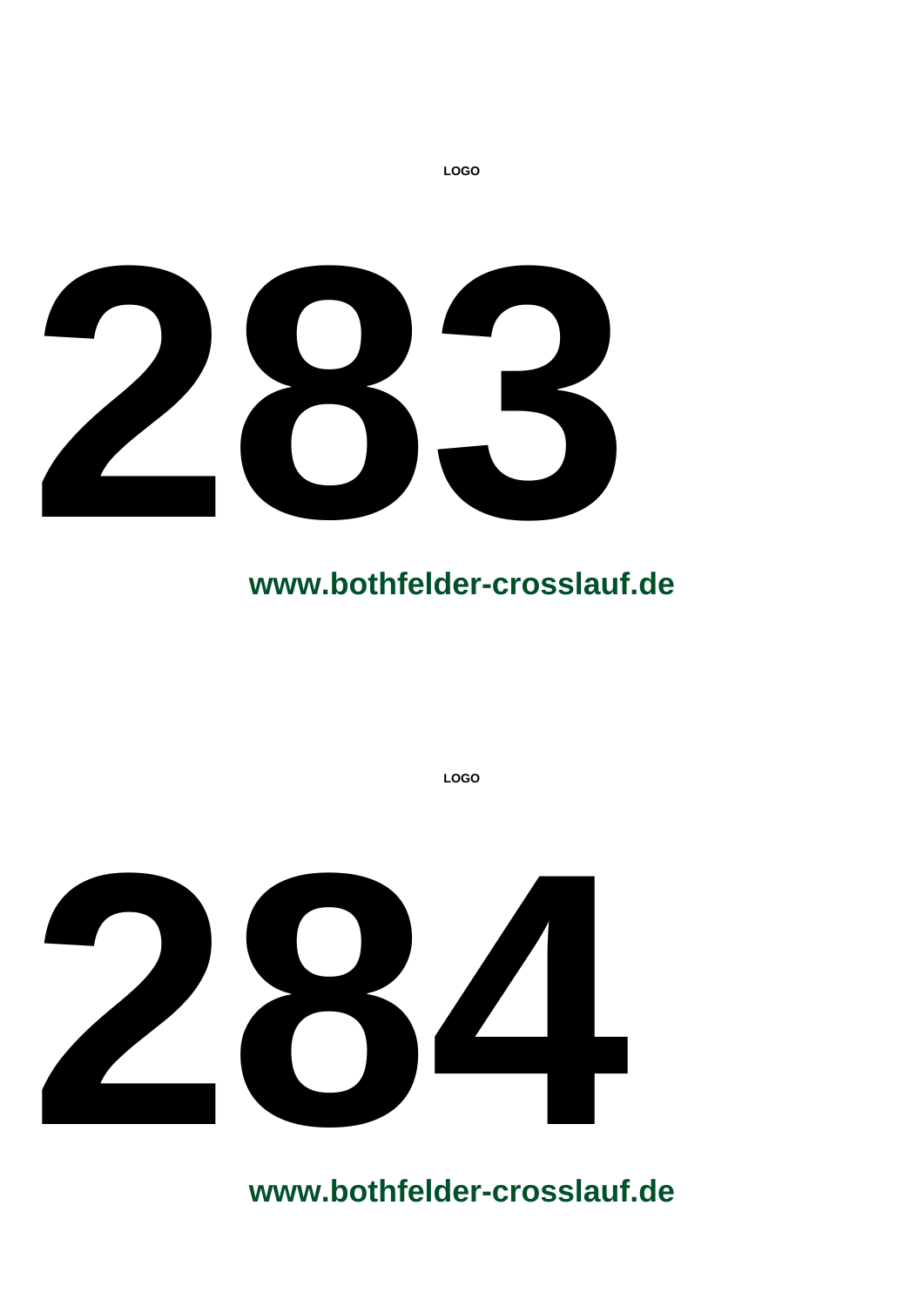

**LOGO**



**www.bothfelder-crosslauf.de**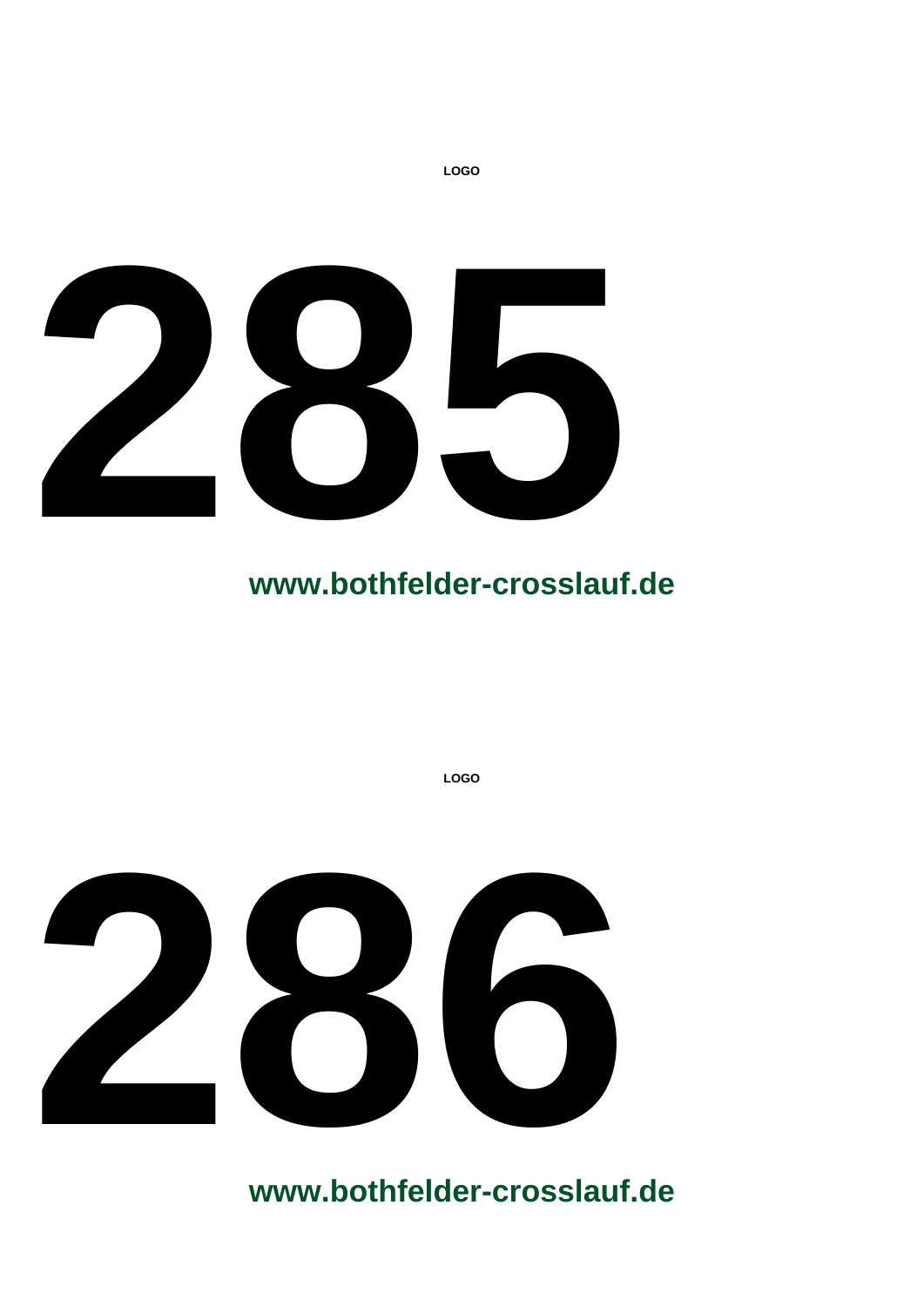

**LOGO**

**LOGO**

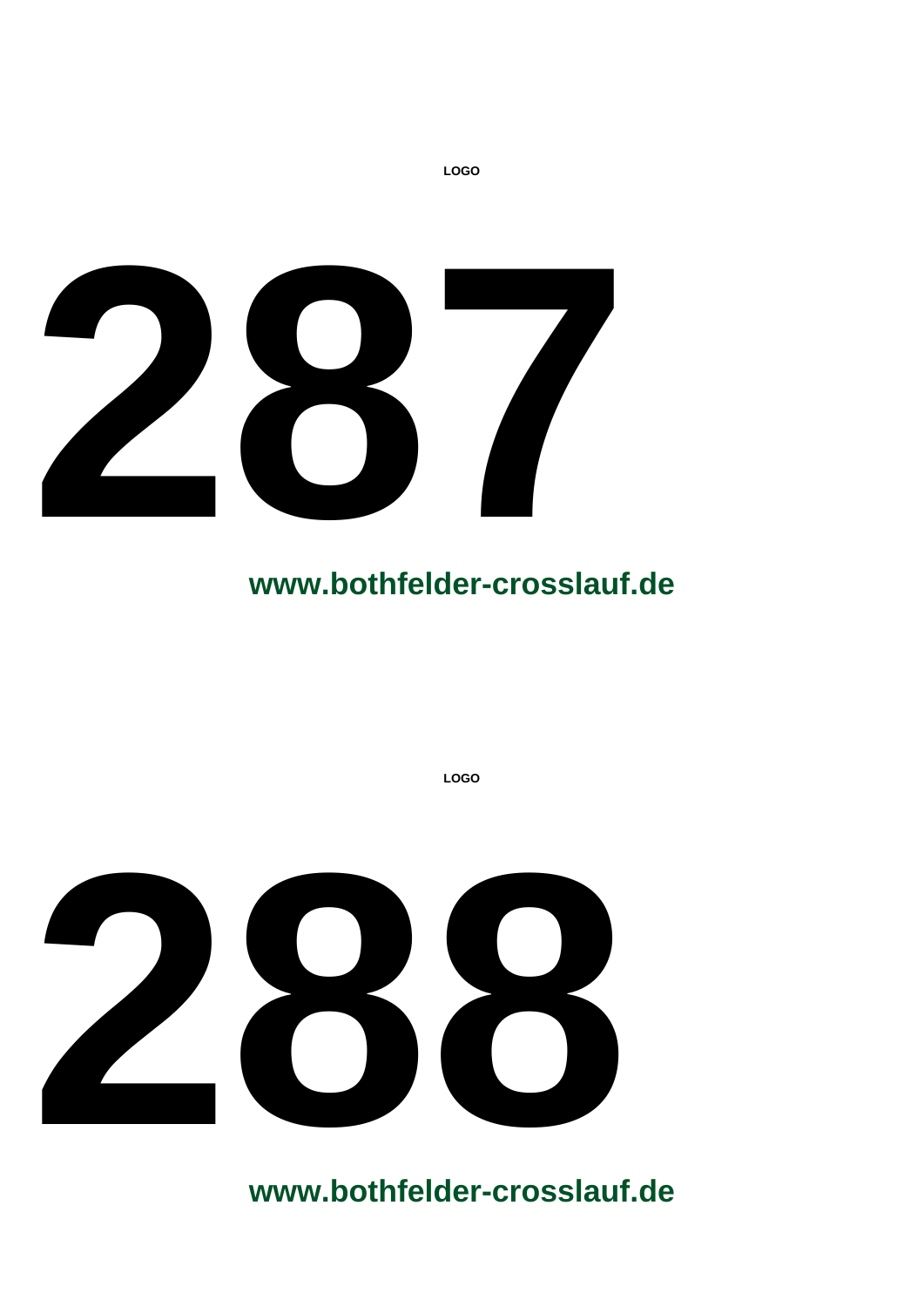

**LOGO**



**www.bothfelder-crosslauf.de**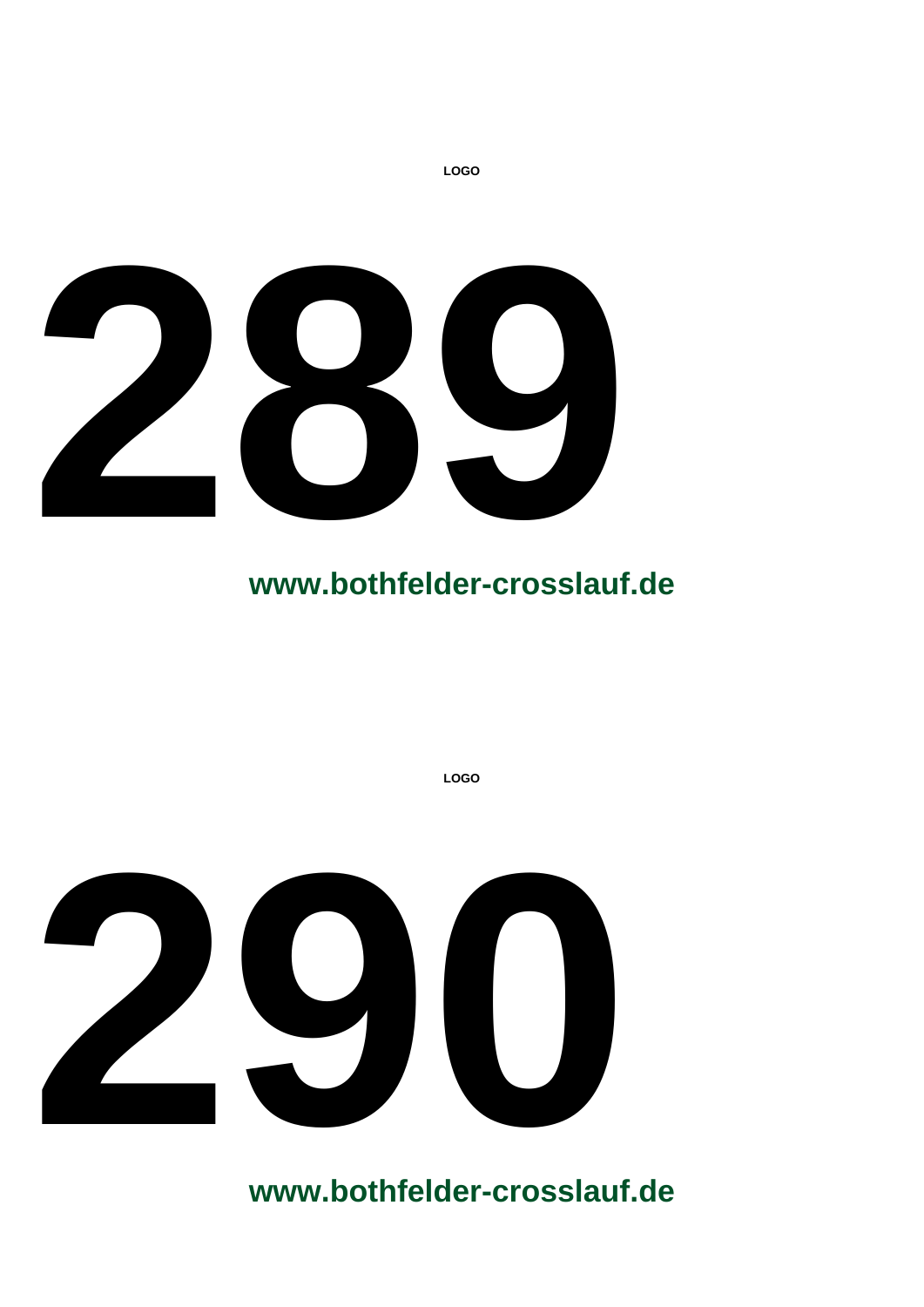

**LOGO**

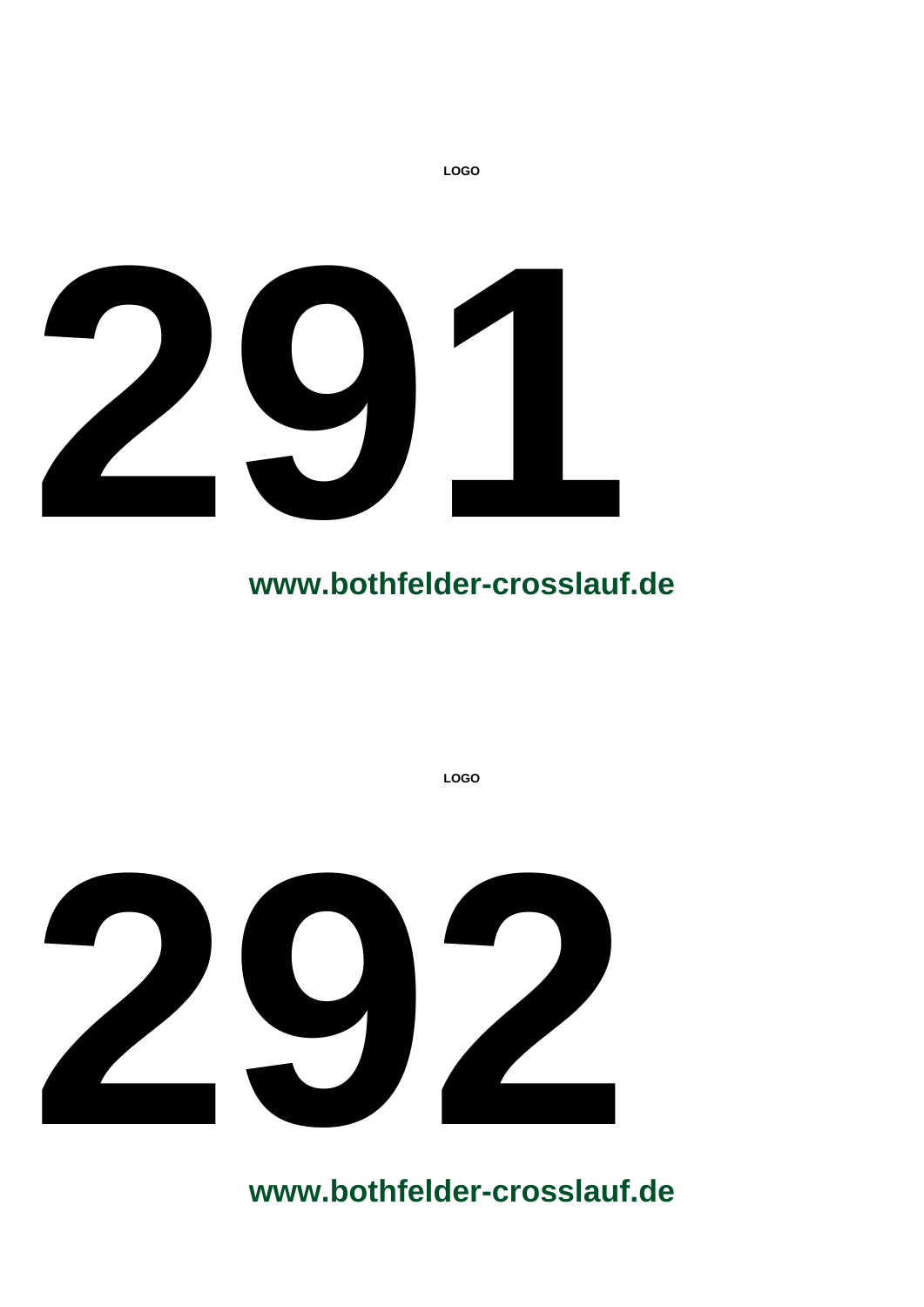

**LOGO**



**www.bothfelder-crosslauf.de**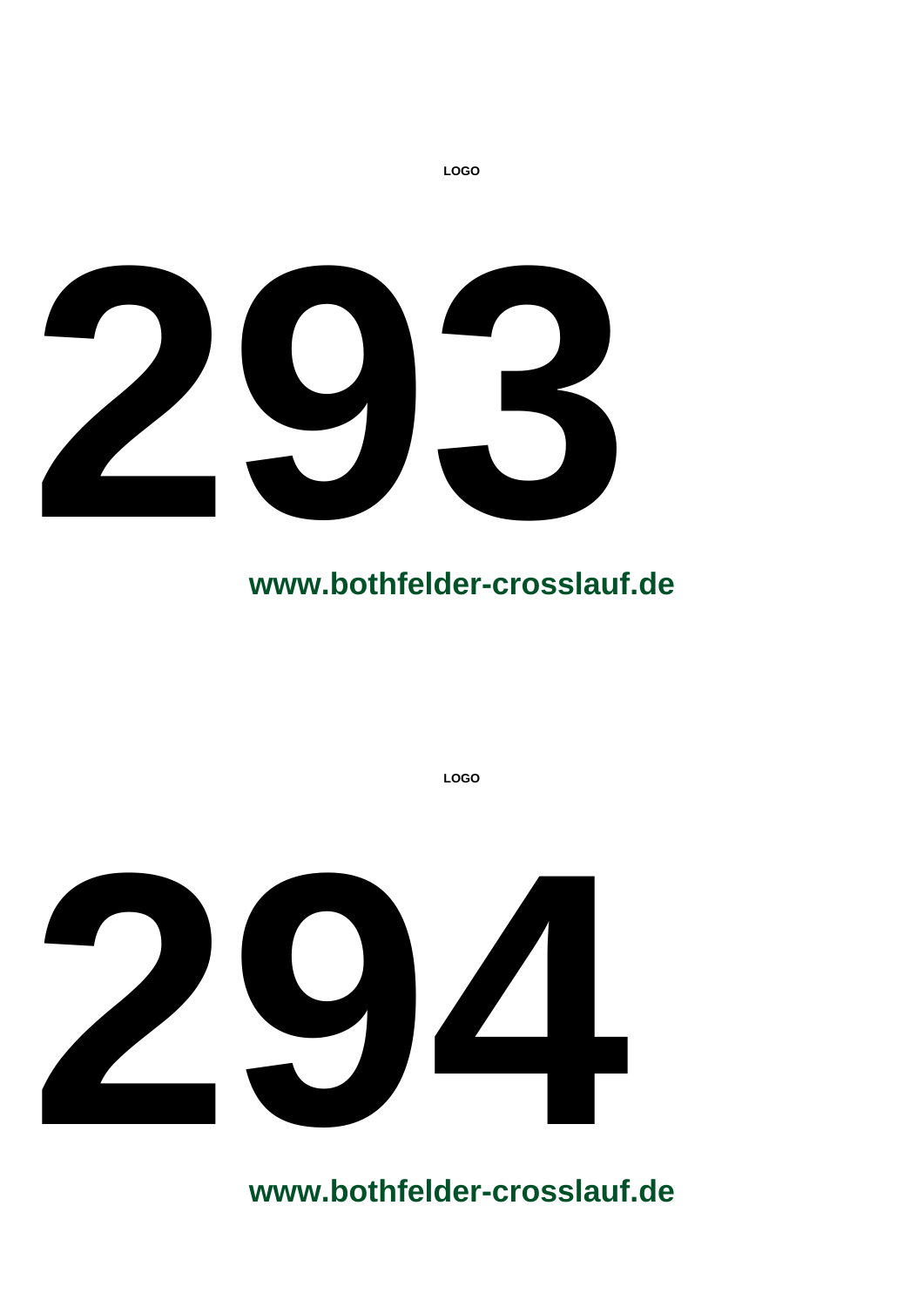

**LOGO**



**www.bothfelder-crosslauf.de**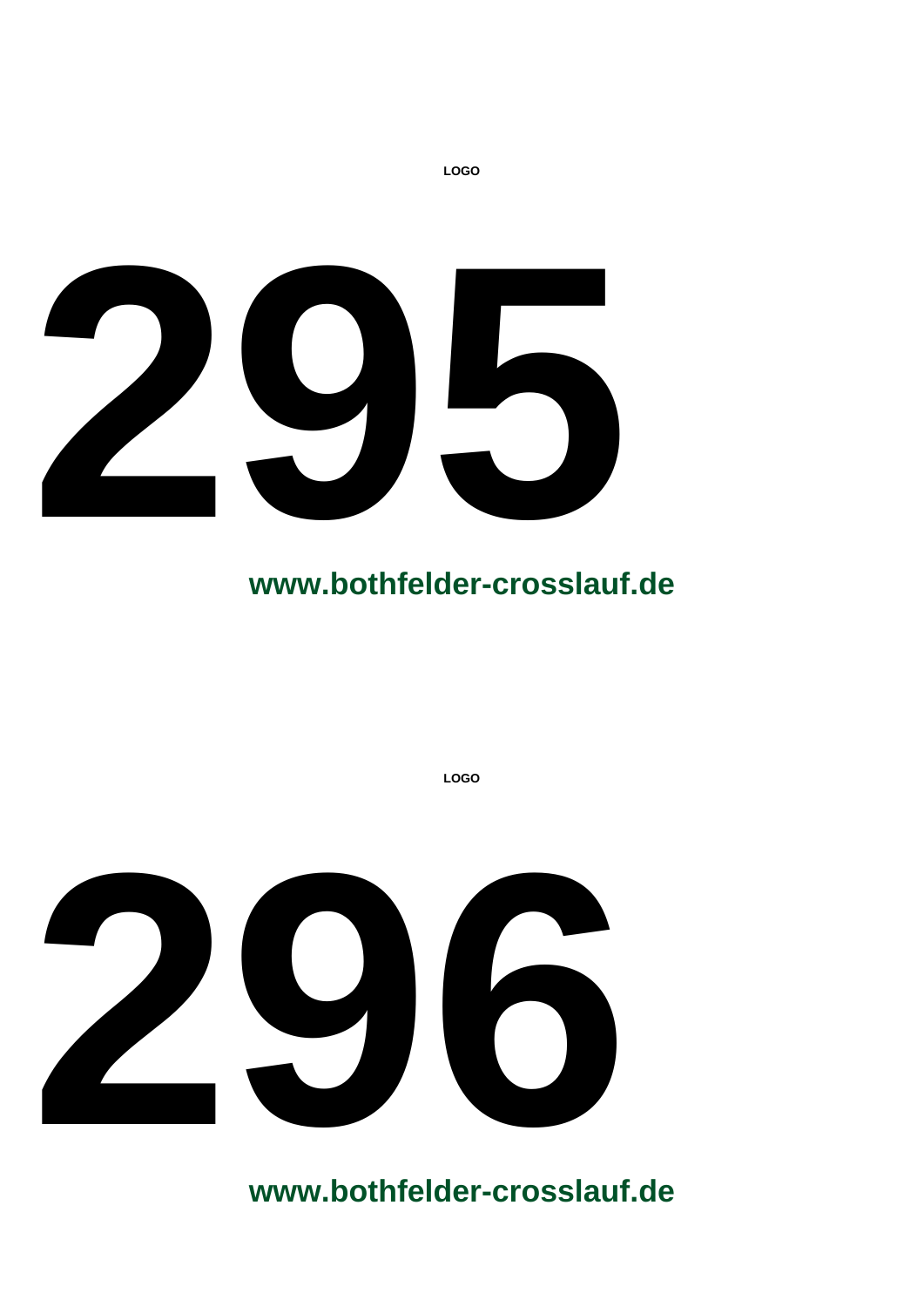

**LOGO**



**www.bothfelder-crosslauf.de**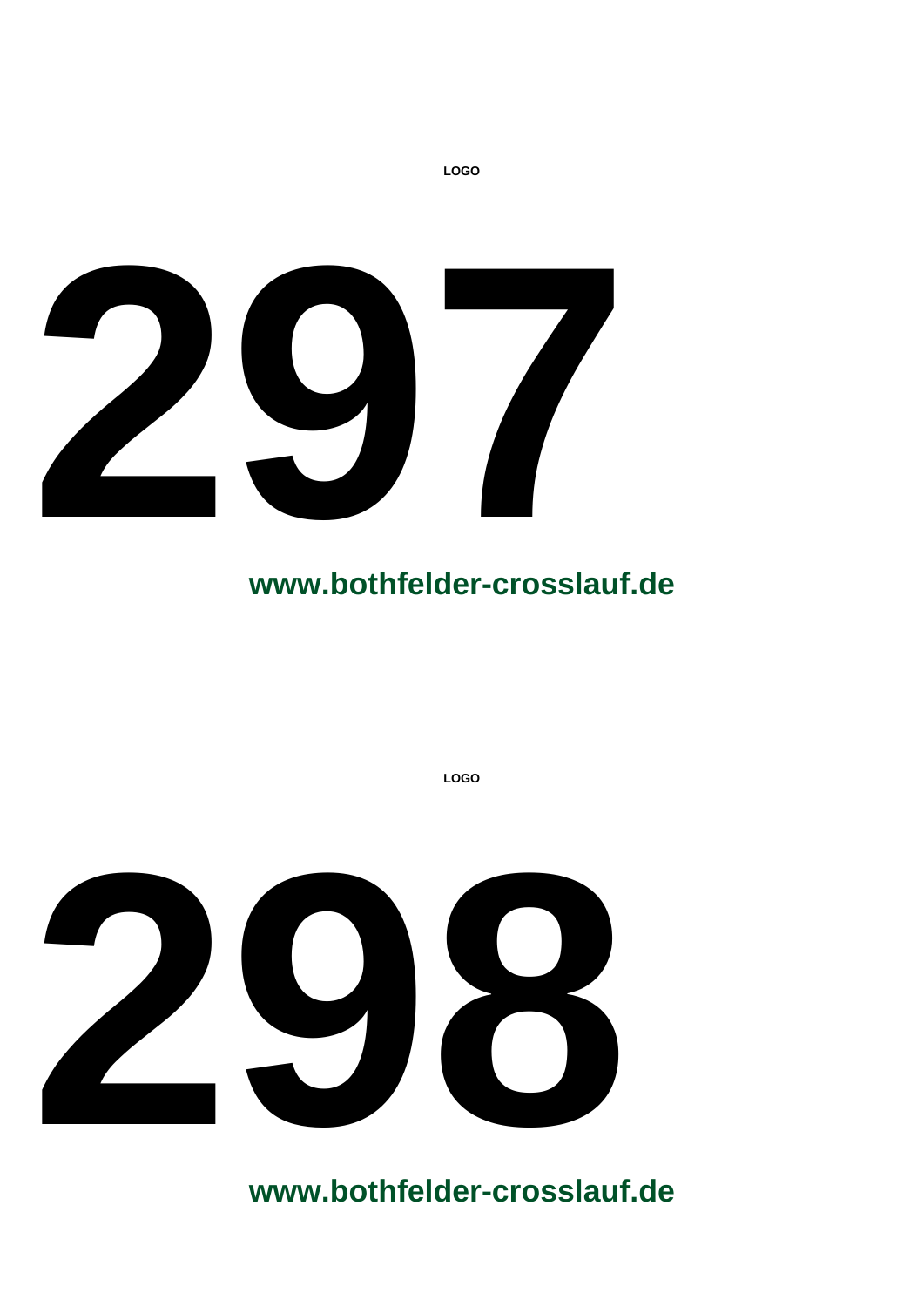

**LOGO**



**www.bothfelder-crosslauf.de**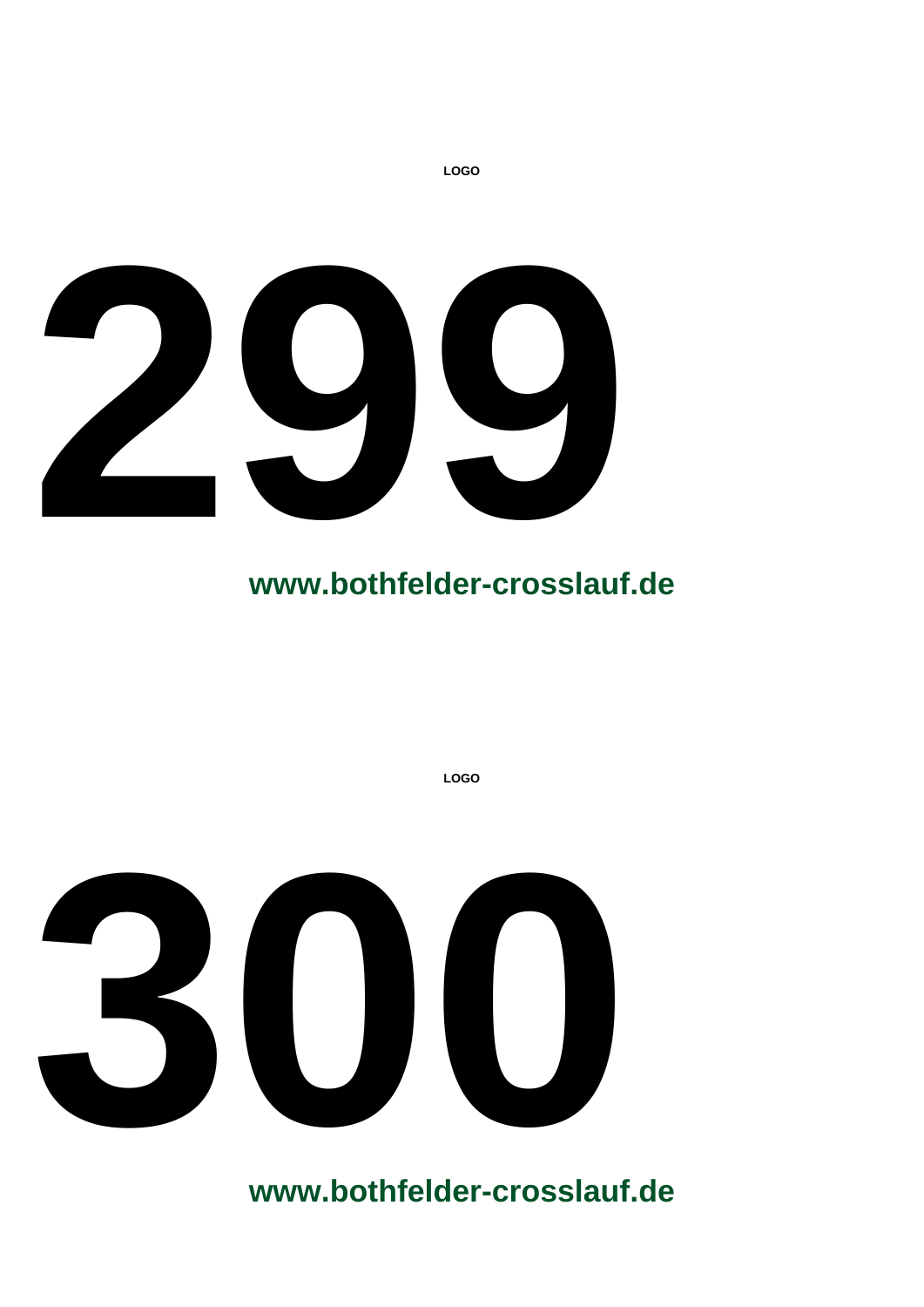

**LOGO**

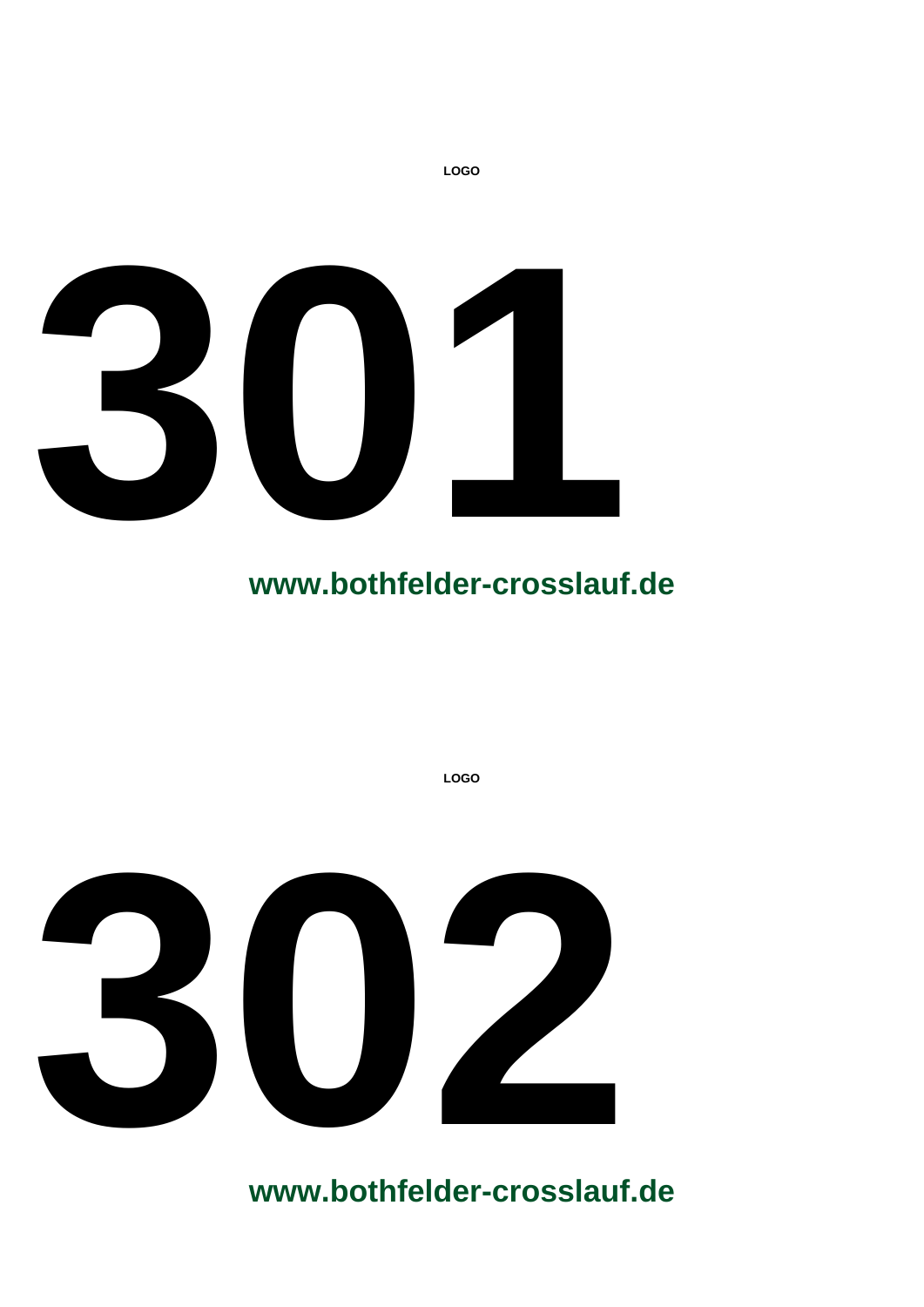

**LOGO**



**www.bothfelder-crosslauf.de**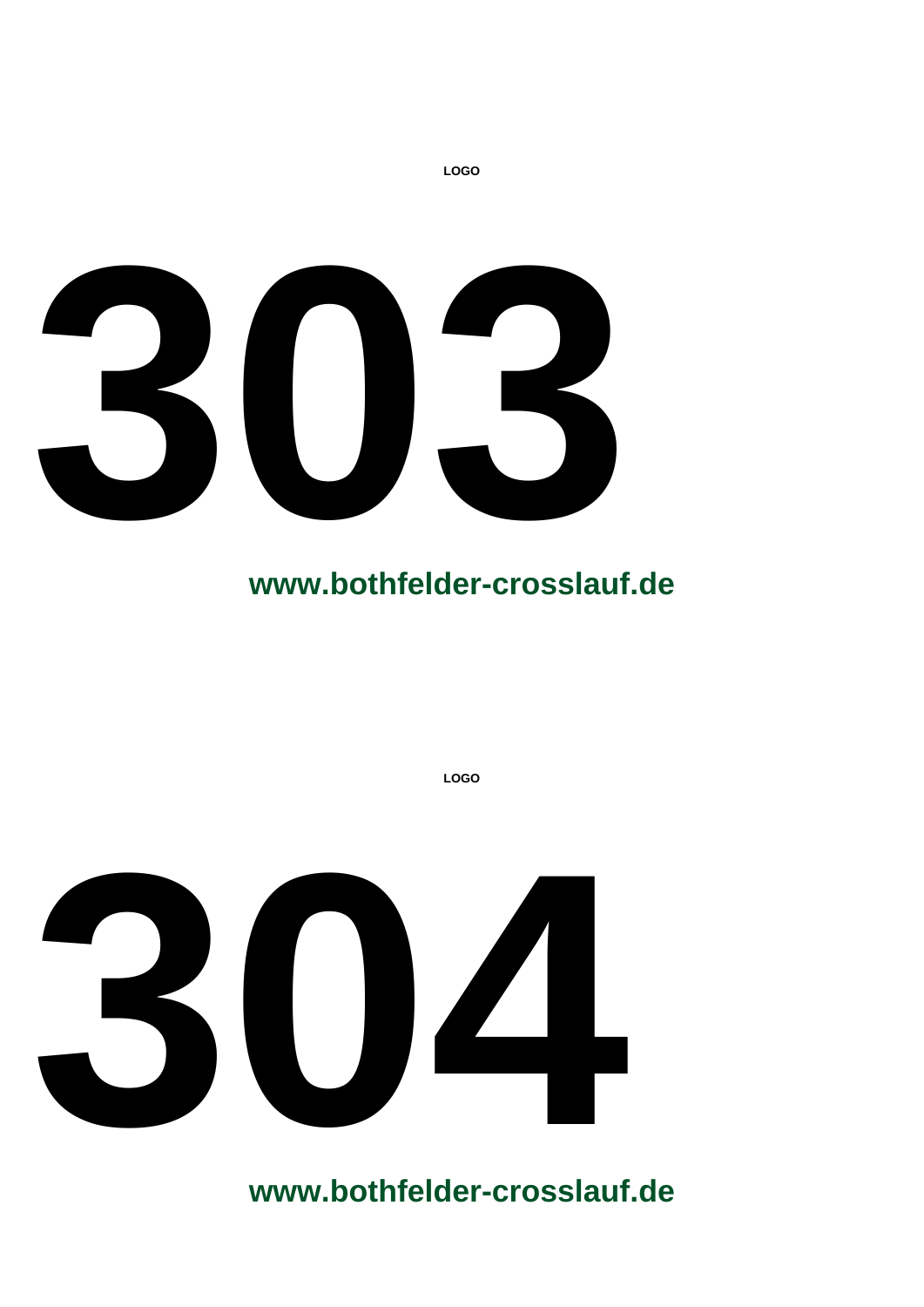

**LOGO**



**www.bothfelder-crosslauf.de**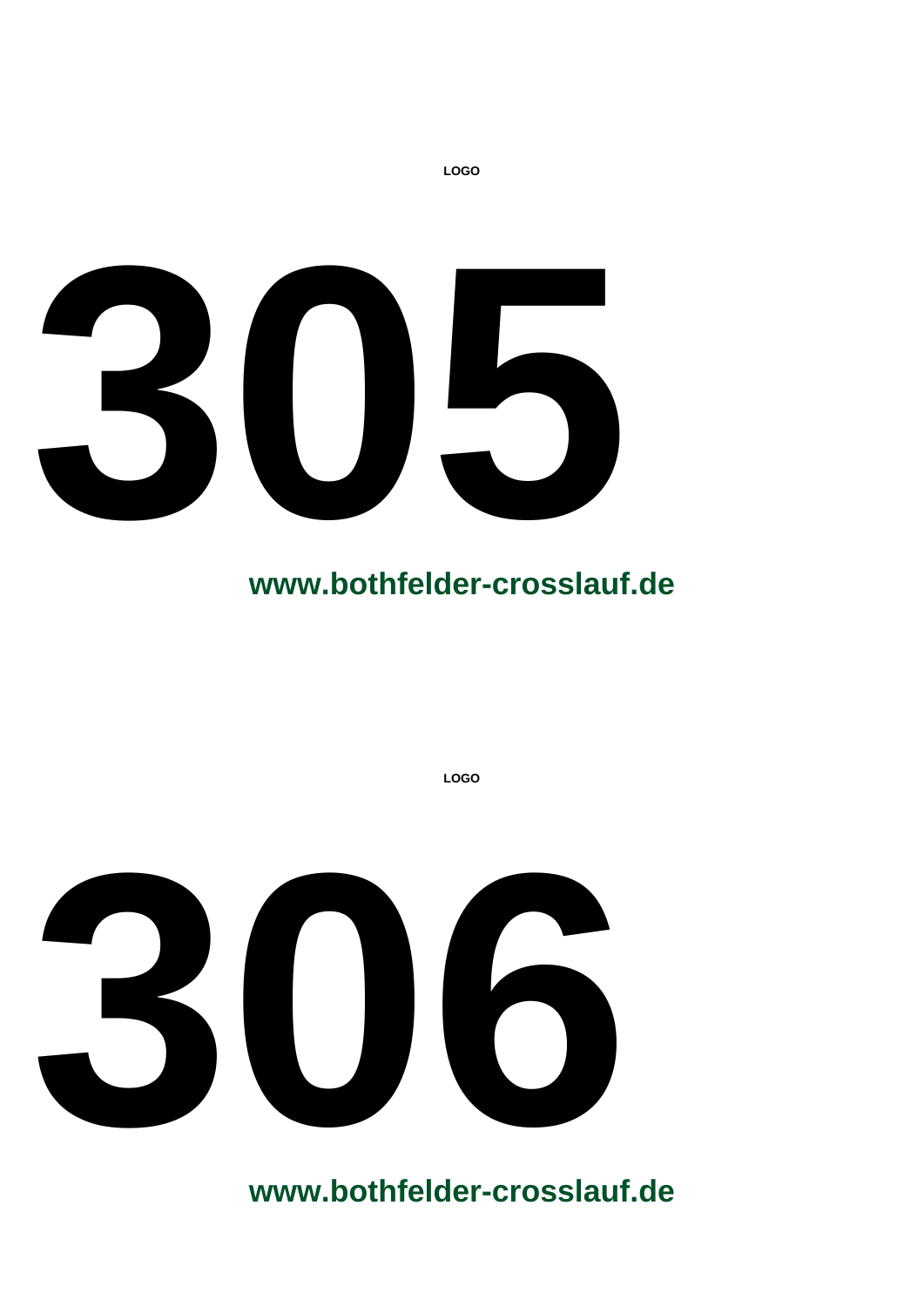

**LOGO**



**www.bothfelder-crosslauf.de**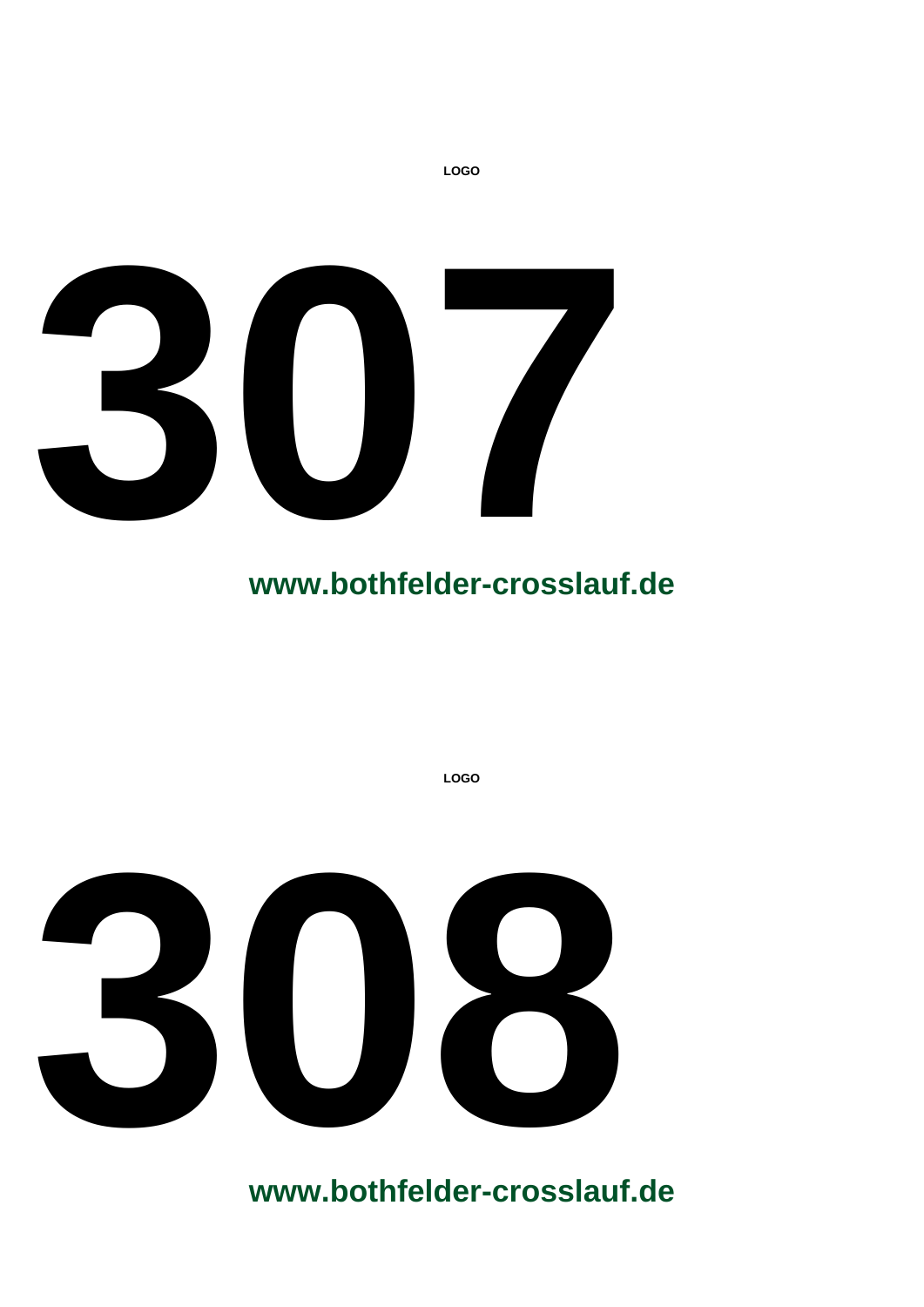

**LOGO**

**LOGO**

**310**<br>**310**<br>**3100 320**<br>**3200 3200**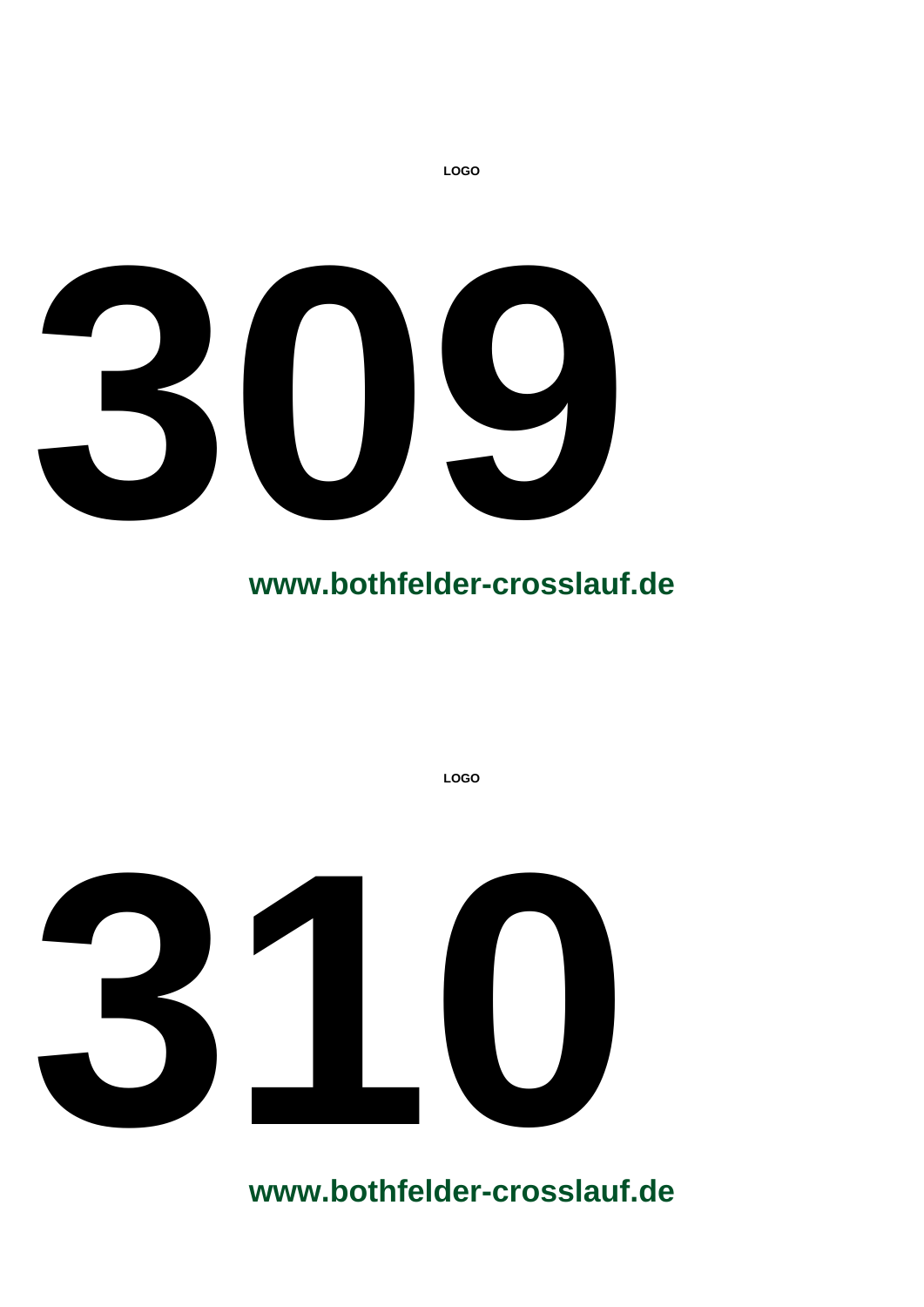

**LOGO**

**LOGO**

**4**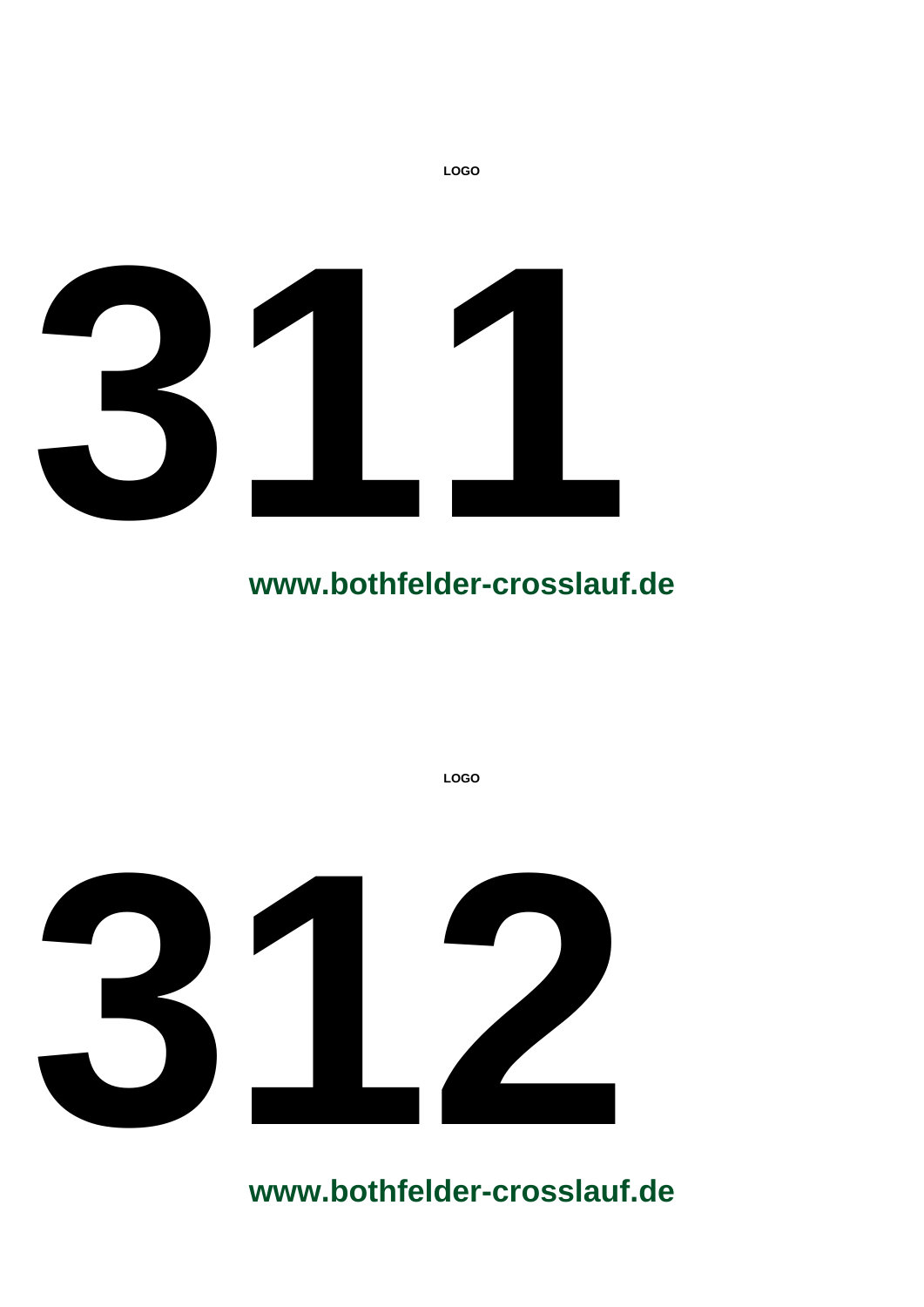

**LOGO**



**www.bothfelder-crosslauf.de**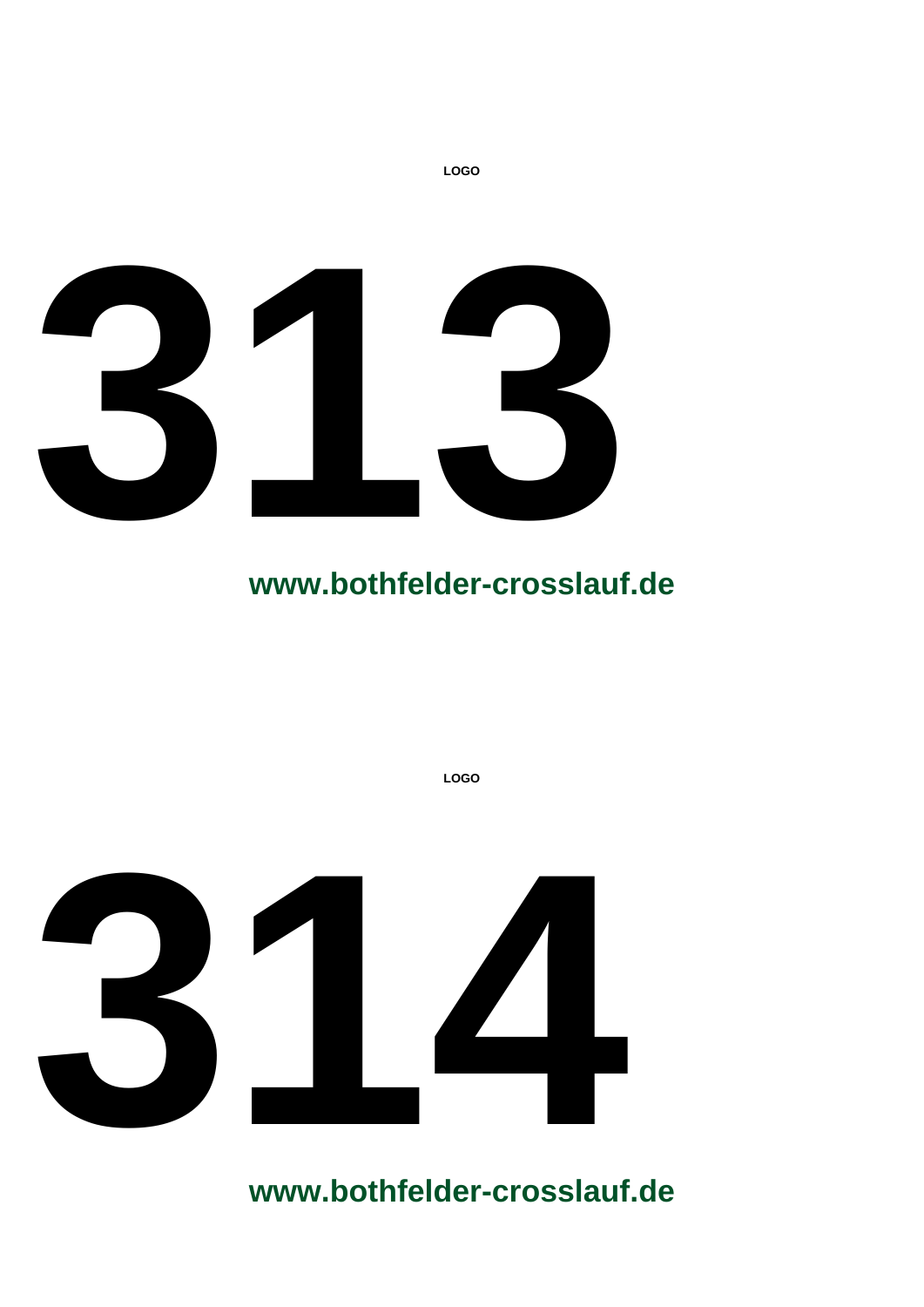

**LOGO**

**LOGO**

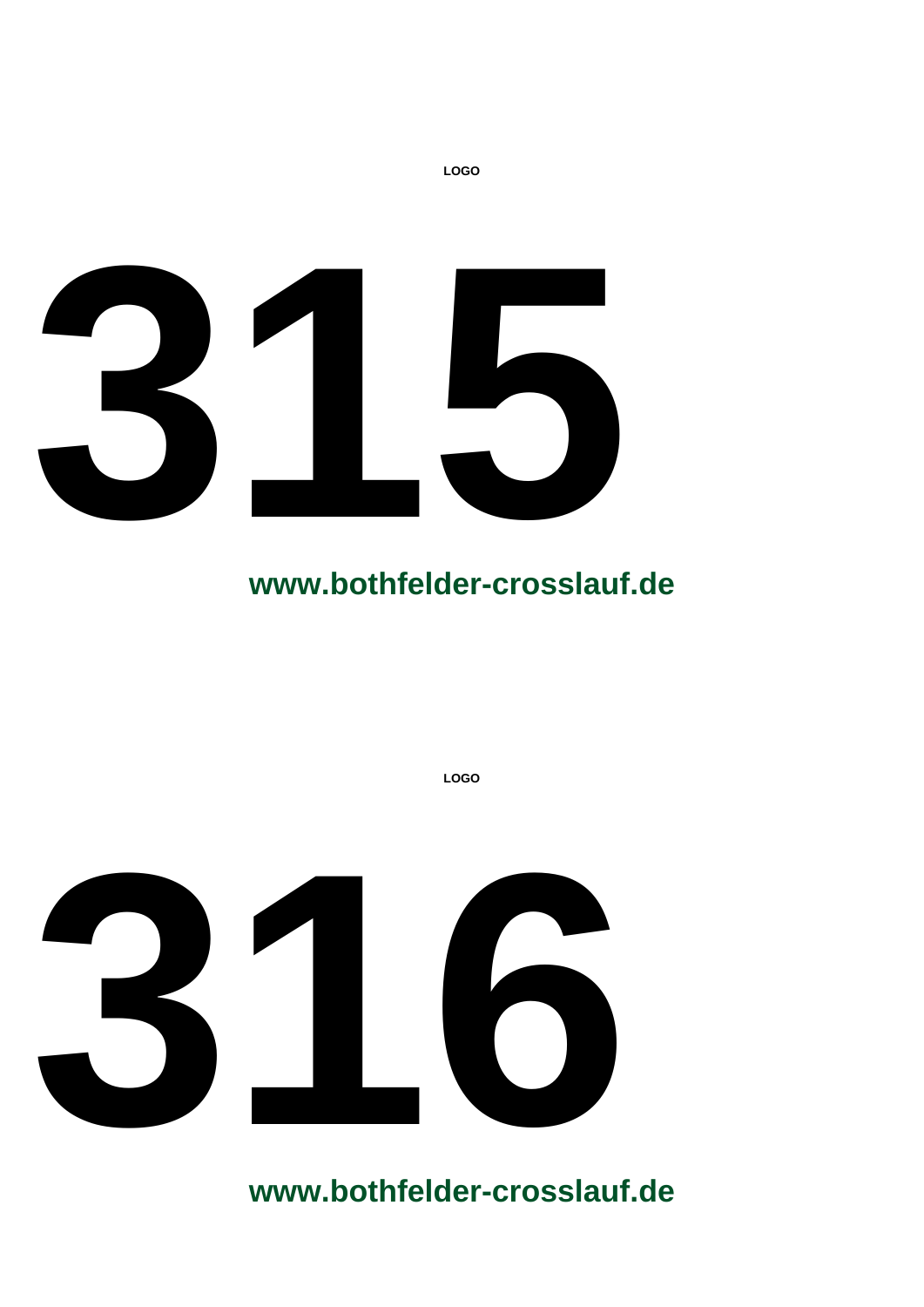

**LOGO**

**LOGO**

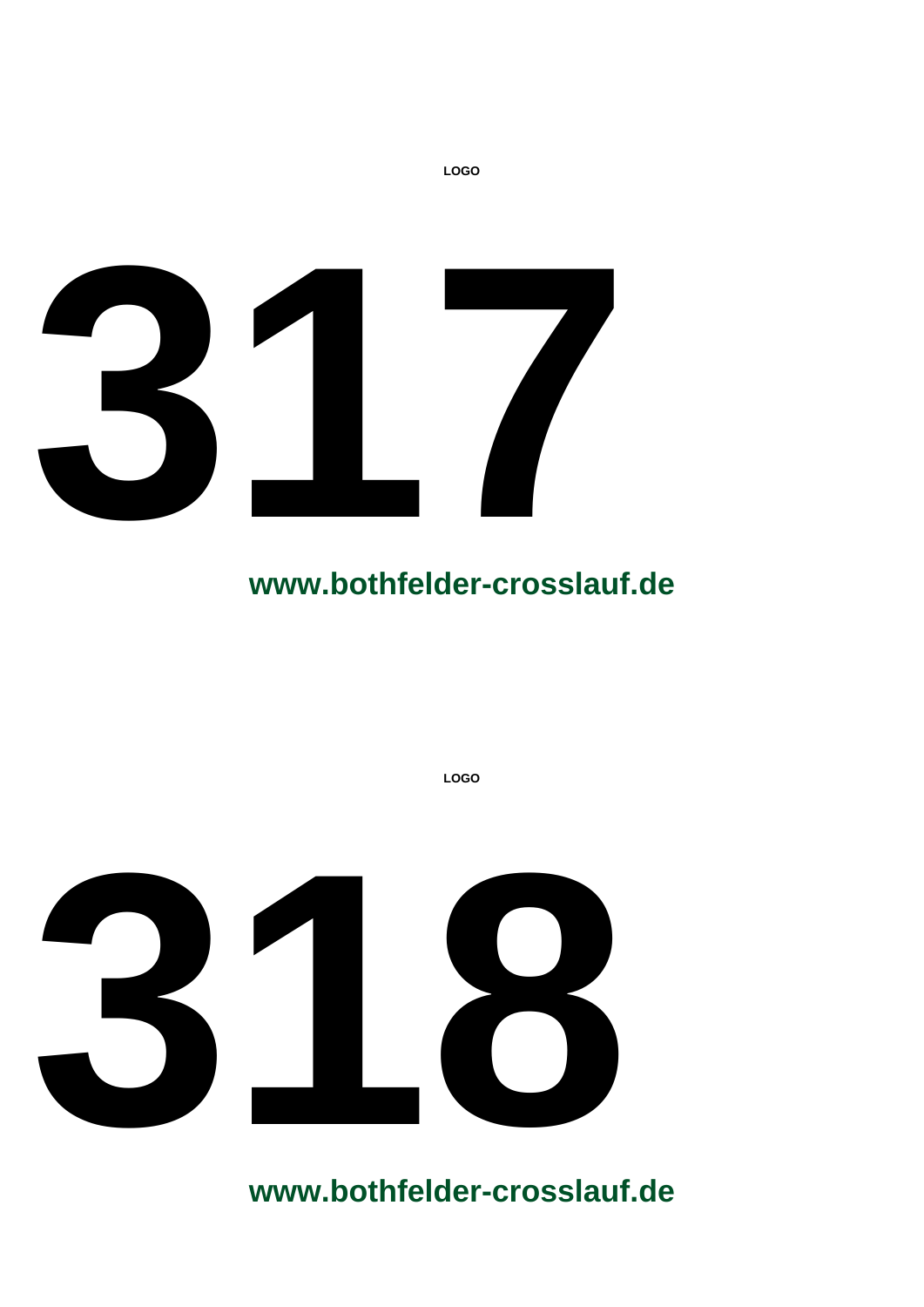

**LOGO**



**www.bothfelder-crosslauf.de**